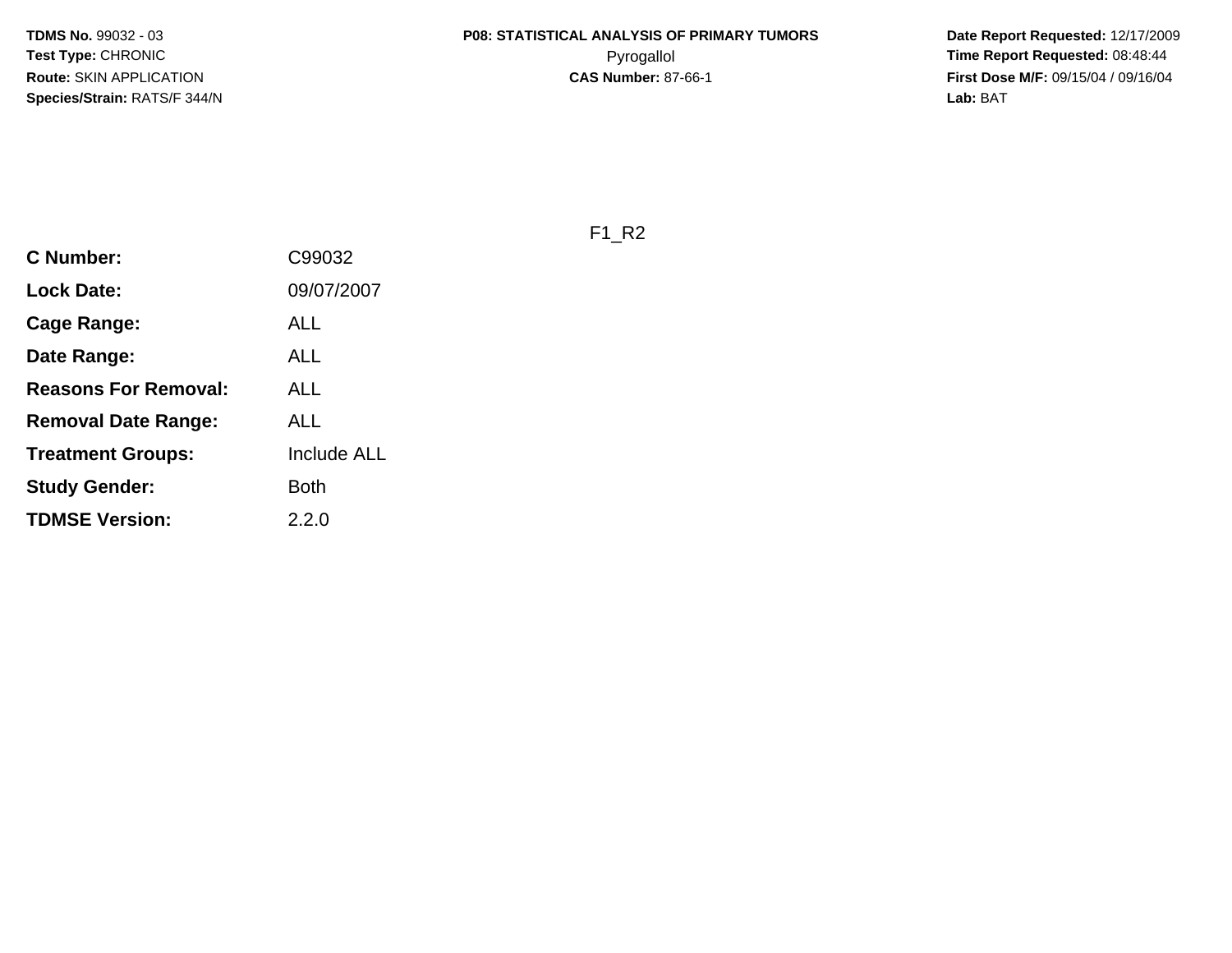**Date Report Requested:** 12/17/2009 Pyrogallol **Pyrogallol Pyrogallol Time Report Requested:** 08:48:44<br>**CAS Number:** 87-66-1 **Time Report Requested:** 09/15/04 / 09/16/04 **First Dose M/F:** 09/15/04 / 09/16/04 Lab: BAT **Lab:** BAT

#### **HISTORICAL CONTROL STUDIESFrom May 2009 report**

## **SAME ROUTE**

 99028-05 -- bis(2-Chloroethoxy)methane (SKIN ETHANOL) 97003-07 -- 1,2-Dibromo-2,4-dicyanobutane (SKIN ETHANOL)93020-07 -- Diisopropylcarbodiimide (SKIN ETHANOL)

#### **ALL ROUTES**

 99024-07 -- Androstenedione (GAVAGE METHYLCELLULOSE)99028-05 -- bis(2-Chloroethoxy)methane (SKIN ETHANOL)20011-05 -- 1-Bromopropane (INHALATION AIR) 99027-03 -- Chromium picolinate monohydrate (ORAL FEED)05174-05 -- Cresols (ORAL FEED) 96011-05 -- Cumene (INHALATION AIR) 97003-07 -- 1,2-Dibromo-2,4-dicyanobutane (SKIN ETHANOL)99017-05 -- Diethylamine (INHALATION AIR) 93020-07 -- Diisopropylcarbodiimide (SKIN ETHANOL)88123-05 -- Formamide (GAVAGE WATER)20005-05 -- Ginseng (GAVAGE WATER) 99007-05 -- Goldenseal root powder (ORAL FEED) 95011-07 -- 5-(Hydroxymethyl)-2-furfural (GAVAGE WATER)88105-03 -- Isoeugenol (GAVAGE CORN OIL) 20007-05 -- Kava kava extract (GAVAGE CORN OIL) 97006-01 -- Methyl isobutyl ketone (INHALATION AIR) 91005-07 -- Methylene blue trihydrate (GAVAGE METHYLCELLULOSE)92013-05 -- 4-Methylimidazole (ORAL FEED) 88006-03 -- alpha-Methylstyrene (INHALATION AIR)20008-03 -- Milk thistle extract (ORAL FEED) 99023-03 -- beta-Myrcene (GAVAGE CORN OIL) 97008-05 -- Propargyl alcohol (INHALATION AIR)99020-05 -- Pulegone (GAVAGE CORN OIL)20114-07 -- Sodium dichromate dihydrate (VI) (ORAL WATER)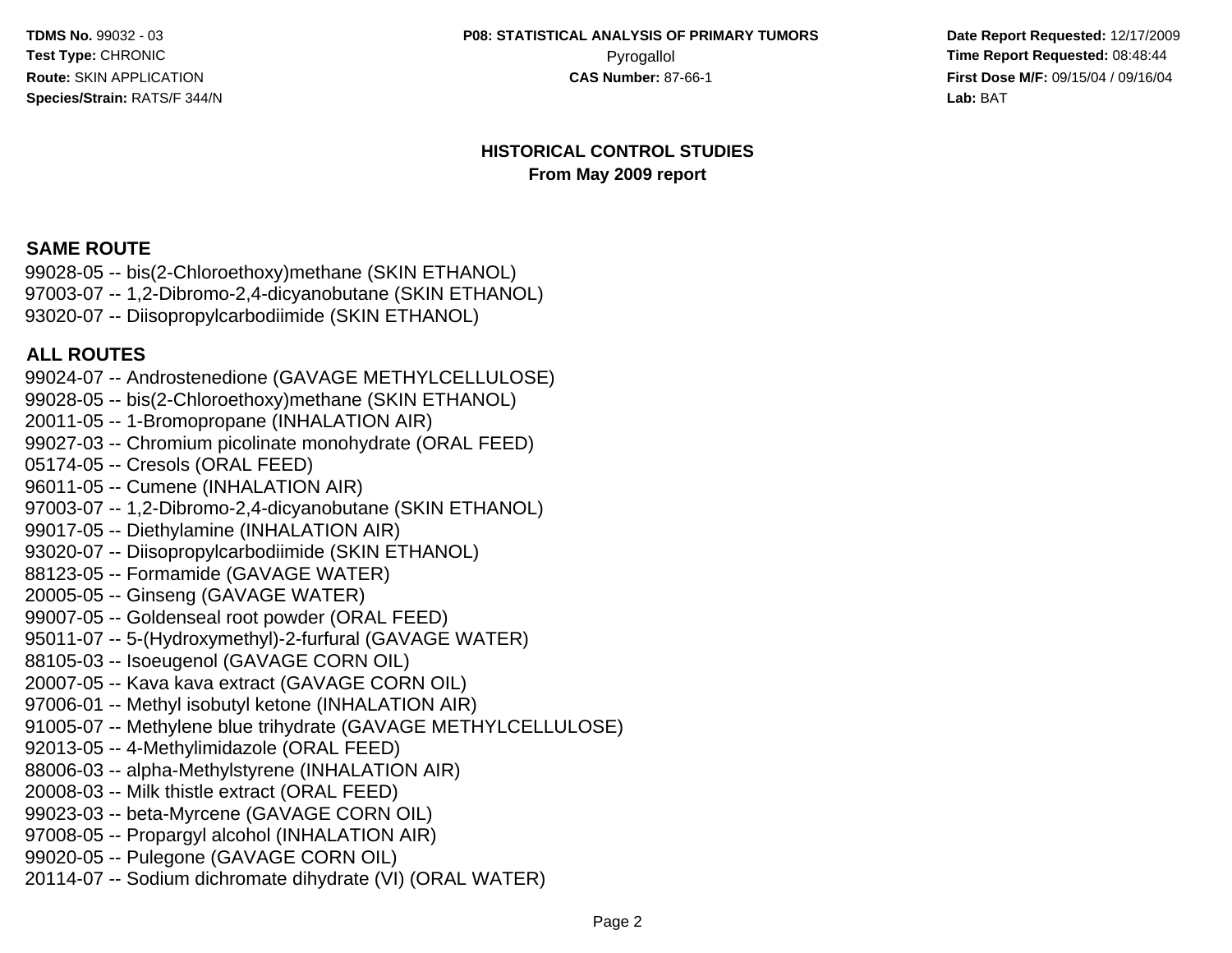**Date Report Requested:** 12/17/2009 Pyrogallol Pyrogallol **Pyrogallol Time Report Requested:** 08:48:44<br>**CAS Number:** 87-66-1 **Time Report Requested:** 09/15/04 / 09/16/04 **First Dose M/F:** 09/15/04 / 09/16/04 Lab: BAT **Lab:** BAT

#### **HISTORICAL CONTROL STUDIESFrom May 2009 report**

93025-07 -- Tetralin (INHALATION AIR)

96019-05 -- Water disinfection byproducts (Bromochloroacetic acid) (ORAL WATER)

96017-05 -- Water disinfection byproducts (Dibromoacetic acid) (ORAL WATER)

96015-05 -- Water disinfection byproducts (Dibromoacetonitrile) (ORAL WATER)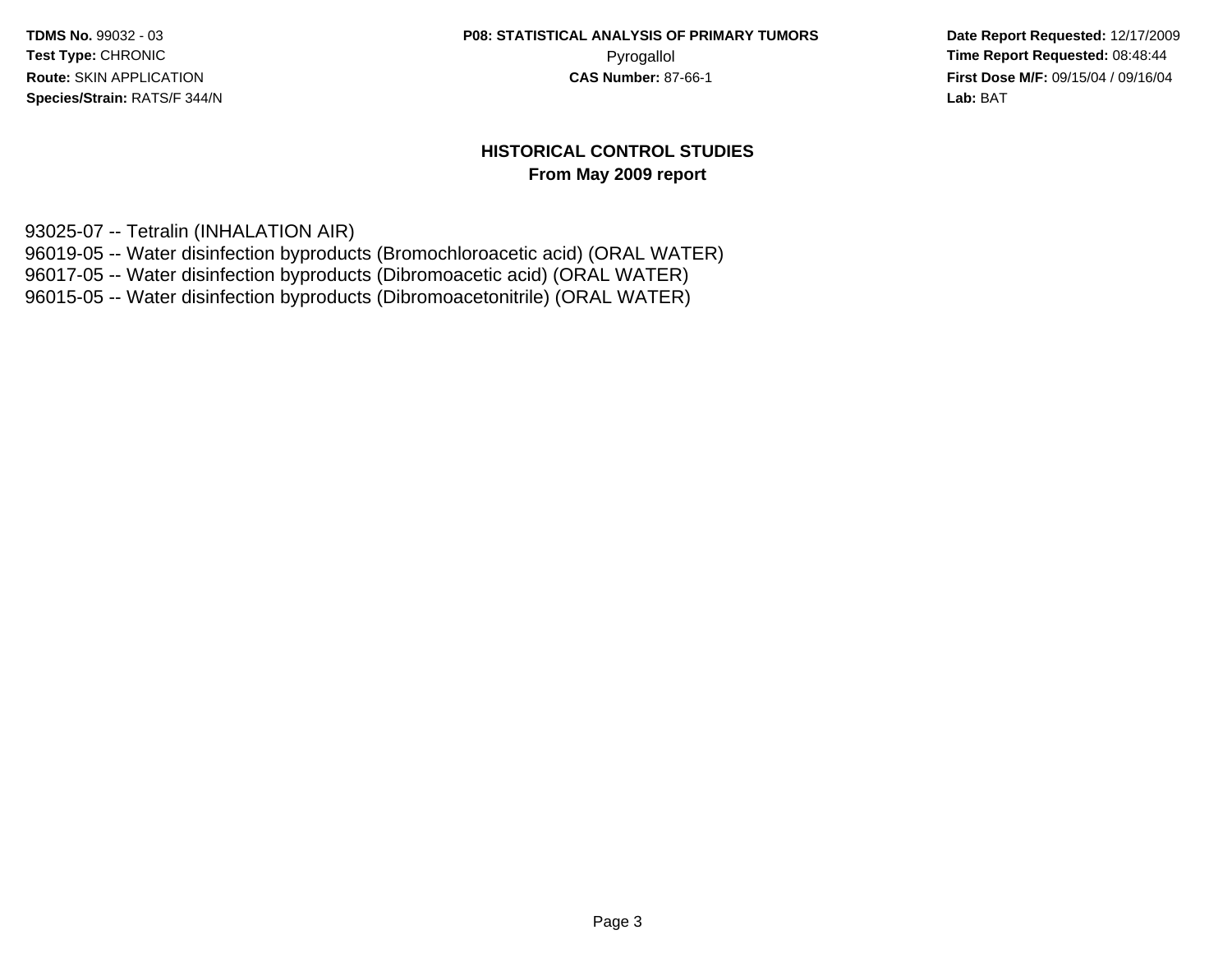**Date Report Requested:** 12/17/2009 **First Dose M/F:** 09/15/04 / 09/16/04 Lab: BAT **Lab:** BAT

# **FOR ALL DOSES THE TUMOR RATES IN THE FOLLOWING TISSUES/ORGANS ARE BASED ON NUMBER OF TISSUES EXAMINED.IN OTHER TISSUES/ORGANS RATES ARE BASED ON THE NUMBER OF ANIMALS NECROPSIED.**

Adrenal Medulla Clitoral/Preputial GlandHeartIslets, PancreaticLiverLung Pituitary GlandTestesThyroid Gland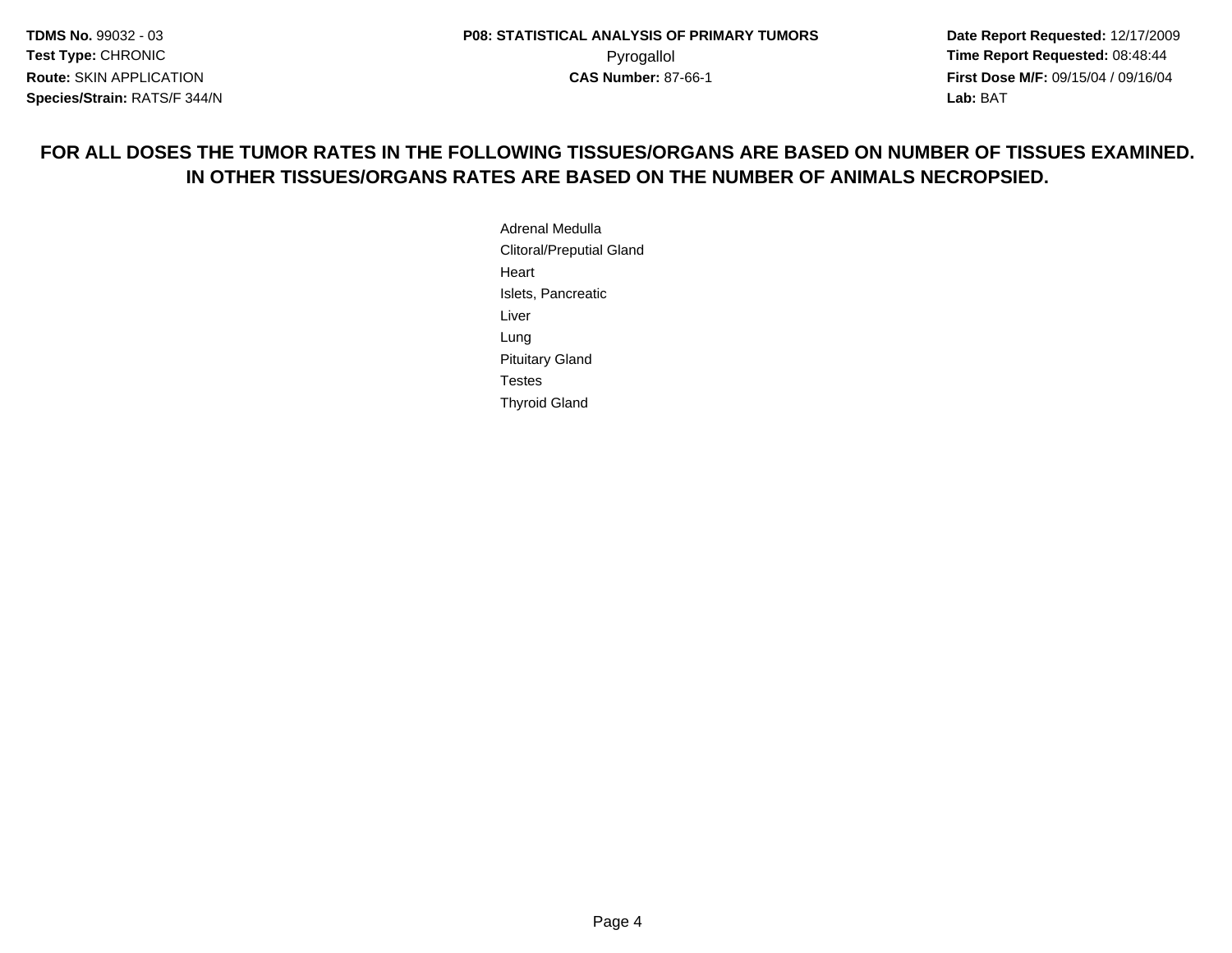**Date Report Requested:** 12/17/2009 Pyrogallol Pyrogallol **Pyrogallol Time Report Requested:** 08:48:44<br>**CAS Number:** 87-66-1 **Time Report Requested:** 09/15/04 / 09/16/04 **First Dose M/F:** 09/15/04 / 09/16/04 Lab: BAT **Lab:** BAT

#### **SUMMARY OF STATISTICALLY SIGNIFICANT (P<=.05) RESULTS IN THE ANALYSIS OF PYROGALLOL**

#### **MALE RATS**

#### **Organ**

#### Lung

Pituitary Gland: Pars Distalis or Unspecified Site

Skin

TestesAll Organs

#### **FEMALE RATS**

#### **Organ**

Clitoral/Preputial GlandMammary Gland

**Mesentery** All Organs

#### **Morphology**

 Alveolar/Bronchiolar Carcinoma Alveolar/Bronchiolar Carcinoma or Alveolar/Bronchiolar Adenoma Adenoma Carcinoma or Adenoma Basal or Sq. Cell Carcinoma, Carcinoma, Basosq. Tumor (M or B), Basal Cell Adenoma, Adenoma, Papilloma, Sq Papilloma, Keratoacanthoma, TrichoepitheliomaSquamous Cell Papillomas Adenoma s and the contract of the Benign Tumors of the Benign Tumors of the Second Second Second Second Second Second S Malignant Tumors

#### **Morphology**

 Adenoma Fibroadenoma Fibroma, Fibroadenoma or Adenoma Fibroma, Fibroadenoma, Carcinoma, or Adenoma Schwannoma Malignant Leukemia: Lymphocytic, Monocytic, Mononuclear, or UndifferentiatedBenign Tumors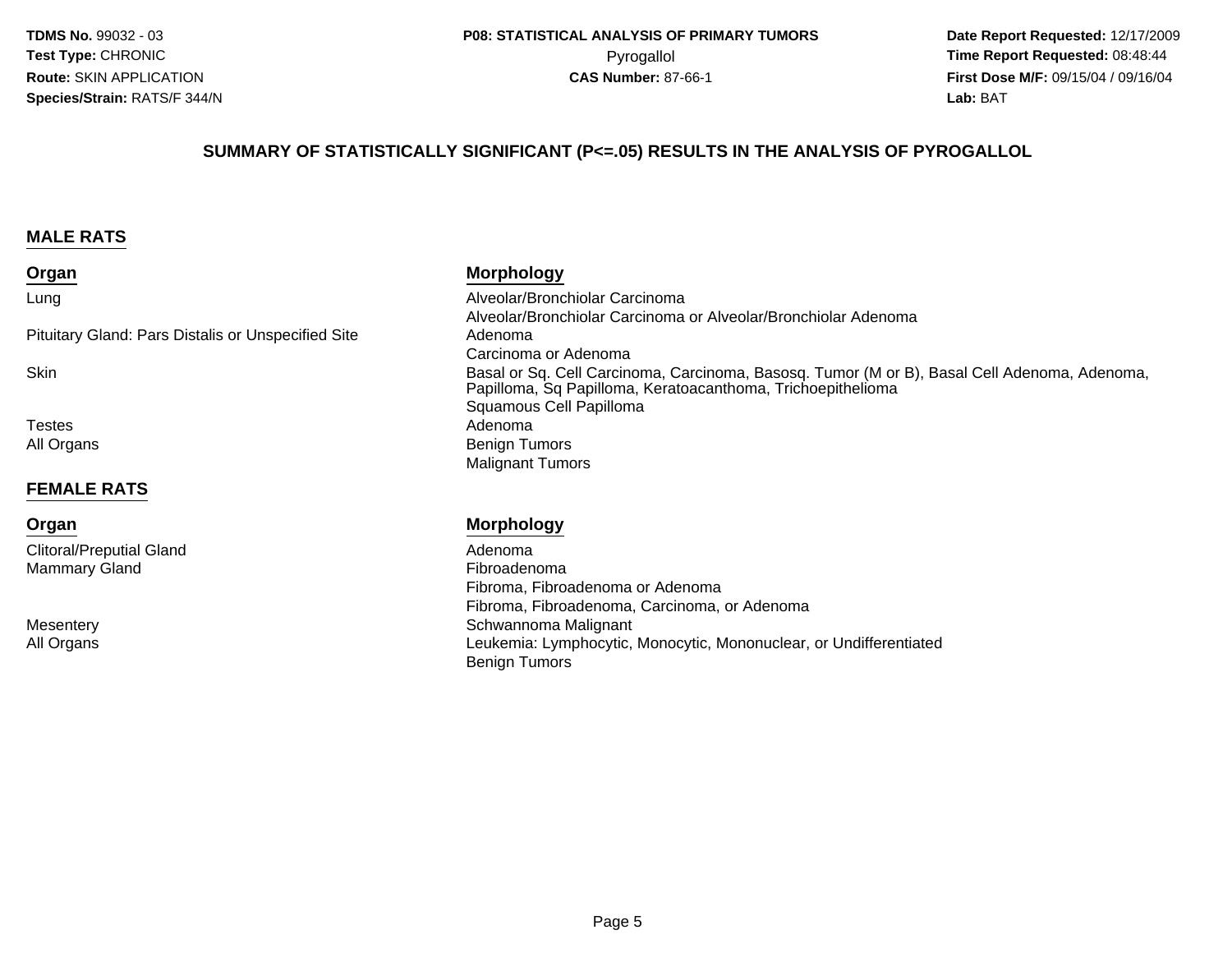| <b>Males</b>                                             |                |             |                 |          |  |  |
|----------------------------------------------------------|----------------|-------------|-----------------|----------|--|--|
| <b>DOSE</b>                                              | 0 MG/KG        | 5 MG/KG     | <b>20 MG/KG</b> | 75 MG/KG |  |  |
|                                                          |                |             |                 |          |  |  |
| <b>Adrenal Medulla</b><br><b>Pheochromocytoma Benign</b> |                |             |                 |          |  |  |
| <b>TUMOR RATES</b>                                       |                |             |                 |          |  |  |
| <b>OVERALL</b> (a)                                       | 4/50 (8%)      | 6/50 (12%)  | 7/50 (14%)      | 3/50(6%) |  |  |
| POLY-3 RATE (b)                                          | 4/38.86        | 6/41.06     | 7/42.42         | 3/43.38  |  |  |
| POLY-3 PERCENT (g)                                       | 10.3%          | 14.6%       | 16.5%           | 6.9%     |  |  |
| <b>TERMINAL (d)</b>                                      | 3/23 (13%)     | 5/28 (18%)  | 6/28(21%)       | 1/28(4%) |  |  |
| <b>FIRST INCIDENCE</b>                                   | 694            | 599         | 647             | 681      |  |  |
| <b>HC TUMORS SAME ROUTE</b>                              | 11/150 (7%)    |             |                 |          |  |  |
| <b>HC TUMORS ALL ROUTES</b>                              | 197/1395 (14%) |             |                 |          |  |  |
| <b>STATISTICAL TESTS</b>                                 |                |             |                 |          |  |  |
| POLY <sub>3</sub>                                        | $P = 0.210N$   | $P = 0.403$ | $P = 0.311$     | P=0.440N |  |  |
| <b>POLY 1.5</b>                                          | P=0.234N       | $P = 0.391$ | $P = 0.294$     | P=0.464N |  |  |
| POLY <sub>6</sub>                                        | $P = 0.180N$   | $P=0.428$   | $P = 0.335$     | P=0.405N |  |  |
| <b>COCH-ARM / FISHERS</b>                                | P=0.270N       | $P = 0.370$ | $P = 0.262$     | P=0.500N |  |  |
| <b>MAX-ISO-POLY-3</b>                                    | P=0.293N       | $P = 0.286$ | $P = 0.217$     | P=0.303N |  |  |
| <b>HISTCONT SAME RTE</b>                                 | (h)            | (h)         | (h)             | (h)      |  |  |
| <b>HISTCONT ALL RTES</b>                                 | (h)            | (h)         | (h)             | (h)      |  |  |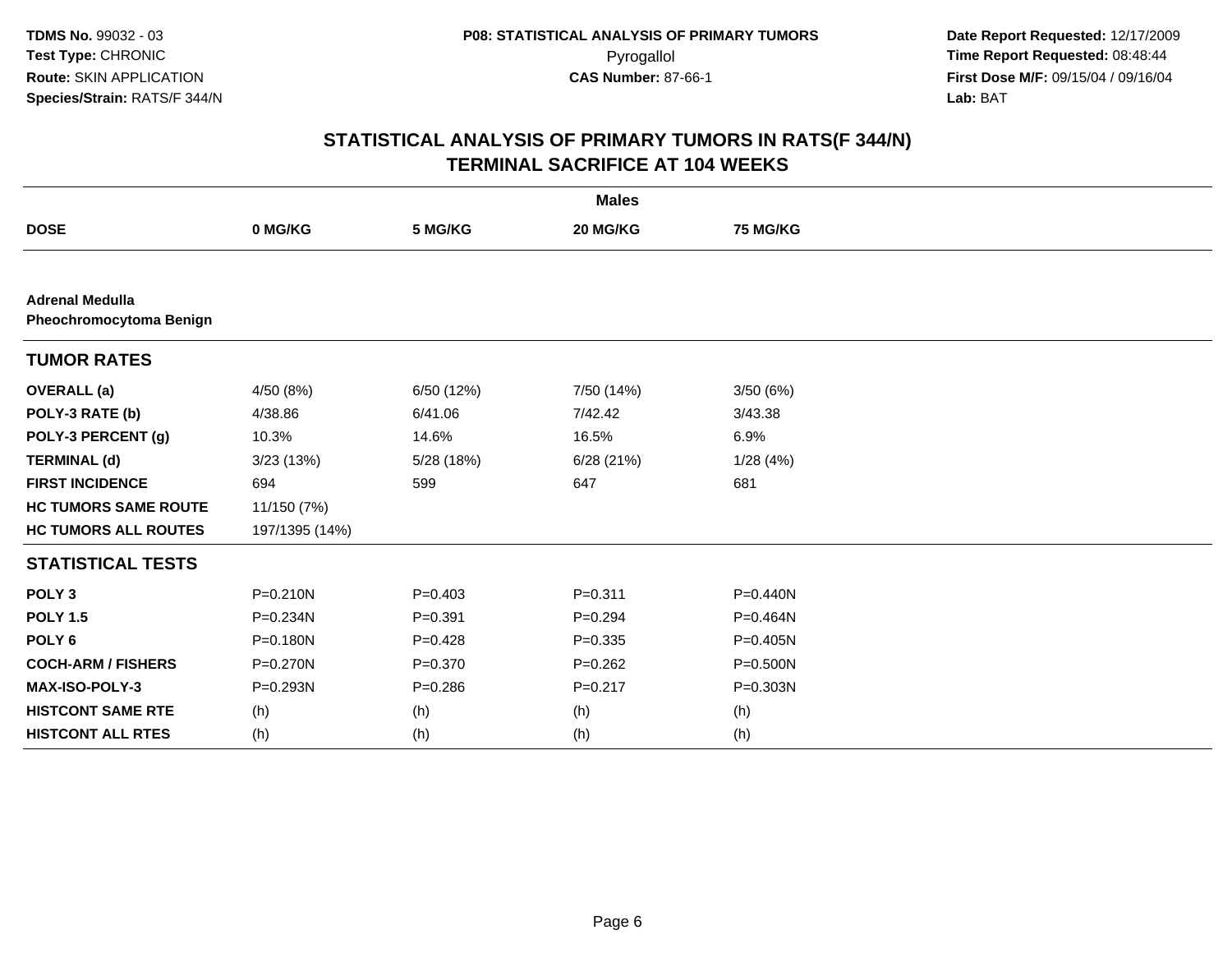|                                                                             |                |             | <b>Males</b> |                 |  |  |  |  |
|-----------------------------------------------------------------------------|----------------|-------------|--------------|-----------------|--|--|--|--|
| <b>DOSE</b>                                                                 | 0 MG/KG        | 5 MG/KG     | 20 MG/KG     | <b>75 MG/KG</b> |  |  |  |  |
|                                                                             |                |             |              |                 |  |  |  |  |
| <b>Adrenal Medulla</b><br>Pheochromocytoma: Benign, Complex, Malignant, NOS |                |             |              |                 |  |  |  |  |
| <b>TUMOR RATES</b>                                                          |                |             |              |                 |  |  |  |  |
| <b>OVERALL</b> (a)                                                          | 5/50 (10%)     | 6/50 (12%)  | 7/50 (14%)   | 4/50 (8%)       |  |  |  |  |
| POLY-3 RATE (b)                                                             | 5/39.47        | 6/41.06     | 7/42.42      | 4/43.38         |  |  |  |  |
| POLY-3 PERCENT (g)                                                          | 12.7%          | 14.6%       | 16.5%        | 9.2%            |  |  |  |  |
| <b>TERMINAL (d)</b>                                                         | 3/23(13%)      | 5/28 (18%)  | 6/28(21%)    | 2/28(7%)        |  |  |  |  |
| <b>FIRST INCIDENCE</b>                                                      | 532            | 599         | 647          | 681             |  |  |  |  |
| <b>HC TUMORS SAME ROUTE</b>                                                 | 14/150 (9%)    |             |              |                 |  |  |  |  |
| <b>HC TUMORS ALL ROUTES</b>                                                 | 227/1395 (16%) |             |              |                 |  |  |  |  |
| <b>STATISTICAL TESTS</b>                                                    |                |             |              |                 |  |  |  |  |
| POLY <sub>3</sub>                                                           | P=0.286N       | $P = 0.528$ | $P=0.430$    | $P=0.441N$      |  |  |  |  |
| <b>POLY 1.5</b>                                                             | P=0.310N       | $P = 0.519$ | $P=0.414$    | P=0.464N        |  |  |  |  |
| POLY <sub>6</sub>                                                           | $P = 0.254N$   | $P=0.549$   | $P=0.452$    | P=0.406N        |  |  |  |  |
| <b>COCH-ARM / FISHERS</b>                                                   | P=0.345N       | $P = 0.500$ | $P = 0.380$  | $P = 0.500N$    |  |  |  |  |
| <b>MAX-ISO-POLY-3</b>                                                       | P=0.397N       | $P=0.400$   | $P = 0.318$  | P=0.316N        |  |  |  |  |
| <b>HISTCONT SAME RTE</b>                                                    | (h)            | (h)         | (h)          | (h)             |  |  |  |  |
| <b>HISTCONT ALL RTES</b>                                                    | (h)            | (h)         | (h)          | (h)             |  |  |  |  |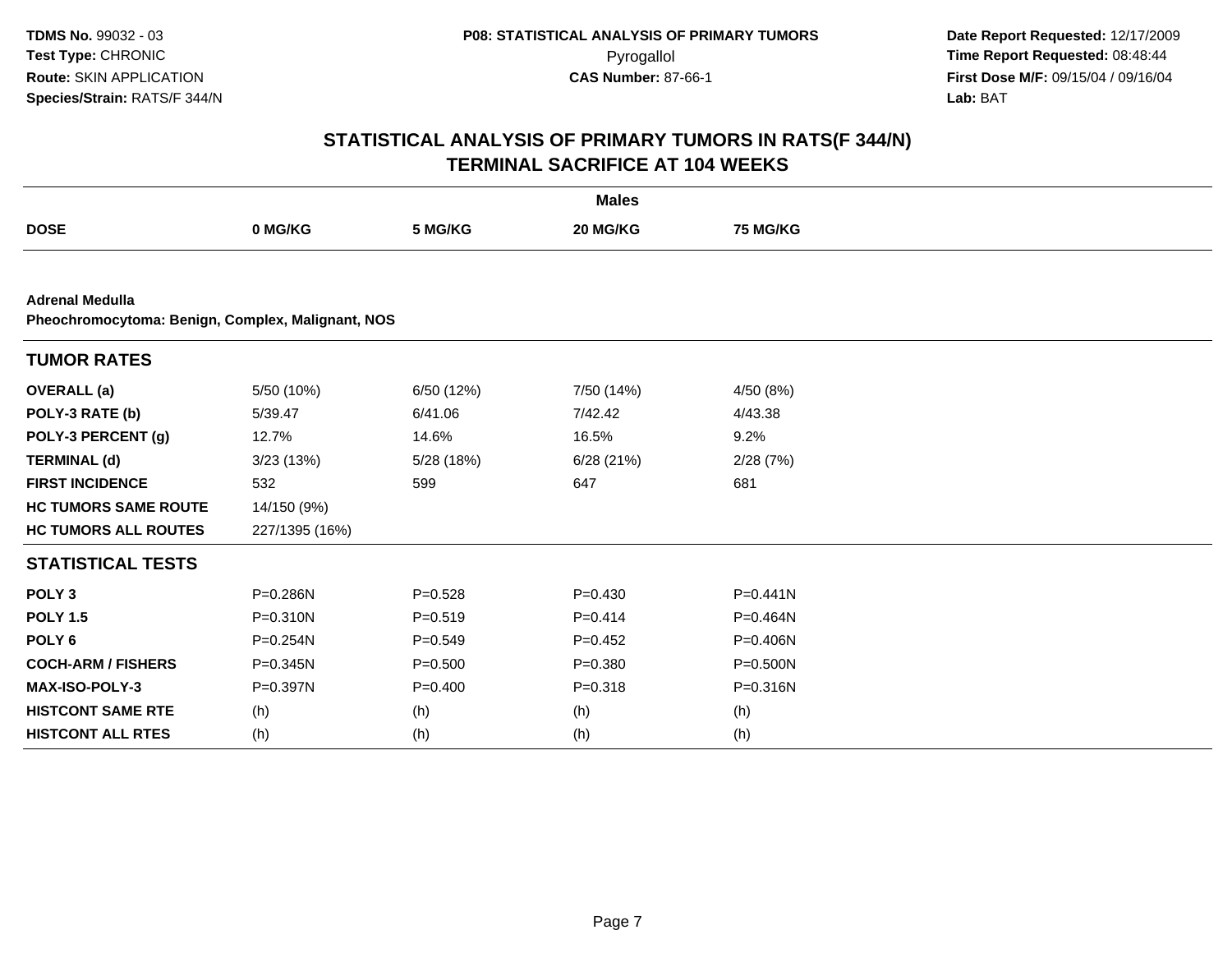|                                            |              |          | <b>Males</b> |                   |  |
|--------------------------------------------|--------------|----------|--------------|-------------------|--|
| <b>DOSE</b>                                | 0 MG/KG      | 5 MG/KG  | 20 MG/KG     | 75 MG/KG          |  |
|                                            |              |          |              |                   |  |
| <b>Clitoral/Preputial Gland</b><br>Adenoma |              |          |              |                   |  |
| <b>TUMOR RATES</b>                         |              |          |              |                   |  |
| <b>OVERALL</b> (a)                         | 0/50(0%)     | 0/50(0%) | 0/50(0%)     | 0/50(0%)          |  |
| POLY-3 RATE (b)                            | 0/38.73      | 0/40.62  | 0/42.13      | 0/43.08           |  |
| POLY-3 PERCENT (g)                         | 0%           | 0%       | 0%           | 0%                |  |
| <b>TERMINAL (d)</b>                        | 0/23(0%)     | 0/28(0%) | 0/28(0%)     | 0/28(0%)          |  |
| <b>FIRST INCIDENCE</b>                     | ---          | $\cdots$ | ---          | $\qquad \qquad -$ |  |
| <b>HC TUMORS SAME ROUTE</b>                | 5/150 (3%)   |          |              |                   |  |
| <b>HC TUMORS ALL ROUTES</b>                | 53/1396 (4%) |          |              |                   |  |
| <b>STATISTICAL TESTS</b>                   |              |          |              |                   |  |
| POLY <sub>3</sub>                          | (e)          | (e)      | (e)          | (e)               |  |
| <b>POLY 1.5</b>                            | (e)          | (e)      | (e)          | (e)               |  |
| POLY <sub>6</sub>                          | (e)          | (e)      | (e)          | (e)               |  |
| <b>COCH-ARM / FISHERS</b>                  | (e)          | (e)      | (e)          | (e)               |  |
| MAX-ISO-POLY-3                             | (e)          | (e)      | (e)          | (e)               |  |
| <b>HISTCONT SAME RTE</b>                   | (e)          | (e)      | (e)          | (e)               |  |
| <b>HISTCONT ALL RTES</b>                   | (e)          | (e)      | (e)          | (e)               |  |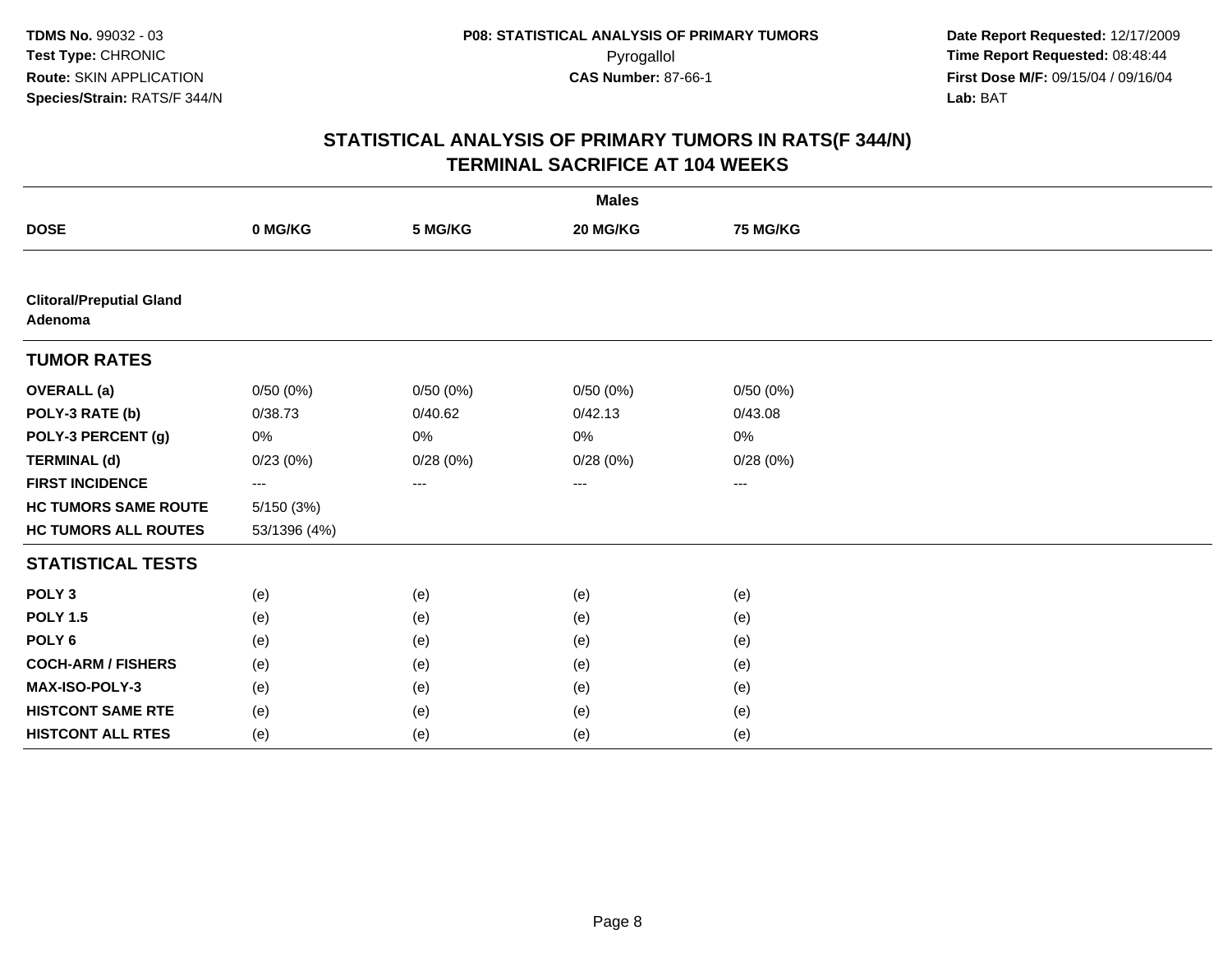|                                              |              |          | <b>Males</b> |                   |  |
|----------------------------------------------|--------------|----------|--------------|-------------------|--|
| <b>DOSE</b>                                  | 0 MG/KG      | 5 MG/KG  | 20 MG/KG     | 75 MG/KG          |  |
|                                              |              |          |              |                   |  |
| <b>Clitoral/Preputial Gland</b><br>Carcinoma |              |          |              |                   |  |
| <b>TUMOR RATES</b>                           |              |          |              |                   |  |
| <b>OVERALL</b> (a)                           | 0/50(0%)     | 0/50(0%) | 0/50(0%)     | 0/50(0%)          |  |
| POLY-3 RATE (b)                              | 0/38.73      | 0/40.62  | 0/42.13      | 0/43.08           |  |
| POLY-3 PERCENT (g)                           | 0%           | 0%       | 0%           | 0%                |  |
| <b>TERMINAL (d)</b>                          | 0/23(0%)     | 0/28(0%) | 0/28(0%)     | 0/28(0%)          |  |
| <b>FIRST INCIDENCE</b>                       | ---          | $\cdots$ | ---          | $\qquad \qquad -$ |  |
| <b>HC TUMORS SAME ROUTE</b>                  | 1/150 (1%)   |          |              |                   |  |
| <b>HC TUMORS ALL ROUTES</b>                  | 20/1396 (1%) |          |              |                   |  |
| <b>STATISTICAL TESTS</b>                     |              |          |              |                   |  |
| POLY <sub>3</sub>                            | (e)          | (e)      | (e)          | (e)               |  |
| <b>POLY 1.5</b>                              | (e)          | (e)      | (e)          | (e)               |  |
| POLY <sub>6</sub>                            | (e)          | (e)      | (e)          | (e)               |  |
| <b>COCH-ARM / FISHERS</b>                    | (e)          | (e)      | (e)          | (e)               |  |
| MAX-ISO-POLY-3                               | (e)          | (e)      | (e)          | (e)               |  |
| <b>HISTCONT SAME RTE</b>                     | (e)          | (e)      | (e)          | (e)               |  |
| <b>HISTCONT ALL RTES</b>                     | (e)          | (e)      | (e)          | (e)               |  |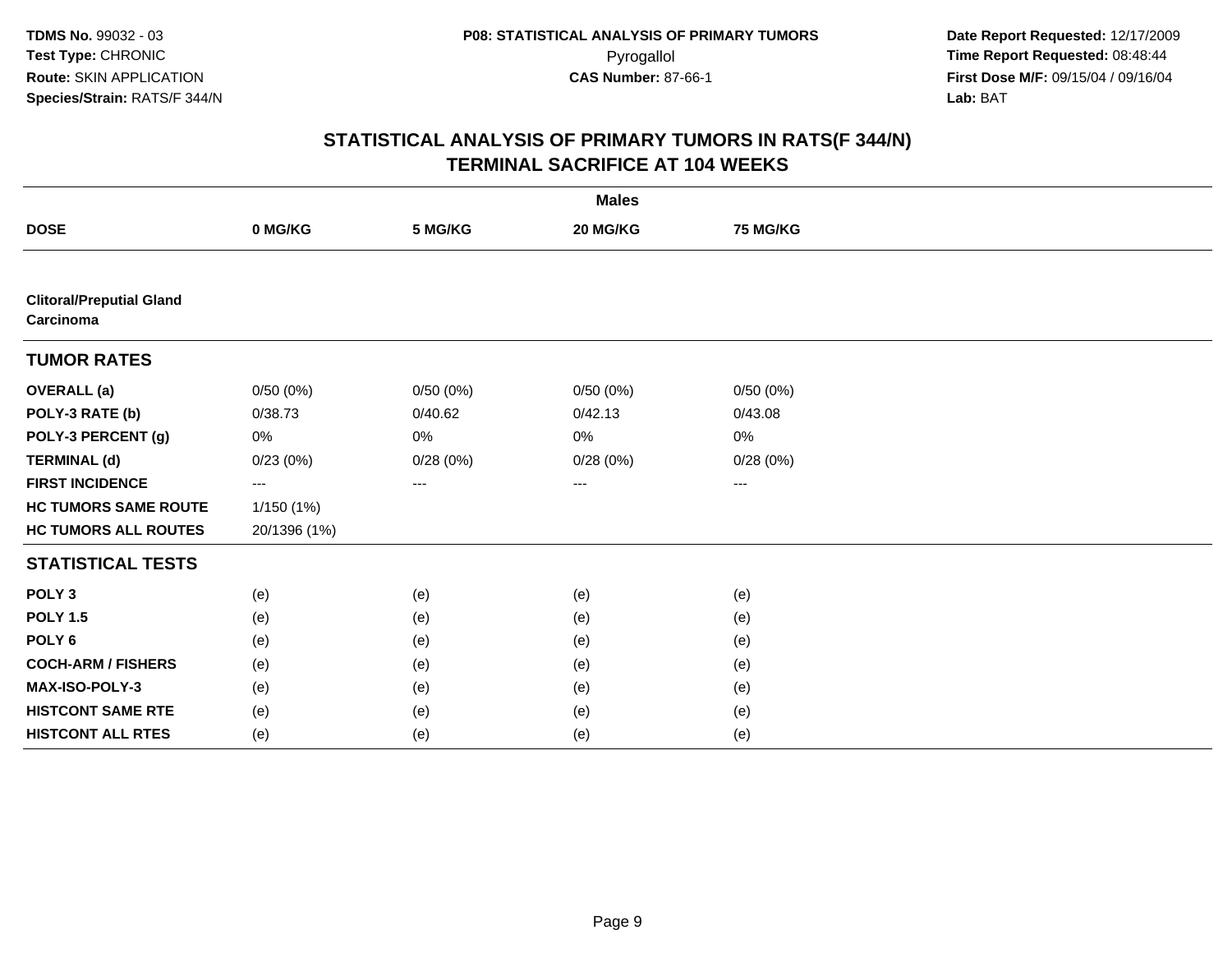|                                                         |              |          | <b>Males</b>      |                   |  |
|---------------------------------------------------------|--------------|----------|-------------------|-------------------|--|
| <b>DOSE</b>                                             | 0 MG/KG      | 5 MG/KG  | 20 MG/KG          | 75 MG/KG          |  |
|                                                         |              |          |                   |                   |  |
| <b>Clitoral/Preputial Gland</b><br>Carcinoma or Adenoma |              |          |                   |                   |  |
| <b>TUMOR RATES</b>                                      |              |          |                   |                   |  |
| <b>OVERALL</b> (a)                                      | 0/50(0%)     | 0/50(0%) | 0/50(0%)          | 0/50(0%)          |  |
| POLY-3 RATE (b)                                         | 0/38.73      | 0/40.62  | 0/42.13           | 0/43.08           |  |
| POLY-3 PERCENT (g)                                      | 0%           | 0%       | 0%                | 0%                |  |
| <b>TERMINAL (d)</b>                                     | 0/23(0%)     | 0/28(0%) | 0/28(0%)          | 0/28(0%)          |  |
| <b>FIRST INCIDENCE</b>                                  | ---          | $\cdots$ | $\qquad \qquad -$ | $\qquad \qquad -$ |  |
| <b>HC TUMORS SAME ROUTE</b>                             | 6/150 (4%)   |          |                   |                   |  |
| <b>HC TUMORS ALL ROUTES</b>                             | 71/1396 (5%) |          |                   |                   |  |
| <b>STATISTICAL TESTS</b>                                |              |          |                   |                   |  |
| POLY <sub>3</sub>                                       | (e)          | (e)      | (e)               | (e)               |  |
| <b>POLY 1.5</b>                                         | (e)          | (e)      | (e)               | (e)               |  |
| POLY <sub>6</sub>                                       | (e)          | (e)      | (e)               | (e)               |  |
| <b>COCH-ARM / FISHERS</b>                               | (e)          | (e)      | (e)               | (e)               |  |
| MAX-ISO-POLY-3                                          | (e)          | (e)      | (e)               | (e)               |  |
| <b>HISTCONT SAME RTE</b>                                | (e)          | (e)      | (e)               | (e)               |  |
| <b>HISTCONT ALL RTES</b>                                | (e)          | (e)      | (e)               | (e)               |  |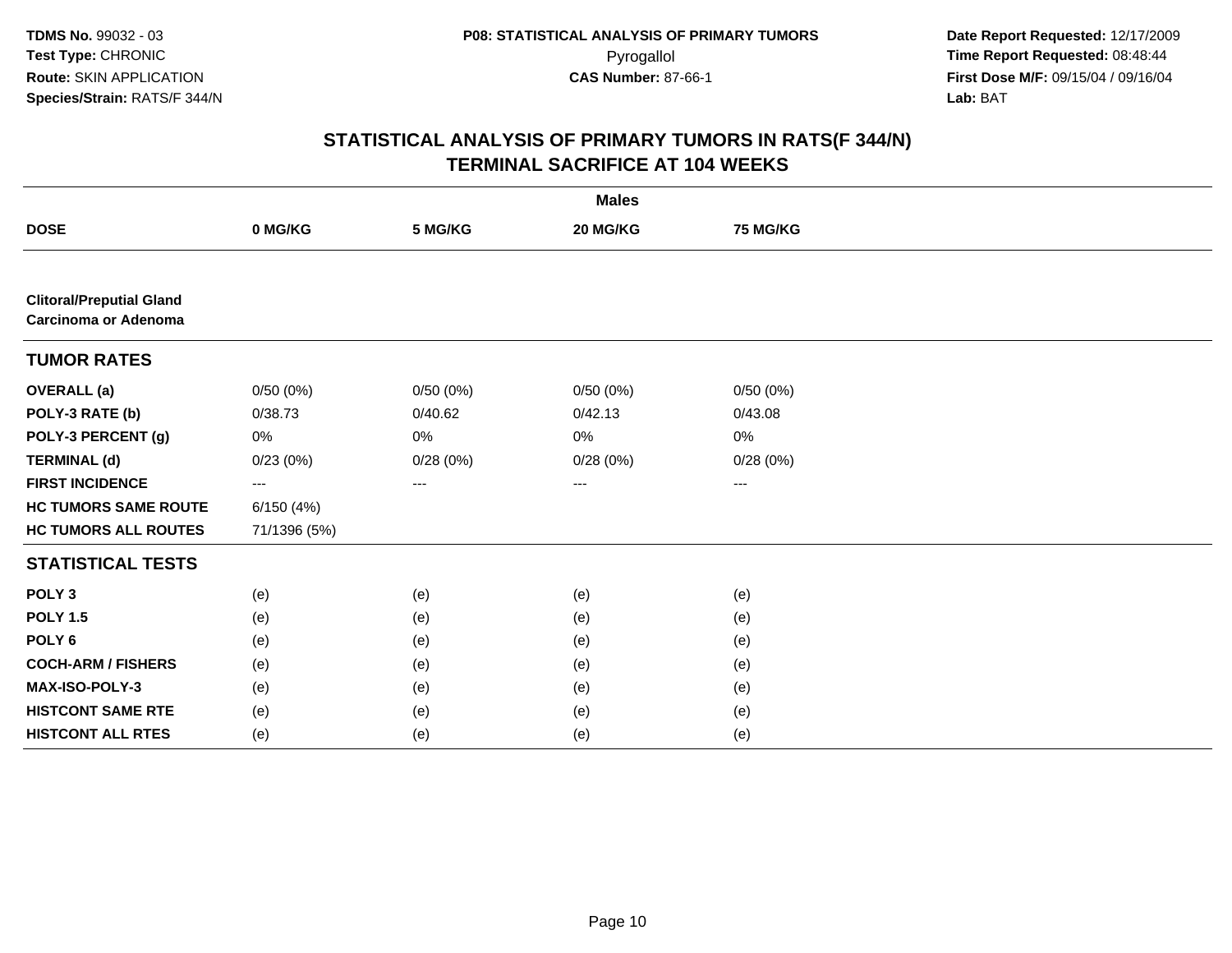|                                      |              |              | <b>Males</b> |                   |  |
|--------------------------------------|--------------|--------------|--------------|-------------------|--|
| <b>DOSE</b>                          | 0 MG/KG      | 5 MG/KG      | 20 MG/KG     | <b>75 MG/KG</b>   |  |
|                                      |              |              |              |                   |  |
| Heart<br><b>Schwannoma Malignant</b> |              |              |              |                   |  |
| <b>TUMOR RATES</b>                   |              |              |              |                   |  |
| <b>OVERALL</b> (a)                   | 2/50(4%)     | 1/50(2%)     | 1/50(2%)     | 0/50(0%)          |  |
| POLY-3 RATE (b)                      | 2/39.51      | 1/40.62      | 1/42.32      | 0/43.08           |  |
| POLY-3 PERCENT (g)                   | 5.1%         | 2.5%         | 2.4%         | 0%                |  |
| <b>TERMINAL (d)</b>                  | 1/23(4%)     | 1/28(4%)     | 0/28(0%)     | 0/28(0%)          |  |
| <b>FIRST INCIDENCE</b>               | 440          | 727(T)       | 678          | $\qquad \qquad -$ |  |
| <b>HC TUMORS SAME ROUTE</b>          | 1/150 (1%)   |              |              |                   |  |
| <b>HC TUMORS ALL ROUTES</b>          | 4/1398 (0%)  |              |              |                   |  |
| <b>STATISTICAL TESTS</b>             |              |              |              |                   |  |
| POLY <sub>3</sub>                    | P=0.200N     | P=0.490N     | P=0.476N     | $P = 0.218N$      |  |
| <b>POLY 1.5</b>                      | $P = 0.205N$ | P=0.493N     | P=0.484N     | $P = 0.226N$      |  |
| POLY <sub>6</sub>                    | P=0.194N     | $P = 0.481N$ | P=0.464N     | P=0.207N          |  |
| <b>COCH-ARM / FISHERS</b>            | $P = 0.210N$ | P=0.500N     | P=0.500N     | P=0.247N          |  |
| MAX-ISO-POLY-3                       | $P = 0.125N$ | $P = 0.274N$ | P=0.267N     | P=0.075N          |  |
| <b>HISTCONT SAME RTE</b>             | (h)          | (h)          | (h)          | (h)               |  |
| <b>HISTCONT ALL RTES</b>             | (h)          | (h)          | (h)          | (h)               |  |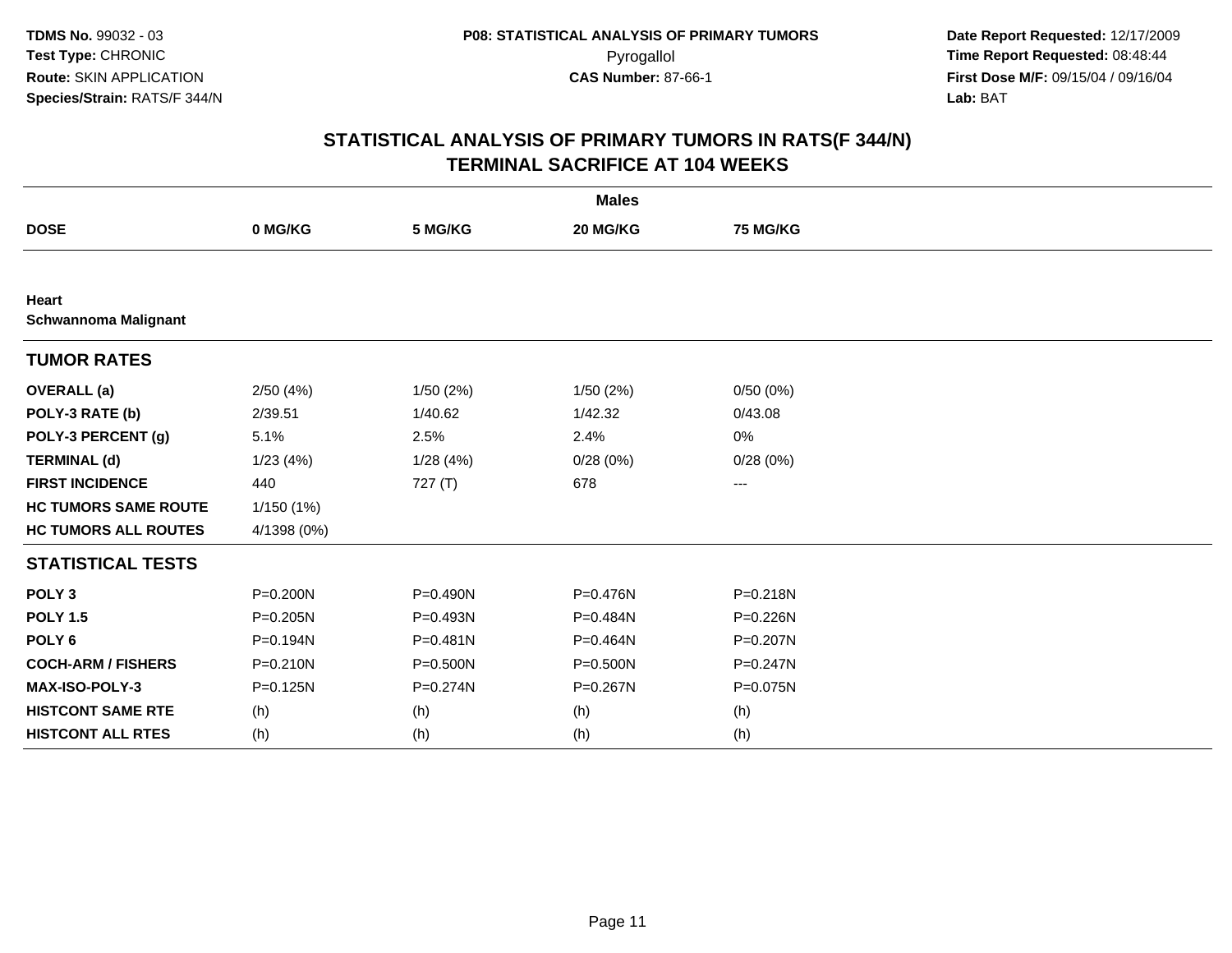|                                      |              |             | <b>Males</b> |                 |  |
|--------------------------------------|--------------|-------------|--------------|-----------------|--|
| <b>DOSE</b>                          | 0 MG/KG      | 5 MG/KG     | 20 MG/KG     | <b>75 MG/KG</b> |  |
|                                      |              |             |              |                 |  |
| <b>Islets, Pancreatic</b><br>Adenoma |              |             |              |                 |  |
| <b>TUMOR RATES</b>                   |              |             |              |                 |  |
| <b>OVERALL</b> (a)                   | 3/50(6%)     | 5/50 (10%)  | 4/50 (8%)    | 5/50 (10%)      |  |
| POLY-3 RATE (b)                      | 3/38.91      | 5/40.62     | 4/42.38      | 5/43.90         |  |
| POLY-3 PERCENT (g)                   | 7.7%         | 12.3%       | 9.4%         | 11.4%           |  |
| <b>TERMINAL (d)</b>                  | 2/23(9%)     | 5/28 (18%)  | 2/28(7%)     | 3/28(11%)       |  |
| <b>FIRST INCIDENCE</b>               | 681          | 727(T)      | 673          | 552             |  |
| <b>HC TUMORS SAME ROUTE</b>          | 14/150 (9%)  |             |              |                 |  |
| <b>HC TUMORS ALL ROUTES</b>          | 90/1394 (7%) |             |              |                 |  |
| <b>STATISTICAL TESTS</b>             |              |             |              |                 |  |
| POLY <sub>3</sub>                    | $P=0.480$    | $P = 0.379$ | $P = 0.547$  | $P=0.424$       |  |
| <b>POLY 1.5</b>                      | $P=0.450$    | $P = 0.372$ | $P = 0.531$  | $P = 0.397$     |  |
| POLY <sub>6</sub>                    | $P=0.522$    | $P = 0.395$ | $P = 0.568$  | $P=0.463$       |  |
| <b>COCH-ARM / FISHERS</b>            | $P=0.407$    | $P=0.357$   | $P = 0.500$  | $P = 0.357$     |  |
| <b>MAX-ISO-POLY-3</b>                | $P = 0.485$  | $P = 0.253$ | $P = 0.393$  | $P = 0.298$     |  |
| <b>HISTCONT SAME RTE</b>             | $P = 0.600$  | $P = 0.340$ | $P = 0.525$  | $P = 0.401$     |  |
| <b>HISTCONT ALL RTES</b>             | $P = 0.364$  | $P = 0.258$ | $P=0.459$    | $P = 0.296$     |  |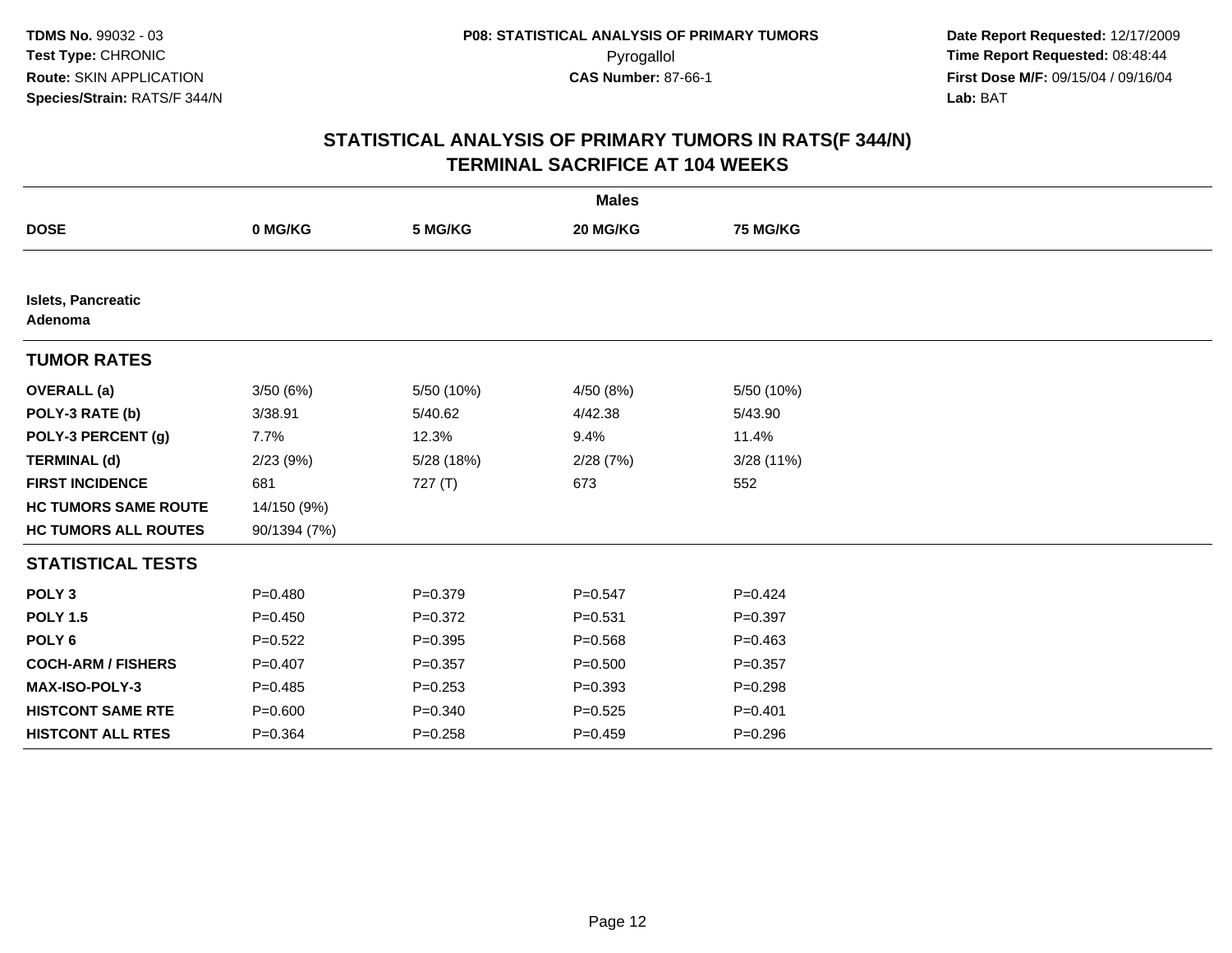|                                 |              |          | <b>Males</b> |             |  |
|---------------------------------|--------------|----------|--------------|-------------|--|
| <b>DOSE</b>                     | 0 MG/KG      | 5 MG/KG  | 20 MG/KG     | 75 MG/KG    |  |
|                                 |              |          |              |             |  |
| Liver<br>Hepatocellular Adenoma |              |          |              |             |  |
| <b>TUMOR RATES</b>              |              |          |              |             |  |
| <b>OVERALL</b> (a)              | 1/50(2%)     | 0/50(0%) | 2/50(4%)     | 1/50(2%)    |  |
| POLY-3 RATE (b)                 | 1/39.17      | 0/40.62  | 2/42.13      | 1/43.08     |  |
| POLY-3 PERCENT (g)              | 2.6%         | 0%       | 4.8%         | 2.3%        |  |
| <b>TERMINAL (d)</b>             | 0/23(0%)     | 0/28(0%) | 2/28(7%)     | 1/28(4%)    |  |
| <b>FIRST INCIDENCE</b>          | 598          | $\cdots$ | 727(T)       | 727(T)      |  |
| <b>HC TUMORS SAME ROUTE</b>     | 0/150(0%)    |          |              |             |  |
| <b>HC TUMORS ALL ROUTES</b>     | 16/1398 (1%) |          |              |             |  |
| <b>STATISTICAL TESTS</b>        |              |          |              |             |  |
| POLY <sub>3</sub>               | $P = 0.616$  | P=0.493N | $P=0.525$    | P=0.739N    |  |
| <b>POLY 1.5</b>                 | $P = 0.603$  | P=0.495N | $P = 0.518$  | P=0.748N    |  |
| POLY <sub>6</sub>               | $P = 0.632$  | P=0.488N | $P = 0.535$  | P=0.728N    |  |
| <b>COCH-ARM / FISHERS</b>       | $P = 0.584$  | P=0.500N | $P = 0.500$  | P=0.753N    |  |
| MAX-ISO-POLY-3                  | $P=0.425$    | P=0.158N | $P = 0.307$  | P=0.473N    |  |
| <b>HISTCONT SAME RTE</b>        | $P = 0.175$  | (e)      | $P = 0.070$  | $P = 0.145$ |  |
| <b>HISTCONT ALL RTES</b>        | $P = 0.362$  | (e)      | $P = 0.115$  | $P = 0.433$ |  |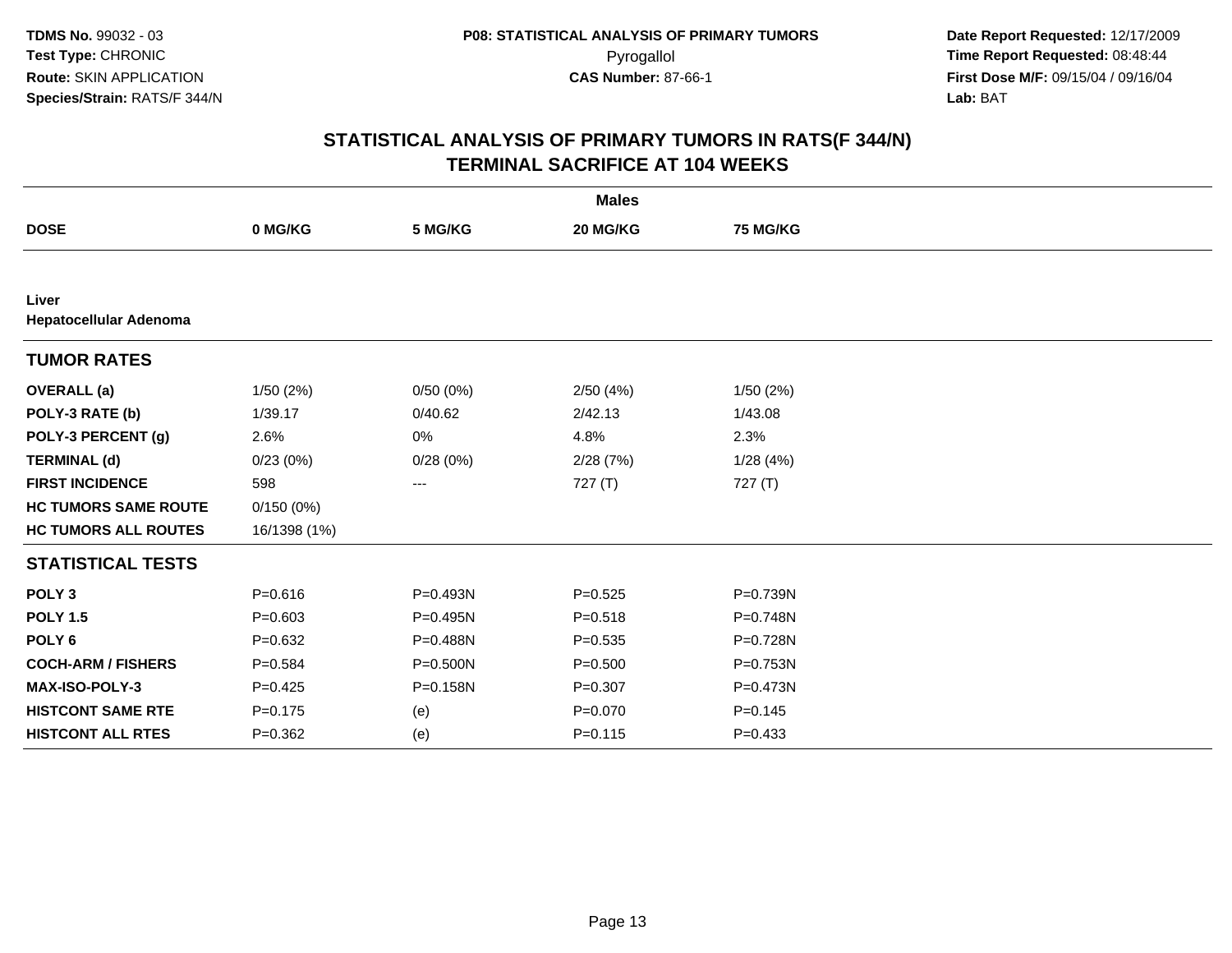|                                                             |              |              | <b>Males</b> |                 |
|-------------------------------------------------------------|--------------|--------------|--------------|-----------------|
| <b>DOSE</b>                                                 | 0 MG/KG      | 5 MG/KG      | 20 MG/KG     | <b>75 MG/KG</b> |
|                                                             |              |              |              |                 |
| Liver<br>Hepatocellular Carcinoma or Hepatocellular Adenoma |              |              |              |                 |
| <b>TUMOR RATES</b>                                          |              |              |              |                 |
| <b>OVERALL</b> (a)                                          | 1/50(2%)     | 1/50(2%)     | 2/50(4%)     | 1/50(2%)        |
| POLY-3 RATE (b)                                             | 1/39.17      | 1/40.99      | 2/42.13      | 1/43.08         |
| POLY-3 PERCENT (g)                                          | 2.6%         | 2.4%         | 4.8%         | 2.3%            |
| <b>TERMINAL (d)</b>                                         | 0/23(0%)     | 0/28(0%)     | 2/28(7%)     | 1/28(4%)        |
| <b>FIRST INCIDENCE</b>                                      | 598          | 622          | 727(T)       | 727(T)          |
| <b>HC TUMORS SAME ROUTE</b>                                 | 1/150(1%)    |              |              |                 |
| <b>HC TUMORS ALL ROUTES</b>                                 | 21/1398 (2%) |              |              |                 |
| <b>STATISTICAL TESTS</b>                                    |              |              |              |                 |
| POLY <sub>3</sub>                                           | P=0.607N     | $P = 0.751N$ | $P=0.525$    | $P = 0.739N$    |
| <b>POLY 1.5</b>                                             | $P = 0.617N$ | P=0.754N     | $P = 0.518$  | P=0.748N        |
| POLY <sub>6</sub>                                           | P=0.593N     | $P=0.744N$   | $P = 0.535$  | P=0.728N        |
| <b>COCH-ARM / FISHERS</b>                                   | P=0.634N     | P=0.753N     | $P = 0.500$  | P=0.753N        |
| MAX-ISO-POLY-3                                              | $P=0.621$    | P=0.487N     | $P = 0.307$  | P=0.473N        |
| <b>HISTCONT SAME RTE</b>                                    | (h)          | (h)          | (h)          | (h)             |
| <b>HISTCONT ALL RTES</b>                                    | (h)          | (h)          | (h)          | (h)             |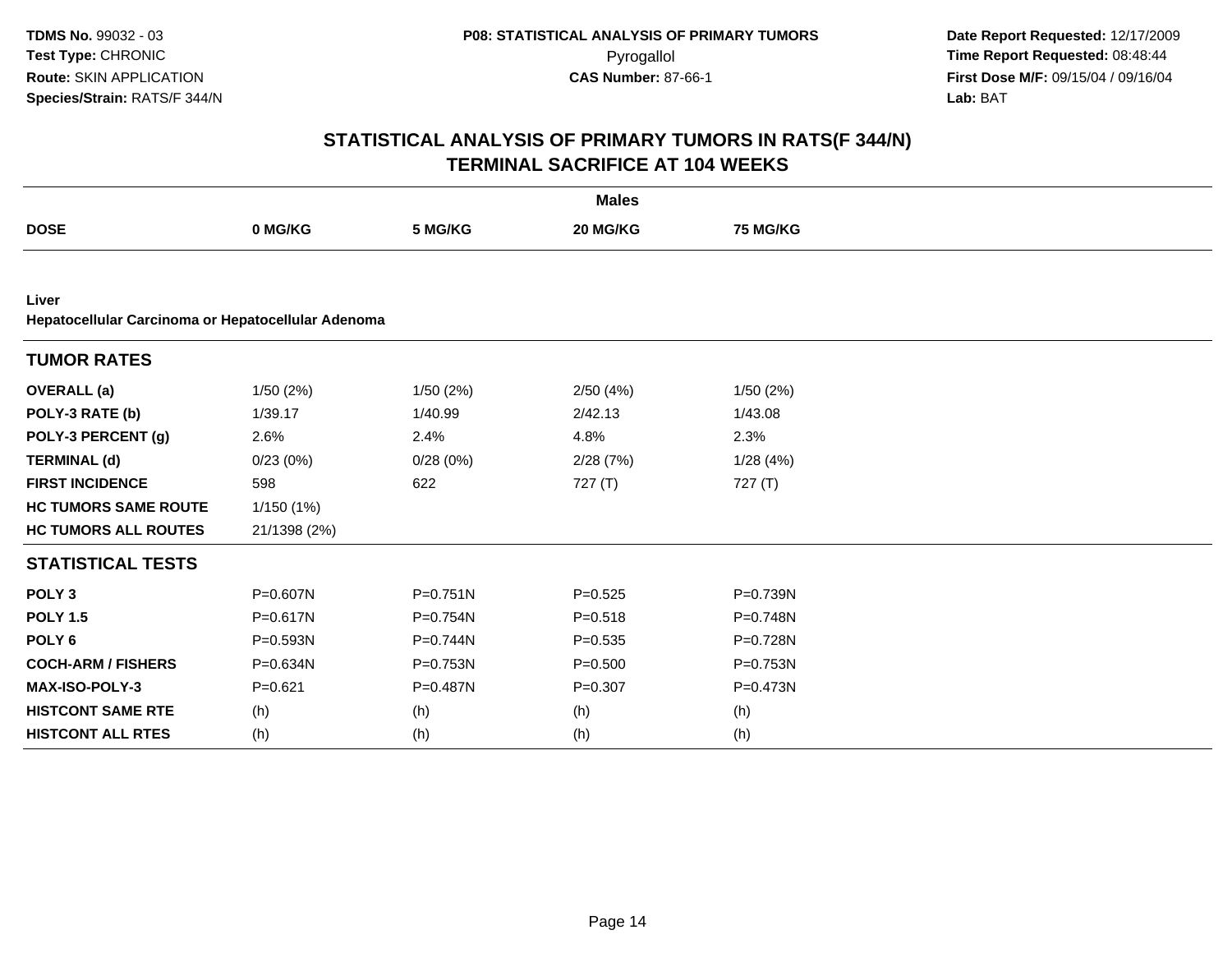|                                                                              |              |              | <b>Males</b> |           |  |
|------------------------------------------------------------------------------|--------------|--------------|--------------|-----------|--|
| <b>DOSE</b>                                                                  | 0 MG/KG      | 5 MG/KG      | 20 MG/KG     | 75 MG/KG  |  |
|                                                                              |              |              |              |           |  |
| Liver<br>Hepatocellular Carcinoma, Hepatocellular Adenoma, or Hepatoblastoma |              |              |              |           |  |
| <b>TUMOR RATES</b>                                                           |              |              |              |           |  |
| <b>OVERALL</b> (a)                                                           | 1/50(2%)     | 1/50(2%)     | 2/50(4%)     | 1/50(2%)  |  |
| POLY-3 RATE (b)                                                              | 1/39.17      | 1/40.99      | 2/42.13      | 1/43.08   |  |
| POLY-3 PERCENT (g)                                                           | 2.6%         | 2.4%         | 4.8%         | 2.3%      |  |
| <b>TERMINAL (d)</b>                                                          | 0/23(0%)     | 0/28(0%)     | 2/28(7%)     | 1/28(4%)  |  |
| <b>FIRST INCIDENCE</b>                                                       | 598          | 622          | 727(T)       | 727 $(T)$ |  |
| <b>HC TUMORS SAME ROUTE</b>                                                  | 1/150(1%)    |              |              |           |  |
| <b>HC TUMORS ALL ROUTES</b>                                                  | 21/1398 (2%) |              |              |           |  |
| <b>STATISTICAL TESTS</b>                                                     |              |              |              |           |  |
| POLY <sub>3</sub>                                                            | P=0.607N     | $P = 0.751N$ | $P = 0.525$  | P=0.739N  |  |
| <b>POLY 1.5</b>                                                              | P=0.617N     | P=0.754N     | $P = 0.518$  | P=0.748N  |  |
| POLY <sub>6</sub>                                                            | P=0.593N     | P=0.744N     | $P = 0.535$  | P=0.728N  |  |
| <b>COCH-ARM / FISHERS</b>                                                    | P=0.634N     | P=0.753N     | $P = 0.500$  | P=0.753N  |  |
| <b>MAX-ISO-POLY-3</b>                                                        | $P = 0.621$  | P=0.487N     | $P = 0.307$  | P=0.473N  |  |
| <b>HISTCONT SAME RTE</b>                                                     | (h)          | (h)          | (h)          | (h)       |  |
| <b>HISTCONT ALL RTES</b>                                                     | (h)          | (h)          | (h)          | (h)       |  |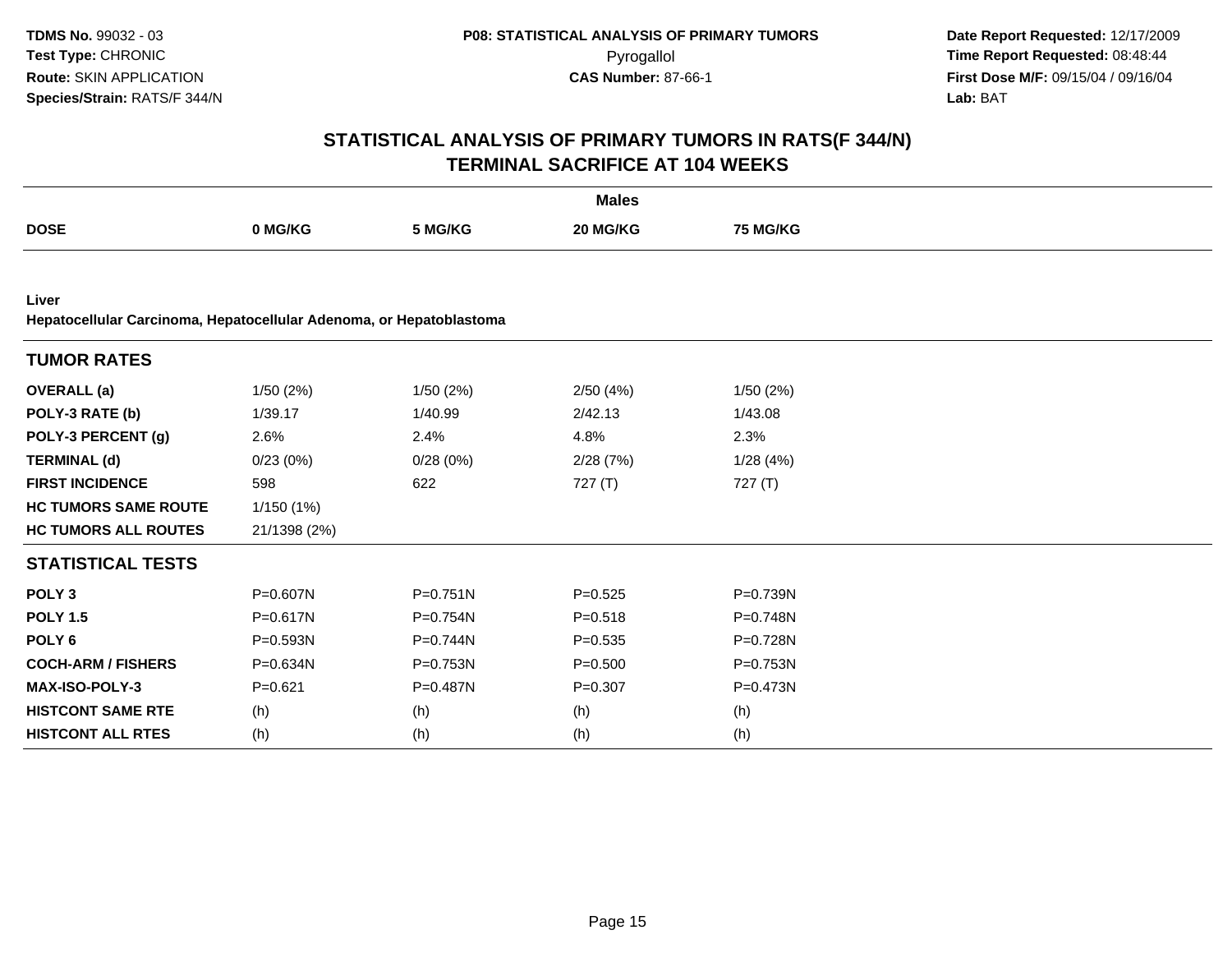|                                        |              |          | <b>Males</b> |                 |  |
|----------------------------------------|--------------|----------|--------------|-----------------|--|
| <b>DOSE</b>                            | 0 MG/KG      | 5 MG/KG  | 20 MG/KG     | <b>75 MG/KG</b> |  |
|                                        |              |          |              |                 |  |
| Lung<br>Alveolar/Bronchiolar Carcinoma |              |          |              |                 |  |
| <b>TUMOR RATES</b>                     |              |          |              |                 |  |
| <b>OVERALL</b> (a)                     | 3/50(6%)     | 2/50(4%) | 2/50(4%)     | 0/50(0%)        |  |
| POLY-3 RATE (b)                        | 3/38.83      | 2/41.00  | 2/42.13      | 0/43.08         |  |
| POLY-3 PERCENT (g)                     | 7.7%         | 4.9%     | 4.8%         | 0%              |  |
| <b>TERMINAL (d)</b>                    | 2/23(9%)     | 1/28(4%) | 2/28(7%)     | 0/28(0%)        |  |
| <b>FIRST INCIDENCE</b>                 | 702          | 619      | 727 (T)      | ---             |  |
| <b>HC TUMORS SAME ROUTE</b>            | 2/150(1%)    |          |              |                 |  |
| <b>HC TUMORS ALL ROUTES</b>            | 14/1398 (1%) |          |              |                 |  |
| <b>STATISTICAL TESTS</b>               |              |          |              |                 |  |
| POLY <sub>3</sub>                      | P=0.092N     | P=0.475N | P=0.463N     | $P = 0.101N$    |  |
| <b>POLY 1.5</b>                        | P=0.097N     | P=0.484N | $P = 0.475N$ | $P = 0.108N$    |  |
| POLY <sub>6</sub>                      | P=0.086N     | P=0.457N | P=0.447N     | $P = 0.091N$    |  |
| <b>COCH-ARM / FISHERS</b>              | P=0.104N     | P=0.500N | $P = 0.500N$ | $P = 0.121N$    |  |
| MAX-ISO-POLY-3                         | P=0.082N     | P=0.305N | P=0.298N     | P=0.037N*       |  |
| <b>HISTCONT SAME RTE</b>               | (h)          | (h)      | (h)          | (h)             |  |
| <b>HISTCONT ALL RTES</b>               | (h)          | (h)      | (h)          | (h)             |  |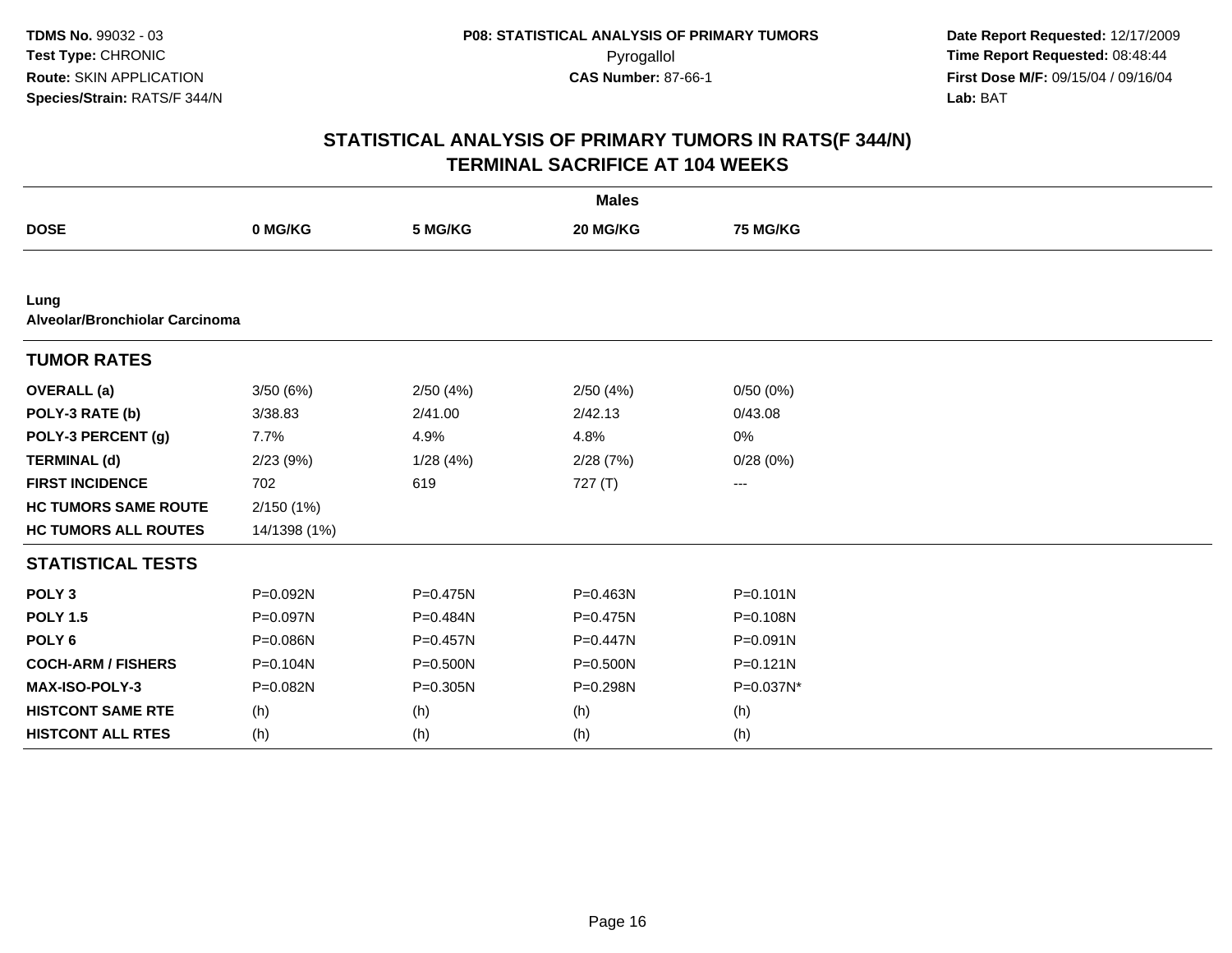|                                                                        |              |              | <b>Males</b> |                 |  |  |  |  |  |
|------------------------------------------------------------------------|--------------|--------------|--------------|-----------------|--|--|--|--|--|
| <b>DOSE</b>                                                            | 0 MG/KG      | 5 MG/KG      | 20 MG/KG     | <b>75 MG/KG</b> |  |  |  |  |  |
|                                                                        |              |              |              |                 |  |  |  |  |  |
| Lung<br>Alveolar/Bronchiolar Carcinoma or Alveolar/Bronchiolar Adenoma |              |              |              |                 |  |  |  |  |  |
| <b>TUMOR RATES</b>                                                     |              |              |              |                 |  |  |  |  |  |
| <b>OVERALL</b> (a)                                                     | 4/50 (8%)    | 3/50(6%)     | 2/50(4%)     | 0/50(0%)        |  |  |  |  |  |
| POLY-3 RATE (b)                                                        | 4/38.83      | 3/41.00      | 2/42.13      | 0/43.08         |  |  |  |  |  |
| POLY-3 PERCENT (g)                                                     | 10.3%        | 7.3%         | 4.8%         | 0%              |  |  |  |  |  |
| <b>TERMINAL (d)</b>                                                    | 3/23(13%)    | 2/28(7%)     | 2/28(7%)     | 0/28(0%)        |  |  |  |  |  |
| <b>FIRST INCIDENCE</b>                                                 | 702          | 619          | 727(T)       | ---             |  |  |  |  |  |
| <b>HC TUMORS SAME ROUTE</b>                                            | 8/150 (5%)   |              |              |                 |  |  |  |  |  |
| <b>HC TUMORS ALL ROUTES</b>                                            | 45/1398 (3%) |              |              |                 |  |  |  |  |  |
| <b>STATISTICAL TESTS</b>                                               |              |              |              |                 |  |  |  |  |  |
| POLY <sub>3</sub>                                                      | P=0.043N*    | P=0.470N     | P=0.299N     | P=0.047N*       |  |  |  |  |  |
| <b>POLY 1.5</b>                                                        | P=0.046N*    | $P = 0.481N$ | $P = 0.312N$ | P=0.052N        |  |  |  |  |  |
| POLY <sub>6</sub>                                                      | P=0.039N*    | P=0.449N     | P=0.283N     | P=0.041N*       |  |  |  |  |  |
| <b>COCH-ARM / FISHERS</b>                                              | $P = 0.051N$ | $P = 0.500N$ | P=0.339N     | P=0.059N        |  |  |  |  |  |
| <b>MAX-ISO-POLY-3</b>                                                  | P=0.042N*    | $P = 0.323N$ | $P = 0.180N$ | P=0.019N*       |  |  |  |  |  |
| <b>HISTCONT SAME RTE</b>                                               | (h)          | (h)          | (h)          | (h)             |  |  |  |  |  |
| <b>HISTCONT ALL RTES</b>                                               | (h)          | (h)          | (h)          | (h)             |  |  |  |  |  |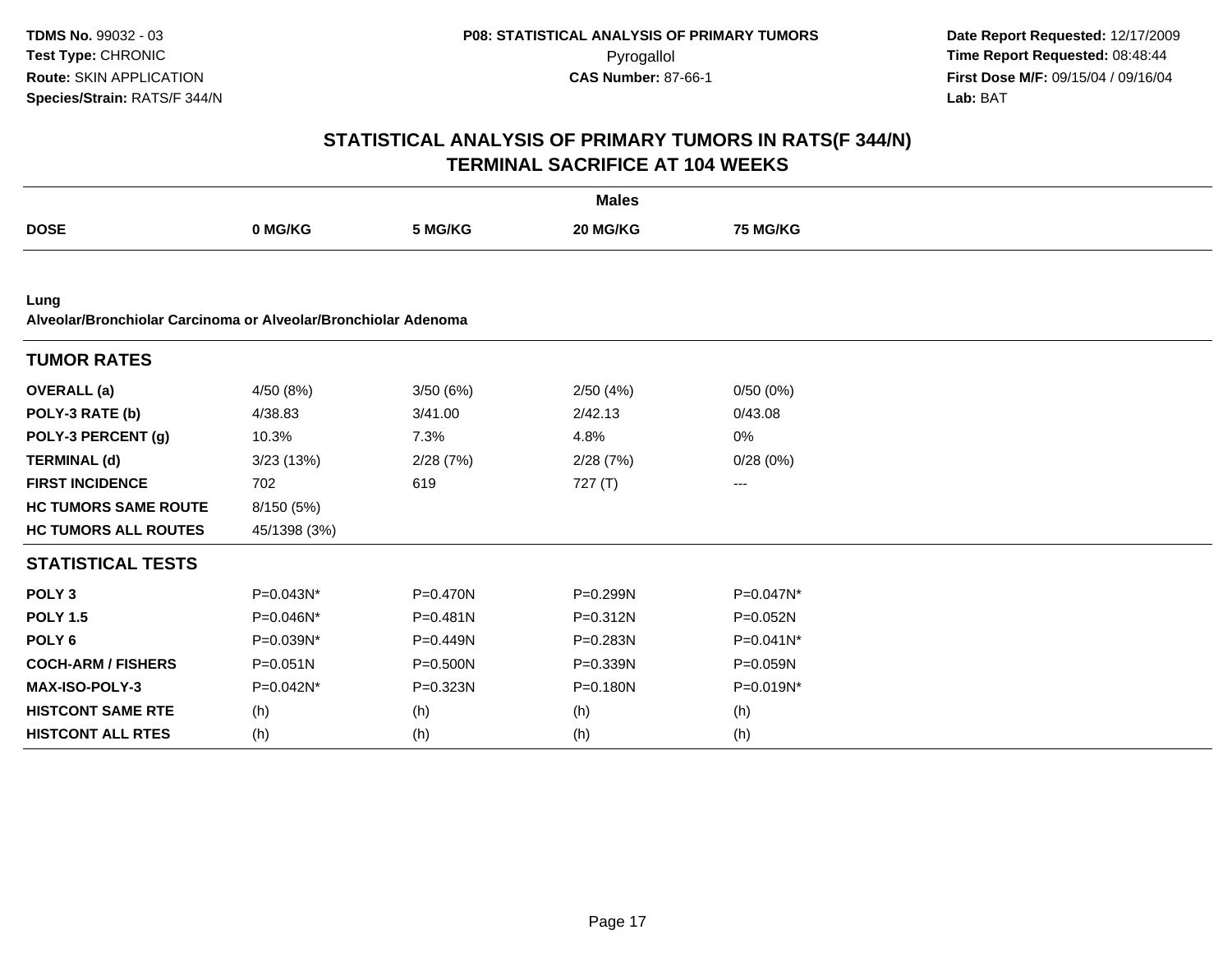| <b>Males</b>                    |             |          |          |                        |  |  |
|---------------------------------|-------------|----------|----------|------------------------|--|--|
| <b>DOSE</b>                     | 0 MG/KG     | 5 MG/KG  | 20 MG/KG | 75 MG/KG               |  |  |
|                                 |             |          |          |                        |  |  |
| <b>Mammary Gland</b><br>Adenoma |             |          |          |                        |  |  |
| <b>TUMOR RATES</b>              | $\#$        | $\#$     | #        | #                      |  |  |
| <b>OVERALL</b> (a)              | 0/50(0%)    | 0/50(0%) | 0/50(0%) | 0/50(0%)               |  |  |
| POLY-3 RATE (b)                 | 0/38.73     | 0/40.62  | 0/42.13  | 0/43.08                |  |  |
| POLY-3 PERCENT (g)              | 0%          | $0\%$    | $0\%$    | 0%                     |  |  |
| <b>TERMINAL (d)</b>             | 0/23(0%)    | 0/28(0%) | 0/28(0%) | 0/28(0%)               |  |  |
| <b>FIRST INCIDENCE</b>          | ---         | $---$    | ---      | $\qquad \qquad \cdots$ |  |  |
| <b>HC TUMORS SAME ROUTE</b>     | 0/150(0%)   |          |          |                        |  |  |
| <b>HC TUMORS ALL ROUTES</b>     | 4/1398 (0%) |          |          |                        |  |  |
| <b>STATISTICAL TESTS</b>        |             |          |          |                        |  |  |
| POLY <sub>3</sub>               | (e)         | (e)      | (e)      | (e)                    |  |  |
| <b>POLY 1.5</b>                 | (e)         | (e)      | (e)      | (e)                    |  |  |
| POLY <sub>6</sub>               | (e)         | (e)      | (e)      | (e)                    |  |  |
| <b>COCH-ARM / FISHERS</b>       | (e)         | (e)      | (e)      | (e)                    |  |  |
| MAX-ISO-POLY-3                  | (e)         | (e)      | (e)      | (e)                    |  |  |
| <b>HISTCONT SAME RTE</b>        | (e)         | (e)      | (e)      | (e)                    |  |  |
| <b>HISTCONT ALL RTES</b>        | (e)         | (e)      | (e)      | (e)                    |  |  |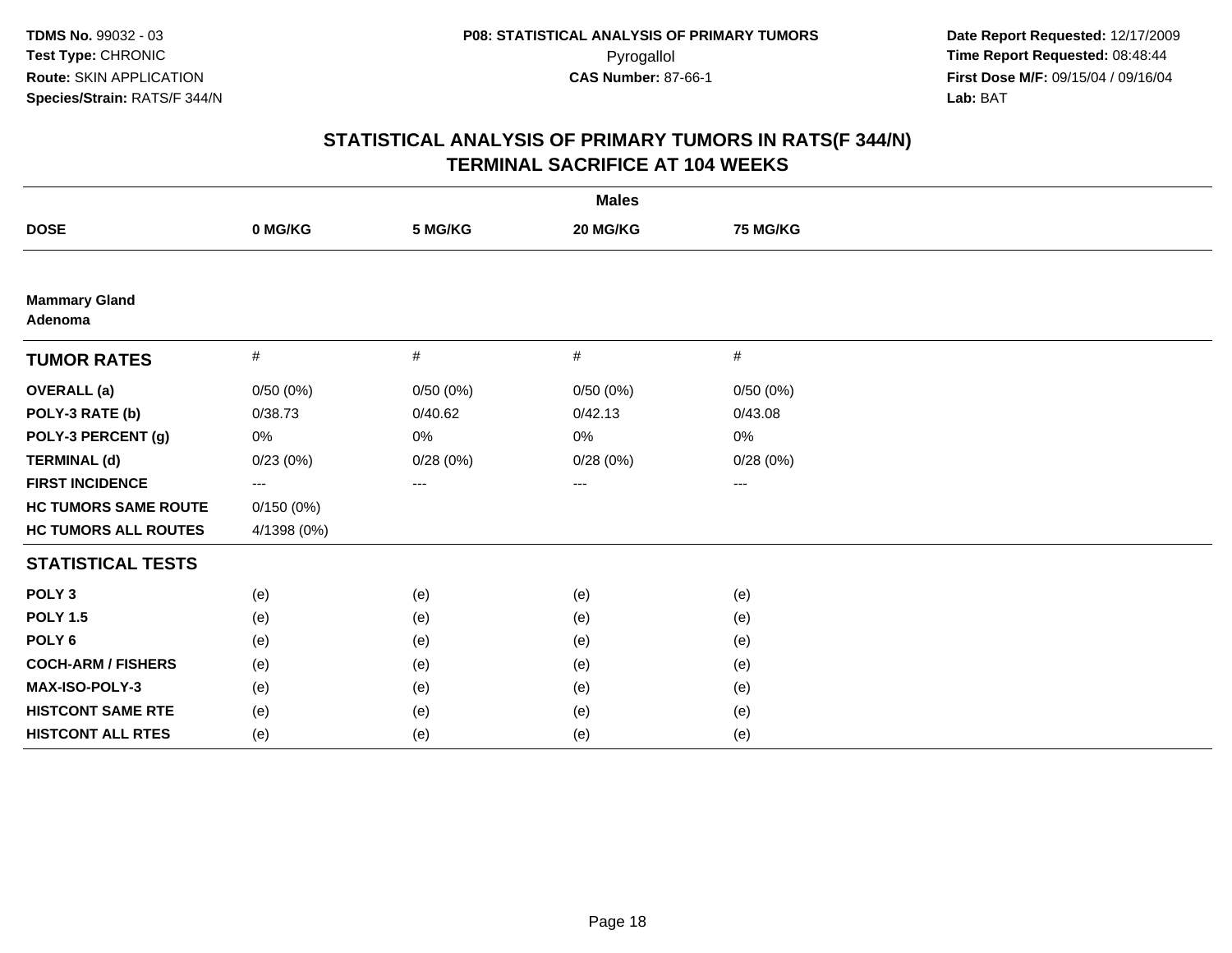|                                   |              |          | <b>Males</b> |                   |  |
|-----------------------------------|--------------|----------|--------------|-------------------|--|
| <b>DOSE</b>                       | 0 MG/KG      | 5 MG/KG  | 20 MG/KG     | 75 MG/KG          |  |
|                                   |              |          |              |                   |  |
| <b>Mammary Gland</b><br>Carcinoma |              |          |              |                   |  |
| <b>TUMOR RATES</b>                | $\#$         | #        | #            | #                 |  |
| <b>OVERALL</b> (a)                | 1/50(2%)     | 0/50(0%) | 0/50(0%)     | 0/50(0%)          |  |
| POLY-3 RATE (b)                   | 1/38.94      | 0/40.62  | 0/42.13      | 0/43.08           |  |
| POLY-3 PERCENT (g)                | 2.6%         | 0%       | 0%           | 0%                |  |
| <b>TERMINAL (d)</b>               | 0/23(0%)     | 0/28(0%) | 0/28(0%)     | 0/28(0%)          |  |
| <b>FIRST INCIDENCE</b>            | 673          | ---      | $\cdots$     | $\qquad \qquad -$ |  |
| <b>HC TUMORS SAME ROUTE</b>       | 0/150(0%)    |          |              |                   |  |
| <b>HC TUMORS ALL ROUTES</b>       | 7/1398 (1%)  |          |              |                   |  |
| <b>STATISTICAL TESTS</b>          |              |          |              |                   |  |
| POLY <sub>3</sub>                 | P=0.542N     | P=0.492N | P=0.484N     | $P = 0.480N$      |  |
| <b>POLY 1.5</b>                   | $P = 0.540N$ | P=0.494N | P=0.489N     | P=0.488N          |  |
| POLY <sub>6</sub>                 | P=0.547N     | P=0.486N | P=0.478N     | P=0.469N          |  |
| <b>COCH-ARM / FISHERS</b>         | P=0.534N     | P=0.500N | P=0.500N     | P=0.500N          |  |
| MAX-ISO-POLY-3                    | P=0.128N     | P=0.158N | P=0.158N     | P=0.158N          |  |
| <b>HISTCONT SAME RTE</b>          | (h)          | (h)      | (h)          | (h)               |  |
| <b>HISTCONT ALL RTES</b>          | (h)          | (h)      | (h)          | (h)               |  |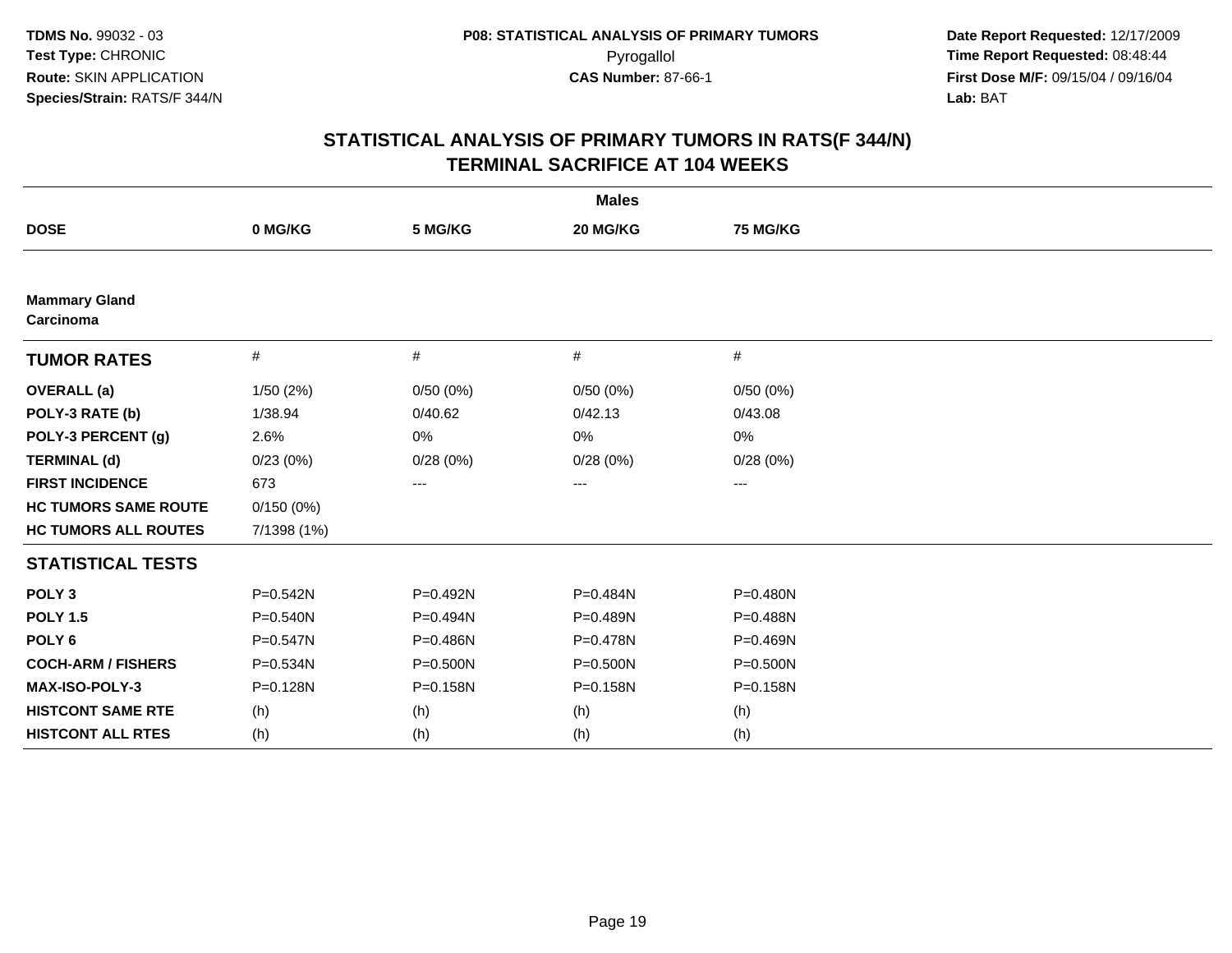|                                                     |              |            | <b>Males</b> |                 |  |
|-----------------------------------------------------|--------------|------------|--------------|-----------------|--|
| <b>DOSE</b>                                         | 0 MG/KG      | 5 MG/KG    | 20 MG/KG     | <b>75 MG/KG</b> |  |
|                                                     |              |            |              |                 |  |
| <b>Mammary Gland</b><br><b>Carcinoma or Adenoma</b> |              |            |              |                 |  |
| <b>TUMOR RATES</b>                                  | $\#$         | #          | #            | #               |  |
| <b>OVERALL</b> (a)                                  | 1/50(2%)     | 0/50(0%)   | 0/50(0%)     | 0/50(0%)        |  |
| POLY-3 RATE (b)                                     | 1/38.94      | 0/40.62    | 0/42.13      | 0/43.08         |  |
| POLY-3 PERCENT (g)                                  | 2.6%         | 0%         | 0%           | 0%              |  |
| <b>TERMINAL (d)</b>                                 | 0/23(0%)     | 0/28(0%)   | 0/28(0%)     | 0/28(0%)        |  |
| <b>FIRST INCIDENCE</b>                              | 673          | ---        | ---          | ---             |  |
| <b>HC TUMORS SAME ROUTE</b>                         | 0/150(0%)    |            |              |                 |  |
| <b>HC TUMORS ALL ROUTES</b>                         | 11/1398 (1%) |            |              |                 |  |
| <b>STATISTICAL TESTS</b>                            |              |            |              |                 |  |
| POLY <sub>3</sub>                                   | $P = 0.542N$ | P=0.492N   | P=0.484N     | P=0.480N        |  |
| <b>POLY 1.5</b>                                     | $P = 0.540N$ | $P=0.494N$ | P=0.489N     | $P = 0.488N$    |  |
| POLY <sub>6</sub>                                   | $P = 0.547N$ | P=0.486N   | P=0.478N     | P=0.469N        |  |
| <b>COCH-ARM / FISHERS</b>                           | P=0.534N     | P=0.500N   | P=0.500N     | P=0.500N        |  |
| MAX-ISO-POLY-3                                      | P=0.128N     | P=0.158N   | P=0.158N     | P=0.158N        |  |
| <b>HISTCONT SAME RTE</b>                            | (h)          | (h)        | (h)          | (h)             |  |
| <b>HISTCONT ALL RTES</b>                            | (h)          | (h)        | (h)          | (h)             |  |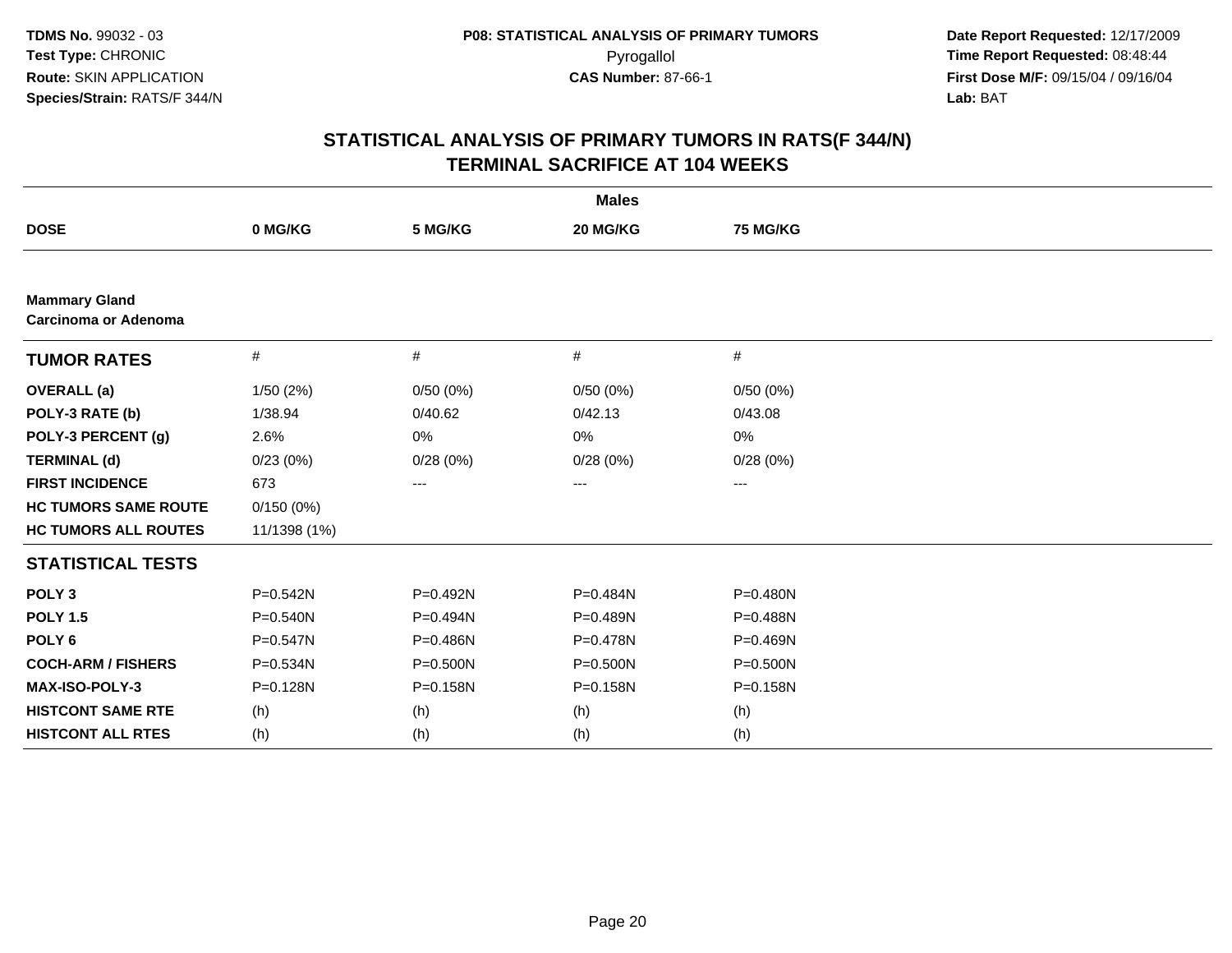|                                      |              |             | <b>Males</b> |             |  |
|--------------------------------------|--------------|-------------|--------------|-------------|--|
| <b>DOSE</b>                          | 0 MG/KG      | 5 MG/KG     | 20 MG/KG     | 75 MG/KG    |  |
|                                      |              |             |              |             |  |
| <b>Mammary Gland</b><br>Fibroadenoma |              |             |              |             |  |
| <b>TUMOR RATES</b>                   | $\#$         | #           | #            | $\#$        |  |
| <b>OVERALL (a)</b>                   | 0/50(0%)     | 2/50(4%)    | 1/50(2%)     | 1/50(2%)    |  |
| POLY-3 RATE (b)                      | 0/38.73      | 2/40.62     | 1/42.13      | 1/43.08     |  |
| POLY-3 PERCENT (g)                   | 0%           | 4.9%        | 2.4%         | 2.3%        |  |
| <b>TERMINAL (d)</b>                  | 0/23(0%)     | 2/28(7%)    | 1/28(4%)     | 1/28(4%)    |  |
| <b>FIRST INCIDENCE</b>               | ---          | 727(T)      | 727 $(T)$    | 727(T)      |  |
| <b>HC TUMORS SAME ROUTE</b>          | 4/150 (3%)   |             |              |             |  |
| <b>HC TUMORS ALL ROUTES</b>          | 48/1398 (3%) |             |              |             |  |
| <b>STATISTICAL TESTS</b>             |              |             |              |             |  |
| POLY <sub>3</sub>                    | P=0.682N     | $P = 0.247$ | $P = 0.517$  | $P = 0.521$ |  |
| <b>POLY 1.5</b>                      | $P = 0.670$  | $P=0.244$   | $P = 0.511$  | $P = 0.513$ |  |
| POLY <sub>6</sub>                    | $P = 0.665N$ | $P = 0.255$ | $P = 0.524$  | $P = 0.533$ |  |
| <b>COCH-ARM / FISHERS</b>            | $P = 0.649$  | $P = 0.247$ | $P = 0.500$  | $P = 0.500$ |  |
| MAX-ISO-POLY-3                       | $P = 0.310$  | $P = 0.086$ | $P = 0.179$  | $P = 0.184$ |  |
| <b>HISTCONT SAME RTE</b>             | (h)          | (h)         | (h)          | (h)         |  |
| <b>HISTCONT ALL RTES</b>             | (h)          | (h)         | (h)          | (h)         |  |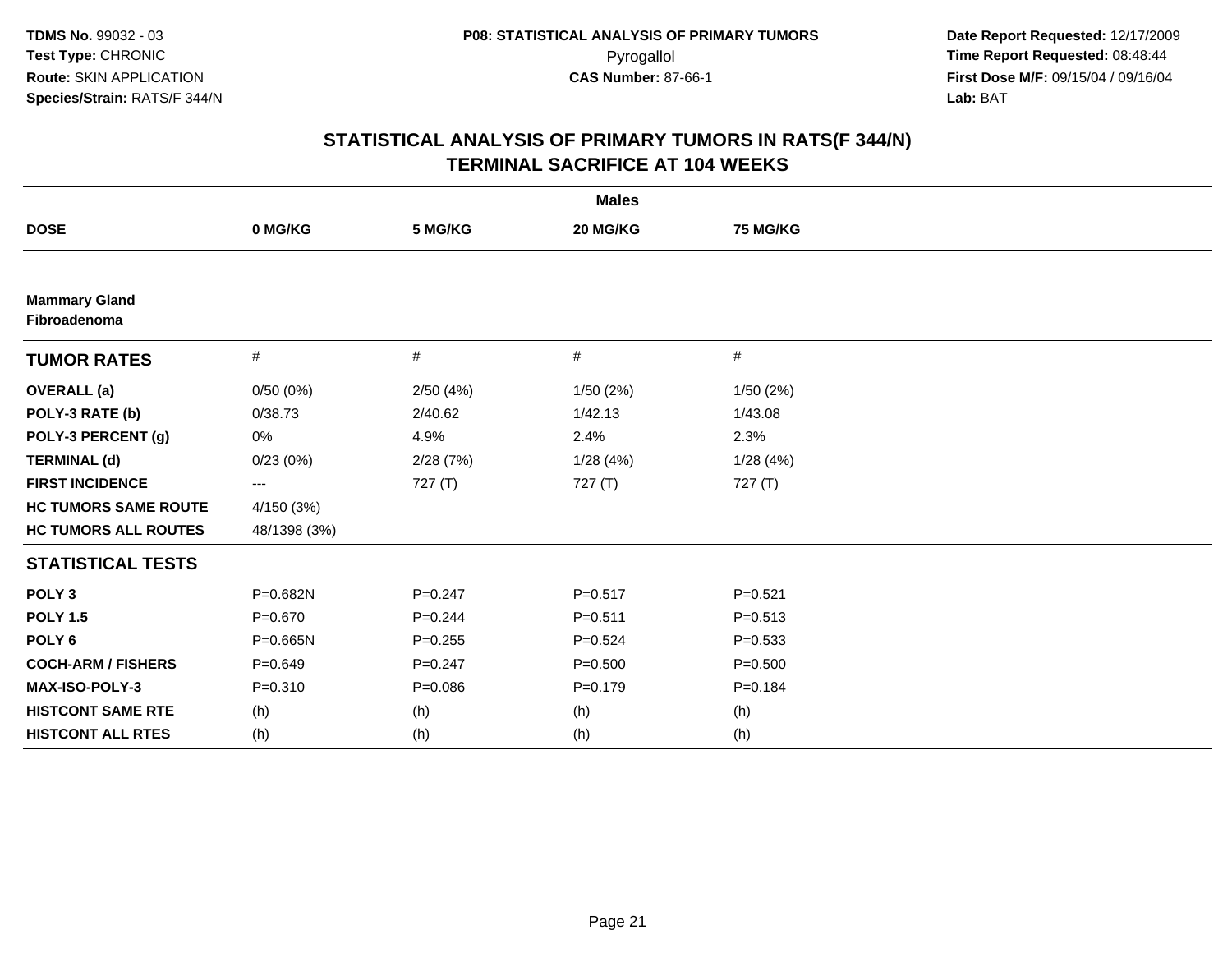| <b>Males</b>                                             |              |             |             |             |  |  |  |  |
|----------------------------------------------------------|--------------|-------------|-------------|-------------|--|--|--|--|
| <b>DOSE</b>                                              | 0 MG/KG      | 5 MG/KG     | 20 MG/KG    | 75 MG/KG    |  |  |  |  |
|                                                          |              |             |             |             |  |  |  |  |
| <b>Mammary Gland</b><br>Fibroma, Fibroadenoma or Adenoma |              |             |             |             |  |  |  |  |
| <b>TUMOR RATES</b>                                       | $\#$         | #           | $\#$        | #           |  |  |  |  |
| <b>OVERALL</b> (a)                                       | 0/50(0%)     | 2/50(4%)    | 1/50(2%)    | 1/50(2%)    |  |  |  |  |
| POLY-3 RATE (b)                                          | 0/38.73      | 2/40.62     | 1/42.13     | 1/43.08     |  |  |  |  |
| POLY-3 PERCENT (g)                                       | 0%           | 4.9%        | 2.4%        | 2.3%        |  |  |  |  |
| <b>TERMINAL (d)</b>                                      | 0/23(0%)     | 2/28(7%)    | 1/28(4%)    | 1/28(4%)    |  |  |  |  |
| <b>FIRST INCIDENCE</b>                                   | ---          | 727(T)      | 727 (T)     | 727 (T)     |  |  |  |  |
| <b>HC TUMORS SAME ROUTE</b>                              | 4/150 (3%)   |             |             |             |  |  |  |  |
| <b>HC TUMORS ALL ROUTES</b>                              | 54/1398 (4%) |             |             |             |  |  |  |  |
| <b>STATISTICAL TESTS</b>                                 |              |             |             |             |  |  |  |  |
| POLY <sub>3</sub>                                        | P=0.682N     | $P = 0.247$ | $P = 0.517$ | $P = 0.521$ |  |  |  |  |
| <b>POLY 1.5</b>                                          | $P = 0.670$  | $P=0.244$   | $P = 0.511$ | $P = 0.513$ |  |  |  |  |
| POLY <sub>6</sub>                                        | $P = 0.665N$ | $P = 0.255$ | $P=0.524$   | $P = 0.533$ |  |  |  |  |
| <b>COCH-ARM / FISHERS</b>                                | $P = 0.649$  | $P = 0.247$ | $P = 0.500$ | $P = 0.500$ |  |  |  |  |
| <b>MAX-ISO-POLY-3</b>                                    | $P = 0.310$  | $P = 0.086$ | $P = 0.179$ | $P = 0.184$ |  |  |  |  |
| <b>HISTCONT SAME RTE</b>                                 | (h)          | (h)         | (h)         | (h)         |  |  |  |  |
| <b>HISTCONT ALL RTES</b>                                 | (h)          | (h)         | (h)         | (h)         |  |  |  |  |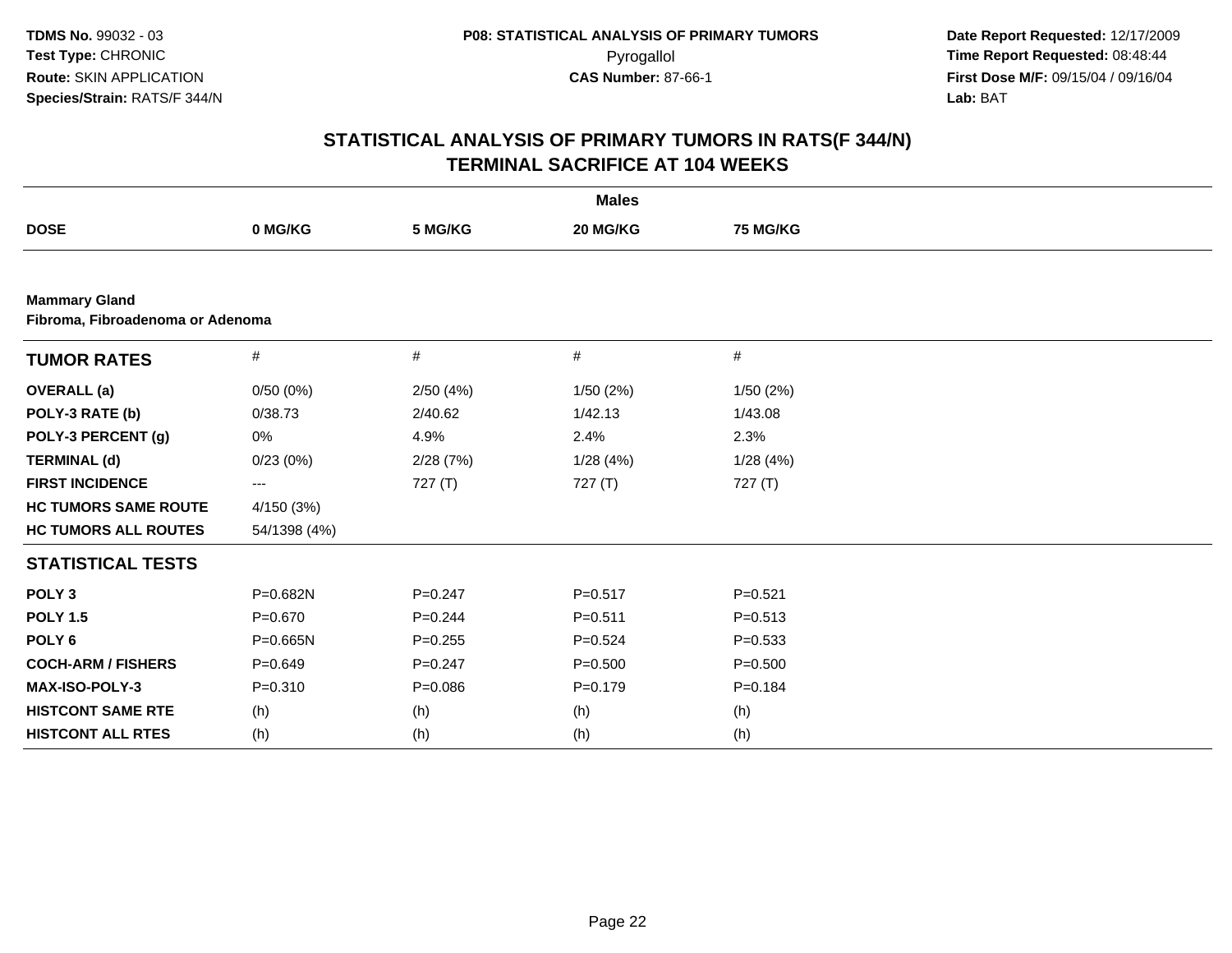|                                                                      | <b>Males</b> |             |                 |                 |  |  |  |  |  |
|----------------------------------------------------------------------|--------------|-------------|-----------------|-----------------|--|--|--|--|--|
| <b>DOSE</b>                                                          | 0 MG/KG      | 5 MG/KG     | <b>20 MG/KG</b> | <b>75 MG/KG</b> |  |  |  |  |  |
|                                                                      |              |             |                 |                 |  |  |  |  |  |
| <b>Mammary Gland</b><br>Fibroma, Fibroadenoma, Carcinoma, or Adenoma |              |             |                 |                 |  |  |  |  |  |
| <b>TUMOR RATES</b>                                                   | $\#$         | #           | $\#$            | $\#$            |  |  |  |  |  |
| <b>OVERALL</b> (a)                                                   | 1/50(2%)     | 2/50(4%)    | 1/50(2%)        | 1/50(2%)        |  |  |  |  |  |
| POLY-3 RATE (b)                                                      | 1/38.94      | 2/40.62     | 1/42.13         | 1/43.08         |  |  |  |  |  |
| POLY-3 PERCENT (g)                                                   | 2.6%         | 4.9%        | 2.4%            | 2.3%            |  |  |  |  |  |
| <b>TERMINAL (d)</b>                                                  | 0/23(0%)     | 2/28(7%)    | 1/28(4%)        | 1/28(4%)        |  |  |  |  |  |
| <b>FIRST INCIDENCE</b>                                               | 673          | 727 $(T)$   | 727(T)          | 727(T)          |  |  |  |  |  |
| <b>HC TUMORS SAME ROUTE</b>                                          | 4/150 (3%)   |             |                 |                 |  |  |  |  |  |
| <b>HC TUMORS ALL ROUTES</b>                                          | 60/1398 (4%) |             |                 |                 |  |  |  |  |  |
| <b>STATISTICAL TESTS</b>                                             |              |             |                 |                 |  |  |  |  |  |
| POLY <sub>3</sub>                                                    | $P = 0.519N$ | $P = 0.515$ | $P = 0.743N$    | P=0.738N        |  |  |  |  |  |
| <b>POLY 1.5</b>                                                      | $P = 0.530N$ | $P = 0.510$ | $P = 0.749N$    | $P = 0.747N$    |  |  |  |  |  |
| POLY <sub>6</sub>                                                    | P=0.505N     | $P = 0.525$ | P=0.736N        | P=0.725N        |  |  |  |  |  |
| <b>COCH-ARM / FISHERS</b>                                            | $P = 0.545N$ | $P = 0.500$ | P=0.753N        | P=0.753N        |  |  |  |  |  |
| <b>MAX-ISO-POLY-3</b>                                                | P=0.567N     | $P = 0.296$ | $P = 0.477N$    | $P = 0.471N$    |  |  |  |  |  |
| <b>HISTCONT SAME RTE</b>                                             | (h)          | (h)         | (h)             | (h)             |  |  |  |  |  |
| <b>HISTCONT ALL RTES</b>                                             | (h)          | (h)         | (h)             | (h)             |  |  |  |  |  |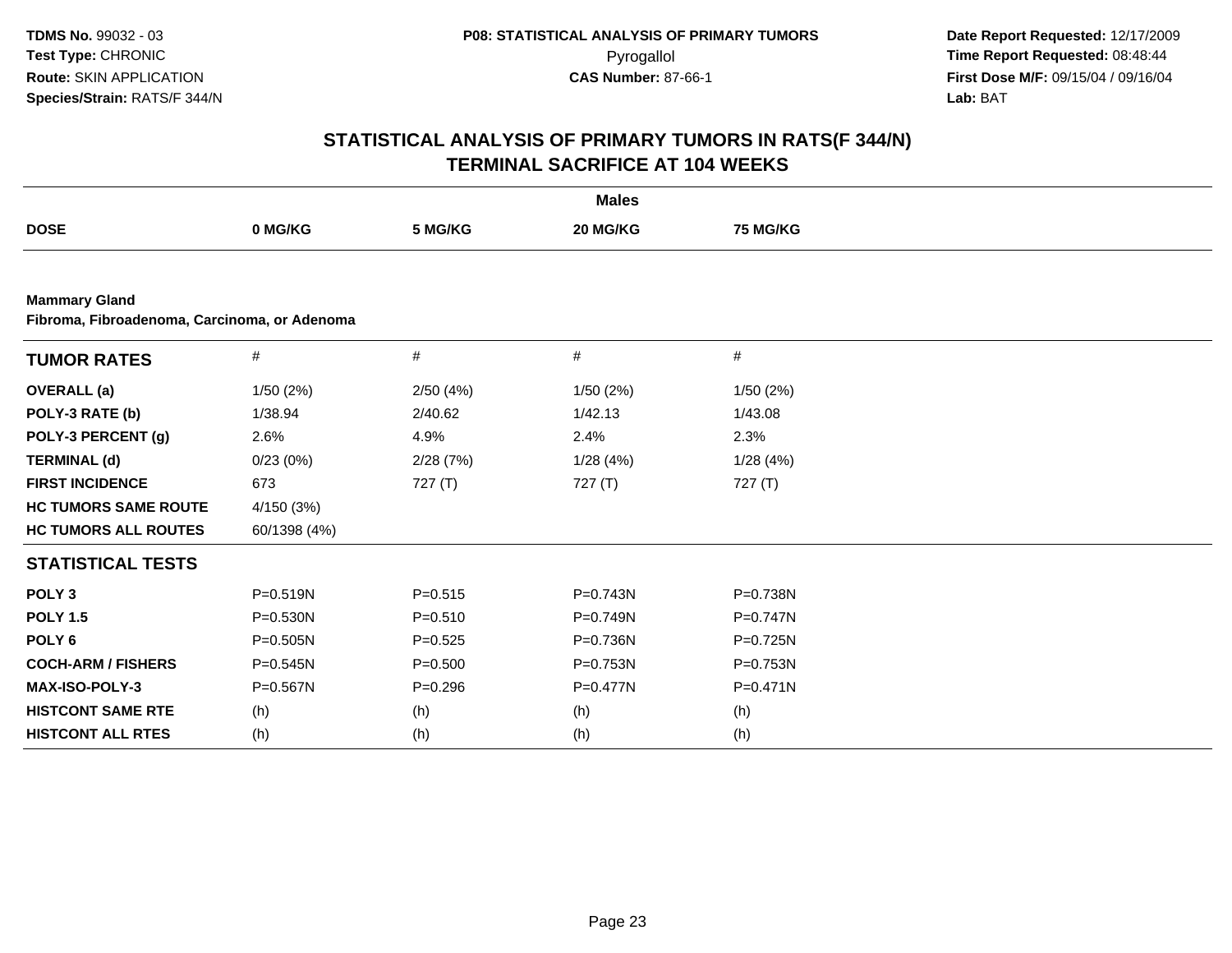|                                                 |            |          | <b>Males</b> |          |  |
|-------------------------------------------------|------------|----------|--------------|----------|--|
| <b>DOSE</b>                                     | 0 MG/KG    | 5 MG/KG  | 20 MG/KG     | 75 MG/KG |  |
|                                                 |            |          |              |          |  |
| <b>Mesentery</b><br><b>Schwannoma Malignant</b> |            |          |              |          |  |
| <b>TUMOR RATES</b>                              | $\#$       | $\#$     | #            | $\#$     |  |
| <b>OVERALL (a)</b>                              | 0/50(0%)   | 0/50(0%) | 0/50(0%)     | 0/50(0%) |  |
| POLY-3 RATE (b)                                 | 0/38.73    | 0/40.62  | 0/42.13      | 0/43.08  |  |
| POLY-3 PERCENT (g)                              | 0%         | 0%       | 0%           | 0%       |  |
| <b>TERMINAL (d)</b>                             | 0/23(0%)   | 0/28(0%) | 0/28(0%)     | 0/28(0%) |  |
| <b>FIRST INCIDENCE</b>                          | ---        | $---$    | ---          | $\cdots$ |  |
| <b>HC TUMORS SAME ROUTE</b>                     | 0/150(0%)  |          |              |          |  |
| <b>HC TUMORS ALL ROUTES</b>                     | 0/1398(0%) |          |              |          |  |
| <b>STATISTICAL TESTS</b>                        |            |          |              |          |  |
| POLY <sub>3</sub>                               | (e)        | (e)      | (e)          | (e)      |  |
| <b>POLY 1.5</b>                                 | (e)        | (e)      | (e)          | (e)      |  |
| POLY <sub>6</sub>                               | (e)        | (e)      | (e)          | (e)      |  |
| <b>COCH-ARM / FISHERS</b>                       | (e)        | (e)      | (e)          | (e)      |  |
| MAX-ISO-POLY-3                                  | (e)        | (e)      | (e)          | (e)      |  |
| <b>HISTCONT SAME RTE</b>                        | (e)        | (e)      | (e)          | (e)      |  |
| <b>HISTCONT ALL RTES</b>                        | (e)        | (e)      | (e)          | (e)      |  |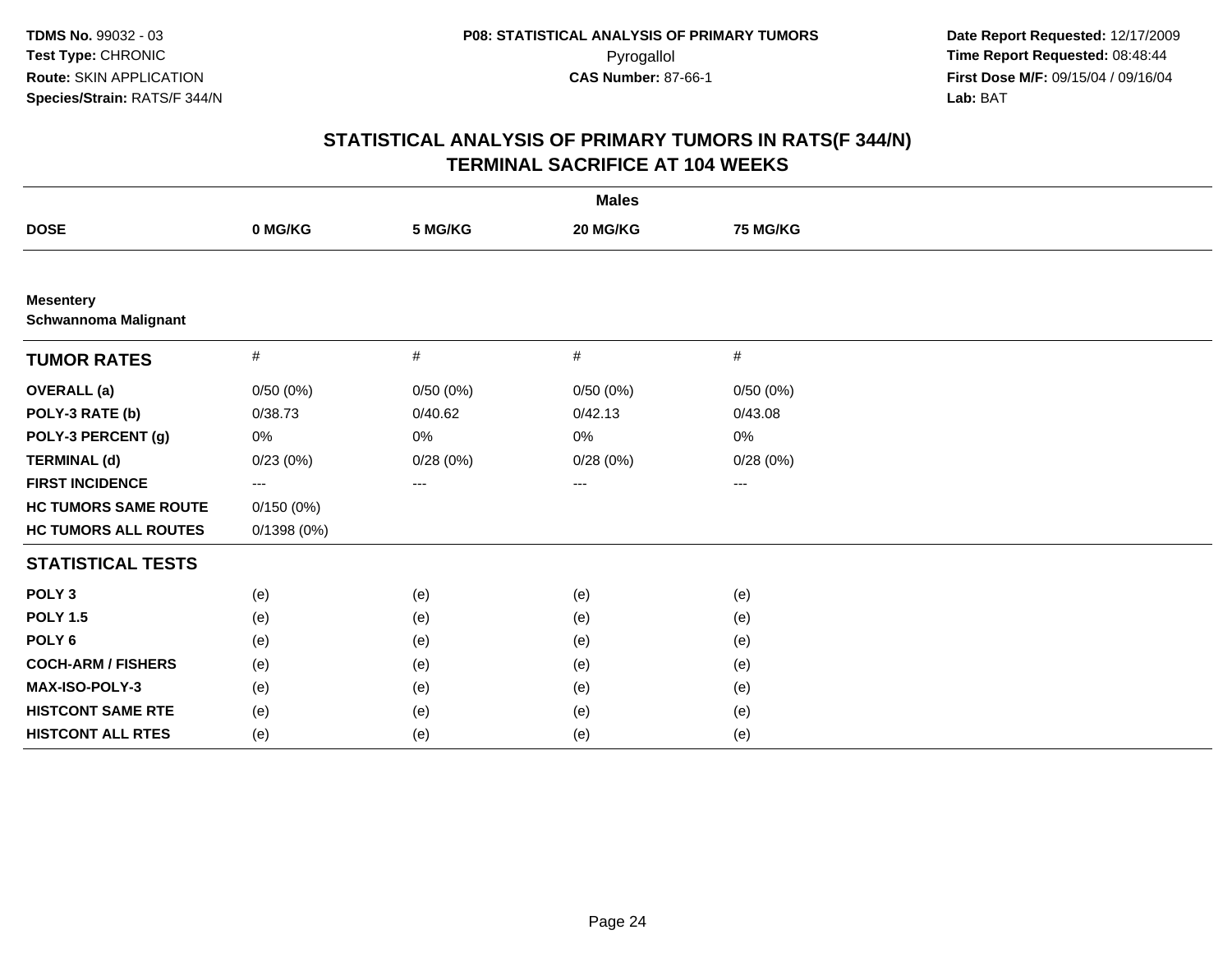|                                                                      | <b>Males</b>   |              |              |                 |  |  |  |  |  |
|----------------------------------------------------------------------|----------------|--------------|--------------|-----------------|--|--|--|--|--|
| <b>DOSE</b>                                                          | 0 MG/KG        | 5 MG/KG      | 20 MG/KG     | <b>75 MG/KG</b> |  |  |  |  |  |
|                                                                      |                |              |              |                 |  |  |  |  |  |
| <b>Pituitary Gland: Pars Distalis or Unspecified Site</b><br>Adenoma |                |              |              |                 |  |  |  |  |  |
| <b>TUMOR RATES</b>                                                   |                |              |              |                 |  |  |  |  |  |
| <b>OVERALL</b> (a)                                                   | 33/50 (66%)    | 33/49 (67%)  | 34/50 (68%)  | 27/50 (54%)     |  |  |  |  |  |
| POLY-3 RATE (b)                                                      | 33/45.22       | 33/46.30     | 34/47.41     | 27/46.47        |  |  |  |  |  |
| POLY-3 PERCENT (g)                                                   | 73%            | 71.3%        | 71.7%        | 58.1%           |  |  |  |  |  |
| <b>TERMINAL (d)</b>                                                  | 14/23 (61%)    | 17/27 (63%)  | 18/28 (64%)  | 14/28 (50%)     |  |  |  |  |  |
| <b>FIRST INCIDENCE</b>                                               | 527            | 449          | 466          | 496             |  |  |  |  |  |
| <b>HC TUMORS SAME ROUTE</b>                                          | 96/149 (64%)   |              |              |                 |  |  |  |  |  |
| <b>HC TUMORS ALL ROUTES</b>                                          | 641/1393 (46%) |              |              |                 |  |  |  |  |  |
| <b>STATISTICAL TESTS</b>                                             |                |              |              |                 |  |  |  |  |  |
| POLY <sub>3</sub>                                                    | $P = 0.051N$   | $P = 0.521N$ | P=0.540N     | P=0.093N        |  |  |  |  |  |
| <b>POLY 1.5</b>                                                      | P=0.058N       | P=0.546N     | P=0.567N     | P=0.107N        |  |  |  |  |  |
| POLY <sub>6</sub>                                                    | P=0.045N*      | P=0.502N     | P=0.519N     | P=0.082N        |  |  |  |  |  |
| <b>COCH-ARM / FISHERS</b>                                            | P=0.076N       | $P = 0.528$  | $P = 0.500$  | P=0.154N        |  |  |  |  |  |
| <b>MAX-ISO-POLY-3</b>                                                | P=0.084N       | P=0.425N     | $P = 0.444N$ | P=0.063N        |  |  |  |  |  |
| <b>HISTCONT SAME RTE</b>                                             | (h)            | (h)          | (h)          | (h)             |  |  |  |  |  |
| <b>HISTCONT ALL RTES</b>                                             | (h)            | (h)          | (h)          | (h)             |  |  |  |  |  |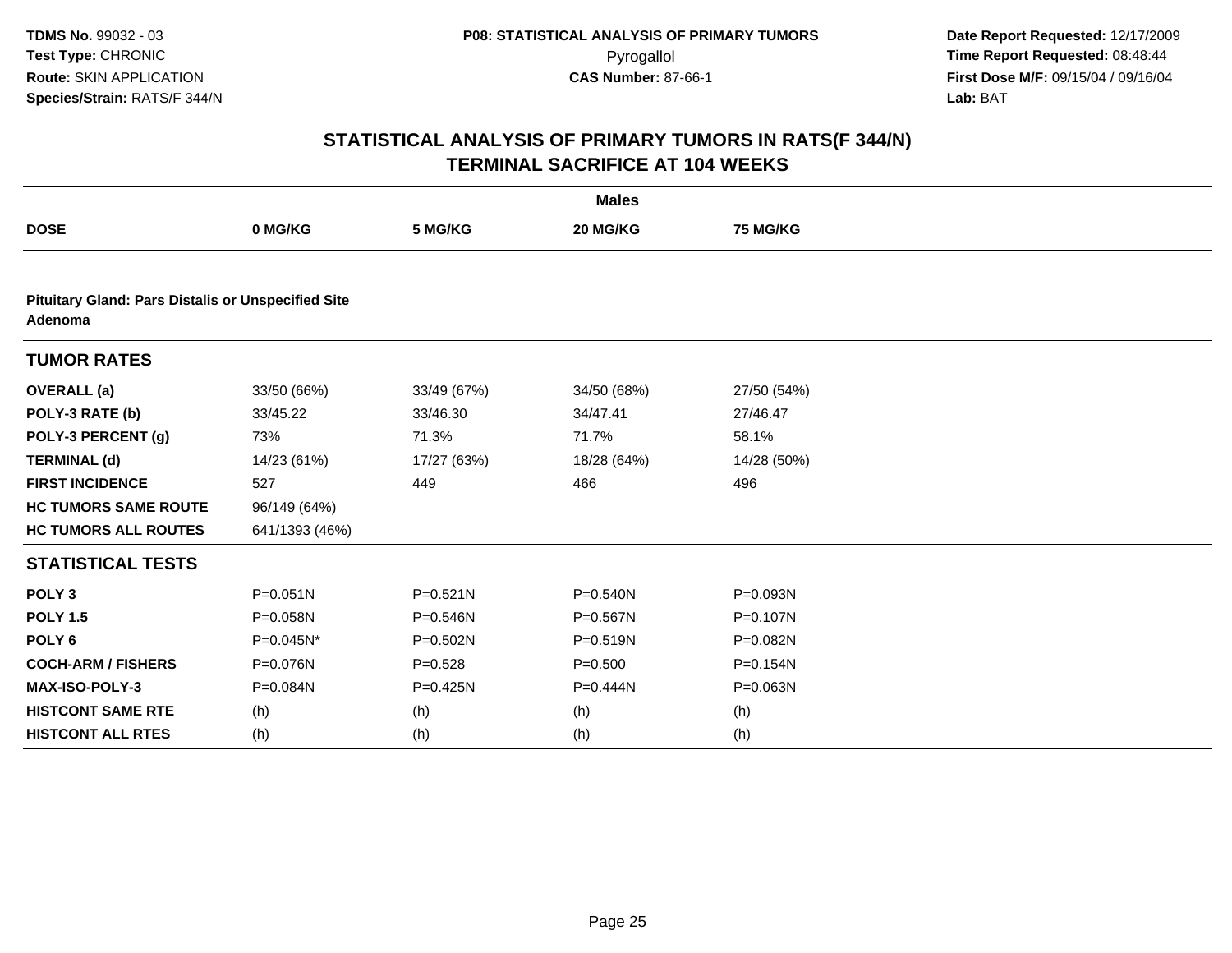| <b>Males</b>                                                                             |                |              |              |             |  |  |  |  |
|------------------------------------------------------------------------------------------|----------------|--------------|--------------|-------------|--|--|--|--|
| <b>DOSE</b>                                                                              | 0 MG/KG        | 5 MG/KG      | 20 MG/KG     | 75 MG/KG    |  |  |  |  |
|                                                                                          |                |              |              |             |  |  |  |  |
| <b>Pituitary Gland: Pars Distalis or Unspecified Site</b><br><b>Carcinoma or Adenoma</b> |                |              |              |             |  |  |  |  |
| <b>TUMOR RATES</b>                                                                       |                |              |              |             |  |  |  |  |
| <b>OVERALL</b> (a)                                                                       | 33/50 (66%)    | 33/49 (67%)  | 34/50 (68%)  | 27/50 (54%) |  |  |  |  |
| POLY-3 RATE (b)                                                                          | 33/45.22       | 33/46.30     | 34/47.41     | 27/46.47    |  |  |  |  |
| POLY-3 PERCENT (g)                                                                       | 73%            | 71.3%        | 71.7%        | 58.1%       |  |  |  |  |
| <b>TERMINAL (d)</b>                                                                      | 14/23 (61%)    | 17/27 (63%)  | 18/28 (64%)  | 14/28 (50%) |  |  |  |  |
| <b>FIRST INCIDENCE</b>                                                                   | 527            | 449          | 466          | 496         |  |  |  |  |
| <b>HC TUMORS SAME ROUTE</b>                                                              | 101/149 (68%)  |              |              |             |  |  |  |  |
| <b>HC TUMORS ALL ROUTES</b>                                                              | 647/1393 (46%) |              |              |             |  |  |  |  |
| <b>STATISTICAL TESTS</b>                                                                 |                |              |              |             |  |  |  |  |
| POLY <sub>3</sub>                                                                        | $P = 0.051N$   | $P = 0.521N$ | $P = 0.540N$ | P=0.093N    |  |  |  |  |
| <b>POLY 1.5</b>                                                                          | P=0.058N       | P=0.546N     | P=0.567N     | P=0.107N    |  |  |  |  |
| POLY <sub>6</sub>                                                                        | P=0.045N*      | P=0.502N     | $P = 0.519N$ | P=0.082N    |  |  |  |  |
| <b>COCH-ARM / FISHERS</b>                                                                | P=0.076N       | $P = 0.528$  | $P = 0.500$  | P=0.154N    |  |  |  |  |
| MAX-ISO-POLY-3                                                                           | P=0.084N       | P=0.425N     | $P=0.444N$   | P=0.063N    |  |  |  |  |
| <b>HISTCONT SAME RTE</b>                                                                 | (h)            | (h)          | (h)          | (h)         |  |  |  |  |
| <b>HISTCONT ALL RTES</b>                                                                 | (h)            | (h)          | (h)          | (h)         |  |  |  |  |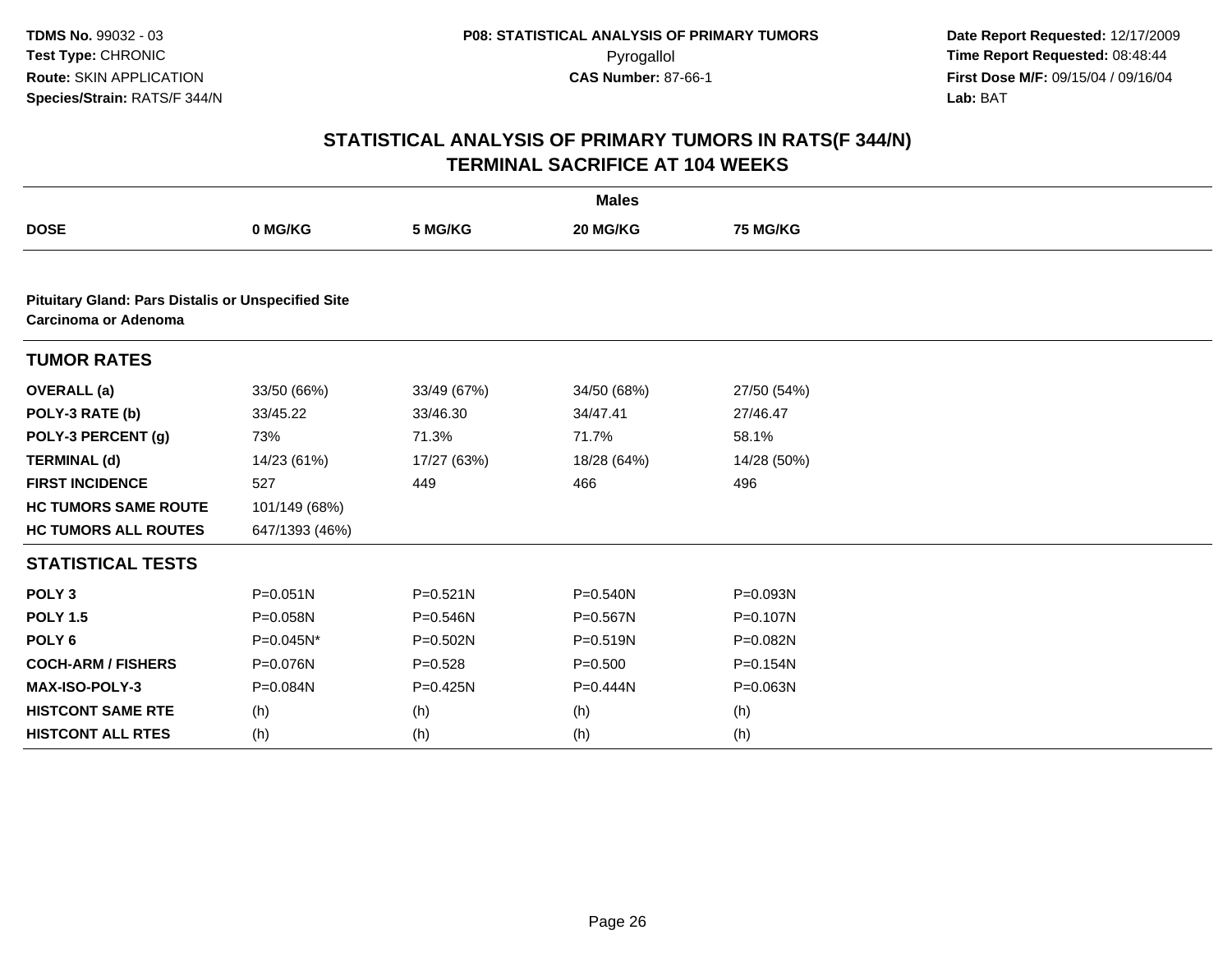# **STATISTICAL ANALYSIS OF PRIMARY TUMORS IN RATS(F 344/N)TERMINAL SACRIFICE AT 104 WEEKS**

|             |         |         | <b>Males</b> |                 |
|-------------|---------|---------|--------------|-----------------|
| <b>DOSE</b> |         |         |              |                 |
|             | 0 MG/KG | 5 MG/KG | 20 MG/KG     | <b>75 MG/KG</b> |
|             |         |         |              |                 |

**Skin**

**Basal or Sq. Cell Carcinoma, Carcinoma, Basosq. Tumor (M or B), Basal Cell Adenoma, Adenoma, Papilloma, Sq Papilloma, Keratoacanthoma, Trichoepithelioma**

| <b>TUMOR RATES</b>          | $\#$          | #            | #            | #           |
|-----------------------------|---------------|--------------|--------------|-------------|
| <b>OVERALL</b> (a)          | 3/50(6%)      | 1/50(2%)     | 2/50(4%)     | 6/50 (12%)  |
| POLY-3 RATE (b)             | 3/39.54       | 1/40.62      | 2/42.61      | 6/43.20     |
| POLY-3 PERCENT (g)          | 7.6%          | 2.5%         | 4.7%         | 13.9%       |
| <b>TERMINAL (d)</b>         | 1/23(4%)      | 1/28(4%)     | 1/28(4%)     | 5/28 (18%)  |
| <b>FIRST INCIDENCE</b>      | 608           | 727 $(T)$    | 583          | 696         |
| <b>HC TUMORS SAME ROUTE</b> | 8/150 (5%)    |              |              |             |
| <b>HC TUMORS ALL ROUTES</b> | 116/1398 (8%) |              |              |             |
| <b>STATISTICAL TESTS</b>    |               |              |              |             |
| POLY <sub>3</sub>           | $P = 0.055$   | $P = 0.295N$ | $P = 0.466N$ | $P = 0.286$ |
| <b>POLY 1.5</b>             | $P = 0.051$   | $P = 0.297N$ | $P = 0.476N$ | $P = 0.269$ |
| POLY <sub>6</sub>           | $P = 0.059$   | $P = 0.288N$ | $P = 0.453N$ | $P = 0.310$ |
| <b>COCH-ARM / FISHERS</b>   | $P=0.047*$    | P=0.309N     | $P = 0.500N$ | $P = 0.243$ |
| <b>MAX-ISO-POLY-3</b>       | $P = 0.089$   | $P = 0.149N$ | $P = 0.300N$ | $P = 0.189$ |
| <b>HISTCONT SAME RTE</b>    | $P = 0.103$   | $P = 1.000$  | $P = 1.000$  | $P = 0.102$ |
| <b>HISTCONT ALL RTES</b>    | $P = 0.102$   | $P = 1.000$  | $P = 1.000$  | $P = 0.228$ |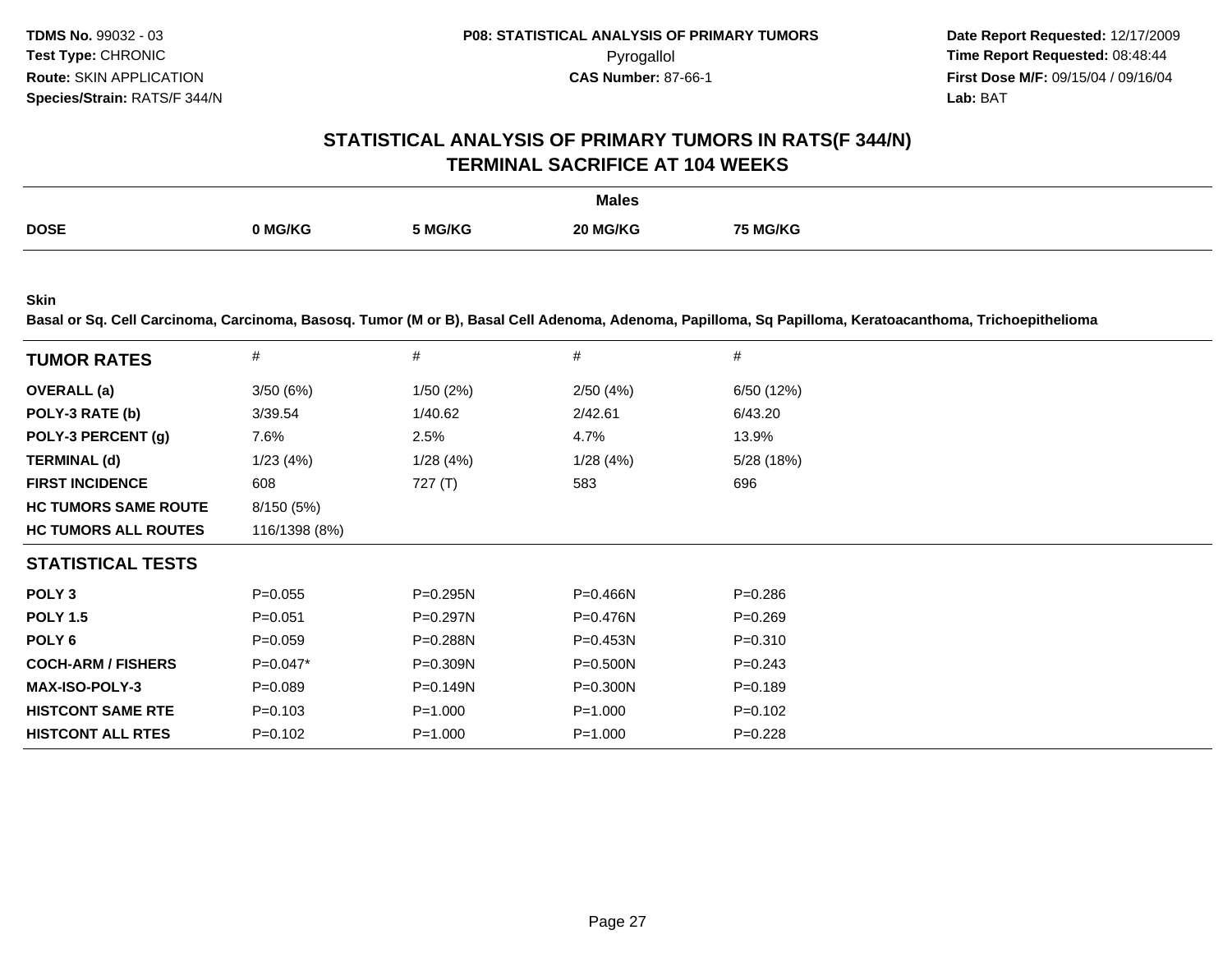| <b>Males</b>                |               |             |             |              |  |  |  |
|-----------------------------|---------------|-------------|-------------|--------------|--|--|--|
| <b>DOSE</b>                 | 0 MG/KG       | 5 MG/KG     | 20 MG/KG    | 75 MG/KG     |  |  |  |
|                             |               |             |             |              |  |  |  |
| <b>Skin</b><br>Fibroma      |               |             |             |              |  |  |  |
| <b>TUMOR RATES</b>          | $\#$          | #           | #           | $\#$         |  |  |  |
| <b>OVERALL</b> (a)          | 1/50(2%)      | 2/50(4%)    | 2/50(4%)    | 1/50(2%)     |  |  |  |
| POLY-3 RATE (b)             | 1/39.01       | 2/40.72     | 2/42.13     | 1/43.55      |  |  |  |
| POLY-3 PERCENT (g)          | 2.6%          | 4.9%        | 4.8%        | 2.3%         |  |  |  |
| <b>TERMINAL (d)</b>         | 0/23(0%)      | 1/28(4%)    | 2/28(7%)    | 0/28(0%)     |  |  |  |
| <b>FIRST INCIDENCE</b>      | 652           | 702         | 727 (T)     | 589          |  |  |  |
| <b>HC TUMORS SAME ROUTE</b> | 13/150 (9%)   |             |             |              |  |  |  |
| <b>HC TUMORS ALL ROUTES</b> | 125/1398 (9%) |             |             |              |  |  |  |
| <b>STATISTICAL TESTS</b>    |               |             |             |              |  |  |  |
| POLY <sub>3</sub>           | P=0.475N      | $P = 0.515$ | $P=0.527$   | P=0.736N     |  |  |  |
| <b>POLY 1.5</b>             | $P = 0.491N$  | $P = 0.510$ | $P = 0.518$ | $P = 0.746N$ |  |  |  |
| POLY <sub>6</sub>           | $P = 0.454N$  | $P = 0.525$ | $P = 0.538$ | P=0.722N     |  |  |  |
| <b>COCH-ARM / FISHERS</b>   | $P = 0.514N$  | $P = 0.500$ | $P = 0.500$ | P=0.753N     |  |  |  |
| <b>MAX-ISO-POLY-3</b>       | P=0.539N      | $P = 0.296$ | $P = 0.309$ | P=0.469N     |  |  |  |
| <b>HISTCONT SAME RTE</b>    | (h)           | (h)         | (h)         | (h)          |  |  |  |
| <b>HISTCONT ALL RTES</b>    | (h)           | (h)         | (h)         | (h)          |  |  |  |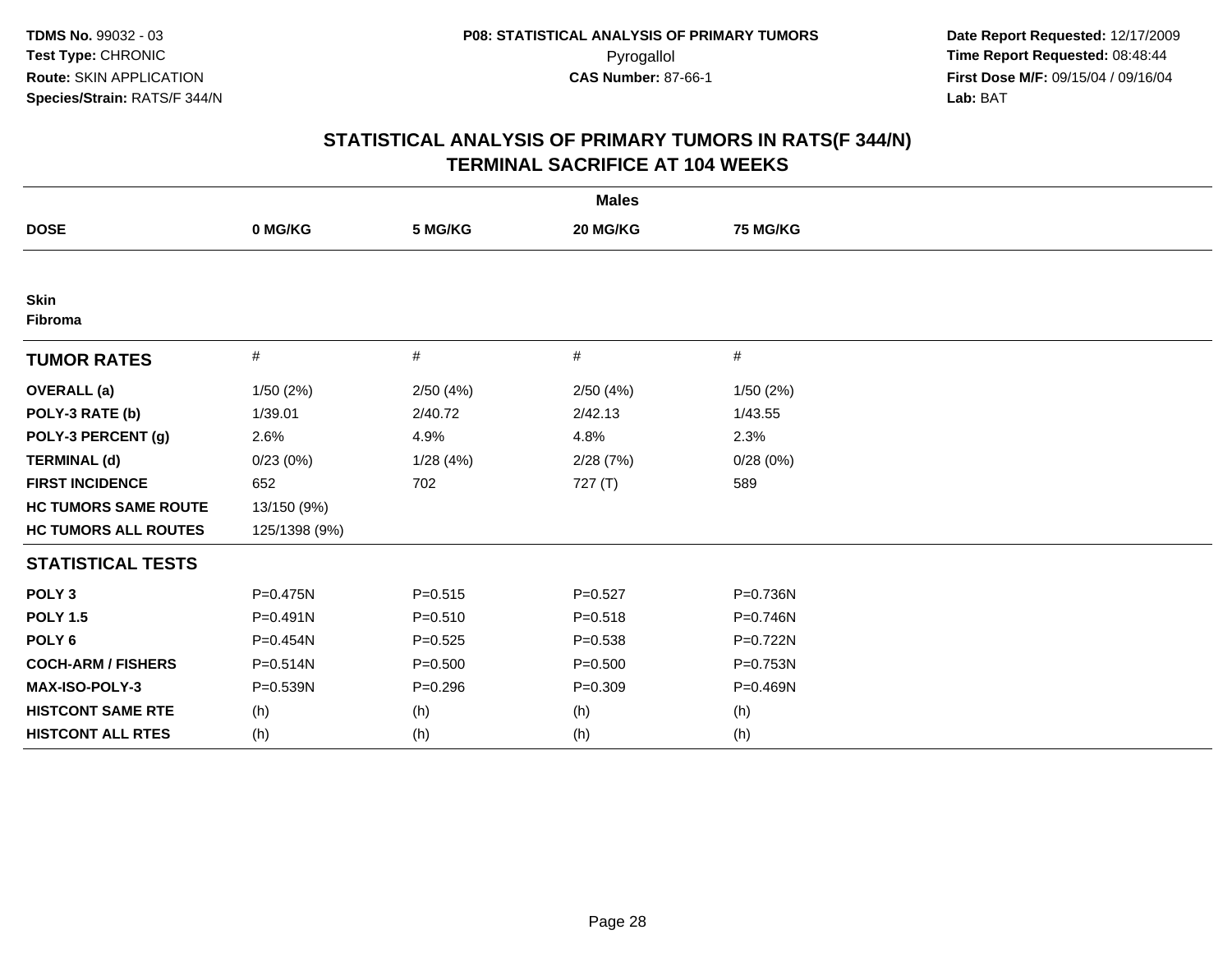# **STATISTICAL ANALYSIS OF PRIMARY TUMORS IN RATS(F 344/N)TERMINAL SACRIFICE AT 104 WEEKS**

|             |         |         | <b>Males</b> |         |
|-------------|---------|---------|--------------|---------|
| <b>DOSE</b> |         |         | ንበ ኪ         |         |
|             | ` MG/KG | 5 MG/KG | IG/KC        | i MG/KG |
|             |         |         |              |         |

**Skin**

**Fibroma, Fibrosarcoma, Sarcoma, Myxoma, Myxosarcoma, or Fibrous Histiocytoma**

| <b>TUMOR RATES</b>          | $\#$           | $\#$        | $\#$        | #        |
|-----------------------------|----------------|-------------|-------------|----------|
| <b>OVERALL</b> (a)          | 1/50(2%)       | 3/50(6%)    | 4/50 (8%)   | 1/50(2%) |
| POLY-3 RATE (b)             | 1/39.01        | 3/40.72     | 4/42.13     | 1/43.55  |
| POLY-3 PERCENT (g)          | 2.6%           | 7.4%        | 9.5%        | 2.3%     |
| <b>TERMINAL (d)</b>         | 0/23(0%)       | 2/28(7%)    | 4/28 (14%)  | 0/28(0%) |
| <b>FIRST INCIDENCE</b>      | 652            | 702         | 727 (T)     | 589      |
| <b>HC TUMORS SAME ROUTE</b> | 16/150 (11%)   |             |             |          |
| <b>HC TUMORS ALL ROUTES</b> | 154/1398 (11%) |             |             |          |
| <b>STATISTICAL TESTS</b>    |                |             |             |          |
| POLY <sub>3</sub>           | P=0.323N       | $P = 0.320$ | $P=0.202$   | P=0.736N |
| <b>POLY 1.5</b>             | P=0.344N       | $P = 0.315$ | $P = 0.195$ | P=0.746N |
| POLY 6                      | P=0.295N       | $P = 0.330$ | $P = 0.211$ | P=0.722N |
| <b>COCH-ARM / FISHERS</b>   | P=0.376N       | $P = 0.309$ | $P = 0.181$ | P=0.753N |
| <b>MAX-ISO-POLY-3</b>       | P=0.342N       | $P=0.169$   | $P = 0.105$ | P=0.469N |
| <b>HISTCONT SAME RTE</b>    | (h)            | (h)         | (h)         | (h)      |
| <b>HISTCONT ALL RTES</b>    | (h)            | (h)         | (h)         | (h)      |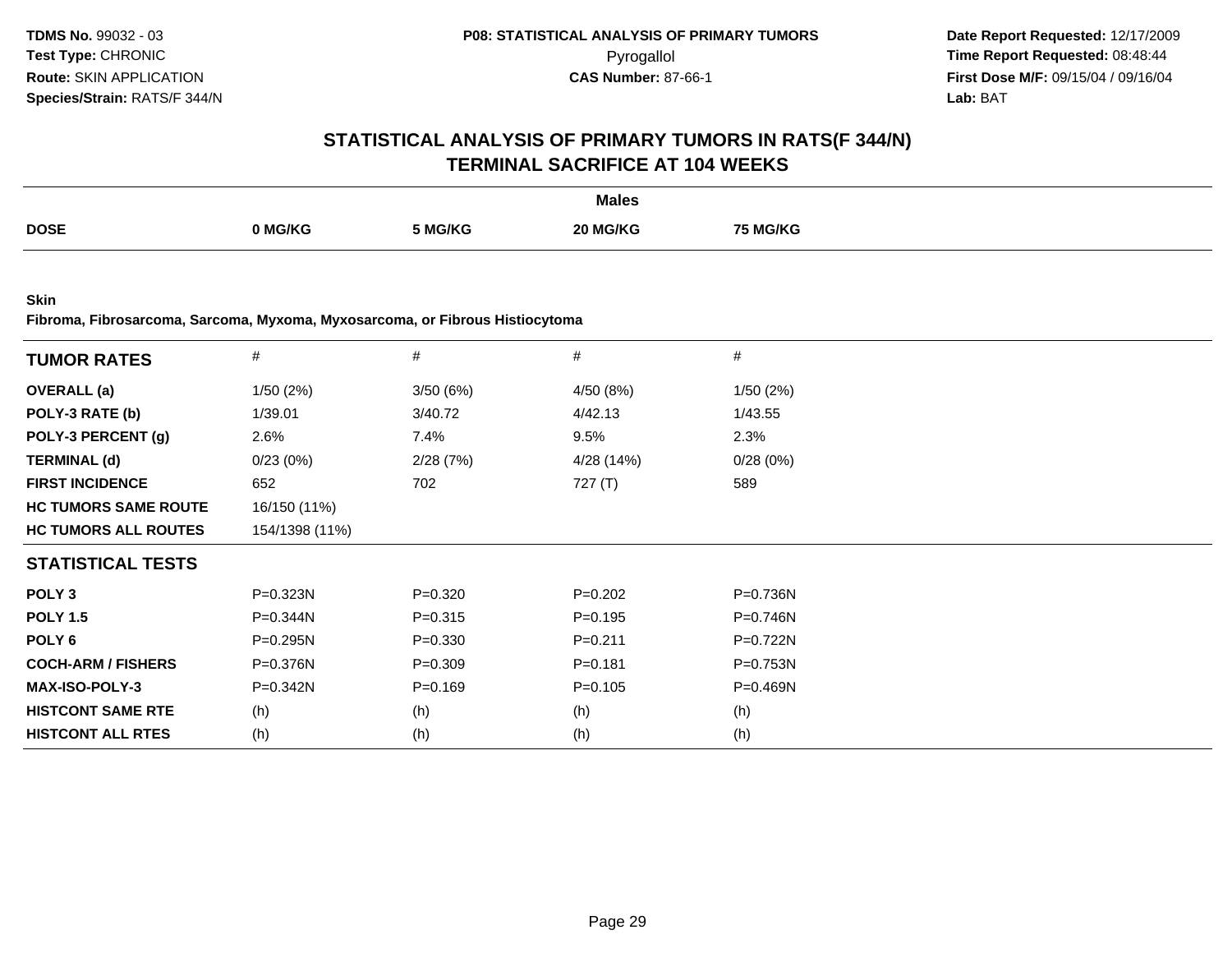|                                                                            |              |             | <b>Males</b> |          |  |
|----------------------------------------------------------------------------|--------------|-------------|--------------|----------|--|
| <b>DOSE</b>                                                                | 0 MG/KG      | 5 MG/KG     | 20 MG/KG     | 75 MG/KG |  |
|                                                                            |              |             |              |          |  |
| <b>Skin</b><br>Fibrosarcoma, Sarcoma, Myxosarcoma, or Fibrous Histiocytoma |              |             |              |          |  |
| <b>TUMOR RATES</b>                                                         | $\#$         | $\#$        | $\#$         | $\#$     |  |
| <b>OVERALL</b> (a)                                                         | 0/50(0%)     | 1/50 (2%)   | 2/50(4%)     | 0/50(0%) |  |
| POLY-3 RATE (b)                                                            | 0/38.73      | 1/40.62     | 2/42.13      | 0/43.08  |  |
| POLY-3 PERCENT (g)                                                         | 0%           | 2.5%        | 4.8%         | 0%       |  |
| <b>TERMINAL (d)</b>                                                        | 0/23(0%)     | 1/28(4%)    | 2/28(7%)     | 0/28(0%) |  |
| <b>FIRST INCIDENCE</b>                                                     | $---$        | 727 (T)     | 727(T)       | $---$    |  |
| <b>HC TUMORS SAME ROUTE</b>                                                | 3/150(2%)    |             |              |          |  |
| <b>HC TUMORS ALL ROUTES</b>                                                | 30/1398 (2%) |             |              |          |  |
| <b>STATISTICAL TESTS</b>                                                   |              |             |              |          |  |
| POLY <sub>3</sub>                                                          | $P = 0.445N$ | $P = 0.510$ | $P = 0.256$  | (e)      |  |
| <b>POLY 1.5</b>                                                            | P=0.459N     | $P = 0.506$ | $P = 0.250$  | (e)      |  |
| POLY <sub>6</sub>                                                          | P=0.425N     | $P = 0.516$ | $P=0.264$    | (e)      |  |
| <b>COCH-ARM / FISHERS</b>                                                  | $P = 0.481N$ | $P = 0.500$ | $P=0.247$    | (e)      |  |
| MAX-ISO-POLY-3                                                             | P=0.352N     | $P = 0.170$ | $P=0.094$    | (e)      |  |
| <b>HISTCONT SAME RTE</b>                                                   | (h)          | (h)         | (h)          | (e)      |  |
| <b>HISTCONT ALL RTES</b>                                                   | (h)          | (h)         | (h)          | (e)      |  |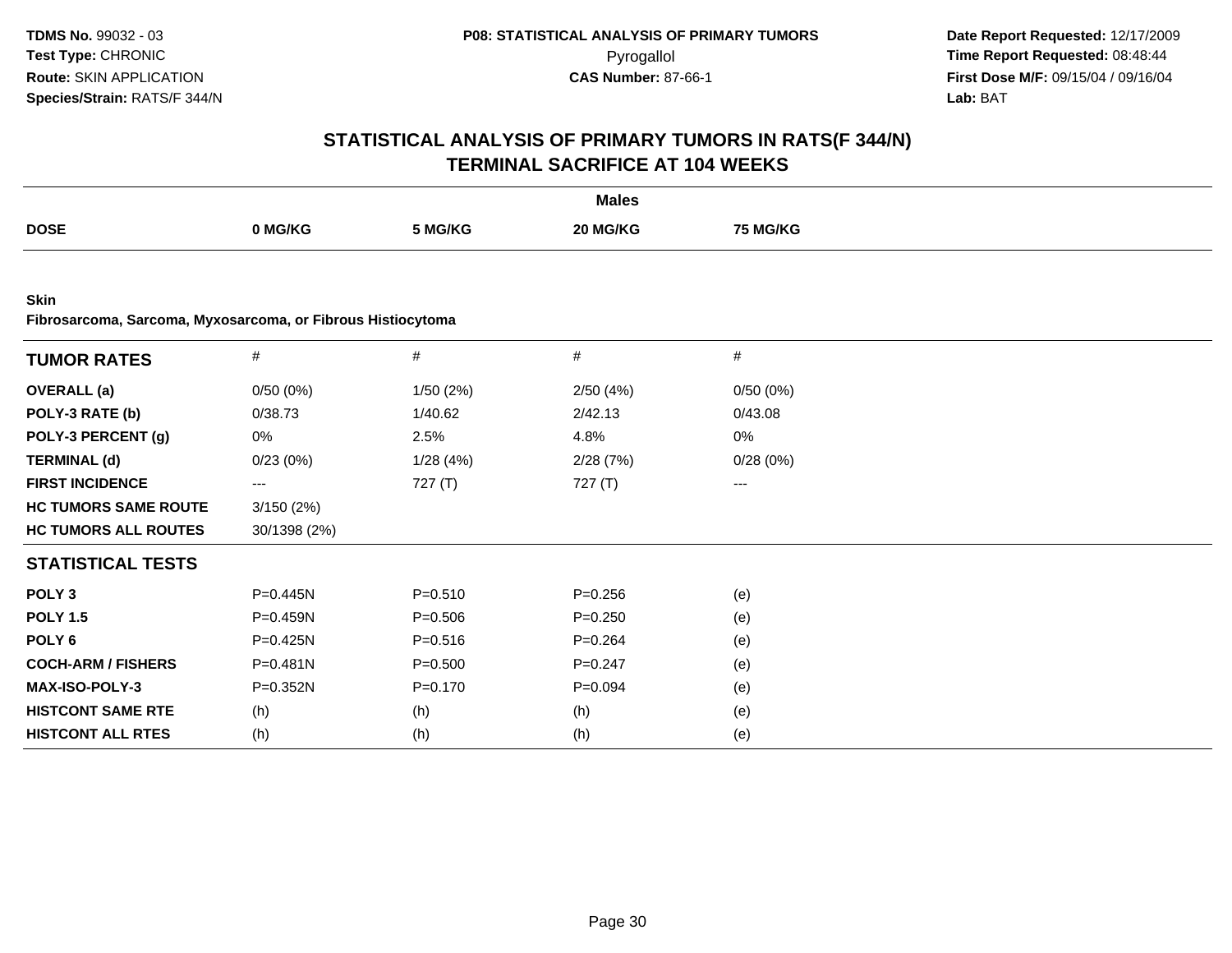| <b>Males</b>                   |              |             |              |              |  |  |  |
|--------------------------------|--------------|-------------|--------------|--------------|--|--|--|
| <b>DOSE</b>                    | 0 MG/KG      | 5 MG/KG     | 20 MG/KG     | 75 MG/KG     |  |  |  |
|                                |              |             |              |              |  |  |  |
| <b>Skin</b><br>Keratoacanthoma |              |             |              |              |  |  |  |
| <b>TUMOR RATES</b>             | #            | #           | #            | #            |  |  |  |
| <b>OVERALL</b> (a)             | 2/50(4%)     | 1/50(2%)    | 2/50(4%)     | 2/50(4%)     |  |  |  |
| POLY-3 RATE (b)                | 2/39.14      | 1/40.62     | 2/42.61      | 2/43.08      |  |  |  |
| POLY-3 PERCENT (g)             | 5.1%         | 2.5%        | 4.7%         | 4.6%         |  |  |  |
| <b>TERMINAL (d)</b>            | 1/23(4%)     | 1/28(4%)    | 1/28(4%)     | 2/28(7%)     |  |  |  |
| <b>FIRST INCIDENCE</b>         | 608          | 727 (T)     | 583          | 727 (T)      |  |  |  |
| <b>HC TUMORS SAME ROUTE</b>    | 5/150(3%)    |             |              |              |  |  |  |
| <b>HC TUMORS ALL ROUTES</b>    | 66/1398 (5%) |             |              |              |  |  |  |
| <b>STATISTICAL TESTS</b>       |              |             |              |              |  |  |  |
| POLY <sub>3</sub>              | $P=0.572$    | P=0.487N    | P=0.664N     | P=0.659N     |  |  |  |
| <b>POLY 1.5</b>                | $P = 0.558$  | P=0.491N    | P=0.673N     | P=0.673N     |  |  |  |
| POLY <sub>6</sub>              | $P=0.589$    | P=0.478N    | $P = 0.650N$ | P=0.640N     |  |  |  |
| <b>COCH-ARM / FISHERS</b>      | $P = 0.539$  | P=0.500N    | $P = 0.691N$ | P=0.691N     |  |  |  |
| MAX-ISO-POLY-3                 | $P = 0.627N$ | P=0.272N    | $P = 0.466N$ | $P = 0.462N$ |  |  |  |
| <b>HISTCONT SAME RTE</b>       | $P=0.712$    | $P = 1.000$ | $P = 0.565$  | $P = 0.570$  |  |  |  |
| <b>HISTCONT ALL RTES</b>       | $P=0.766$    | $P = 1.000$ | $P = 1.000$  | $P = 1.000$  |  |  |  |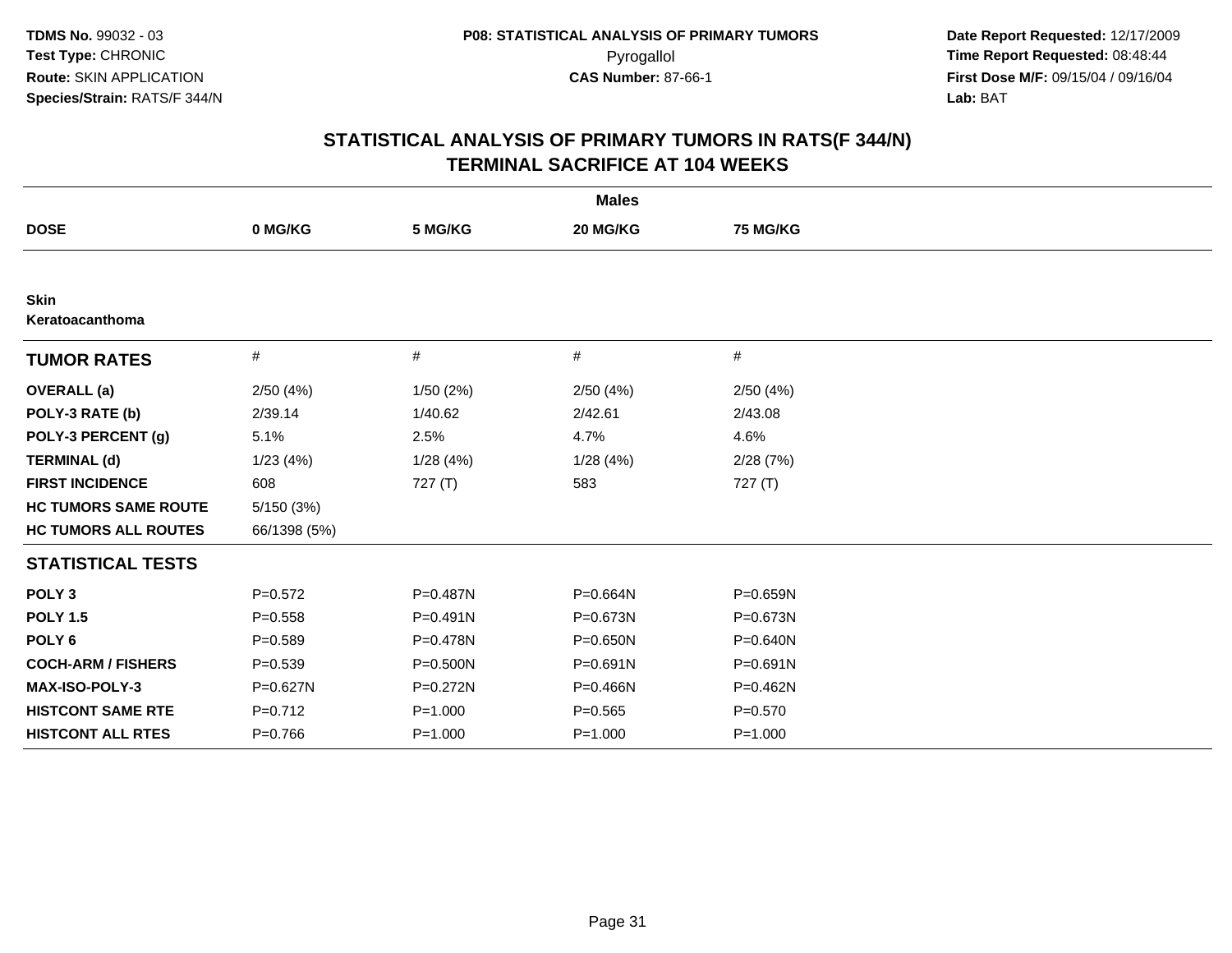| <b>Males</b>                                                                             |                     |             |             |                 |  |  |  |
|------------------------------------------------------------------------------------------|---------------------|-------------|-------------|-----------------|--|--|--|
| <b>DOSE</b>                                                                              | 0 MG/KG             | 5 MG/KG     | 20 MG/KG    | <b>75 MG/KG</b> |  |  |  |
| <b>Skin</b><br>Neurofibrosarcoma, Neurofibroma, or Schwannoma (benign, malignant or NOS) |                     |             |             |                 |  |  |  |
| <b>TUMOR RATES</b>                                                                       | #                   | #           | #           | $\#$            |  |  |  |
| <b>OVERALL</b> (a)                                                                       | 0/50(0%)            | 1/50(2%)    | 3/50 (6%)   | 0/50(0%)        |  |  |  |
| POLY-3 RATE (b)                                                                          | 0/38.73             | 1/41.03     | 3/43.26     | 0/43.08         |  |  |  |
| POLY-3 PERCENT (g)                                                                       | 0%                  | 2.4%        | 6.9%        | 0%              |  |  |  |
| <b>TERMINAL (d)</b>                                                                      | 0/23(0%)            | 0/28(0%)    | 0/28(0%)    | 0/28(0%)        |  |  |  |
| <b>FIRST INCIDENCE</b>                                                                   | $\qquad \qquad - -$ | 609         | 580         | $\cdots$        |  |  |  |
| <b>HC TUMORS SAME ROUTE</b>                                                              | 5/150 (3%)          |             |             |                 |  |  |  |
| <b>HC TUMORS ALL ROUTES</b>                                                              | 12/1398 (1%)        |             |             |                 |  |  |  |
| <b>STATISTICAL TESTS</b>                                                                 |                     |             |             |                 |  |  |  |
| POLY <sub>3</sub>                                                                        | P=0.406N            | $P = 0.512$ | $P = 0.139$ | (e)             |  |  |  |
| <b>POLY 1.5</b>                                                                          | P=0.423N            | $P = 0.507$ | $P = 0.132$ | (e)             |  |  |  |
| POLY <sub>6</sub>                                                                        | P=0.383N            | $P = 0.520$ | $P = 0.151$ | (e)             |  |  |  |
| <b>COCH-ARM / FISHERS</b>                                                                | P=0.449N            | $P = 0.500$ | $P = 0.121$ | (e)             |  |  |  |
| <b>MAX-ISO-POLY-3</b>                                                                    | $P=0.272$           | $P = 0.173$ | $P = 0.055$ | (e)             |  |  |  |
| <b>HISTCONT SAME RTE</b>                                                                 | (h)                 | (h)         | (h)         | (e)             |  |  |  |
| <b>HISTCONT ALL RTES</b>                                                                 | (h)                 | (h)         | (h)         | (e)             |  |  |  |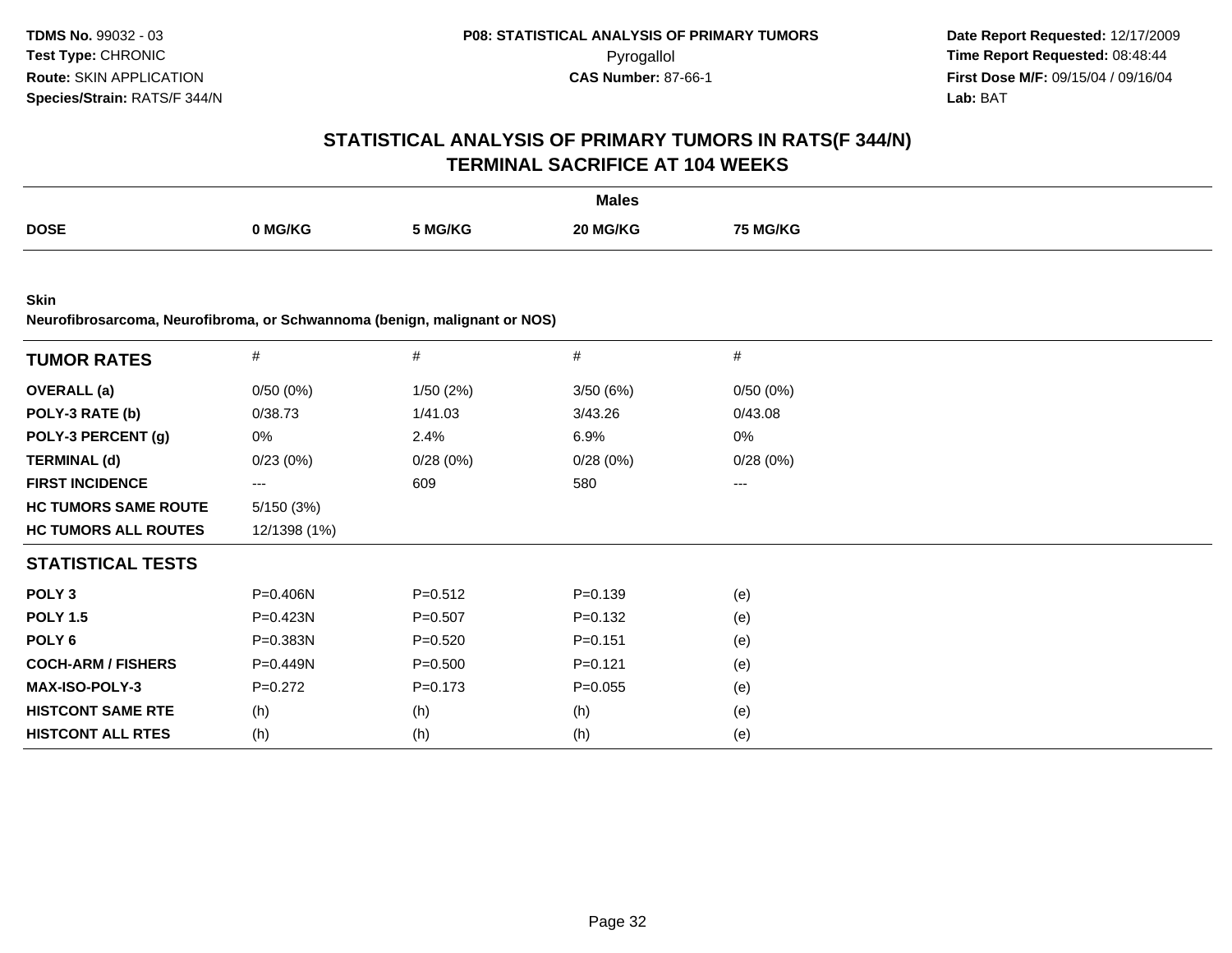| <b>Males</b>                               |              |             |             |          |  |  |  |
|--------------------------------------------|--------------|-------------|-------------|----------|--|--|--|
| <b>DOSE</b>                                | 0 MG/KG      | 5 MG/KG     | 20 MG/KG    | 75 MG/KG |  |  |  |
|                                            |              |             |             |          |  |  |  |
| <b>Skin</b><br><b>Schwannoma Malignant</b> |              |             |             |          |  |  |  |
| <b>TUMOR RATES</b>                         | $\#$         | $\#$        | #           | #        |  |  |  |
| <b>OVERALL (a)</b>                         | 0/50(0%)     | 1/50(2%)    | 3/50(6%)    | 0/50(0%) |  |  |  |
| POLY-3 RATE (b)                            | 0/38.73      | 1/41.03     | 3/43.26     | 0/43.08  |  |  |  |
| POLY-3 PERCENT (g)                         | 0%           | 2.4%        | 6.9%        | 0%       |  |  |  |
| <b>TERMINAL (d)</b>                        | 0/23(0%)     | 0/28(0%)    | 0/28(0%)    | 0/28(0%) |  |  |  |
| <b>FIRST INCIDENCE</b>                     | ---          | 609         | 580         | ---      |  |  |  |
| <b>HC TUMORS SAME ROUTE</b>                | 4/150 (3%)   |             |             |          |  |  |  |
| <b>HC TUMORS ALL ROUTES</b>                | 11/1398 (1%) |             |             |          |  |  |  |
| <b>STATISTICAL TESTS</b>                   |              |             |             |          |  |  |  |
| POLY <sub>3</sub>                          | P=0.406N     | $P=0.512$   | $P = 0.139$ | (e)      |  |  |  |
| <b>POLY 1.5</b>                            | P=0.423N     | $P=0.507$   | $P = 0.132$ | (e)      |  |  |  |
| POLY <sub>6</sub>                          | P=0.383N     | $P = 0.520$ | $P = 0.151$ | (e)      |  |  |  |
| <b>COCH-ARM / FISHERS</b>                  | P=0.449N     | $P = 0.500$ | $P = 0.121$ | (e)      |  |  |  |
| <b>MAX-ISO-POLY-3</b>                      | $P=0.272$    | $P = 0.173$ | $P = 0.055$ | (e)      |  |  |  |
| <b>HISTCONT SAME RTE</b>                   | (h)          | (h)         | (h)         | (e)      |  |  |  |
| <b>HISTCONT ALL RTES</b>                   | (h)          | (h)         | (h)         | (e)      |  |  |  |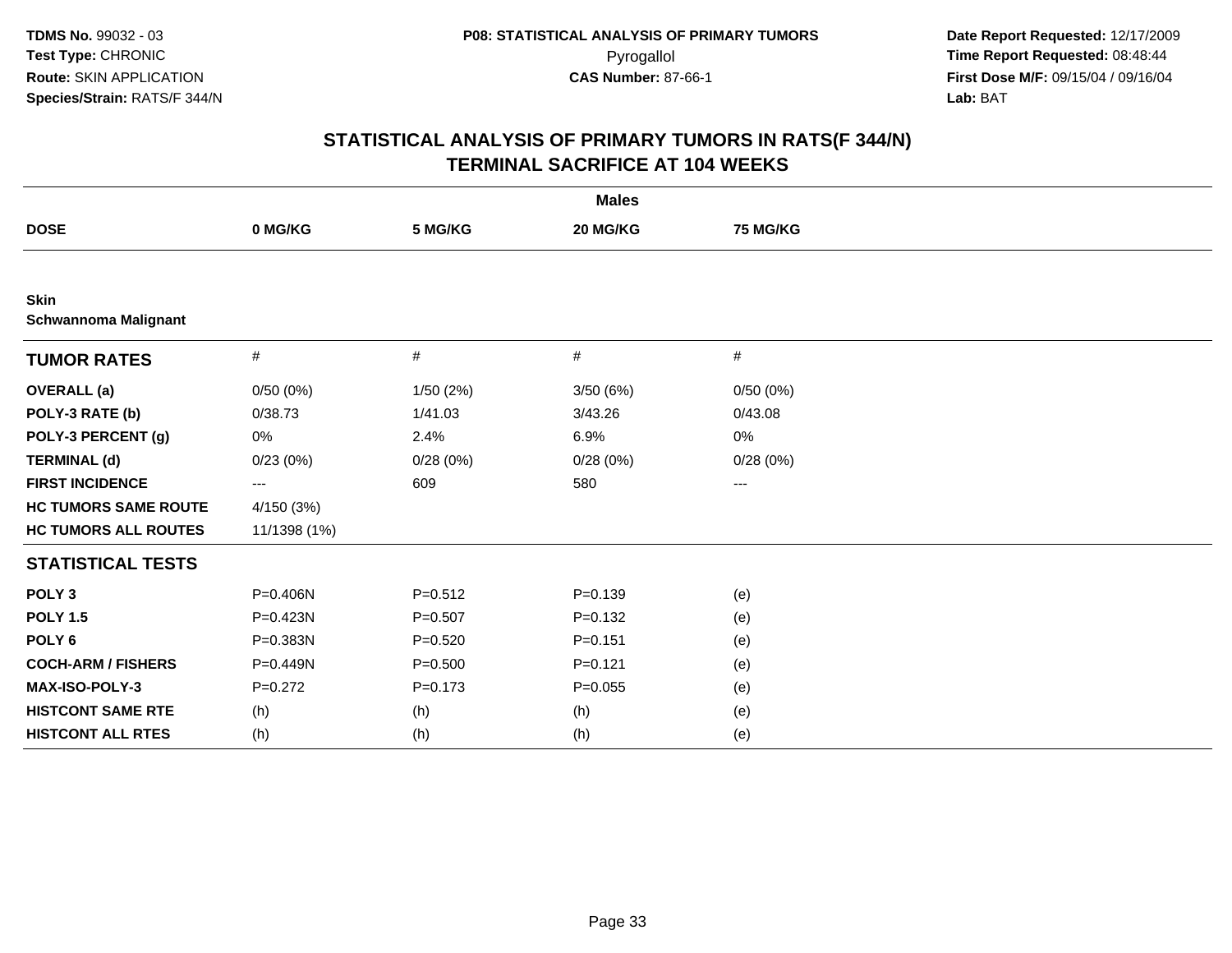| <b>Males</b>                                  |              |          |              |             |  |  |  |
|-----------------------------------------------|--------------|----------|--------------|-------------|--|--|--|
| <b>DOSE</b>                                   | 0 MG/KG      | 5 MG/KG  | 20 MG/KG     | 75 MG/KG    |  |  |  |
|                                               |              |          |              |             |  |  |  |
| <b>Skin</b><br><b>Squamous Cell Papilloma</b> |              |          |              |             |  |  |  |
| <b>TUMOR RATES</b>                            | $\#$         | #        | #            | #           |  |  |  |
| <b>OVERALL</b> (a)                            | 1/50(2%)     | 0/50(0%) | 0/50(0%)     | 3/50(6%)    |  |  |  |
| POLY-3 RATE (b)                               | 1/39.12      | 0/40.62  | 0/42.13      | 3/43.08     |  |  |  |
| POLY-3 PERCENT (g)                            | 2.6%         | 0%       | 0%           | 7%          |  |  |  |
| <b>TERMINAL (d)</b>                           | 0/23(0%)     | 0/28(0%) | 0/28(0%)     | 3/28(11%)   |  |  |  |
| <b>FIRST INCIDENCE</b>                        | 615          | ---      | ---          | 727 (T)     |  |  |  |
| <b>HC TUMORS SAME ROUTE</b>                   | 1/150(1%)    |          |              |             |  |  |  |
| <b>HC TUMORS ALL ROUTES</b>                   | 15/1398 (1%) |          |              |             |  |  |  |
| <b>STATISTICAL TESTS</b>                      |              |          |              |             |  |  |  |
| POLY <sub>3</sub>                             | $P=0.052$    | P=0.493N | $P = 0.485N$ | $P = 0.340$ |  |  |  |
| <b>POLY 1.5</b>                               | $P=0.050*$   | P=0.495N | P=0.490N     | $P=0.327$   |  |  |  |
| POLY <sub>6</sub>                             | $P=0.055$    | P=0.487N | P=0.479N     | $P=0.359$   |  |  |  |
| <b>COCH-ARM / FISHERS</b>                     | $P=0.049*$   | P=0.500N | P=0.500N     | $P = 0.309$ |  |  |  |
| <b>MAX-ISO-POLY-3</b>                         | $P = 0.068$  | P=0.158N | P=0.158N     | $P = 0.189$ |  |  |  |
| <b>HISTCONT SAME RTE</b>                      | $P = 0.070$  | (e)      | (e)          | $P=0.072$   |  |  |  |
| <b>HISTCONT ALL RTES</b>                      | $P=0.064$    | (e)      | (e)          | $P = 0.051$ |  |  |  |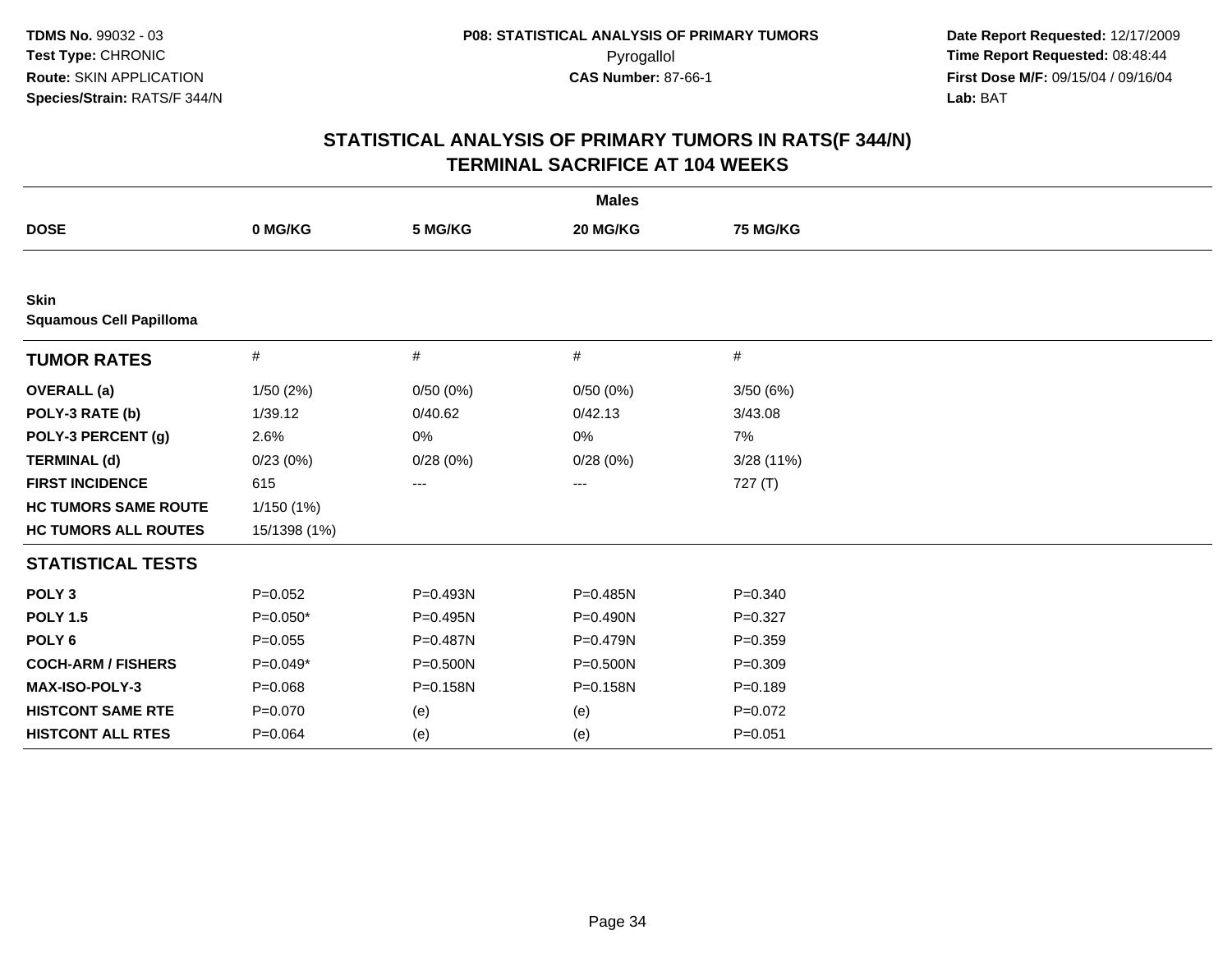# **STATISTICAL ANALYSIS OF PRIMARY TUMORS IN RATS(F 344/N)TERMINAL SACRIFICE AT 104 WEEKS**

|             |         |         | <b>Males</b> |         |
|-------------|---------|---------|--------------|---------|
| <b>DOSE</b> |         |         | ንበ ኪ         |         |
|             | ` MG/KG | 5 MG/KG | IG/KC        | i MG/KG |
|             |         |         |              |         |

**Skin**

**Squamous Cell Papilloma, Papilloma, Squamous Cell Carcinoma or Keratoacanthoma**

| <b>TUMOR RATES</b>          | #            | #            | $\#$         | $\#$        |
|-----------------------------|--------------|--------------|--------------|-------------|
| <b>OVERALL</b> (a)          | 3/50(6%)     | 1/50(2%)     | 2/50(4%)     | 5/50 (10%)  |
| POLY-3 RATE (b)             | 3/39.54      | 1/40.62      | 2/42.61      | 5/43.08     |
| POLY-3 PERCENT (g)          | 7.6%         | 2.5%         | 4.7%         | 11.6%       |
| <b>TERMINAL (d)</b>         | 1/23(4%)     | 1/28(4%)     | 1/28(4%)     | 5/28 (18%)  |
| <b>FIRST INCIDENCE</b>      | 608          | 727(T)       | 583          | 727 $(T)$   |
| <b>HC TUMORS SAME ROUTE</b> | 7/150 (5%)   |              |              |             |
| <b>HC TUMORS ALL ROUTES</b> | 89/1398 (6%) |              |              |             |
| <b>STATISTICAL TESTS</b>    |              |              |              |             |
| POLY <sub>3</sub>           | $P = 0.126$  | $P = 0.295N$ | $P = 0.466N$ | $P=0.404$   |
| <b>POLY 1.5</b>             | $P = 0.119$  | $P=0.297N$   | $P = 0.476N$ | $P = 0.386$ |
| POLY 6                      | $P = 0.134$  | $P = 0.288N$ | $P = 0.453N$ | $P=0.428$   |
| <b>COCH-ARM / FISHERS</b>   | $P = 0.111$  | $P = 0.309N$ | $P = 0.500N$ | $P=0.357$   |
| <b>MAX-ISO-POLY-3</b>       | $P = 0.196$  | $P = 0.149N$ | P=0.300N     | $P = 0.278$ |
| <b>HISTCONT SAME RTE</b>    | $P = 0.170$  | $P = 1.000$  | $P = 1.000$  | $P = 0.159$ |
| <b>HISTCONT ALL RTES</b>    | $P=0.227$    | $P = 1.000$  | $P = 1.000$  | $P = 0.347$ |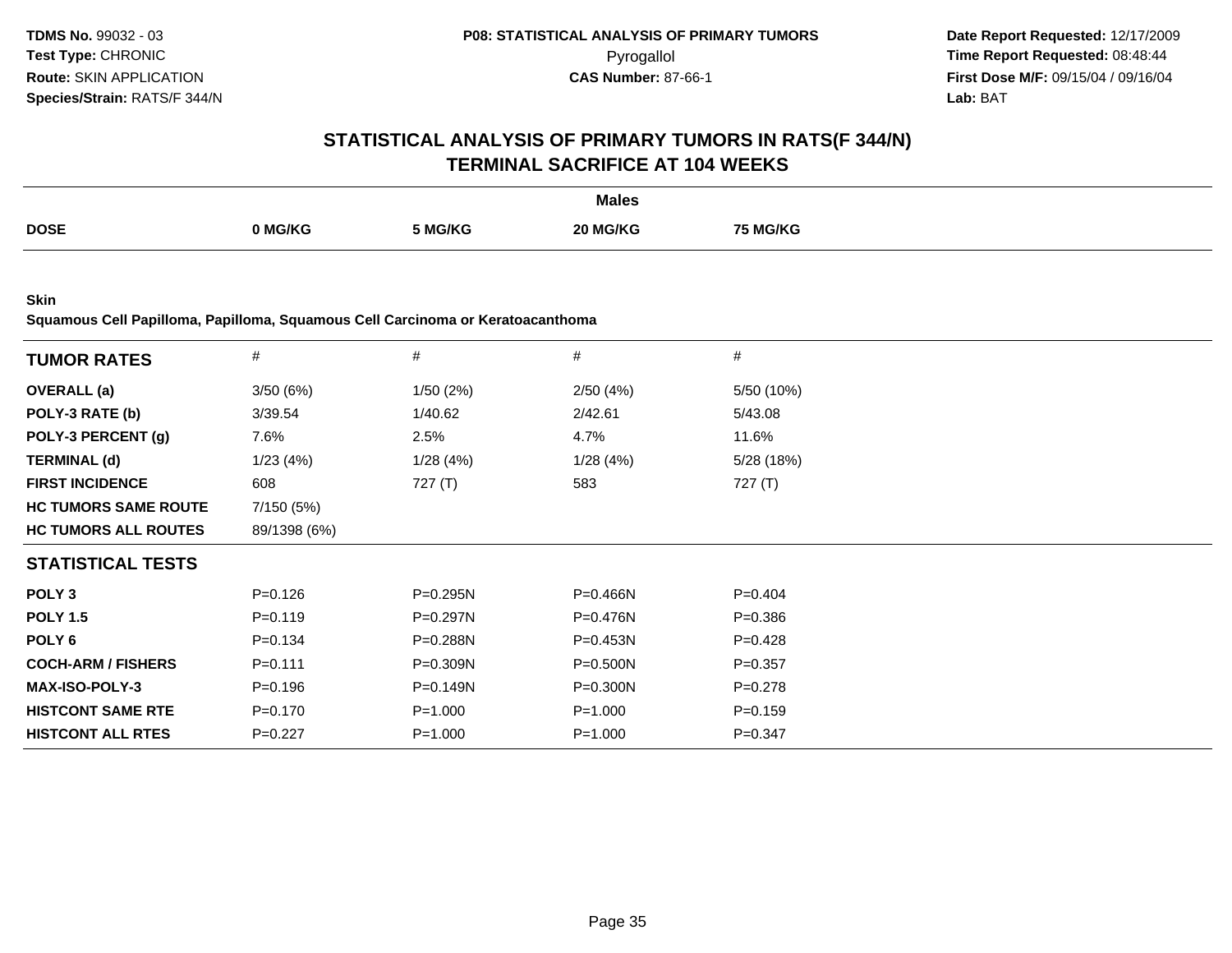|                                                                       |              |              | <b>Males</b> |             |  |
|-----------------------------------------------------------------------|--------------|--------------|--------------|-------------|--|
| <b>DOSE</b>                                                           | 0 MG/KG      | 5 MG/KG      | 20 MG/KG     | 75 MG/KG    |  |
|                                                                       |              |              |              |             |  |
| <b>Skin</b><br>Squamous Cell Papilloma, Papilloma, or Keratoacanthoma |              |              |              |             |  |
| <b>TUMOR RATES</b>                                                    | $\#$         | #            | #            | #           |  |
| <b>OVERALL</b> (a)                                                    | 3/50(6%)     | 1/50(2%)     | 2/50(4%)     | 5/50 (10%)  |  |
| POLY-3 RATE (b)                                                       | 3/39.54      | 1/40.62      | 2/42.61      | 5/43.08     |  |
| POLY-3 PERCENT (g)                                                    | 7.6%         | 2.5%         | 4.7%         | 11.6%       |  |
| <b>TERMINAL (d)</b>                                                   | 1/23(4%)     | 1/28(4%)     | 1/28(4%)     | 5/28 (18%)  |  |
| <b>FIRST INCIDENCE</b>                                                | 608          | 727(T)       | 583          | 727(T)      |  |
| <b>HC TUMORS SAME ROUTE</b>                                           | 6/150(4%)    |              |              |             |  |
| <b>HC TUMORS ALL ROUTES</b>                                           | 81/1398 (6%) |              |              |             |  |
| <b>STATISTICAL TESTS</b>                                              |              |              |              |             |  |
| POLY <sub>3</sub>                                                     | $P=0.126$    | $P = 0.295N$ | P=0.466N     | $P=0.404$   |  |
| <b>POLY 1.5</b>                                                       | $P=0.119$    | P=0.297N     | P=0.476N     | $P = 0.386$ |  |
| POLY <sub>6</sub>                                                     | $P=0.134$    | P=0.288N     | P=0.453N     | $P=0.428$   |  |
| <b>COCH-ARM / FISHERS</b>                                             | $P=0.111$    | P=0.309N     | P=0.500N     | $P=0.357$   |  |
| MAX-ISO-POLY-3                                                        | $P=0.196$    | $P = 0.149N$ | P=0.300N     | $P=0.278$   |  |
| <b>HISTCONT SAME RTE</b>                                              | $P = 0.178$  | $P = 1.000$  | $P = 1.000$  | $P=0.182$   |  |
| <b>HISTCONT ALL RTES</b>                                              | $P=0.227$    | $P = 1.000$  | $P = 1.000$  | $P=0.329$   |  |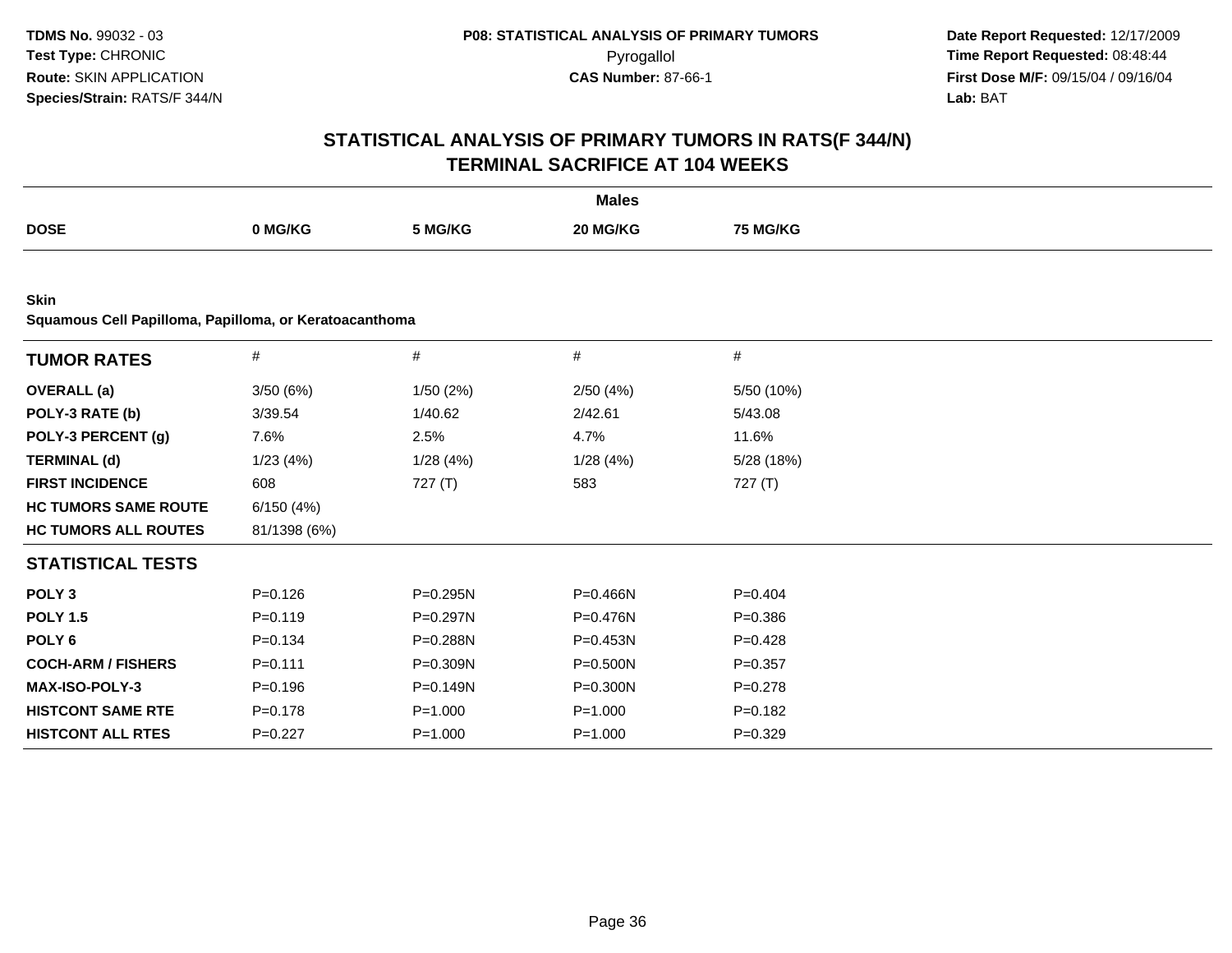| <b>Males</b>                |                 |             |             |              |  |  |
|-----------------------------|-----------------|-------------|-------------|--------------|--|--|
| <b>DOSE</b>                 | 0 MG/KG         | 5 MG/KG     | 20 MG/KG    | 75 MG/KG     |  |  |
|                             |                 |             |             |              |  |  |
| <b>Testes</b><br>Adenoma    |                 |             |             |              |  |  |
| <b>TUMOR RATES</b>          |                 |             |             |              |  |  |
| <b>OVERALL</b> (a)          | 37/50 (74%)     | 31/50 (62%) | 42/50 (84%) | 37/50 (74%)  |  |  |
| POLY-3 RATE (b)             | 37/43.74        | 31/43.55    | 42/47.20    | 37/45.88     |  |  |
| POLY-3 PERCENT (g)          | 84.6%           | 71.2%       | 89%         | 80.6%        |  |  |
| <b>TERMINAL (d)</b>         | 22/23 (96%)     | 22/28 (79%) | 26/28 (93%) | 25/28 (89%)  |  |  |
| <b>FIRST INCIDENCE</b>      | 507             | 469         | 491         | 589          |  |  |
| <b>HC TUMORS SAME ROUTE</b> | 103/150 (69%)   |             |             |              |  |  |
| <b>HC TUMORS ALL ROUTES</b> | 1160/1398 (83%) |             |             |              |  |  |
| <b>STATISTICAL TESTS</b>    |                 |             |             |              |  |  |
| POLY <sub>3</sub>           | $P = 0.537$     | P=0.079N    | $P = 0.359$ | P=0.406N     |  |  |
| <b>POLY 1.5</b>             | $P = 0.450$     | P=0.092N    | $P = 0.279$ | $P = 0.479N$ |  |  |
| POLY <sub>6</sub>           | P=0.507N        | P=0.062N    | $P = 0.517$ | P=0.285N     |  |  |
| <b>COCH-ARM / FISHERS</b>   | $P = 0.358$     | P=0.142N    | $P = 0.163$ | P=0.590N     |  |  |
| MAX-ISO-POLY-3              | $P = 0.288$     | P=0.044N*   | $P=0.244$   | P=0.296N     |  |  |
| <b>HISTCONT SAME RTE</b>    | $P = 0.321$     | $P = 1.000$ | $P = 0.144$ | $P = 0.410$  |  |  |
| <b>HISTCONT ALL RTES</b>    | $P = 0.334$     | $P = 1.000$ | $P = 0.298$ | $P = 1.000$  |  |  |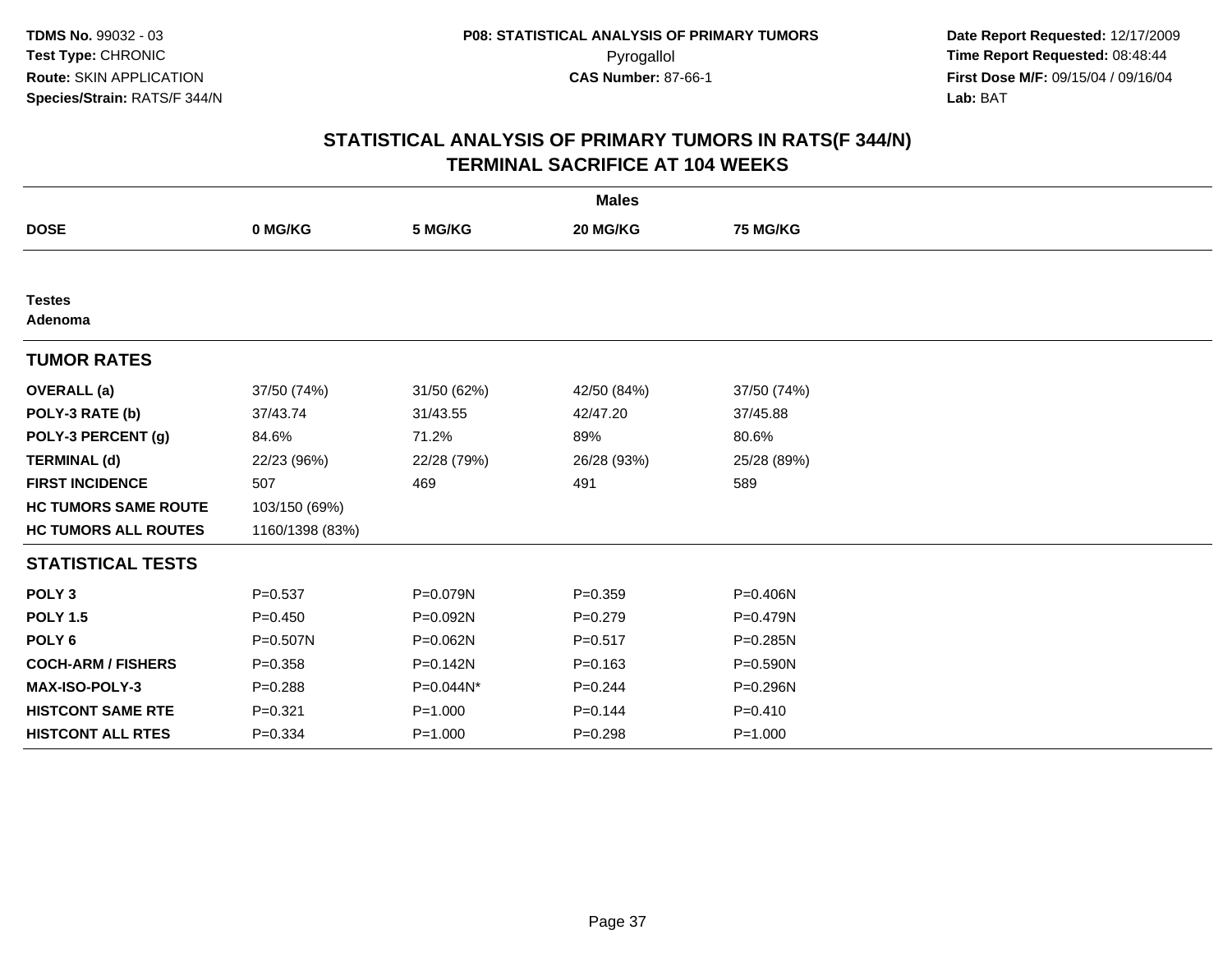| <b>Males</b>                            |                |              |              |                 |  |  |
|-----------------------------------------|----------------|--------------|--------------|-----------------|--|--|
| <b>DOSE</b>                             | 0 MG/KG        | 5 MG/KG      | 20 MG/KG     | <b>75 MG/KG</b> |  |  |
|                                         |                |              |              |                 |  |  |
| <b>Thyroid Gland: C-Cell</b><br>Adenoma |                |              |              |                 |  |  |
| <b>TUMOR RATES</b>                      |                |              |              |                 |  |  |
| <b>OVERALL</b> (a)                      | 9/50 (18%)     | 9/50 (18%)   | 7/50 (14%)   | 6/50 (12%)      |  |  |
| POLY-3 RATE (b)                         | 9/40.06        | 9/42.13      | 7/42.60      | 6/43.59         |  |  |
| POLY-3 PERCENT (g)                      | 22.5%          | 21.4%        | 16.4%        | 13.8%           |  |  |
| <b>TERMINAL (d)</b>                     | 4/23 (17%)     | 5/28 (18%)   | 6/28(21%)    | 3/28(11%)       |  |  |
| <b>FIRST INCIDENCE</b>                  | 603            | 559          | 589          | 654             |  |  |
| <b>HC TUMORS SAME ROUTE</b>             | 25/150 (17%)   |              |              |                 |  |  |
| <b>HC TUMORS ALL ROUTES</b>             | 175/1391 (13%) |              |              |                 |  |  |
| <b>STATISTICAL TESTS</b>                |                |              |              |                 |  |  |
| POLY <sub>3</sub>                       | P=0.186N       | P=0.558N     | P=0.338N     | P=0.225N        |  |  |
| <b>POLY 1.5</b>                         | P=0.204N       | P=0.573N     | P=0.354N     | P=0.248N        |  |  |
| POLY <sub>6</sub>                       | P=0.165N       | $P = 0.530N$ | P=0.324N     | P=0.197N        |  |  |
| <b>COCH-ARM / FISHERS</b>               | P=0.230N       | P=0.602N     | P=0.393N     | P=0.288N        |  |  |
| MAX-ISO-POLY-3                          | P=0.266N       | $P = 0.451N$ | $P = 0.250N$ | P=0.159N        |  |  |
| <b>HISTCONT SAME RTE</b>                | (h)            | (h)          | (h)          | (h)             |  |  |
| <b>HISTCONT ALL RTES</b>                | (h)            | (h)          | (h)          | (h)             |  |  |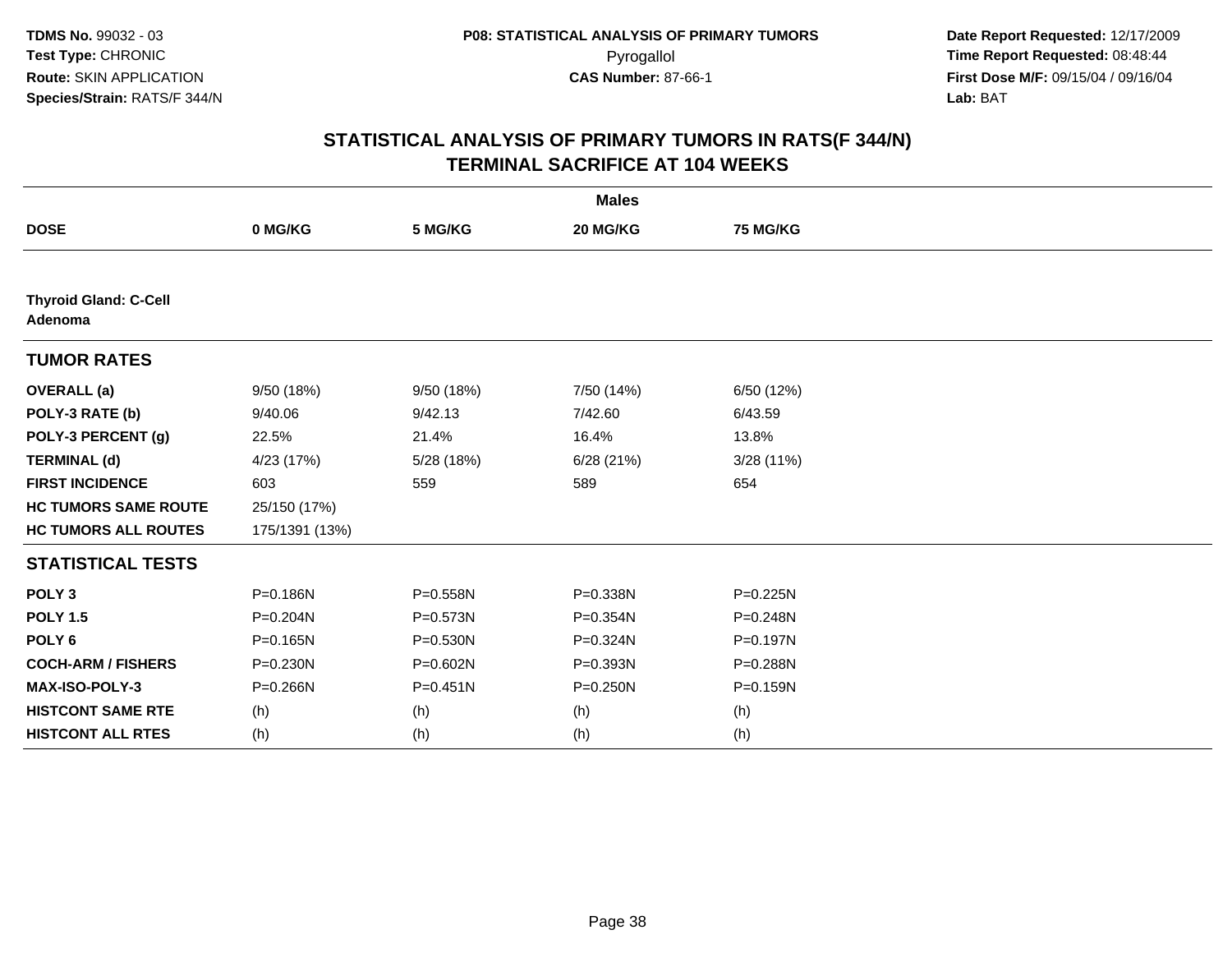| <b>Males</b>                                                |                |             |              |                 |  |  |
|-------------------------------------------------------------|----------------|-------------|--------------|-----------------|--|--|
| <b>DOSE</b>                                                 | 0 MG/KG        | 5 MG/KG     | 20 MG/KG     | <b>75 MG/KG</b> |  |  |
|                                                             |                |             |              |                 |  |  |
| <b>Thyroid Gland: C-Cell</b><br><b>Carcinoma or Adenoma</b> |                |             |              |                 |  |  |
| <b>TUMOR RATES</b>                                          |                |             |              |                 |  |  |
| <b>OVERALL</b> (a)                                          | 9/50 (18%)     | 10/50 (20%) | 7/50 (14%)   | 7/50 (14%)      |  |  |
| POLY-3 RATE (b)                                             | 9/40.06        | 10/42.51    | 7/42.60      | 7/43.59         |  |  |
| POLY-3 PERCENT (g)                                          | 22.5%          | 23.5%       | 16.4%        | 16.1%           |  |  |
| <b>TERMINAL (d)</b>                                         | 4/23 (17%)     | 5/28 (18%)  | 6/28(21%)    | 4/28 (14%)      |  |  |
| <b>FIRST INCIDENCE</b>                                      | 603            | 559         | 589          | 654             |  |  |
| <b>HC TUMORS SAME ROUTE</b>                                 | 33/150 (22%)   |             |              |                 |  |  |
| <b>HC TUMORS ALL ROUTES</b>                                 | 214/1391 (15%) |             |              |                 |  |  |
| <b>STATISTICAL TESTS</b>                                    |                |             |              |                 |  |  |
| POLY <sub>3</sub>                                           | P=0.249N       | $P = 0.559$ | P=0.338N     | P=0.320N        |  |  |
| <b>POLY 1.5</b>                                             | P=0.269N       | $P = 0.538$ | P=0.354N     | $P = 0.347N$    |  |  |
| POLY <sub>6</sub>                                           | P=0.226N       | $P = 0.596$ | P=0.324N     | $P = 0.285N$    |  |  |
| <b>COCH-ARM / FISHERS</b>                                   | P=0.299N       | $P = 0.500$ | P=0.393N     | P=0.393N        |  |  |
| MAX-ISO-POLY-3                                              | $P = 0.361N$   | $P=0.454$   | $P = 0.250N$ | P=0.237N        |  |  |
| <b>HISTCONT SAME RTE</b>                                    | (h)            | (h)         | (h)          | (h)             |  |  |
| <b>HISTCONT ALL RTES</b>                                    | (h)            | (h)         | (h)          | (h)             |  |  |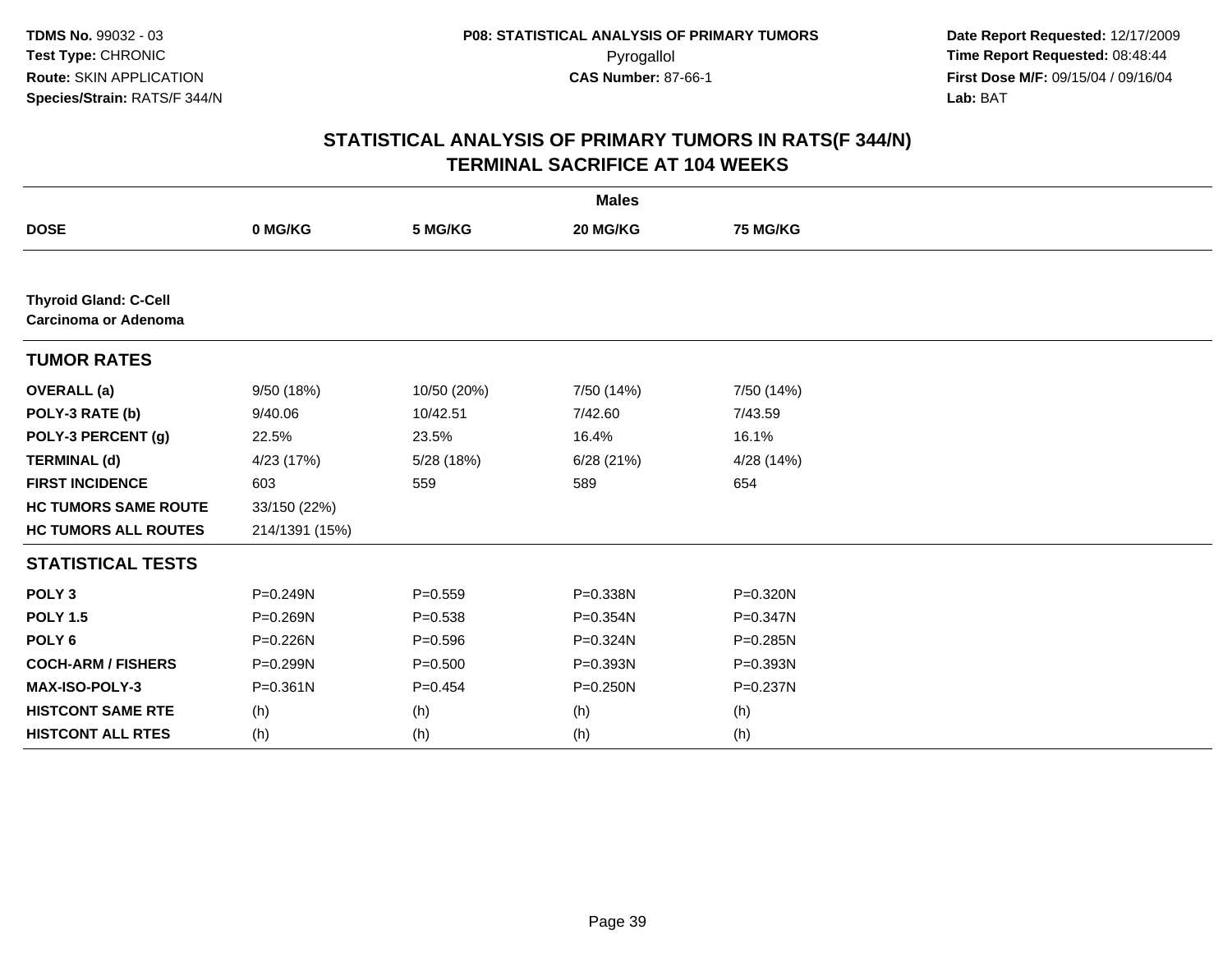|                                                               |              |          | <b>Males</b> |             |  |
|---------------------------------------------------------------|--------------|----------|--------------|-------------|--|
| <b>DOSE</b>                                                   | 0 MG/KG      | 5 MG/KG  | 20 MG/KG     | 75 MG/KG    |  |
|                                                               |              |          |              |             |  |
| <b>Thyroid Gland: Follicular Cell</b><br>Carcinoma or Adenoma |              |          |              |             |  |
| <b>TUMOR RATES</b>                                            |              |          |              |             |  |
| <b>OVERALL</b> (a)                                            | 0/50(0%)     | 0/50(0%) | 2/50(4%)     | 1/50(2%)    |  |
| POLY-3 RATE (b)                                               | 0/38.73      | 0/40.62  | 2/42.26      | 1/43.08     |  |
| POLY-3 PERCENT (g)                                            | 0%           | 0%       | 4.7%         | 2.3%        |  |
| <b>TERMINAL (d)</b>                                           | 0/23(0%)     | 0/28(0%) | 1/28(4%)     | 1/28(4%)    |  |
| <b>FIRST INCIDENCE</b>                                        | ---          | ---      | 694          | 727(T)      |  |
| <b>HC TUMORS SAME ROUTE</b>                                   | 2/150 (1%)   |          |              |             |  |
| <b>HC TUMORS ALL ROUTES</b>                                   | 26/1391 (2%) |          |              |             |  |
| <b>STATISTICAL TESTS</b>                                      |              |          |              |             |  |
| POLY <sub>3</sub>                                             | $P=0.445$    | (e)      | $P=0.257$    | $P = 0.521$ |  |
| <b>POLY 1.5</b>                                               | $P=0.428$    | (e)      | $P = 0.250$  | $P = 0.513$ |  |
| POLY <sub>6</sub>                                             | $P=0.466$    | (e)      | $P = 0.266$  | $P = 0.533$ |  |
| <b>COCH-ARM / FISHERS</b>                                     | $P=0.404$    | (e)      | $P = 0.247$  | $P = 0.500$ |  |
| MAX-ISO-POLY-3                                                | $P = 0.215$  | (e)      | $P = 0.094$  | $P = 0.184$ |  |
| <b>HISTCONT SAME RTE</b>                                      | $P = 0.271$  | (e)      | $P = 0.123$  | $P = 0.246$ |  |
| <b>HISTCONT ALL RTES</b>                                      | $P = 0.248$  | (e)      | $P = 0.108$  | $P=0.221$   |  |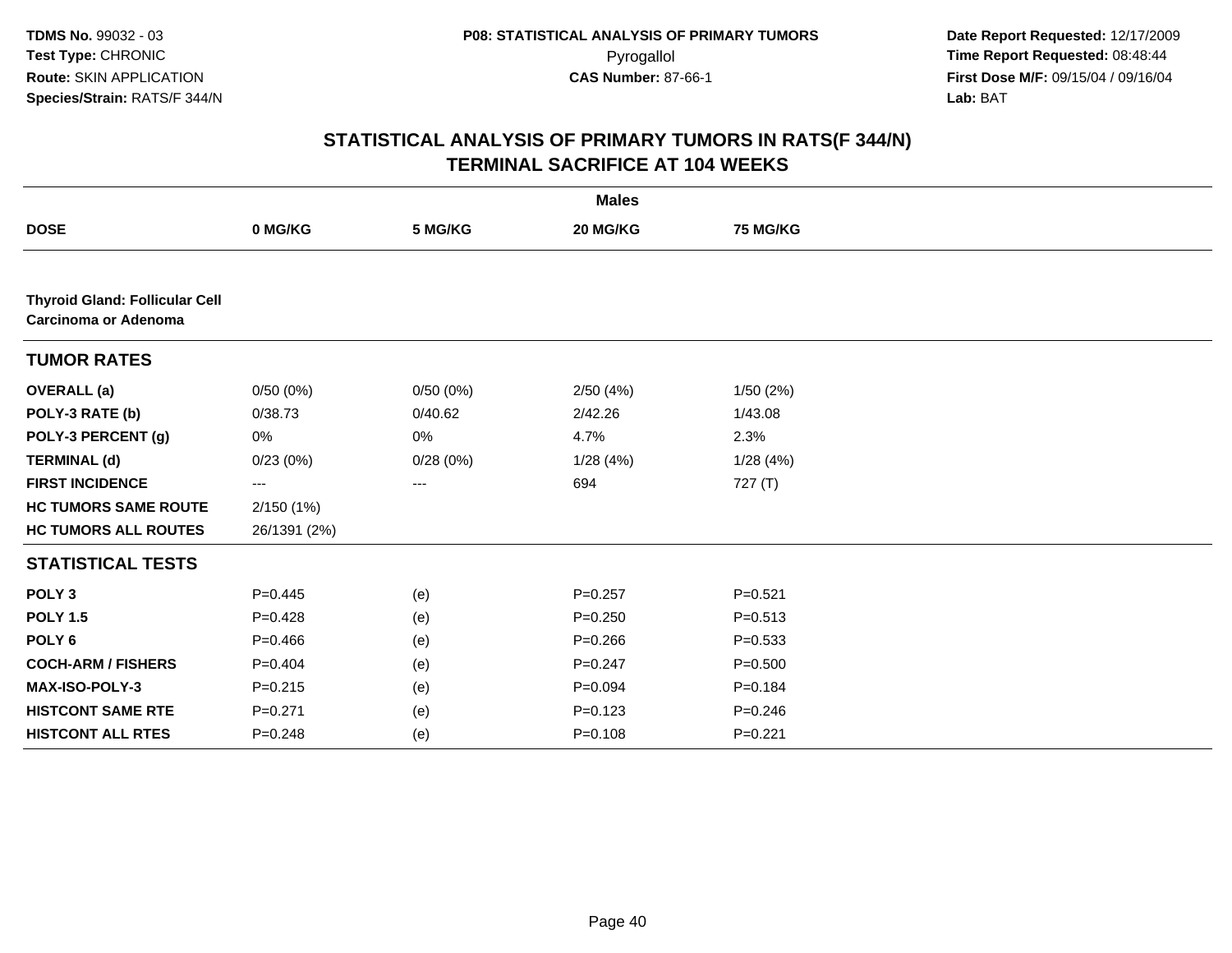| <b>Males</b>                                                                            |                |             |              |              |  |  |
|-----------------------------------------------------------------------------------------|----------------|-------------|--------------|--------------|--|--|
| <b>DOSE</b>                                                                             | 0 MG/KG        | 5 MG/KG     | 20 MG/KG     | 75 MG/KG     |  |  |
|                                                                                         |                |             |              |              |  |  |
| <b>All Organs</b><br>Leukemia: Lymphocytic, Monocytic, Mononuclear, or Undifferentiated |                |             |              |              |  |  |
| <b>TUMOR RATES</b>                                                                      | $\#$           | $\#$        | $\#$         | $\#$         |  |  |
| <b>OVERALL</b> (a)                                                                      | 11/50 (22%)    | 12/50 (24%) | 11/50 (22%)  | 10/50 (20%)  |  |  |
| POLY-3 RATE (b)                                                                         | 11/41.06       | 12/43.39    | 11/44.60     | 10/45.40     |  |  |
| POLY-3 PERCENT (g)                                                                      | 26.8%          | 27.7%       | 24.7%        | 22%          |  |  |
| <b>TERMINAL (d)</b>                                                                     | 4/23 (17%)     | 5/28 (18%)  | 4/28 (14%)   | 1/28(4%)     |  |  |
| <b>FIRST INCIDENCE</b>                                                                  | 507            | 469         | 580          | 451          |  |  |
| <b>HC TUMORS SAME ROUTE</b>                                                             | 47/150 (31%)   |             |              |              |  |  |
| <b>HC TUMORS ALL ROUTES</b>                                                             | 536/1398 (38%) |             |              |              |  |  |
| <b>STATISTICAL TESTS</b>                                                                |                |             |              |              |  |  |
| POLY <sub>3</sub>                                                                       | P=0.319N       | $P = 0.562$ | P=0.509N     | P=0.396N     |  |  |
| <b>POLY 1.5</b>                                                                         | $P = 0.352N$   | $P = 0.541$ | P=0.538N     | $P = 0.435N$ |  |  |
| POLY <sub>6</sub>                                                                       | P=0.282N       | $P = 0.596$ | P=0.472N     | $P = 0.347N$ |  |  |
| <b>COCH-ARM / FISHERS</b>                                                               | $P = 0.404N$   | $P = 0.500$ | $P = 0.595N$ | P=0.500N     |  |  |
| MAX-ISO-POLY-3                                                                          | $P = 0.479N$   | $P = 0.464$ | $P = 0.412N$ | $P = 0.312N$ |  |  |
| <b>HISTCONT SAME RTE</b>                                                                | (h)            | (h)         | (h)          | (h)          |  |  |
| <b>HISTCONT ALL RTES</b>                                                                | (h)            | (h)         | (h)          | (h)          |  |  |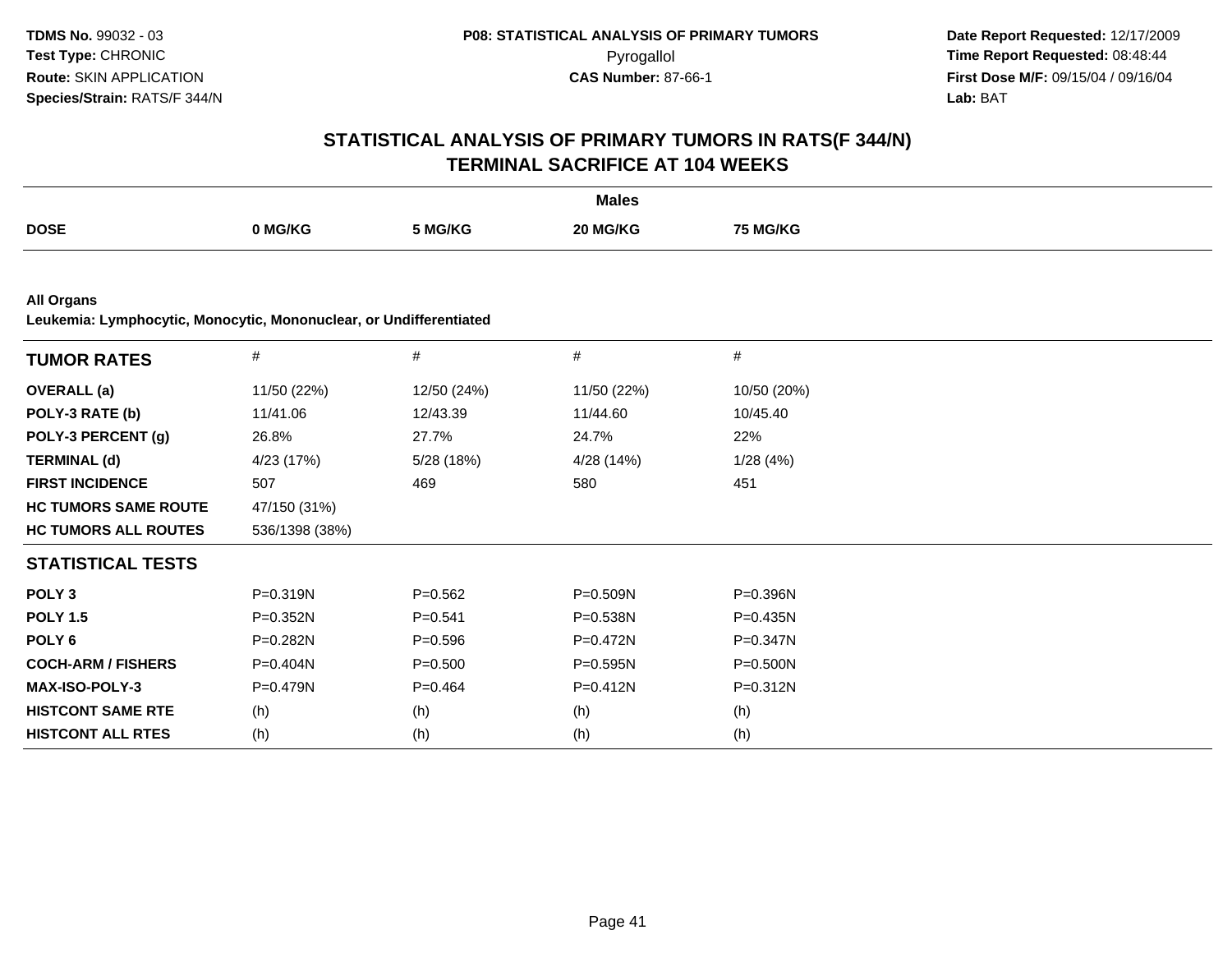|                                                                  |              |             | <b>Males</b> |             |  |  |  |  |
|------------------------------------------------------------------|--------------|-------------|--------------|-------------|--|--|--|--|
| <b>DOSE</b>                                                      | 0 MG/KG      | 5 MG/KG     | 20 MG/KG     | 75 MG/KG    |  |  |  |  |
|                                                                  |              |             |              |             |  |  |  |  |
| <b>All Organs</b><br><b>Mesothelioma: Benign, Malignant, NOS</b> |              |             |              |             |  |  |  |  |
| <b>TUMOR RATES</b>                                               | #            | $\#$        | #            | $\#$        |  |  |  |  |
| <b>OVERALL</b> (a)                                               | 2/50(4%)     | 5/50 (10%)  | 1/50(2%)     | 4/50 (8%)   |  |  |  |  |
| POLY-3 RATE (b)                                                  | 2/39.09      | 5/40.62     | 1/42.13      | 4/43.20     |  |  |  |  |
| POLY-3 PERCENT (g)                                               | 5.1%         | 12.3%       | 2.4%         | 9.3%        |  |  |  |  |
| <b>TERMINAL (d)</b>                                              | 1/23(4%)     | 5/28 (18%)  | 1/28(4%)     | 3/28 (11%)  |  |  |  |  |
| <b>FIRST INCIDENCE</b>                                           | 626          | 727(T)      | 727(T)       | 696         |  |  |  |  |
| <b>HC TUMORS SAME ROUTE</b>                                      | 4/150 (3%)   |             |              |             |  |  |  |  |
| <b>HC TUMORS ALL ROUTES</b>                                      | 36/1398 (3%) |             |              |             |  |  |  |  |
| <b>STATISTICAL TESTS</b>                                         |              |             |              |             |  |  |  |  |
| POLY <sub>3</sub>                                                | $P=0.475$    | $P = 0.230$ | P=0.474N     | $P = 0.384$ |  |  |  |  |
| <b>POLY 1.5</b>                                                  | $P=0.457$    | $P = 0.226$ | P=0.482N     | $P=0.365$   |  |  |  |  |
| POLY <sub>6</sub>                                                | $P = 0.500$  | $P = 0.239$ | P=0.464N     | $P=0.410$   |  |  |  |  |
| <b>COCH-ARM / FISHERS</b>                                        | $P = 0.431$  | $P = 0.218$ | P=0.500N     | $P = 0.339$ |  |  |  |  |
| <b>MAX-ISO-POLY-3</b>                                            | $P = 0.399$  | $P = 0.132$ | P=0.266N     | $P = 0.247$ |  |  |  |  |
| <b>HISTCONT SAME RTE</b>                                         | $P = 0.256$  | $P = 0.071$ | $P = 1.000$  | $P = 0.074$ |  |  |  |  |
| <b>HISTCONT ALL RTES</b>                                         | $P=0.082$    | $P=0.018*$  | $P = 1.000$  | $P=0.055$   |  |  |  |  |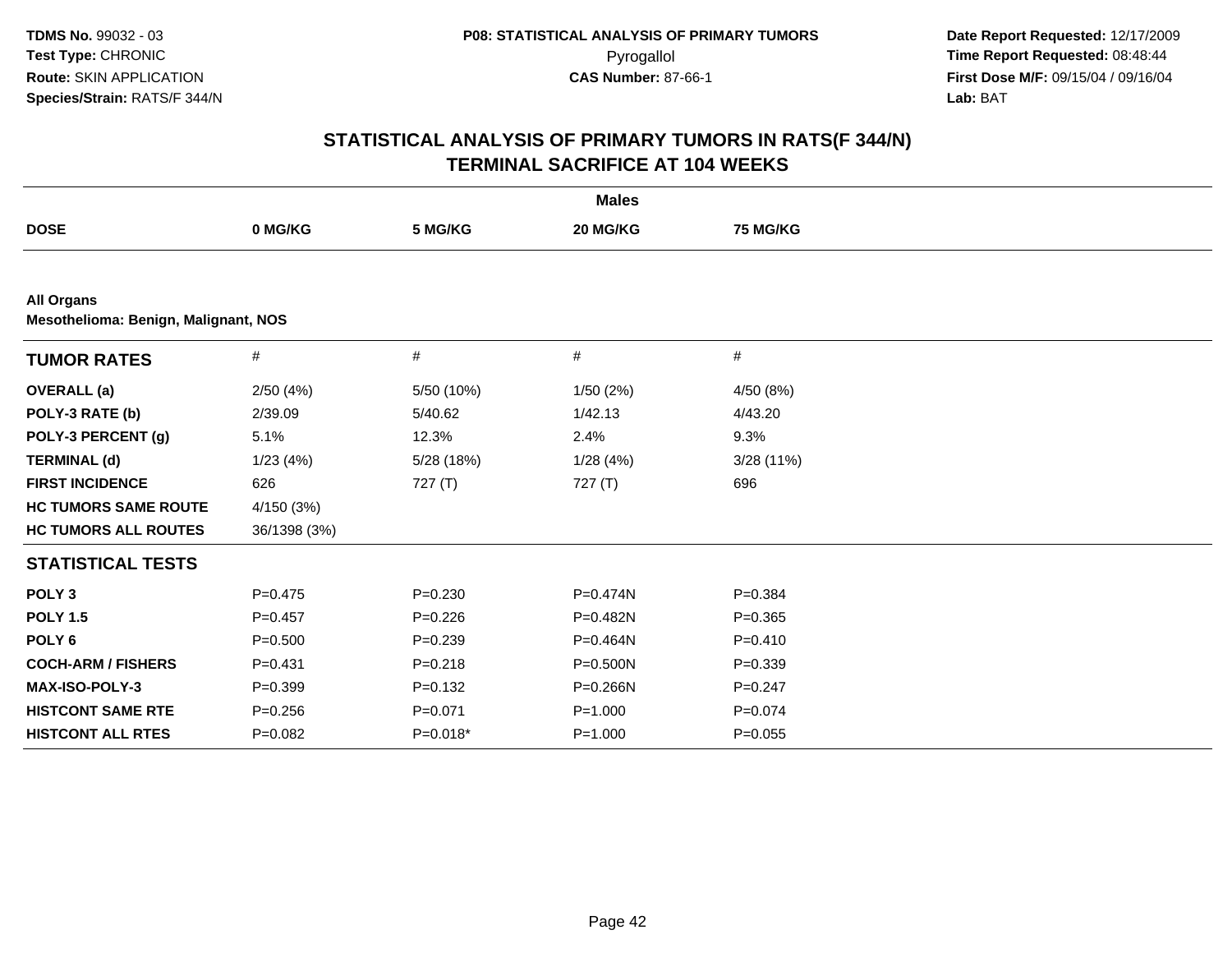| <b>Males</b>                                        |              |             |              |                 |  |  |
|-----------------------------------------------------|--------------|-------------|--------------|-----------------|--|--|
| <b>DOSE</b>                                         | 0 MG/KG      | 5 MG/KG     | 20 MG/KG     | <b>75 MG/KG</b> |  |  |
|                                                     |              |             |              |                 |  |  |
| <b>All Organs</b><br><b>Mesothelioma: Malignant</b> |              |             |              |                 |  |  |
| <b>TUMOR RATES</b>                                  | #            | #           | #            | #               |  |  |
| <b>OVERALL</b> (a)                                  | 2/50(4%)     | 5/50 (10%)  | 1/50(2%)     | 4/50 (8%)       |  |  |
| POLY-3 RATE (b)                                     | 2/39.09      | 5/40.62     | 1/42.13      | 4/43.20         |  |  |
| POLY-3 PERCENT (g)                                  | 5.1%         | 12.3%       | 2.4%         | 9.3%            |  |  |
| <b>TERMINAL (d)</b>                                 | 1/23(4%)     | 5/28 (18%)  | 1/28(4%)     | 3/28(11%)       |  |  |
| <b>FIRST INCIDENCE</b>                              | 626          | 727(T)      | 727(T)       | 696             |  |  |
| <b>HC TUMORS SAME ROUTE</b>                         | 3/150(2%)    |             |              |                 |  |  |
| <b>HC TUMORS ALL ROUTES</b>                         | 35/1398 (3%) |             |              |                 |  |  |
| <b>STATISTICAL TESTS</b>                            |              |             |              |                 |  |  |
| POLY <sub>3</sub>                                   | $P=0.475$    | $P = 0.230$ | P=0.474N     | $P = 0.384$     |  |  |
| <b>POLY 1.5</b>                                     | $P=0.457$    | $P=0.226$   | P=0.482N     | $P = 0.365$     |  |  |
| POLY <sub>6</sub>                                   | $P = 0.500$  | $P = 0.239$ | P=0.464N     | $P = 0.410$     |  |  |
| <b>COCH-ARM / FISHERS</b>                           | $P = 0.431$  | $P = 0.218$ | $P = 0.500N$ | $P = 0.339$     |  |  |
| <b>MAX-ISO-POLY-3</b>                               | $P=0.399$    | $P = 0.132$ | P=0.266N     | $P = 0.247$     |  |  |
| <b>HISTCONT SAME RTE</b>                            | $P=0.242$    | $P = 0.081$ | $P = 1.000$  | $P = 0.094$     |  |  |
| <b>HISTCONT ALL RTES</b>                            | $P=0.082$    | $P=0.019*$  | $P = 1.000$  | $P = 0.057$     |  |  |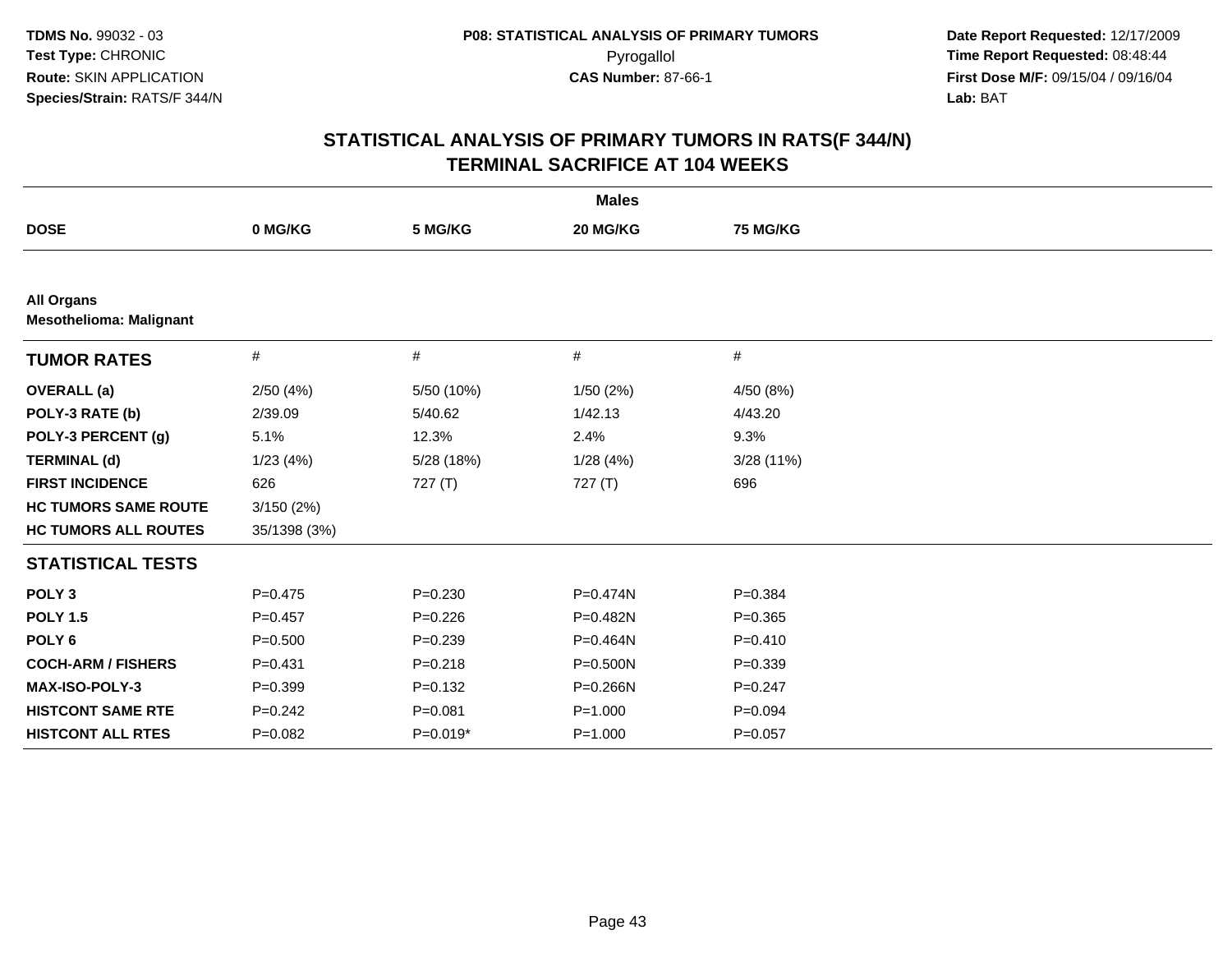| <b>Males</b>                              |                 |              |              |              |  |  |
|-------------------------------------------|-----------------|--------------|--------------|--------------|--|--|
| <b>DOSE</b>                               | 0 MG/KG         | 5 MG/KG      | 20 MG/KG     | 75 MG/KG     |  |  |
|                                           |                 |              |              |              |  |  |
| <b>All Organs</b><br><b>Benign Tumors</b> |                 |              |              |              |  |  |
| <b>TUMOR RATES</b>                        | #               | #            | #            | #            |  |  |
| <b>OVERALL</b> (a)                        | 47/50 (94%)     | 49/50 (98%)  | 50/50 (100%) | 45/50 (90%)  |  |  |
| POLY-3 RATE (b)                           | 47/47.70        | 49/49.52     | 50/50.00     | 45/47.92     |  |  |
| POLY-3 PERCENT (g)                        | 98.5%           | 99%          | 100%         | 93.9%        |  |  |
| <b>TERMINAL (d)</b>                       | 23/23 (100%)    | 28/28 (100%) | 28/28 (100%) | 27/28 (96%)  |  |  |
| <b>FIRST INCIDENCE</b>                    | 507             | 449          | 466          | 496          |  |  |
| <b>HC TUMORS SAME ROUTE</b>               | 142/150 (95%)   |              |              |              |  |  |
| <b>HC TUMORS ALL ROUTES</b>               | 1350/1398 (97%) |              |              |              |  |  |
| <b>STATISTICAL TESTS</b>                  |                 |              |              |              |  |  |
| POLY <sub>3</sub>                         | P=0.035N*       | $P=0.854$    | $P = 0.701$  | P=0.228N     |  |  |
| <b>POLY 1.5</b>                           | P=0.037N*       | $P = 0.681$  | $P=0.410$    | $P = 0.235N$ |  |  |
| POLY <sub>6</sub>                         | P=0.029N*       | $P = 0.996$  | $P=0.999$    | $P = 0.216N$ |  |  |
| <b>COCH-ARM / FISHERS</b>                 | P=0.072N        | $P = 0.309$  | $P = 0.121$  | P=0.357N     |  |  |
| MAX-ISO-POLY-3                            | P=0.029N*       | $P = 0.391$  | $P = 0.093$  | P=0.086N     |  |  |
| <b>HISTCONT SAME RTE</b>                  | (h)             | (h)          | (h)          | (h)          |  |  |
| <b>HISTCONT ALL RTES</b>                  | (h)             | (h)          | (h)          | (h)          |  |  |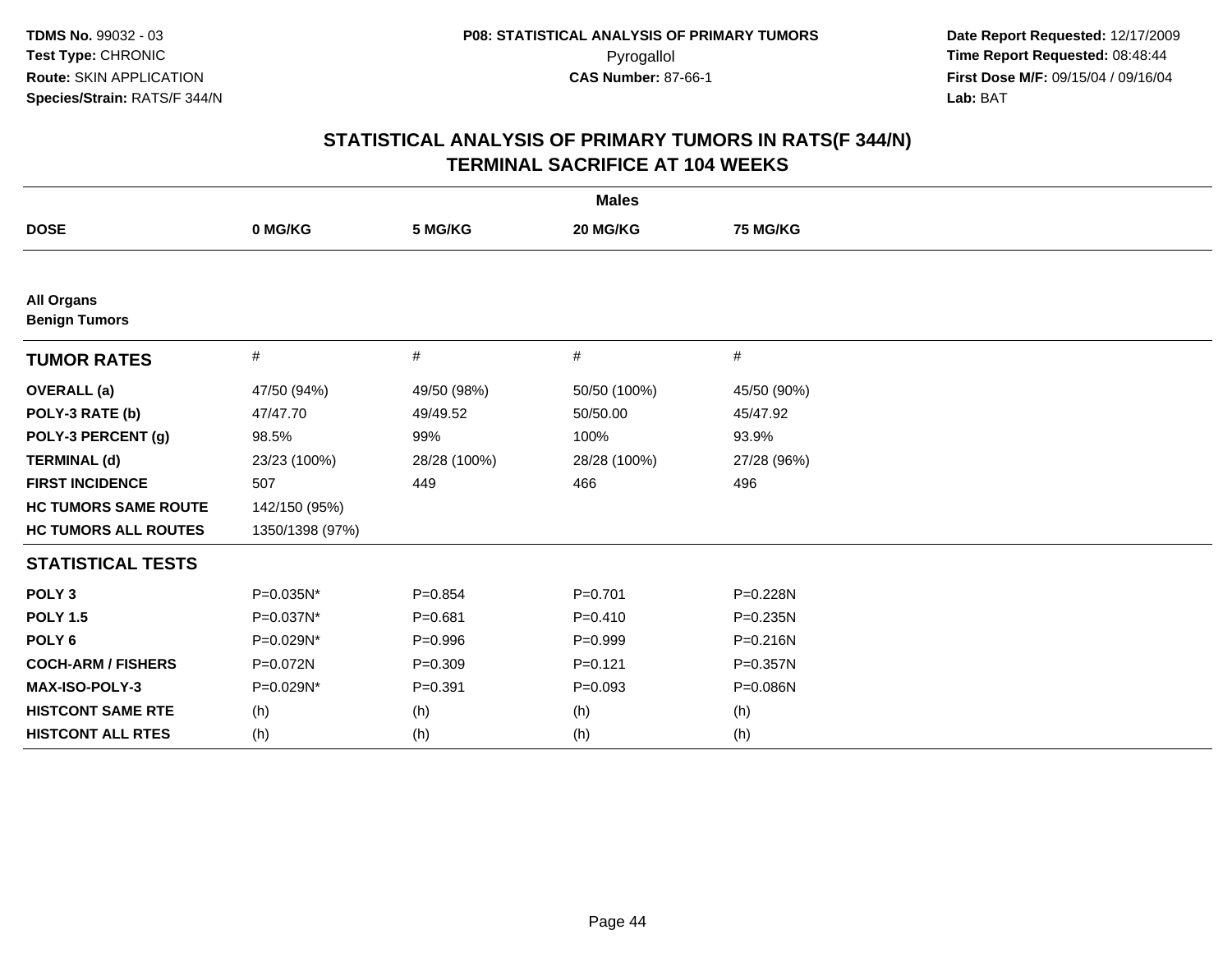| <b>Males</b>                                 |                |             |              |              |  |  |
|----------------------------------------------|----------------|-------------|--------------|--------------|--|--|
| <b>DOSE</b>                                  | 0 MG/KG        | 5 MG/KG     | 20 MG/KG     | 75 MG/KG     |  |  |
|                                              |                |             |              |              |  |  |
| <b>All Organs</b><br><b>Malignant Tumors</b> |                |             |              |              |  |  |
| <b>TUMOR RATES</b>                           | #              | #           | #            | $\#$         |  |  |
| <b>OVERALL (a)</b>                           | 22/50 (44%)    | 24/50 (48%) | 22/50 (44%)  | 16/50 (32%)  |  |  |
| POLY-3 RATE (b)                              | 22/44.82       | 24/45.17    | 22/46.66     | 16/45.84     |  |  |
| POLY-3 PERCENT (g)                           | 49.1%          | 53.1%       | 47.2%        | 34.9%        |  |  |
| <b>TERMINAL (d)</b>                          | 7/23 (30%)     | 12/28 (43%) | 9/28 (32%)   | 5/28 (18%)   |  |  |
| <b>FIRST INCIDENCE</b>                       | 440            | 469         | 491          | 451          |  |  |
| <b>HC TUMORS SAME ROUTE</b>                  | 83/150 (55%)   |             |              |              |  |  |
| <b>HC TUMORS ALL ROUTES</b>                  | 784/1398 (56%) |             |              |              |  |  |
| <b>STATISTICAL TESTS</b>                     |                |             |              |              |  |  |
| POLY <sub>3</sub>                            | P=0.048N*      | $P = 0.430$ | $P = 0.510N$ | $P = 0.120N$ |  |  |
| <b>POLY 1.5</b>                              | P=0.053N       | $P = 0.433$ | $P = 0.527N$ | P=0.128N     |  |  |
| POLY <sub>6</sub>                            | P=0.043N*      | $P=0.449$   | P=0.484N     | P=0.109N     |  |  |
| <b>COCH-ARM / FISHERS</b>                    | P=0.066N       | $P = 0.421$ | P=0.580N     | $P = 0.151N$ |  |  |
| <b>MAX-ISO-POLY-3</b>                        | P=0.078N       | $P = 0.348$ | $P = 0.425N$ | P=0.084N     |  |  |
| <b>HISTCONT SAME RTE</b>                     | (h)            | (h)         | (h)          | (h)          |  |  |
| <b>HISTCONT ALL RTES</b>                     | (h)            | (h)         | (h)          | (h)          |  |  |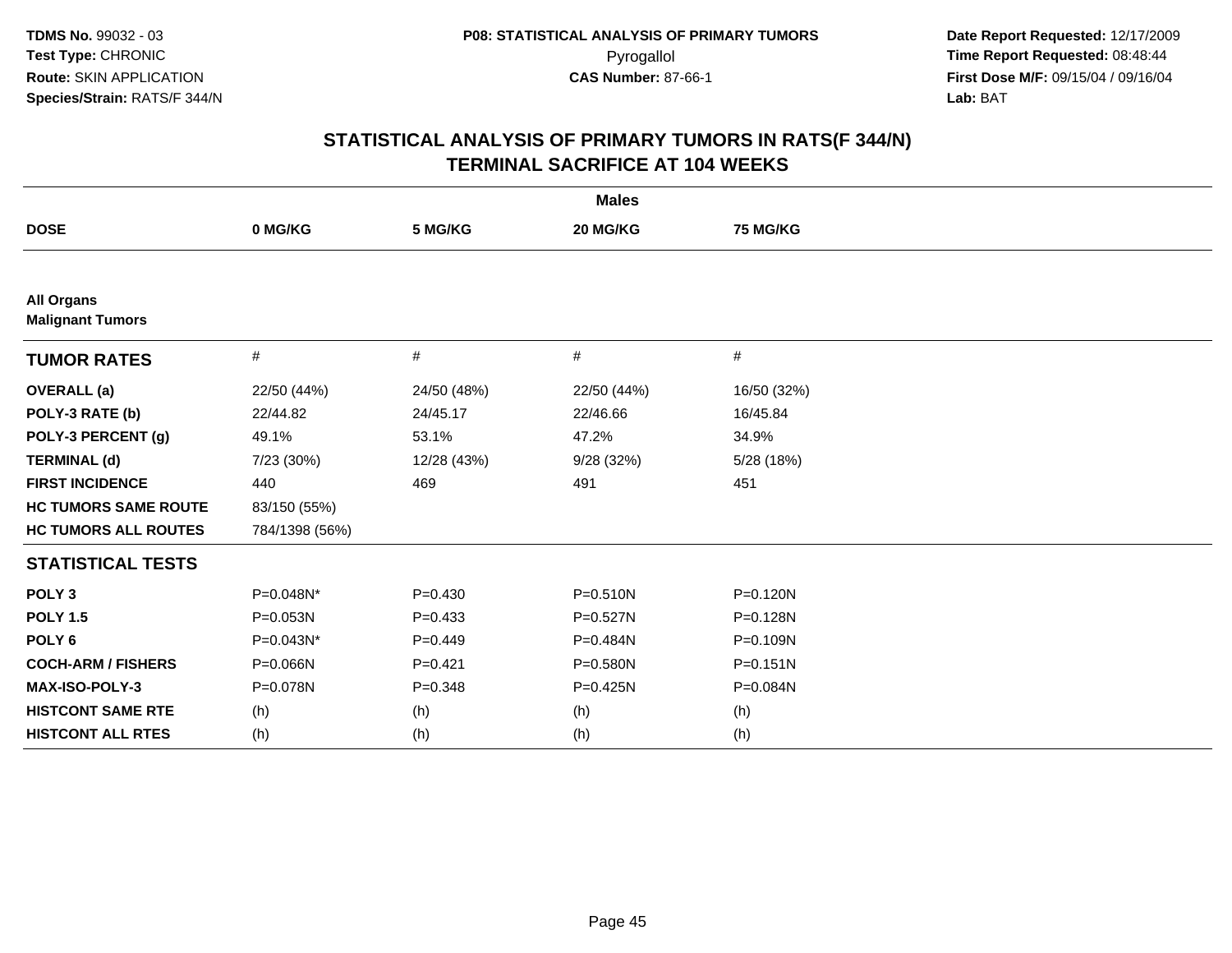| <b>Males</b>                                            |                 |              |              |              |  |  |
|---------------------------------------------------------|-----------------|--------------|--------------|--------------|--|--|
| <b>DOSE</b>                                             | 0 MG/KG         | 5 MG/KG      | 20 MG/KG     | 75 MG/KG     |  |  |
|                                                         |                 |              |              |              |  |  |
| <b>All Organs</b><br><b>Malignant and Benign Tumors</b> |                 |              |              |              |  |  |
| <b>TUMOR RATES</b>                                      | $\#$            | $\#$         | #            | #            |  |  |
| <b>OVERALL</b> (a)                                      | 49/50 (98%)     | 50/50 (100%) | 50/50 (100%) | 48/50 (96%)  |  |  |
| POLY-3 RATE (b)                                         | 49/49.00        | 50/50.00     | 50/50.00     | 48/48.76     |  |  |
| POLY-3 PERCENT (g)                                      | 100%            | 100%         | 100%         | 98.4%        |  |  |
| <b>TERMINAL (d)</b>                                     | 23/23 (100%)    | 28/28 (100%) | 28/28 (100%) | 28/28 (100%) |  |  |
| <b>FIRST INCIDENCE</b>                                  | 440             | 449          | 466          | 451          |  |  |
| <b>HC TUMORS SAME ROUTE</b>                             | 149/150 (99%)   |              |              |              |  |  |
| <b>HC TUMORS ALL ROUTES</b>                             | 1388/1398 (99%) |              |              |              |  |  |
| <b>STATISTICAL TESTS</b>                                |                 |              |              |              |  |  |
| POLY <sub>3</sub>                                       | P=0.303N        | $P = 1.000$  | $P = 1.000$  | $P = 0.633N$ |  |  |
| <b>POLY 1.5</b>                                         | P=0.148N        | $P = 1.000$  | $P = 1.000$  | $P = 0.460N$ |  |  |
| POLY <sub>6</sub>                                       | P=0.580N        | $P = 0.500$  | $P = 0.500$  | P=0.853N     |  |  |
| <b>COCH-ARM / FISHERS</b>                               | P=0.177N        | $P = 0.500$  | $P = 0.500$  | $P = 0.500N$ |  |  |
| <b>MAX-ISO-POLY-3</b>                                   | P=0.100N        | $P = 0.161$  | $P = 0.161$  | P=0.138N     |  |  |
| <b>HISTCONT SAME RTE</b>                                | (h)             | (h)          | (h)          | (h)          |  |  |
| <b>HISTCONT ALL RTES</b>                                | (h)             | (h)          | (h)          | (h)          |  |  |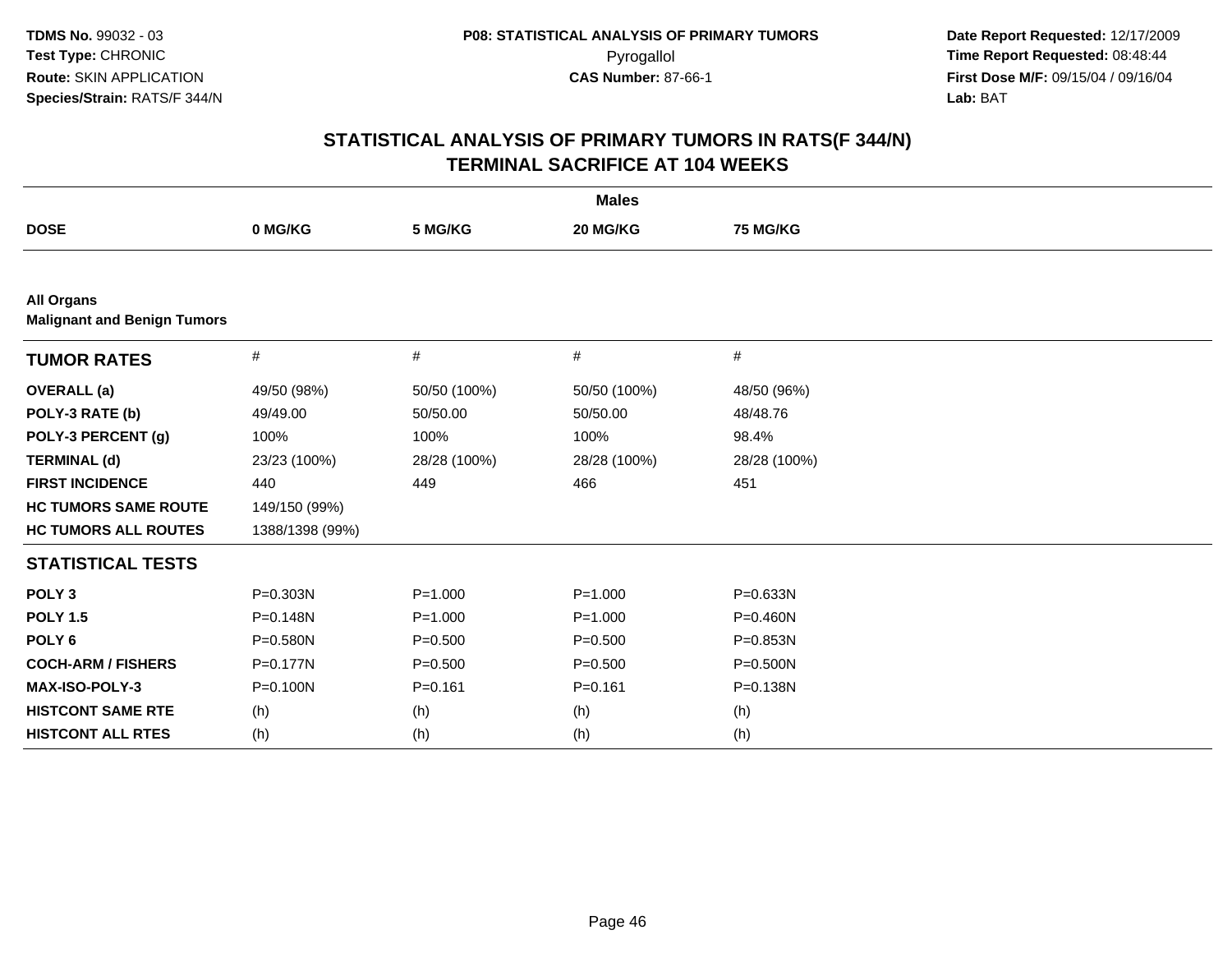| <b>Females</b>                                    |              |             |             |             |  |  |
|---------------------------------------------------|--------------|-------------|-------------|-------------|--|--|
| <b>DOSE</b>                                       | 0 MG/KG      | 5 MG/KG     | 20 MG/KG    | 75 MG/KG    |  |  |
|                                                   |              |             |             |             |  |  |
| <b>Adrenal Medulla</b><br>Pheochromocytoma Benign |              |             |             |             |  |  |
| <b>TUMOR RATES</b>                                |              |             |             |             |  |  |
| <b>OVERALL</b> (a)                                | 1/50(2%)     | 1/50(2%)    | 2/50(4%)    | 2/50(4%)    |  |  |
| POLY-3 RATE (b)                                   | 1/42.58      | 1/44.11     | 2/41.13     | 2/42.96     |  |  |
| POLY-3 PERCENT (g)                                | 2.4%         | 2.3%        | 4.9%        | 4.7%        |  |  |
| <b>TERMINAL (d)</b>                               | 0/29(0%)     | 0/33(0%)    | 2/26(8%)    | 1/31(3%)    |  |  |
| <b>FIRST INCIDENCE</b>                            | 230          | 695         | 728 (T)     | 695         |  |  |
| <b>HC TUMORS SAME ROUTE</b>                       | 2/149 (1%)   |             |             |             |  |  |
| <b>HC TUMORS ALL ROUTES</b>                       | 37/1338 (3%) |             |             |             |  |  |
| <b>STATISTICAL TESTS</b>                          |              |             |             |             |  |  |
| POLY <sub>3</sub>                                 | $P = 0.401$  | P=0.753N    | $P = 0.488$ | $P = 0.503$ |  |  |
| <b>POLY 1.5</b>                                   | $P = 0.401$  | P=0.756N    | $P=0.494$   | $P = 0.500$ |  |  |
| POLY <sub>6</sub>                                 | $P=0.404$    | P=0.746N    | $P=0.482$   | $P = 0.511$ |  |  |
| <b>COCH-ARM / FISHERS</b>                         | $P=0.404$    | P=0.753N    | $P = 0.500$ | $P = 0.500$ |  |  |
| MAX-ISO-POLY-3                                    | $P=0.438$    | P=0.489N    | $P=0.273$   | $P = 0.284$ |  |  |
| <b>HISTCONT SAME RTE</b>                          | $P = 0.173$  | $P=0.443$   | $P = 0.120$ | $P = 0.119$ |  |  |
| <b>HISTCONT ALL RTES</b>                          | $P = 0.512$  | $P = 1.000$ | $P = 0.340$ | $P = 0.354$ |  |  |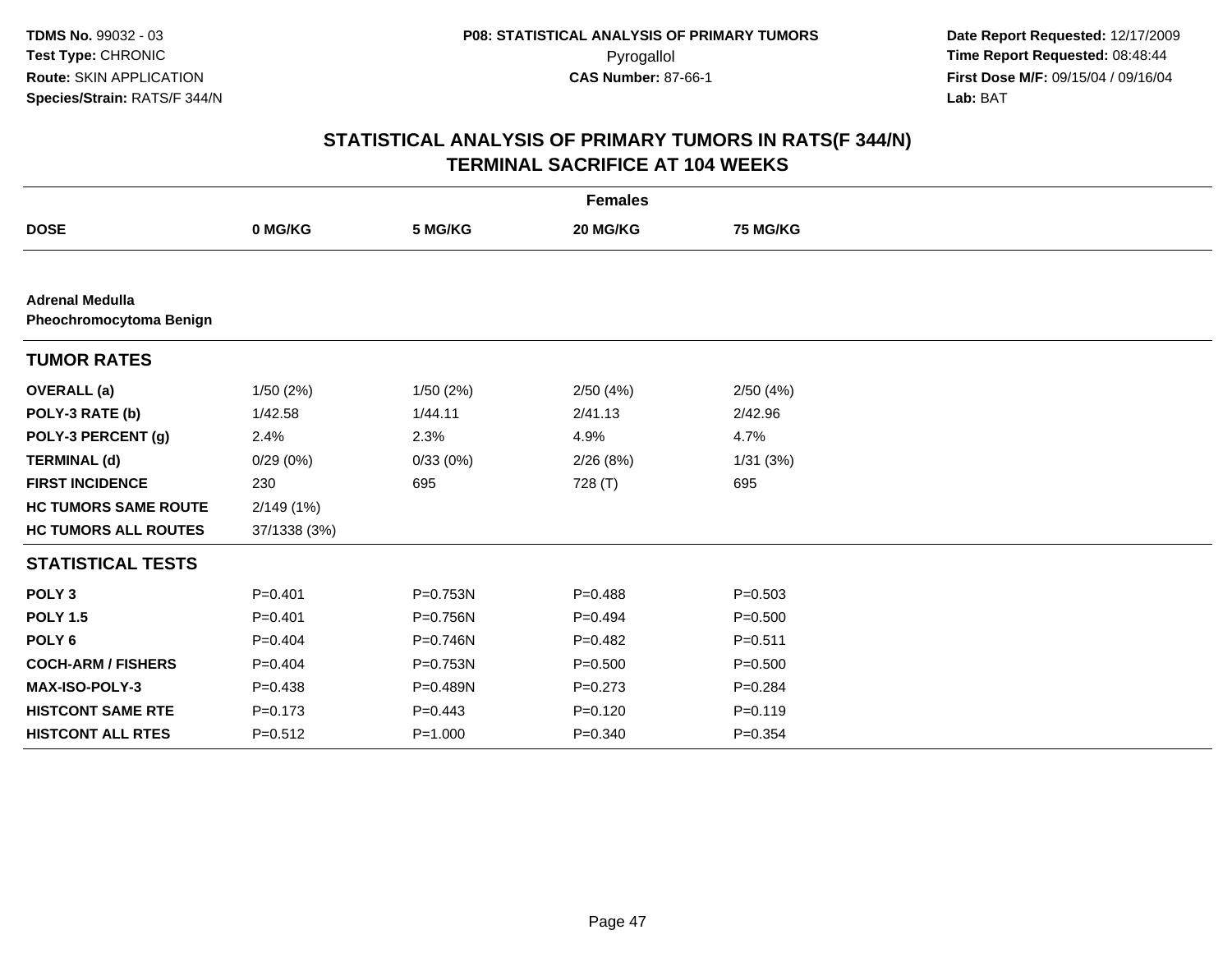|                                                                             |              |             | <b>Females</b> |             |  |  |  |  |
|-----------------------------------------------------------------------------|--------------|-------------|----------------|-------------|--|--|--|--|
| <b>DOSE</b>                                                                 | 0 MG/KG      | 5 MG/KG     | 20 MG/KG       | 75 MG/KG    |  |  |  |  |
|                                                                             |              |             |                |             |  |  |  |  |
| <b>Adrenal Medulla</b><br>Pheochromocytoma: Benign, Complex, Malignant, NOS |              |             |                |             |  |  |  |  |
| <b>TUMOR RATES</b>                                                          |              |             |                |             |  |  |  |  |
| <b>OVERALL</b> (a)                                                          | 1/50(2%)     | 1/50(2%)    | 2/50(4%)       | 2/50(4%)    |  |  |  |  |
| POLY-3 RATE (b)                                                             | 1/42.58      | 1/44.11     | 2/41.13        | 2/42.96     |  |  |  |  |
| POLY-3 PERCENT (g)                                                          | 2.4%         | 2.3%        | 4.9%           | 4.7%        |  |  |  |  |
| <b>TERMINAL (d)</b>                                                         | 0/29(0%)     | 0/33(0%)    | 2/26(8%)       | 1/31(3%)    |  |  |  |  |
| <b>FIRST INCIDENCE</b>                                                      | 230          | 695         | 728 (T)        | 695         |  |  |  |  |
| <b>HC TUMORS SAME ROUTE</b>                                                 | 2/149(1%)    |             |                |             |  |  |  |  |
| <b>HC TUMORS ALL ROUTES</b>                                                 | 49/1338 (4%) |             |                |             |  |  |  |  |
| <b>STATISTICAL TESTS</b>                                                    |              |             |                |             |  |  |  |  |
| POLY <sub>3</sub>                                                           | $P = 0.401$  | P=0.753N    | $P = 0.488$    | $P = 0.503$ |  |  |  |  |
| <b>POLY 1.5</b>                                                             | $P = 0.401$  | P=0.756N    | $P=0.494$      | $P = 0.500$ |  |  |  |  |
| POLY <sub>6</sub>                                                           | $P=0.404$    | P=0.746N    | $P=0.482$      | $P = 0.511$ |  |  |  |  |
| <b>COCH-ARM / FISHERS</b>                                                   | $P=0.404$    | P=0.753N    | $P = 0.500$    | $P = 0.500$ |  |  |  |  |
| <b>MAX-ISO-POLY-3</b>                                                       | $P = 0.438$  | P=0.489N    | $P = 0.273$    | $P=0.284$   |  |  |  |  |
| <b>HISTCONT SAME RTE</b>                                                    | $P = 0.173$  | $P=0.443$   | $P=0.120$      | $P = 0.119$ |  |  |  |  |
| <b>HISTCONT ALL RTES</b>                                                    | $P = 0.512$  | $P = 1.000$ | $P = 0.340$    | $P = 0.354$ |  |  |  |  |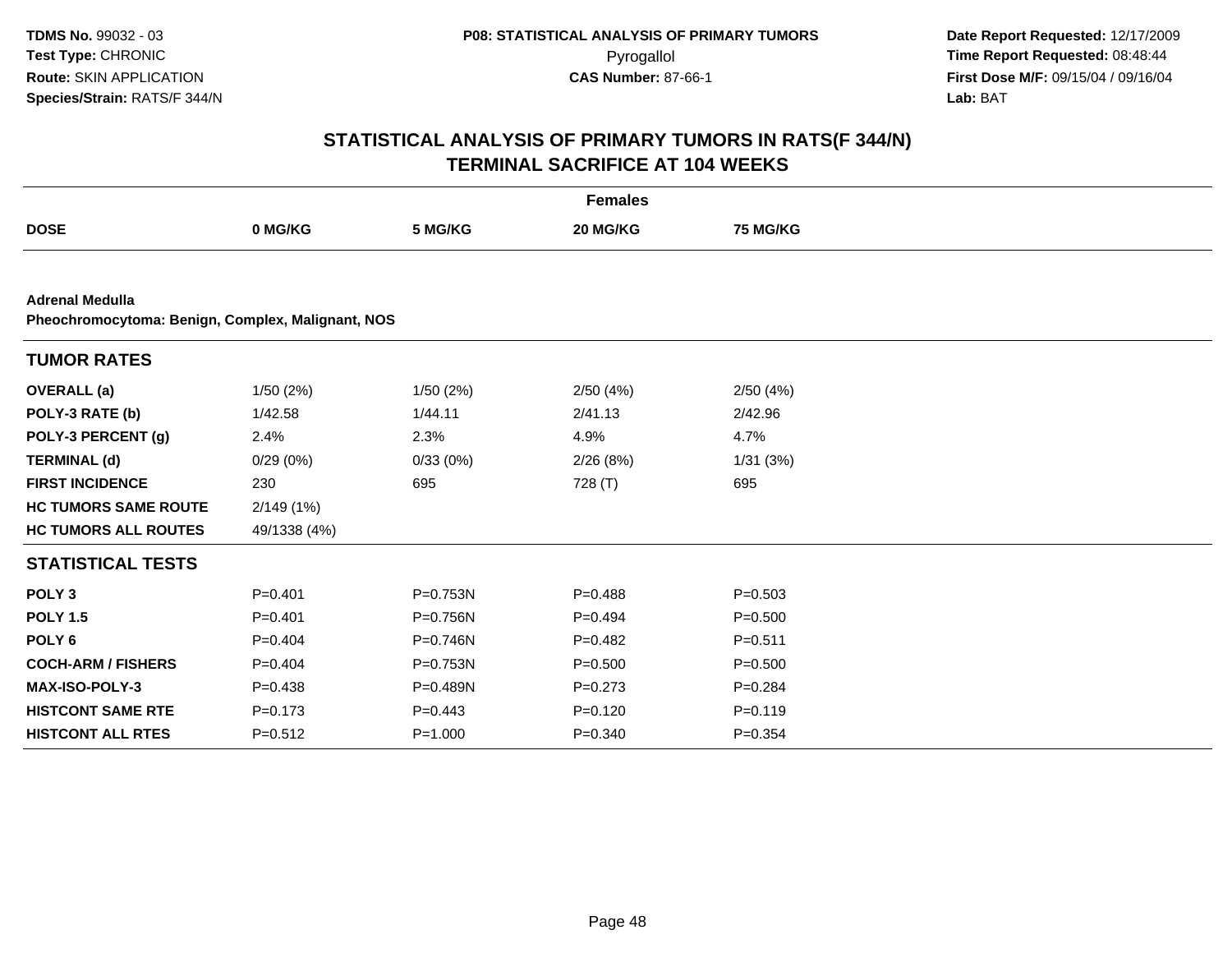| <b>Females</b>                             |               |              |              |                 |  |  |  |
|--------------------------------------------|---------------|--------------|--------------|-----------------|--|--|--|
| <b>DOSE</b>                                | 0 MG/KG       | 5 MG/KG      | 20 MG/KG     | <b>75 MG/KG</b> |  |  |  |
|                                            |               |              |              |                 |  |  |  |
| <b>Clitoral/Preputial Gland</b><br>Adenoma |               |              |              |                 |  |  |  |
| <b>TUMOR RATES</b>                         |               |              |              |                 |  |  |  |
| <b>OVERALL</b> (a)                         | 3/50(6%)      | 0/50(0%)     | 3/50(6%)     | 0/50(0%)        |  |  |  |
| POLY-3 RATE (b)                            | 3/41.61       | 0/43.98      | 3/41.95      | 0/42.83         |  |  |  |
| POLY-3 PERCENT (g)                         | 7.2%          | 0%           | 7.2%         | 0%              |  |  |  |
| <b>TERMINAL (d)</b>                        | 3/29 (10%)    | 0/33(0%)     | 1/26(4%)     | 0/31(0%)        |  |  |  |
| <b>FIRST INCIDENCE</b>                     | 728 (T)       | ---          | 590          | ---             |  |  |  |
| <b>HC TUMORS SAME ROUTE</b>                | 10/150 (7%)   |              |              |                 |  |  |  |
| <b>HC TUMORS ALL ROUTES</b>                | 125/1347 (9%) |              |              |                 |  |  |  |
| <b>STATISTICAL TESTS</b>                   |               |              |              |                 |  |  |  |
| POLY <sub>3</sub>                          | P=0.196N      | P=0.109N     | P=0.659N     | $P = 0.113N$    |  |  |  |
| <b>POLY 1.5</b>                            | P=0.194N      | $P = 0.112N$ | P=0.658N     | $P = 0.115N$    |  |  |  |
| POLY <sub>6</sub>                          | $P = 0.197N$  | P=0.103N     | $P = 0.659N$ | P=0.109N        |  |  |  |
| <b>COCH-ARM / FISHERS</b>                  | P=0.192N      | $P = 0.121N$ | $P = 0.661N$ | $P = 0.121N$    |  |  |  |
| MAX-ISO-POLY-3                             | P=0.062N      | P=0.038N*    | P=0.495N     | P=0.038N*       |  |  |  |
| <b>HISTCONT SAME RTE</b>                   | (h)           | (h)          | (h)          | (h)             |  |  |  |
| <b>HISTCONT ALL RTES</b>                   | (h)           | (h)          | (h)          | (h)             |  |  |  |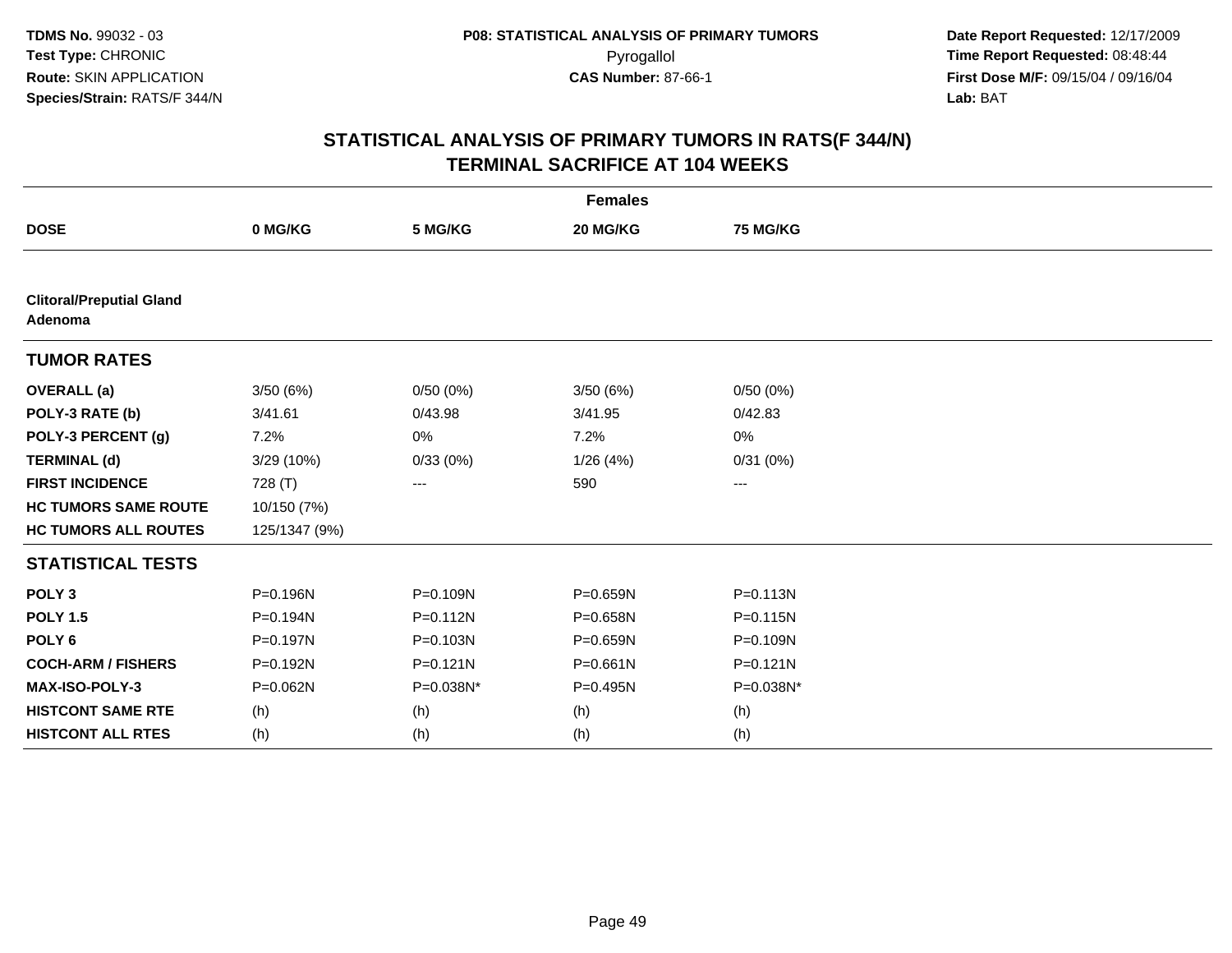| <b>Females</b>                               |              |             |              |                 |  |  |
|----------------------------------------------|--------------|-------------|--------------|-----------------|--|--|
| <b>DOSE</b>                                  | 0 MG/KG      | 5 MG/KG     | 20 MG/KG     | <b>75 MG/KG</b> |  |  |
|                                              |              |             |              |                 |  |  |
| <b>Clitoral/Preputial Gland</b><br>Carcinoma |              |             |              |                 |  |  |
| <b>TUMOR RATES</b>                           |              |             |              |                 |  |  |
| <b>OVERALL</b> (a)                           | 1/50(2%)     | 3/50(6%)    | 0/50(0%)     | 1/50 (2%)       |  |  |
| POLY-3 RATE (b)                              | 1/41.61      | 3/44.63     | 0/41.13      | 1/42.83         |  |  |
| POLY-3 PERCENT (g)                           | 2.4%         | 6.7%        | 0%           | 2.3%            |  |  |
| <b>TERMINAL (d)</b>                          | 1/29(3%)     | 1/33(3%)    | 0/26(0%)     | 1/31(3%)        |  |  |
| <b>FIRST INCIDENCE</b>                       | 728 (T)      | 572         | ---          | 728 (T)         |  |  |
| <b>HC TUMORS SAME ROUTE</b>                  | 2/150(1%)    |             |              |                 |  |  |
| <b>HC TUMORS ALL ROUTES</b>                  | 37/1347 (3%) |             |              |                 |  |  |
| <b>STATISTICAL TESTS</b>                     |              |             |              |                 |  |  |
| POLY <sub>3</sub>                            | P=0.442N     | $P = 0.331$ | P=0.502N     | P=0.754N        |  |  |
| <b>POLY 1.5</b>                              | P=0.448N     | $P = 0.321$ | P=0.500N     | P=0.757N        |  |  |
| POLY <sub>6</sub>                            | P=0.434N     | $P = 0.346$ | P=0.505N     | $P = 0.750N$    |  |  |
| <b>COCH-ARM / FISHERS</b>                    | P=0.455N     | $P = 0.309$ | P=0.500N     | P=0.753N        |  |  |
| MAX-ISO-POLY-3                               | P=0.292N     | $P = 0.180$ | $P = 0.161N$ | P=0.491N        |  |  |
| <b>HISTCONT SAME RTE</b>                     | (h)          | (h)         | (h)          | (h)             |  |  |
| <b>HISTCONT ALL RTES</b>                     | (h)          | (h)         | (h)          | (h)             |  |  |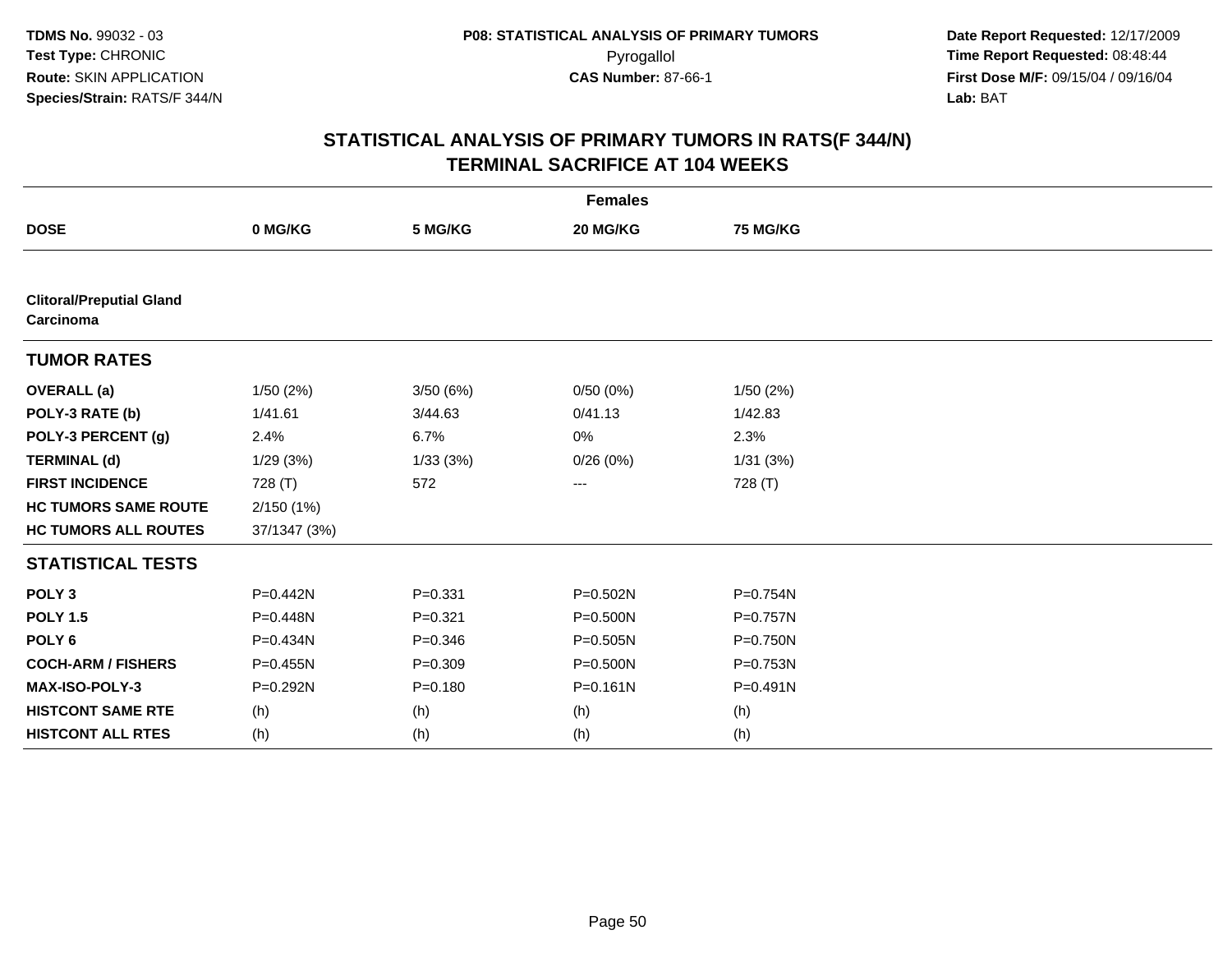| <b>Females</b>                                                 |                |          |           |              |  |  |
|----------------------------------------------------------------|----------------|----------|-----------|--------------|--|--|
| <b>DOSE</b>                                                    | 0 MG/KG        | 5 MG/KG  | 20 MG/KG  | 75 MG/KG     |  |  |
|                                                                |                |          |           |              |  |  |
| <b>Clitoral/Preputial Gland</b><br><b>Carcinoma or Adenoma</b> |                |          |           |              |  |  |
| <b>TUMOR RATES</b>                                             |                |          |           |              |  |  |
| <b>OVERALL</b> (a)                                             | 4/50 (8%)      | 3/50(6%) | 3/50 (6%) | 1/50(2%)     |  |  |
| POLY-3 RATE (b)                                                | 4/41.61        | 3/44.63  | 3/41.95   | 1/42.83      |  |  |
| POLY-3 PERCENT (g)                                             | 9.6%           | 6.7%     | 7.2%      | 2.3%         |  |  |
| <b>TERMINAL (d)</b>                                            | 4/29 (14%)     | 1/33(3%) | 1/26(4%)  | 1/31(3%)     |  |  |
| <b>FIRST INCIDENCE</b>                                         | 728 (T)        | 572      | 590       | 728 (T)      |  |  |
| <b>HC TUMORS SAME ROUTE</b>                                    | 12/150 (8%)    |          |           |              |  |  |
| <b>HC TUMORS ALL ROUTES</b>                                    | 162/1347 (12%) |          |           |              |  |  |
| <b>STATISTICAL TESTS</b>                                       |                |          |           |              |  |  |
| POLY <sub>3</sub>                                              | P=0.157N       | P=0.462N | P=0.496N  | P=0.169N     |  |  |
| <b>POLY 1.5</b>                                                | P=0.157N       | P=0.476N | P=0.494N  | P=0.173N     |  |  |
| POLY <sub>6</sub>                                              | $P = 0.156N$   | P=0.439N | P=0.495N  | P=0.162N     |  |  |
| <b>COCH-ARM / FISHERS</b>                                      | P=0.155N       | P=0.500N | P=0.500N  | $P = 0.181N$ |  |  |
| MAX-ISO-POLY-3                                                 | $P = 0.150N$   | P=0.319N | P=0.343N  | P=0.081N     |  |  |
| <b>HISTCONT SAME RTE</b>                                       | (h)            | (h)      | (h)       | (h)          |  |  |
| <b>HISTCONT ALL RTES</b>                                       | (h)            | (h)      | (h)       | (h)          |  |  |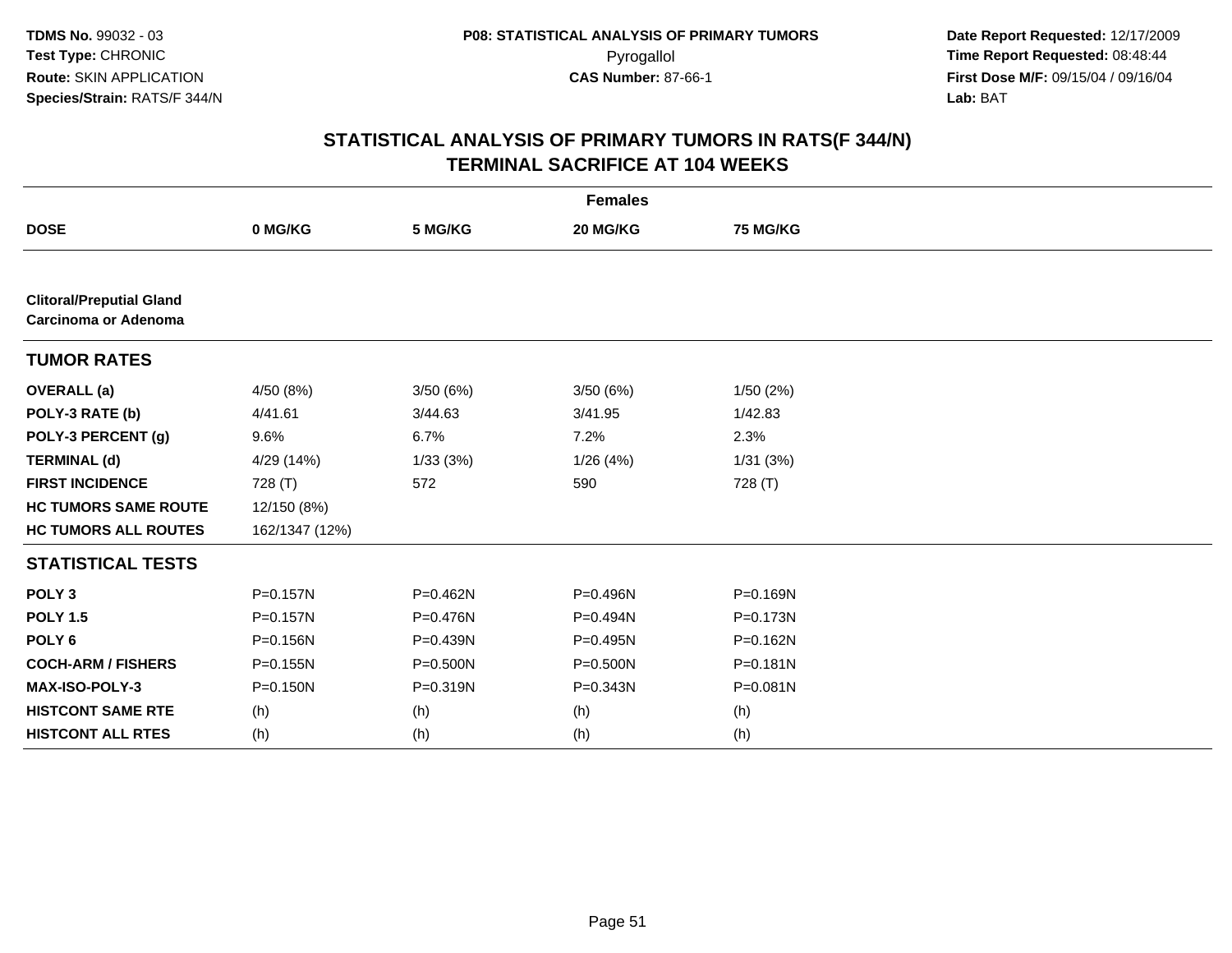| <b>Females</b>                       |             |          |                   |                   |  |  |  |
|--------------------------------------|-------------|----------|-------------------|-------------------|--|--|--|
| <b>DOSE</b>                          | 0 MG/KG     | 5 MG/KG  | 20 MG/KG          | <b>75 MG/KG</b>   |  |  |  |
|                                      |             |          |                   |                   |  |  |  |
| Heart<br><b>Schwannoma Malignant</b> |             |          |                   |                   |  |  |  |
| <b>TUMOR RATES</b>                   |             |          |                   |                   |  |  |  |
| <b>OVERALL (a)</b>                   | 0/50(0%)    | 0/50(0%) | 0/50(0%)          | 0/50(0%)          |  |  |  |
| POLY-3 RATE (b)                      | 0/41.61     | 0/43.98  | 0/41.13           | 0/42.83           |  |  |  |
| POLY-3 PERCENT (g)                   | 0%          | 0%       | 0%                | 0%                |  |  |  |
| <b>TERMINAL (d)</b>                  | 0/29(0%)    | 0/33(0%) | 0/26(0%)          | 0/31(0%)          |  |  |  |
| <b>FIRST INCIDENCE</b>               | ---         | $\cdots$ | $\qquad \qquad -$ | $\qquad \qquad -$ |  |  |  |
| <b>HC TUMORS SAME ROUTE</b>          | 1/150 (1%)  |          |                   |                   |  |  |  |
| <b>HC TUMORS ALL ROUTES</b>          | 4/1350 (0%) |          |                   |                   |  |  |  |
| <b>STATISTICAL TESTS</b>             |             |          |                   |                   |  |  |  |
| POLY <sub>3</sub>                    | (e)         | (e)      | (e)               | (e)               |  |  |  |
| <b>POLY 1.5</b>                      | (e)         | (e)      | (e)               | (e)               |  |  |  |
| POLY <sub>6</sub>                    | (e)         | (e)      | (e)               | (e)               |  |  |  |
| <b>COCH-ARM / FISHERS</b>            | (e)         | (e)      | (e)               | (e)               |  |  |  |
| MAX-ISO-POLY-3                       | (e)         | (e)      | (e)               | (e)               |  |  |  |
| <b>HISTCONT SAME RTE</b>             | (e)         | (e)      | (e)               | (e)               |  |  |  |
| <b>HISTCONT ALL RTES</b>             | (e)         | (e)      | (e)               | (e)               |  |  |  |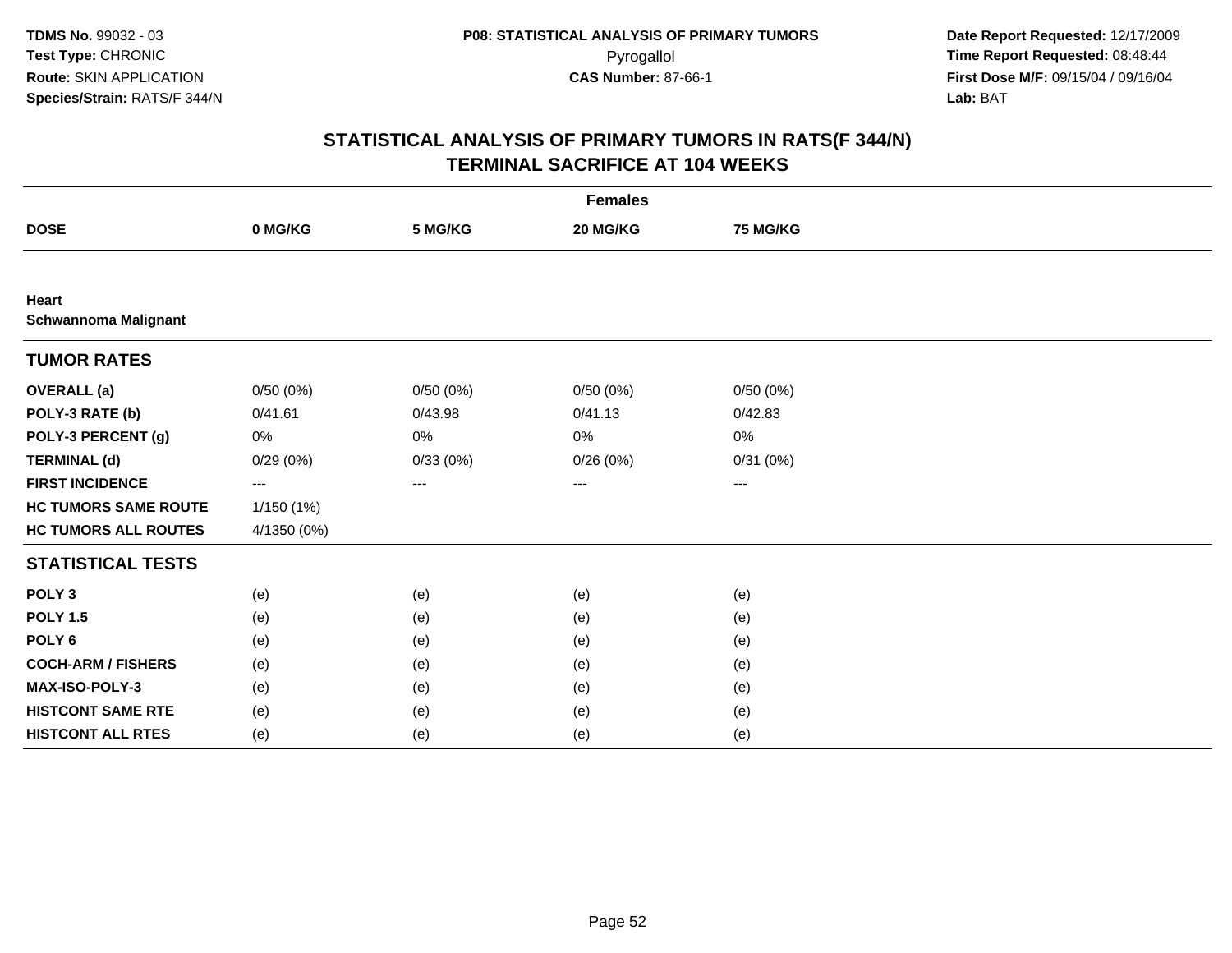| <b>Females</b>                       |              |              |              |          |  |  |
|--------------------------------------|--------------|--------------|--------------|----------|--|--|
| <b>DOSE</b>                          | 0 MG/KG      | 5 MG/KG      | 20 MG/KG     | 75 MG/KG |  |  |
|                                      |              |              |              |          |  |  |
| <b>Islets, Pancreatic</b><br>Adenoma |              |              |              |          |  |  |
| <b>TUMOR RATES</b>                   |              |              |              |          |  |  |
| <b>OVERALL</b> (a)                   | 2/50(4%)     | 0/50(0%)     | 0/50(0%)     | 1/50(2%) |  |  |
| POLY-3 RATE (b)                      | 2/42.44      | 0/43.98      | 0/41.13      | 1/43.22  |  |  |
| POLY-3 PERCENT (g)                   | 4.7%         | 0%           | 0%           | 2.3%     |  |  |
| <b>TERMINAL (d)</b>                  | 0/29(0%)     | 0/33(0%)     | 0/26(0%)     | 0/31(0%) |  |  |
| <b>FIRST INCIDENCE</b>               | 608          | ---          | ---          | 617      |  |  |
| <b>HC TUMORS SAME ROUTE</b>          | 0/150(0%)    |              |              |          |  |  |
| <b>HC TUMORS ALL ROUTES</b>          | 23/1340 (2%) |              |              |          |  |  |
| <b>STATISTICAL TESTS</b>             |              |              |              |          |  |  |
| POLY <sub>3</sub>                    | $P = 0.701$  | P=0.229N     | $P = 0.244N$ | P=0.494N |  |  |
| <b>POLY 1.5</b>                      | $P=0.702$    | P=0.231N     | P=0.239N     | P=0.496N |  |  |
| POLY <sub>6</sub>                    | $P = 0.701$  | $P = 0.225N$ | $P = 0.250N$ | P=0.489N |  |  |
| <b>COCH-ARM / FISHERS</b>            | $P = 0.704$  | P=0.247N     | P=0.247N     | P=0.500N |  |  |
| MAX-ISO-POLY-3                       | P=0.138N     | P=0.076N     | P=0.082N     | P=0.277N |  |  |
| <b>HISTCONT SAME RTE</b>             | (e)          | (e)          | (e)          | (e)      |  |  |
| <b>HISTCONT ALL RTES</b>             | (e)          | (e)          | (e)          | (e)      |  |  |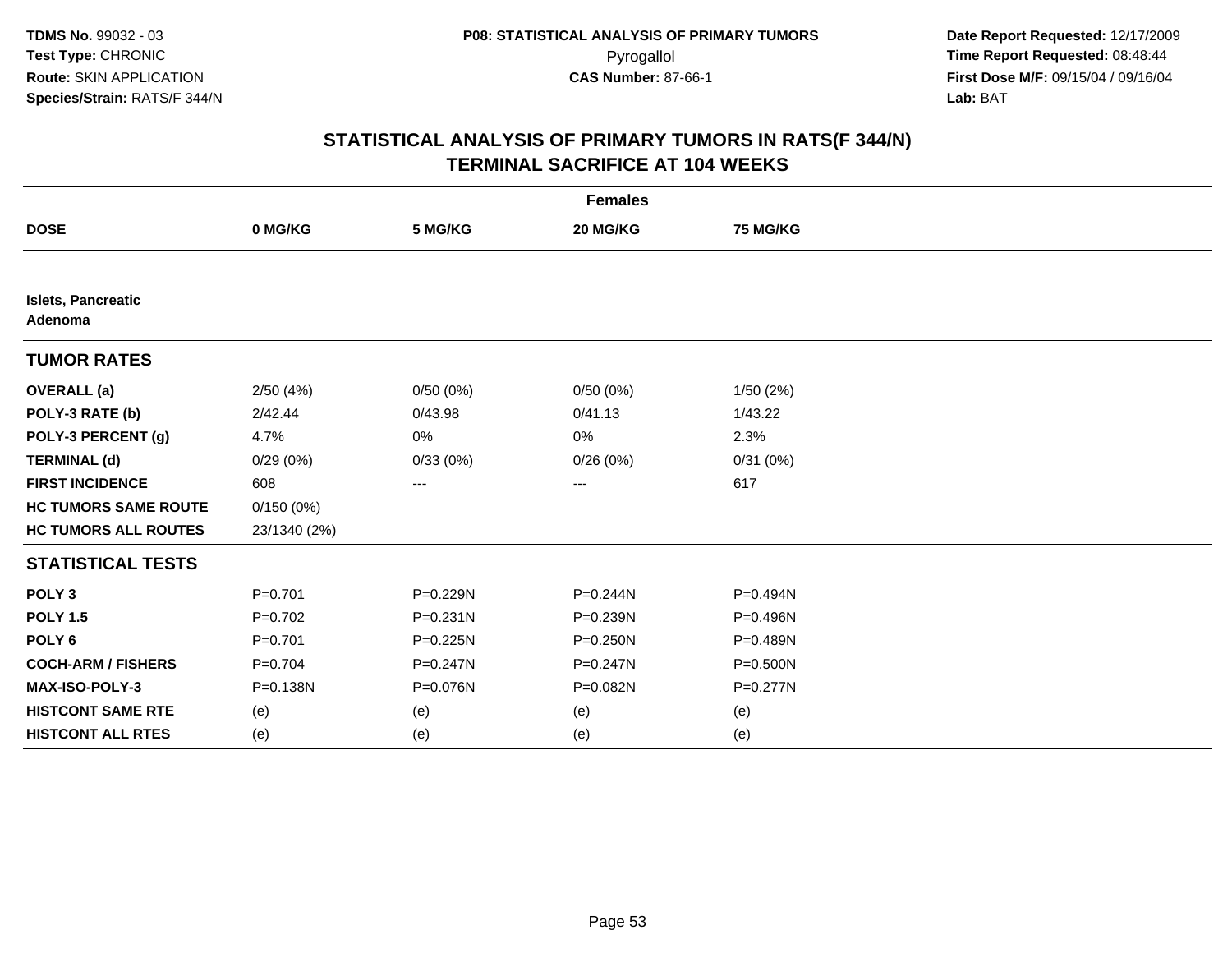| <b>Females</b>                  |              |              |              |                 |  |  |
|---------------------------------|--------------|--------------|--------------|-----------------|--|--|
| <b>DOSE</b>                     | 0 MG/KG      | 5 MG/KG      | 20 MG/KG     | <b>75 MG/KG</b> |  |  |
|                                 |              |              |              |                 |  |  |
| Liver<br>Hepatocellular Adenoma |              |              |              |                 |  |  |
| <b>TUMOR RATES</b>              |              |              |              |                 |  |  |
| <b>OVERALL</b> (a)              | 2/50(4%)     | 1/50(2%)     | 0/50(0%)     | 0/50(0%)        |  |  |
| POLY-3 RATE (b)                 | 2/41.61      | 1/43.98      | 0/41.13      | 0/42.83         |  |  |
| POLY-3 PERCENT (g)              | 4.8%         | 2.3%         | 0%           | 0%              |  |  |
| <b>TERMINAL (d)</b>             | 2/29(7%)     | 1/33(3%)     | 0/26(0%)     | 0/31(0%)        |  |  |
| <b>FIRST INCIDENCE</b>          | 728 (T)      | 728 (T)      | ---          | ---             |  |  |
| <b>HC TUMORS SAME ROUTE</b>     | 6/150(4%)    |              |              |                 |  |  |
| <b>HC TUMORS ALL ROUTES</b>     | 17/1350 (1%) |              |              |                 |  |  |
| <b>STATISTICAL TESTS</b>        |              |              |              |                 |  |  |
| POLY <sub>3</sub>               | P=0.204N     | $P = 0.481N$ | P=0.239N     | P=0.230N        |  |  |
| <b>POLY 1.5</b>                 | P=0.204N     | P=0.487N     | P=0.237N     | P=0.233N        |  |  |
| POLY <sub>6</sub>               | $P = 0.203N$ | P=0.470N     | $P = 0.242N$ | P=0.226N        |  |  |
| <b>COCH-ARM / FISHERS</b>       | $P = 0.203N$ | $P = 0.500N$ | P=0.247N     | $P = 0.247N$    |  |  |
| <b>MAX-ISO-POLY-3</b>           | P=0.081N     | P=0.269N     | P=0.078N     | P=0.076N        |  |  |
| <b>HISTCONT SAME RTE</b>        | (h)          | (h)          | (h)          | (h)             |  |  |
| <b>HISTCONT ALL RTES</b>        | (h)          | (h)          | (h)          | (h)             |  |  |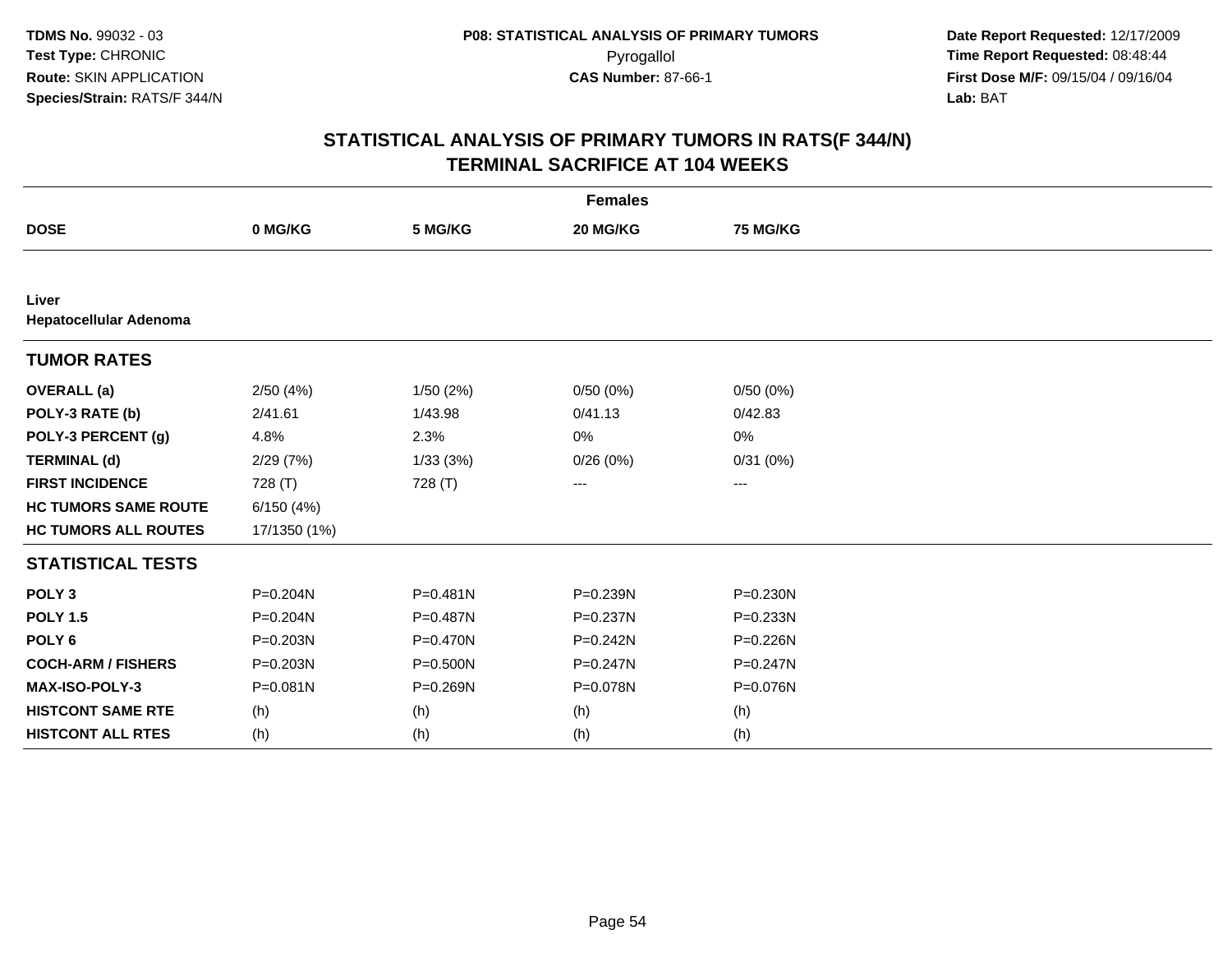|                                                             |              |              | <b>Females</b> |              |
|-------------------------------------------------------------|--------------|--------------|----------------|--------------|
| <b>DOSE</b>                                                 | 0 MG/KG      | 5 MG/KG      | 20 MG/KG       | 75 MG/KG     |
|                                                             |              |              |                |              |
| Liver<br>Hepatocellular Carcinoma or Hepatocellular Adenoma |              |              |                |              |
| <b>TUMOR RATES</b>                                          |              |              |                |              |
| <b>OVERALL</b> (a)                                          | 2/50(4%)     | 2/50(4%)     | 0/50(0%)       | 1/50(2%)     |
| POLY-3 RATE (b)                                             | 2/41.61      | 2/43.98      | 0/41.13        | 1/42.83      |
| POLY-3 PERCENT (g)                                          | 4.8%         | 4.6%         | 0%             | 2.3%         |
| <b>TERMINAL (d)</b>                                         | 2/29(7%)     | 2/33(6%)     | 0/26(0%)       | 1/31(3%)     |
| <b>FIRST INCIDENCE</b>                                      | 728 (T)      | 728 (T)      | ---            | 728 (T)      |
| <b>HC TUMORS SAME ROUTE</b>                                 | 6/150(4%)    |              |                |              |
| <b>HC TUMORS ALL ROUTES</b>                                 | 18/1350 (1%) |              |                |              |
| <b>STATISTICAL TESTS</b>                                    |              |              |                |              |
| POLY <sub>3</sub>                                           | $P = 0.421N$ | $P = 0.674N$ | P=0.239N       | P=0.490N     |
| <b>POLY 1.5</b>                                             | P=0.423N     | P=0.681N     | P=0.237N       | P=0.494N     |
| POLY <sub>6</sub>                                           | $P = 0.417N$ | P=0.663N     | $P = 0.242N$   | P=0.482N     |
| <b>COCH-ARM / FISHERS</b>                                   | P=0.425N     | $P = 0.691N$ | $P = 0.247N$   | P=0.500N     |
| <b>MAX-ISO-POLY-3</b>                                       | $P = 0.274N$ | $P = 0.477N$ | P=0.078N       | $P = 0.274N$ |
| <b>HISTCONT SAME RTE</b>                                    | (h)          | (h)          | (h)            | (h)          |
| <b>HISTCONT ALL RTES</b>                                    | (h)          | (h)          | (h)            | (h)          |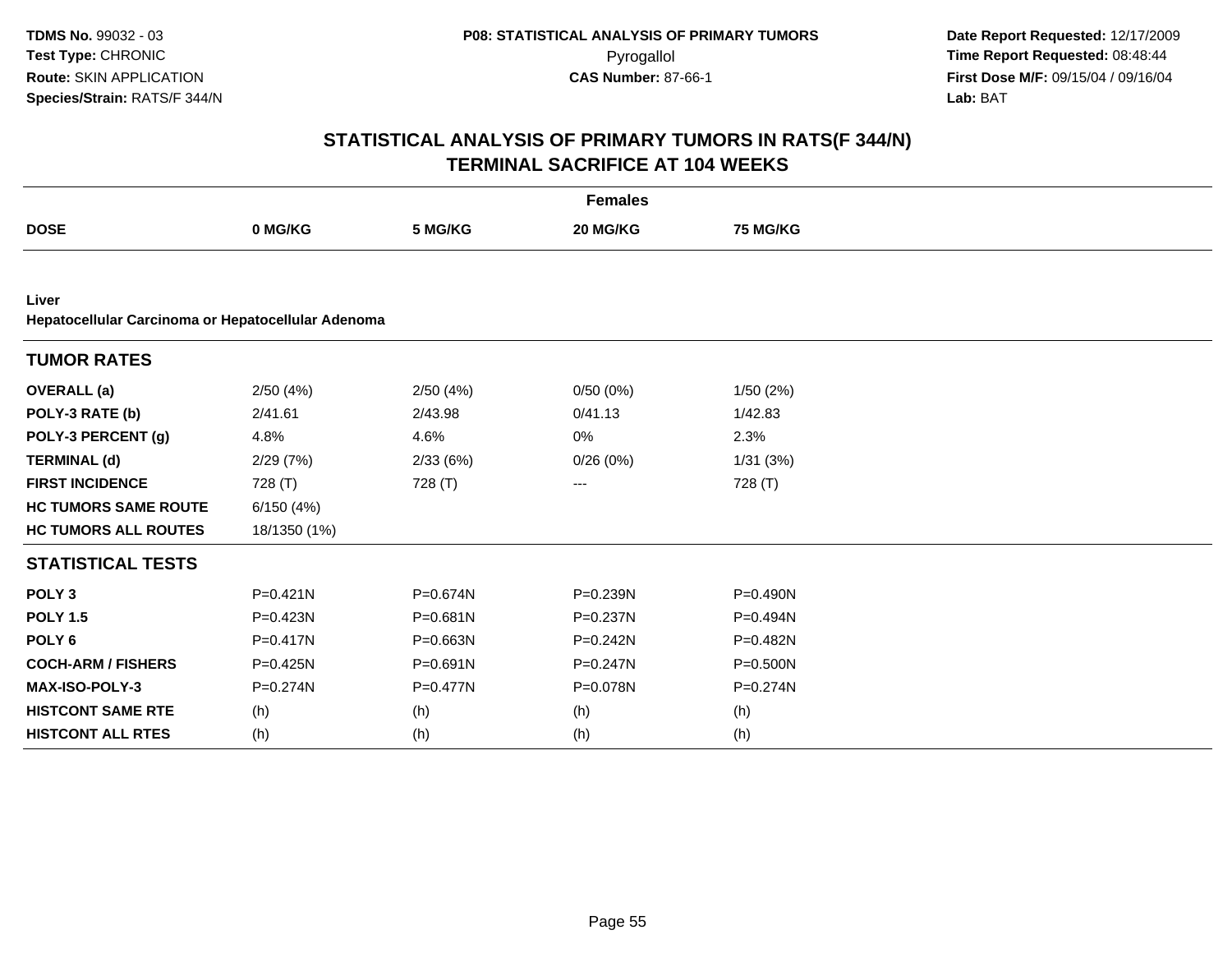|                                                                              |              |              | <b>Females</b> |                 |  |
|------------------------------------------------------------------------------|--------------|--------------|----------------|-----------------|--|
| <b>DOSE</b>                                                                  | 0 MG/KG      | 5 MG/KG      | 20 MG/KG       | <b>75 MG/KG</b> |  |
|                                                                              |              |              |                |                 |  |
| Liver<br>Hepatocellular Carcinoma, Hepatocellular Adenoma, or Hepatoblastoma |              |              |                |                 |  |
| <b>TUMOR RATES</b>                                                           |              |              |                |                 |  |
| <b>OVERALL</b> (a)                                                           | 2/50(4%)     | 2/50(4%)     | 0/50(0%)       | 1/50(2%)        |  |
| POLY-3 RATE (b)                                                              | 2/41.61      | 2/43.98      | 0/41.13        | 1/42.83         |  |
| POLY-3 PERCENT (g)                                                           | 4.8%         | 4.6%         | 0%             | 2.3%            |  |
| <b>TERMINAL (d)</b>                                                          | 2/29(7%)     | 2/33(6%)     | 0/26(0%)       | 1/31(3%)        |  |
| <b>FIRST INCIDENCE</b>                                                       | 728 (T)      | 728 (T)      | ---            | 728 (T)         |  |
| <b>HC TUMORS SAME ROUTE</b>                                                  | 6/150(4%)    |              |                |                 |  |
| <b>HC TUMORS ALL ROUTES</b>                                                  | 18/1350 (1%) |              |                |                 |  |
| <b>STATISTICAL TESTS</b>                                                     |              |              |                |                 |  |
| POLY <sub>3</sub>                                                            | $P = 0.421N$ | $P = 0.674N$ | P=0.239N       | P=0.490N        |  |
| <b>POLY 1.5</b>                                                              | $P = 0.423N$ | $P = 0.681N$ | P=0.237N       | P=0.494N        |  |
| POLY <sub>6</sub>                                                            | $P = 0.417N$ | $P = 0.663N$ | $P = 0.242N$   | P=0.482N        |  |
| <b>COCH-ARM / FISHERS</b>                                                    | P=0.425N     | $P = 0.691N$ | $P = 0.247N$   | P=0.500N        |  |
| MAX-ISO-POLY-3                                                               | P=0.274N     | $P = 0.477N$ | P=0.078N       | P=0.274N        |  |
| <b>HISTCONT SAME RTE</b>                                                     | (h)          | (h)          | (h)            | (h)             |  |
| <b>HISTCONT ALL RTES</b>                                                     | (h)          | (h)          | (h)            | (h)             |  |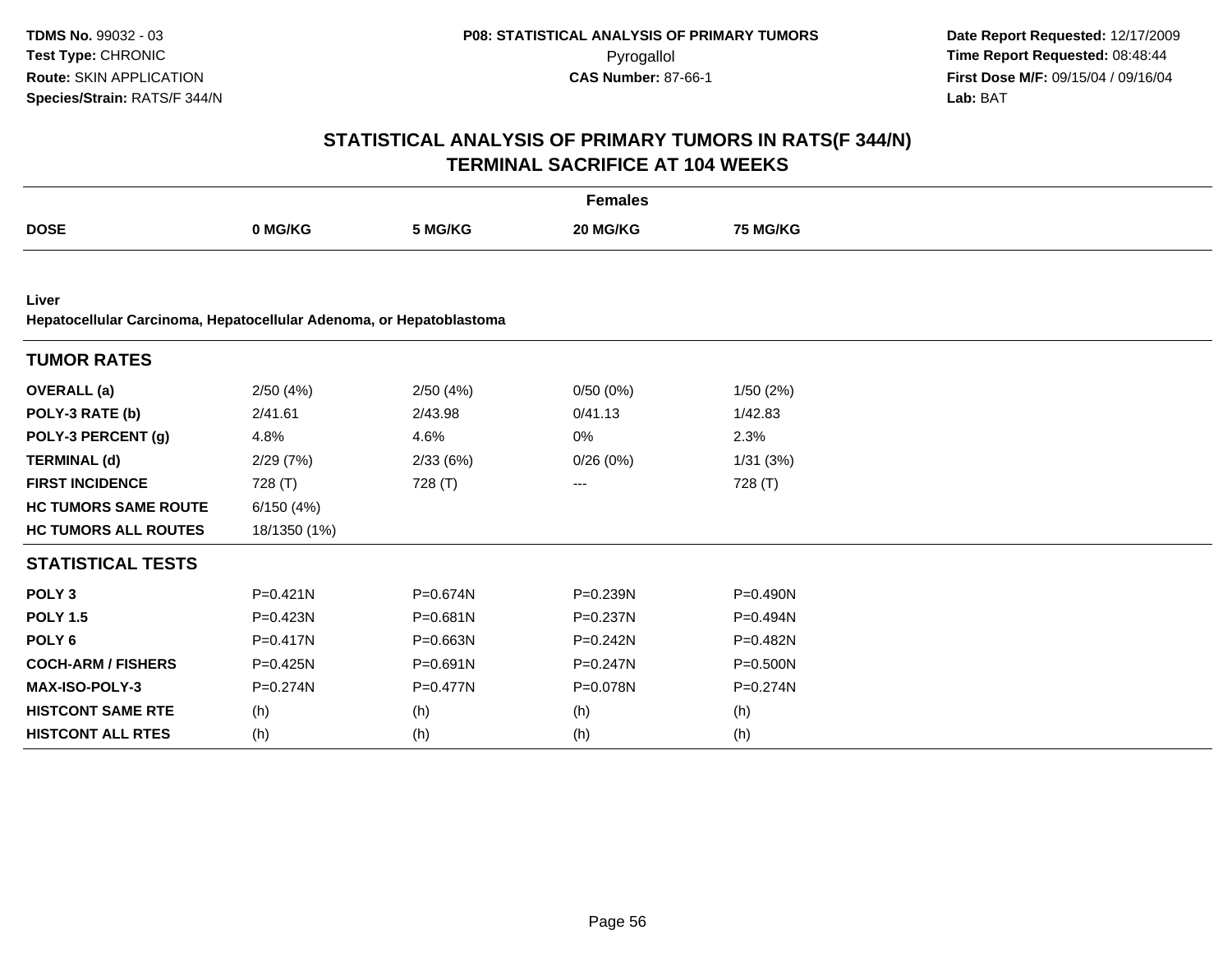| <b>Females</b>                         |             |             |          |                 |  |  |
|----------------------------------------|-------------|-------------|----------|-----------------|--|--|
| <b>DOSE</b>                            | 0 MG/KG     | 5 MG/KG     | 20 MG/KG | <b>75 MG/KG</b> |  |  |
|                                        |             |             |          |                 |  |  |
| Lung<br>Alveolar/Bronchiolar Carcinoma |             |             |          |                 |  |  |
| <b>TUMOR RATES</b>                     |             |             |          |                 |  |  |
| <b>OVERALL</b> (a)                     | 0/50(0%)    | 1/50(2%)    | 0/50(0%) | 1/50(2%)        |  |  |
| POLY-3 RATE (b)                        | 0/41.61     | 1/43.98     | 0/41.13  | 1/42.83         |  |  |
| POLY-3 PERCENT (g)                     | 0%          | 2.3%        | 0%       | 2.3%            |  |  |
| <b>TERMINAL (d)</b>                    | 0/29(0%)    | 1/33(3%)    | 0/26(0%) | 1/31(3%)        |  |  |
| <b>FIRST INCIDENCE</b>                 | ---         | 728 (T)     | ---      | 728 (T)         |  |  |
| <b>HC TUMORS SAME ROUTE</b>            | 1/150(1%)   |             |          |                 |  |  |
| <b>HC TUMORS ALL ROUTES</b>            | 7/1350 (1%) |             |          |                 |  |  |
| <b>STATISTICAL TESTS</b>               |             |             |          |                 |  |  |
| POLY <sub>3</sub>                      | $P = 0.484$ | $P = 0.511$ | (e)      | $P = 0.506$     |  |  |
| <b>POLY 1.5</b>                        | $P = 0.481$ | $P = 0.507$ | (e)      | $P = 0.504$     |  |  |
| POLY <sub>6</sub>                      | $P=0.489$   | $P = 0.517$ | (e)      | $P = 0.510$     |  |  |
| <b>COCH-ARM / FISHERS</b>              | $P = 0.476$ | $P = 0.500$ | (e)      | $P = 0.500$     |  |  |
| <b>MAX-ISO-POLY-3</b>                  | $P = 0.270$ | $P = 0.172$ | (e)      | $P = 0.166$     |  |  |
| <b>HISTCONT SAME RTE</b>               | $P = 0.341$ | $P = 0.230$ | (e)      | $P=0.221$       |  |  |
| <b>HISTCONT ALL RTES</b>               | $P = 0.235$ | $P = 0.143$ | (e)      | $P = 0.141$     |  |  |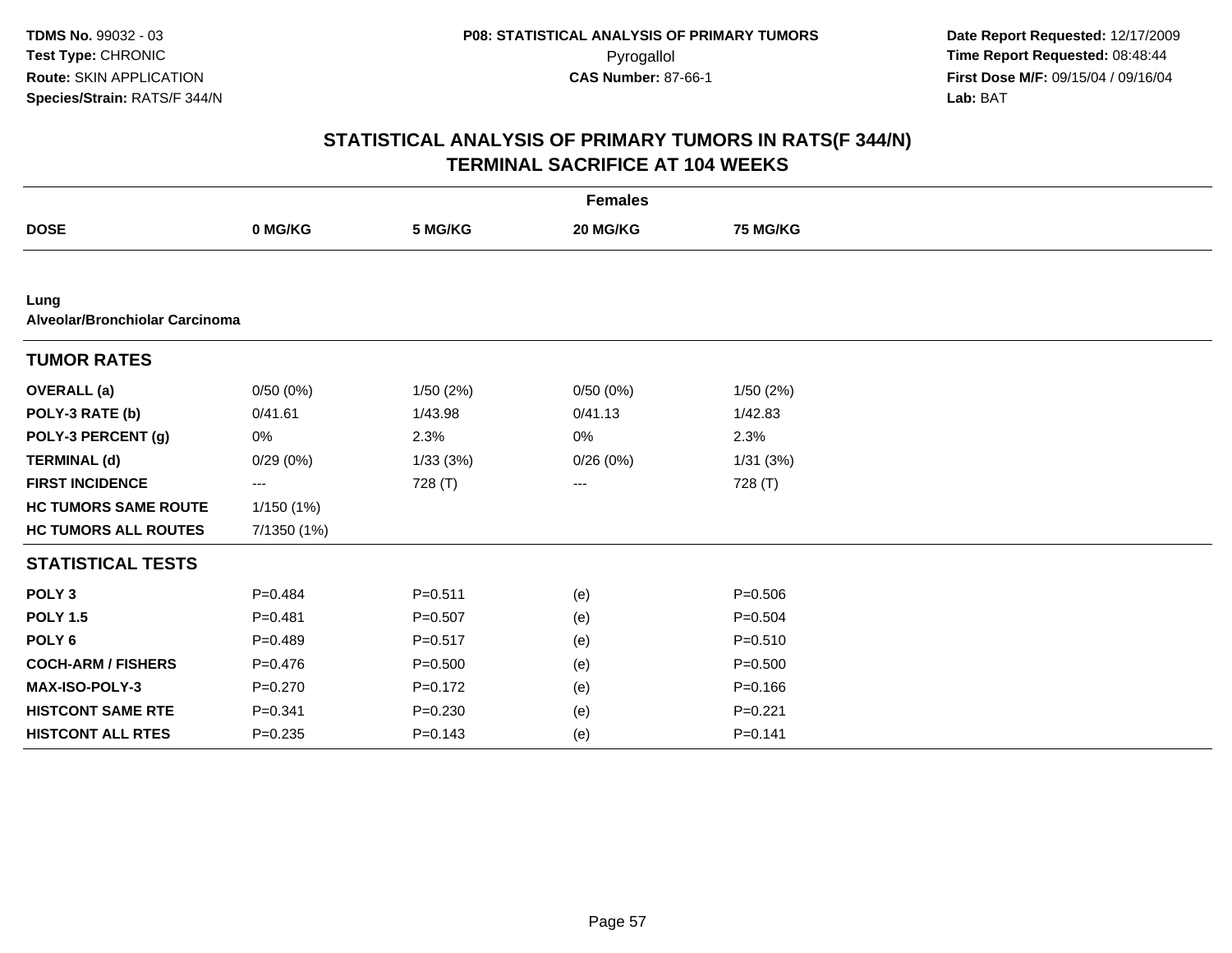|                                                                        |                         |             | <b>Females</b> |             |  |
|------------------------------------------------------------------------|-------------------------|-------------|----------------|-------------|--|
| <b>DOSE</b>                                                            | 0 MG/KG                 | 5 MG/KG     | 20 MG/KG       | 75 MG/KG    |  |
|                                                                        |                         |             |                |             |  |
| Lung<br>Alveolar/Bronchiolar Carcinoma or Alveolar/Bronchiolar Adenoma |                         |             |                |             |  |
| <b>TUMOR RATES</b>                                                     |                         |             |                |             |  |
| <b>OVERALL</b> (a)                                                     | 0/50(0%)                | 2/50(4%)    | 0/50(0%)       | 1/50(2%)    |  |
| POLY-3 RATE (b)                                                        | 0/41.61                 | 2/43.98     | 0/41.13        | 1/42.83     |  |
| POLY-3 PERCENT (g)                                                     | 0%                      | 4.6%        | 0%             | 2.3%        |  |
| <b>TERMINAL (d)</b>                                                    | 0/29(0%)                | 2/33(6%)    | 0/26(0%)       | 1/31(3%)    |  |
| <b>FIRST INCIDENCE</b>                                                 | $\qquad \qquad -\qquad$ | 728 (T)     | ---            | 728 (T)     |  |
| <b>HC TUMORS SAME ROUTE</b>                                            | 4/150(3%)               |             |                |             |  |
| <b>HC TUMORS ALL ROUTES</b>                                            | 30/1350 (2%)            |             |                |             |  |
| <b>STATISTICAL TESTS</b>                                               |                         |             |                |             |  |
| POLY <sub>3</sub>                                                      | $P = 0.645$             | $P = 0.250$ | (e)            | $P = 0.506$ |  |
| <b>POLY 1.5</b>                                                        | $P = 0.641$             | $P = 0.245$ | (e)            | $P = 0.504$ |  |
| POLY <sub>6</sub>                                                      | $P = 0.653$             | $P = 0.257$ | (e)            | $P = 0.510$ |  |
| <b>COCH-ARM / FISHERS</b>                                              | $P = 0.634$             | $P = 0.247$ | (e)            | $P = 0.500$ |  |
| <b>MAX-ISO-POLY-3</b>                                                  | $P = 0.344$             | $P = 0.088$ | (e)            | $P = 0.166$ |  |
| <b>HISTCONT SAME RTE</b>                                               | $P=0.432$               | $P = 0.114$ | (e)            | $P = 0.221$ |  |
| <b>HISTCONT ALL RTES</b>                                               | $P = 0.399$             | $P = 0.100$ | (e)            | $P = 0.197$ |  |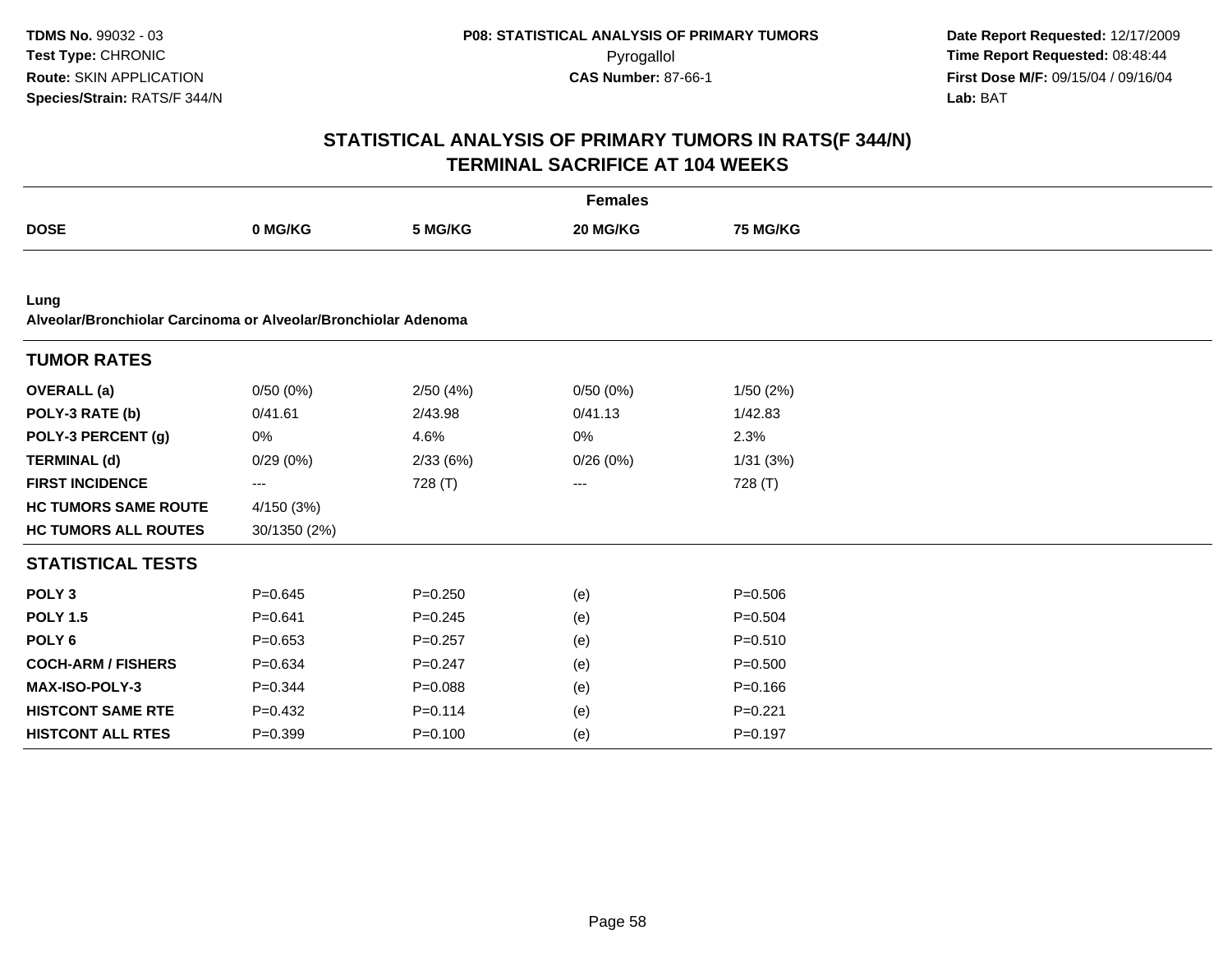| <b>Females</b>                  |              |              |              |                   |  |  |
|---------------------------------|--------------|--------------|--------------|-------------------|--|--|
| <b>DOSE</b>                     | 0 MG/KG      | 5 MG/KG      | 20 MG/KG     | 75 MG/KG          |  |  |
|                                 |              |              |              |                   |  |  |
| <b>Mammary Gland</b><br>Adenoma |              |              |              |                   |  |  |
| <b>TUMOR RATES</b>              | #            | $\#$         | #            | $\#$              |  |  |
| <b>OVERALL (a)</b>              | 2/50(4%)     | 0/50(0%)     | 1/50(2%)     | 0/50(0%)          |  |  |
| POLY-3 RATE (b)                 | 2/42.16      | 0/43.98      | 1/41.48      | 0/42.83           |  |  |
| POLY-3 PERCENT (g)              | 4.7%         | 0%           | 2.4%         | 0%                |  |  |
| <b>TERMINAL (d)</b>             | 0/29(0%)     | 0/33(0%)     | 0/26(0%)     | 0/31(0%)          |  |  |
| <b>FIRST INCIDENCE</b>          | 608          | ---          | 632          | $\qquad \qquad -$ |  |  |
| <b>HC TUMORS SAME ROUTE</b>     | 1/150(1%)    |              |              |                   |  |  |
| <b>HC TUMORS ALL ROUTES</b>     | 20/1350 (2%) |              |              |                   |  |  |
| <b>STATISTICAL TESTS</b>        |              |              |              |                   |  |  |
| POLY <sub>3</sub>               | $P = 0.301N$ | P=0.228N     | P=0.506N     | P=0.233N          |  |  |
| <b>POLY 1.5</b>                 | $P = 0.300N$ | $P = 0.231N$ | $P = 0.501N$ | P=0.235N          |  |  |
| POLY <sub>6</sub>               | P=0.303N     | $P = 0.223N$ | $P = 0.512N$ | $P = 0.231N$      |  |  |
| <b>COCH-ARM / FISHERS</b>       | P=0.296N     | $P = 0.247N$ | P=0.500N     | $P = 0.247N$      |  |  |
| MAX-ISO-POLY-3                  | $P = 0.081N$ | P=0.076N     | P=0.287N     | P=0.076N          |  |  |
| <b>HISTCONT SAME RTE</b>        | (h)          | (h)          | (h)          | (h)               |  |  |
| <b>HISTCONT ALL RTES</b>        | (h)          | (h)          | (h)          | (h)               |  |  |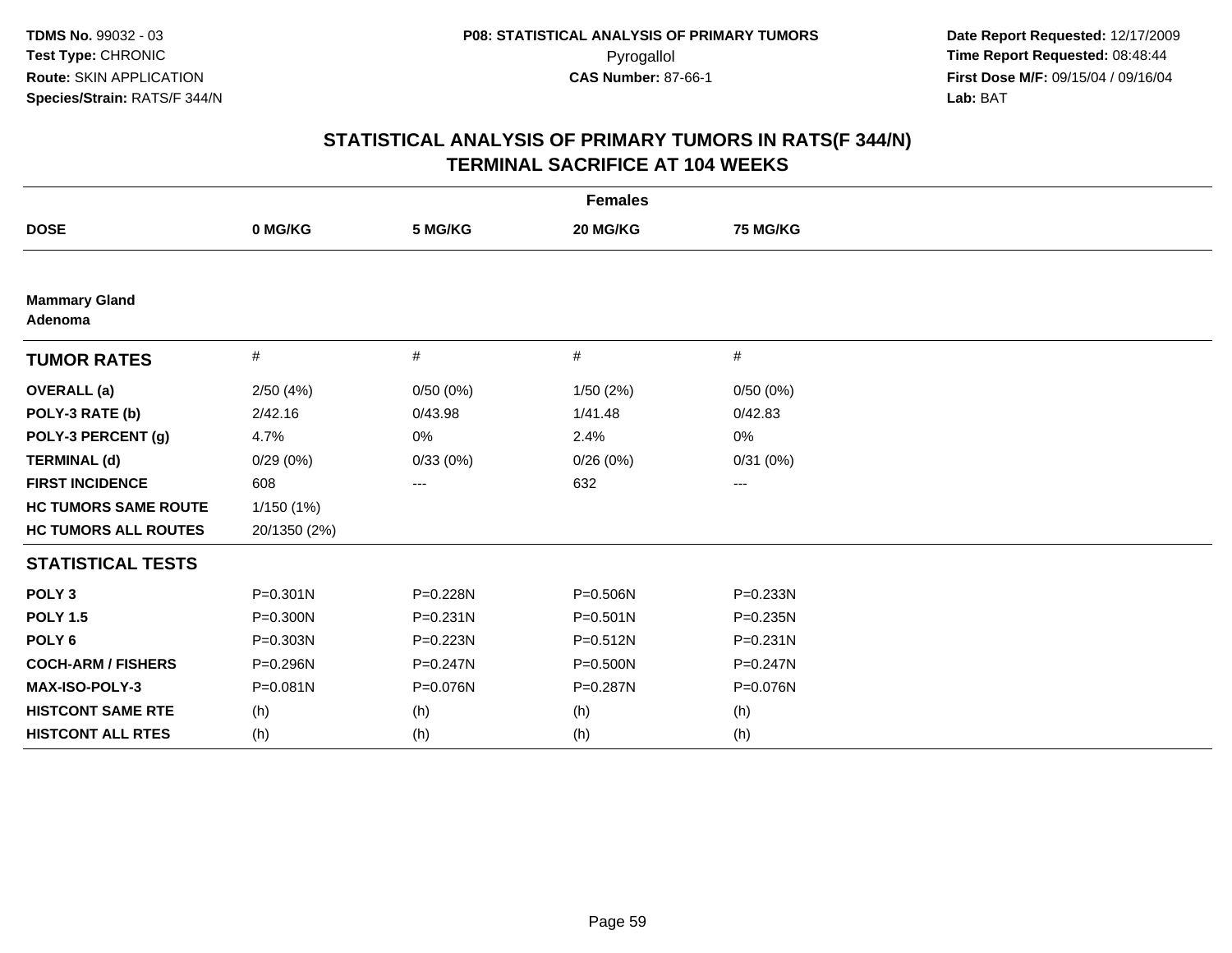| <b>Females</b>                    |              |             |              |             |  |  |
|-----------------------------------|--------------|-------------|--------------|-------------|--|--|
| <b>DOSE</b>                       | 0 MG/KG      | 5 MG/KG     | 20 MG/KG     | 75 MG/KG    |  |  |
|                                   |              |             |              |             |  |  |
| <b>Mammary Gland</b><br>Carcinoma |              |             |              |             |  |  |
| <b>TUMOR RATES</b>                | $\#$         | #           | $\#$         | #           |  |  |
| <b>OVERALL</b> (a)                | 1/50(2%)     | 1/50(2%)    | 0/50(0%)     | 2/50(4%)    |  |  |
| POLY-3 RATE (b)                   | 1/41.85      | 1/43.98     | 0/41.13      | 2/43.34     |  |  |
| POLY-3 PERCENT (g)                | 2.4%         | 2.3%        | 0%           | 4.6%        |  |  |
| <b>TERMINAL (d)</b>               | 0/29(0%)     | 1/33(3%)    | 0/26(0%)     | 1/31(3%)    |  |  |
| <b>FIRST INCIDENCE</b>            | 664          | 728 (T)     | ---          | 574         |  |  |
| <b>HC TUMORS SAME ROUTE</b>       | 7/150 (5%)   |             |              |             |  |  |
| <b>HC TUMORS ALL ROUTES</b>       | 74/1350 (6%) |             |              |             |  |  |
| <b>STATISTICAL TESTS</b>          |              |             |              |             |  |  |
| POLY <sub>3</sub>                 | $P = 0.326$  | P=0.750N    | P=0.503N     | $P = 0.512$ |  |  |
| <b>POLY 1.5</b>                   | $P = 0.323$  | P=0.753N    | $P = 0.500N$ | $P = 0.507$ |  |  |
| POLY <sub>6</sub>                 | $P = 0.330$  | P=0.744N    | P=0.507N     | $P = 0.520$ |  |  |
| <b>COCH-ARM / FISHERS</b>         | $P = 0.321$  | P=0.753N    | $P = 0.500N$ | $P = 0.500$ |  |  |
| MAX-ISO-POLY-3                    | $P = 0.298$  | P=0.485N    | P=0.163N     | $P = 0.294$ |  |  |
| <b>HISTCONT SAME RTE</b>          | $P = 0.376$  | $P = 1.000$ | (e)          | $P = 0.395$ |  |  |
| <b>HISTCONT ALL RTES</b>          | $P = 0.347$  | $P = 1.000$ | (e)          | $P = 0.367$ |  |  |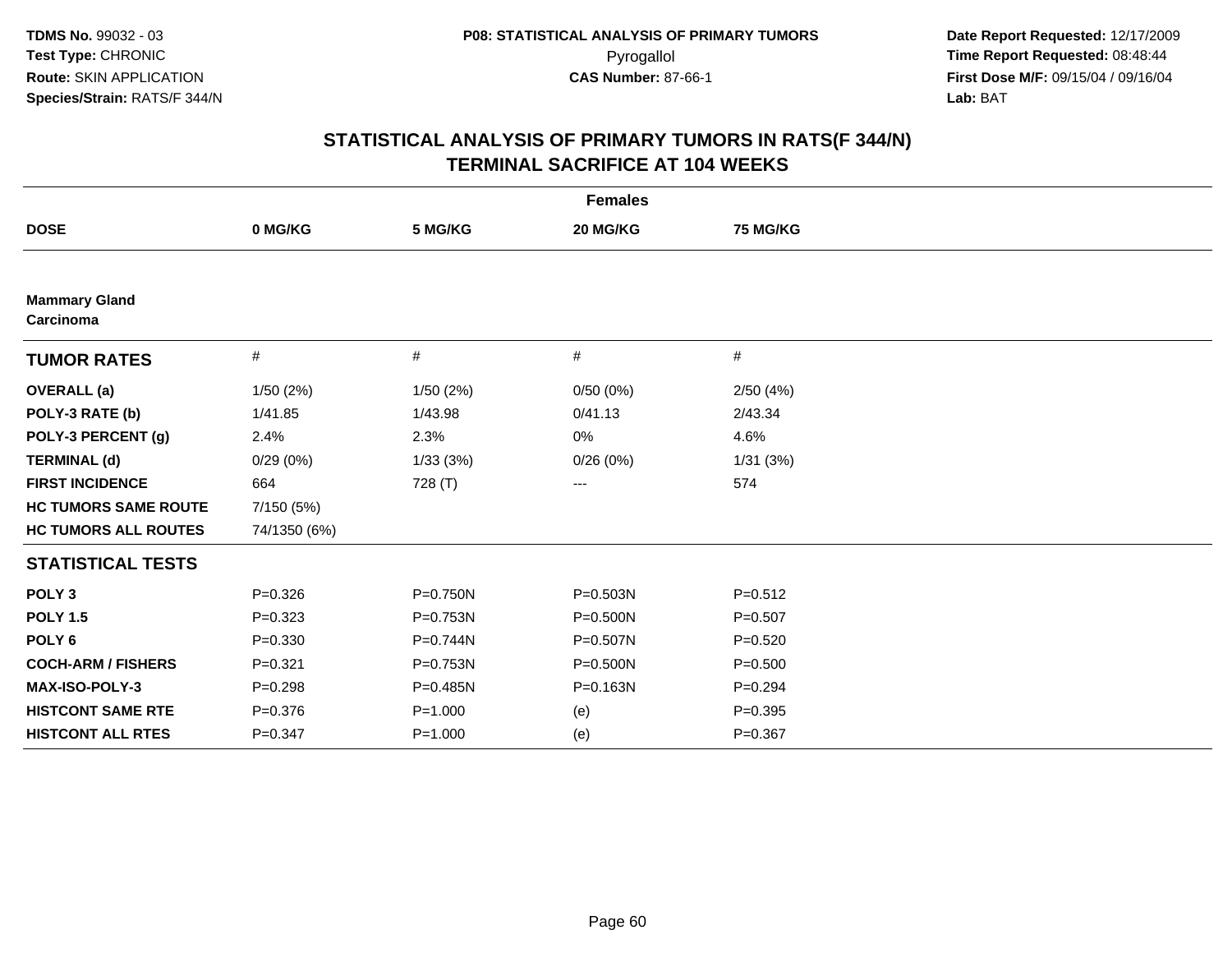|                                                     |              |          | <b>Females</b> |          |  |
|-----------------------------------------------------|--------------|----------|----------------|----------|--|
| <b>DOSE</b>                                         | 0 MG/KG      | 5 MG/KG  | 20 MG/KG       | 75 MG/KG |  |
|                                                     |              |          |                |          |  |
| <b>Mammary Gland</b><br><b>Carcinoma or Adenoma</b> |              |          |                |          |  |
| <b>TUMOR RATES</b>                                  | $\#$         | #        | $\#$           | #        |  |
| <b>OVERALL</b> (a)                                  | 3/50(6%)     | 1/50(2%) | 1/50(2%)       | 2/50(4%) |  |
| POLY-3 RATE (b)                                     | 3/42.40      | 1/43.98  | 1/41.48        | 2/43.34  |  |
| POLY-3 PERCENT (g)                                  | 7.1%         | 2.3%     | 2.4%           | 4.6%     |  |
| <b>TERMINAL (d)</b>                                 | 0/29(0%)     | 1/33(3%) | 0/26(0%)       | 1/31(3%) |  |
| <b>FIRST INCIDENCE</b>                              | 608          | 728 (T)  | 632            | 574      |  |
| <b>HC TUMORS SAME ROUTE</b>                         | 8/150 (5%)   |          |                |          |  |
| <b>HC TUMORS ALL ROUTES</b>                         | 94/1350 (7%) |          |                |          |  |
| <b>STATISTICAL TESTS</b>                            |              |          |                |          |  |
| POLY <sub>3</sub>                                   | P=0.638N     | P=0.292N | P=0.313N       | P=0.490N |  |
| <b>POLY 1.5</b>                                     | $P = 0.637$  | P=0.296N | P=0.307N       | P=0.493N |  |
| POLY <sub>6</sub>                                   | $P = 0.636N$ | P=0.286N | P=0.320N       | P=0.484N |  |
| <b>COCH-ARM / FISHERS</b>                           | $P=0.639$    | P=0.309N | P=0.309N       | P=0.500N |  |
| MAX-ISO-POLY-3                                      | P=0.294N     | P=0.149N | P=0.162N       | P=0.316N |  |
| <b>HISTCONT SAME RTE</b>                            | (h)          | (h)      | (h)            | (h)      |  |
| <b>HISTCONT ALL RTES</b>                            | (h)          | (h)      | (h)            | (h)      |  |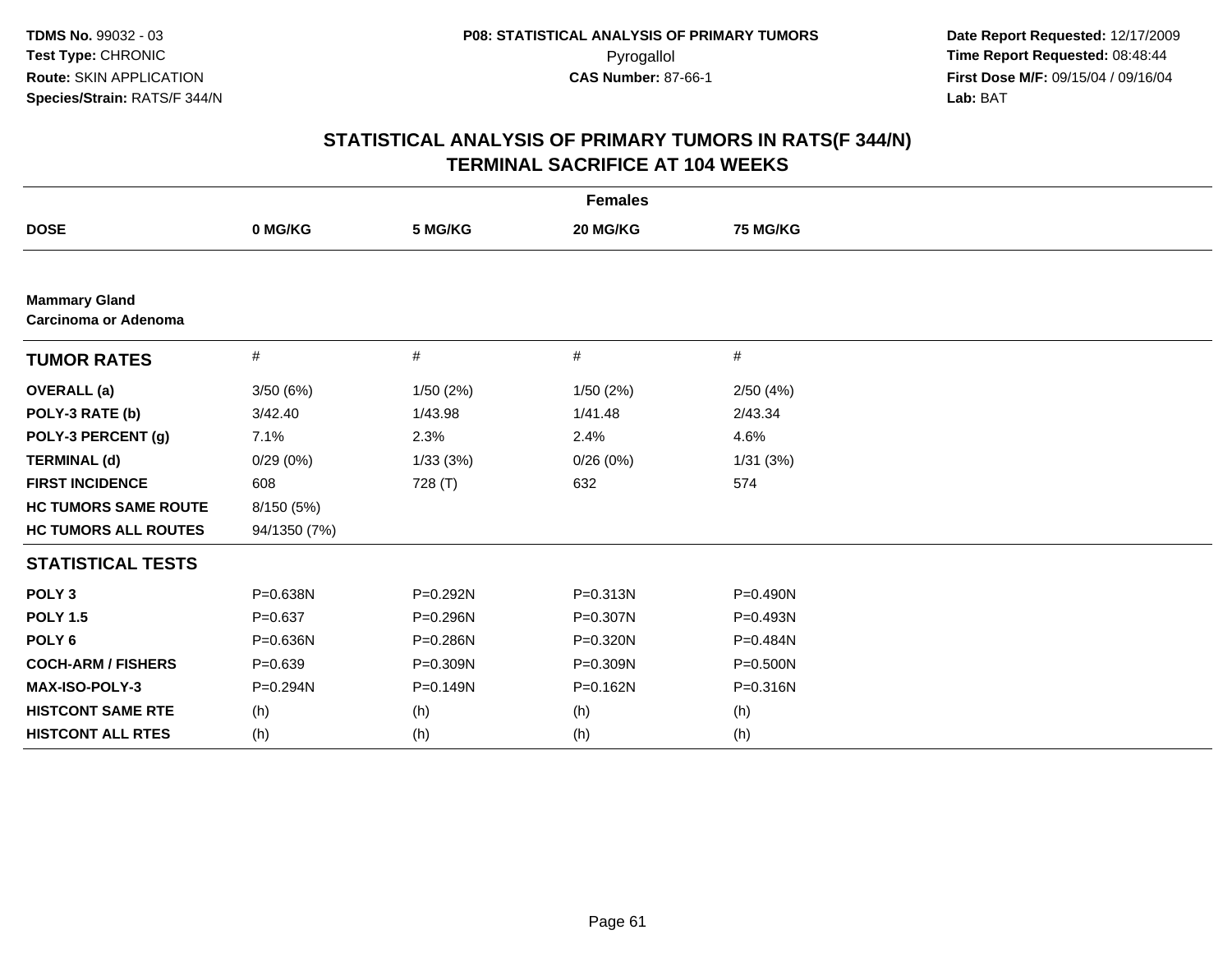| <b>Females</b>                       |                |             |              |                 |  |  |
|--------------------------------------|----------------|-------------|--------------|-----------------|--|--|
| <b>DOSE</b>                          | 0 MG/KG        | 5 MG/KG     | 20 MG/KG     | <b>75 MG/KG</b> |  |  |
|                                      |                |             |              |                 |  |  |
| <b>Mammary Gland</b><br>Fibroadenoma |                |             |              |                 |  |  |
| <b>TUMOR RATES</b>                   | #              | #           | #            | #               |  |  |
| <b>OVERALL</b> (a)                   | 24/50 (48%)    | 15/50 (30%) | 21/50 (42%)  | 13/50 (26%)     |  |  |
| POLY-3 RATE (b)                      | 24/42.85       | 15/44.54    | 21/43.02     | 13/44.51        |  |  |
| POLY-3 PERCENT (g)                   | 56%            | 33.7%       | 48.8%        | 29.2%           |  |  |
| <b>TERMINAL (d)</b>                  | 19/29 (66%)    | 11/33 (33%) | 14/26 (54%)  | 6/31 (19%)      |  |  |
| <b>FIRST INCIDENCE</b>               | 633            | 661         | 590          | 590             |  |  |
| <b>HC TUMORS SAME ROUTE</b>          | 42/150 (28%)   |             |              |                 |  |  |
| <b>HC TUMORS ALL ROUTES</b>          | 701/1350 (52%) |             |              |                 |  |  |
| <b>STATISTICAL TESTS</b>             |                |             |              |                 |  |  |
| POLY <sub>3</sub>                    | P=0.034N*      | P=0.025N*   | $P = 0.321N$ | P=0.008N**      |  |  |
| <b>POLY 1.5</b>                      | P=0.041N*      | P=0.032N*   | $P = 0.319N$ | P=0.011N*       |  |  |
| POLY <sub>6</sub>                    | P=0.025N*      | P=0.018N*   | P=0.319N     | P=0.005N**      |  |  |
| <b>COCH-ARM / FISHERS</b>            | P=0.053N       | P=0.050N*   | P=0.344N     | P=0.019N*       |  |  |
| <b>MAX-ISO-POLY-3</b>                | P=0.008N**     | P=0.016N*   | $P = 0.246N$ | P=0.004N**      |  |  |
| <b>HISTCONT SAME RTE</b>             | (h)            | (h)         | (h)          | (h)             |  |  |
| <b>HISTCONT ALL RTES</b>             | (h)            | (h)         | (h)          | (h)             |  |  |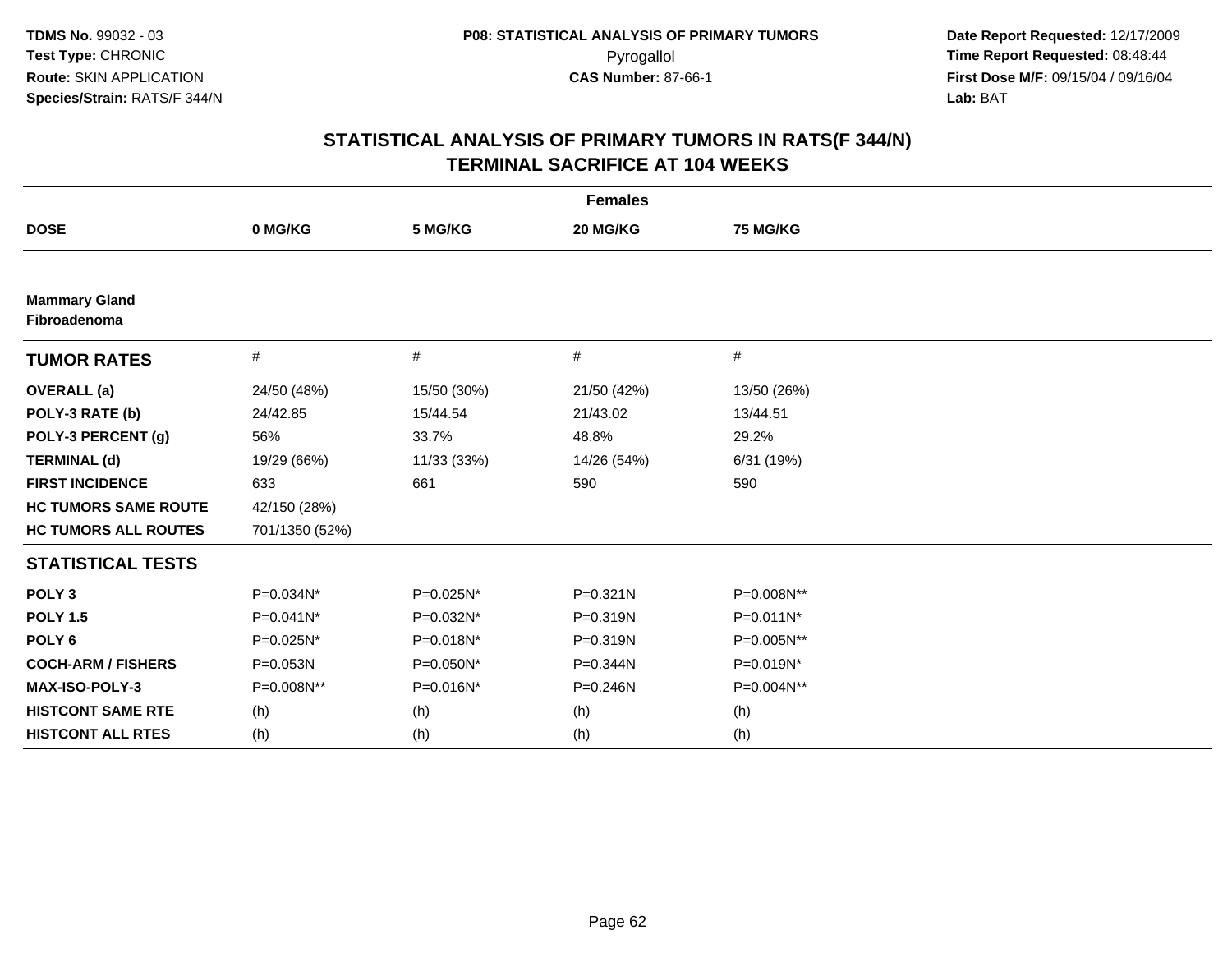|                                                          | <b>Females</b> |             |              |              |  |  |  |
|----------------------------------------------------------|----------------|-------------|--------------|--------------|--|--|--|
| <b>DOSE</b>                                              | 0 MG/KG        | 5 MG/KG     | 20 MG/KG     | 75 MG/KG     |  |  |  |
|                                                          |                |             |              |              |  |  |  |
| <b>Mammary Gland</b><br>Fibroma, Fibroadenoma or Adenoma |                |             |              |              |  |  |  |
| <b>TUMOR RATES</b>                                       | #              | #           | #            | #            |  |  |  |
| <b>OVERALL</b> (a)                                       | 25/50 (50%)    | 15/50 (30%) | 21/50 (42%)  | 13/50 (26%)  |  |  |  |
| POLY-3 RATE (b)                                          | 25/43.27       | 15/44.54    | 21/43.02     | 13/44.51     |  |  |  |
| POLY-3 PERCENT (g)                                       | 57.8%          | 33.7%       | 48.8%        | 29.2%        |  |  |  |
| <b>TERMINAL (d)</b>                                      | 19/29 (66%)    | 11/33 (33%) | 14/26 (54%)  | 6/31 (19%)   |  |  |  |
| <b>FIRST INCIDENCE</b>                                   | 608            | 661         | 590          | 590          |  |  |  |
| <b>HC TUMORS SAME ROUTE</b>                              | 43/150 (29%)   |             |              |              |  |  |  |
| <b>HC TUMORS ALL ROUTES</b>                              | 711/1350 (53%) |             |              |              |  |  |  |
| <b>STATISTICAL TESTS</b>                                 |                |             |              |              |  |  |  |
| POLY <sub>3</sub>                                        | P=0.026N*      | P=0.016N*   | $P = 0.261N$ | P=0.004N**   |  |  |  |
| <b>POLY 1.5</b>                                          | $P=0.031N^*$   | P=0.020N*   | $P = 0.255N$ | P=0.006N**   |  |  |  |
| POLY <sub>6</sub>                                        | P=0.020N*      | P=0.012N*   | P=0.269N     | P=0.003N**   |  |  |  |
| <b>COCH-ARM / FISHERS</b>                                | P=0.042N*      | P=0.033N*   | P=0.274N     | $P=0.011N^*$ |  |  |  |
| MAX-ISO-POLY-3                                           | P=0.005N**     | P=0.010N**  | $P = 0.195N$ | P=0.002N**   |  |  |  |
| <b>HISTCONT SAME RTE</b>                                 | (h)            | (h)         | (h)          | (h)          |  |  |  |
| <b>HISTCONT ALL RTES</b>                                 | (h)            | (h)         | (h)          | (h)          |  |  |  |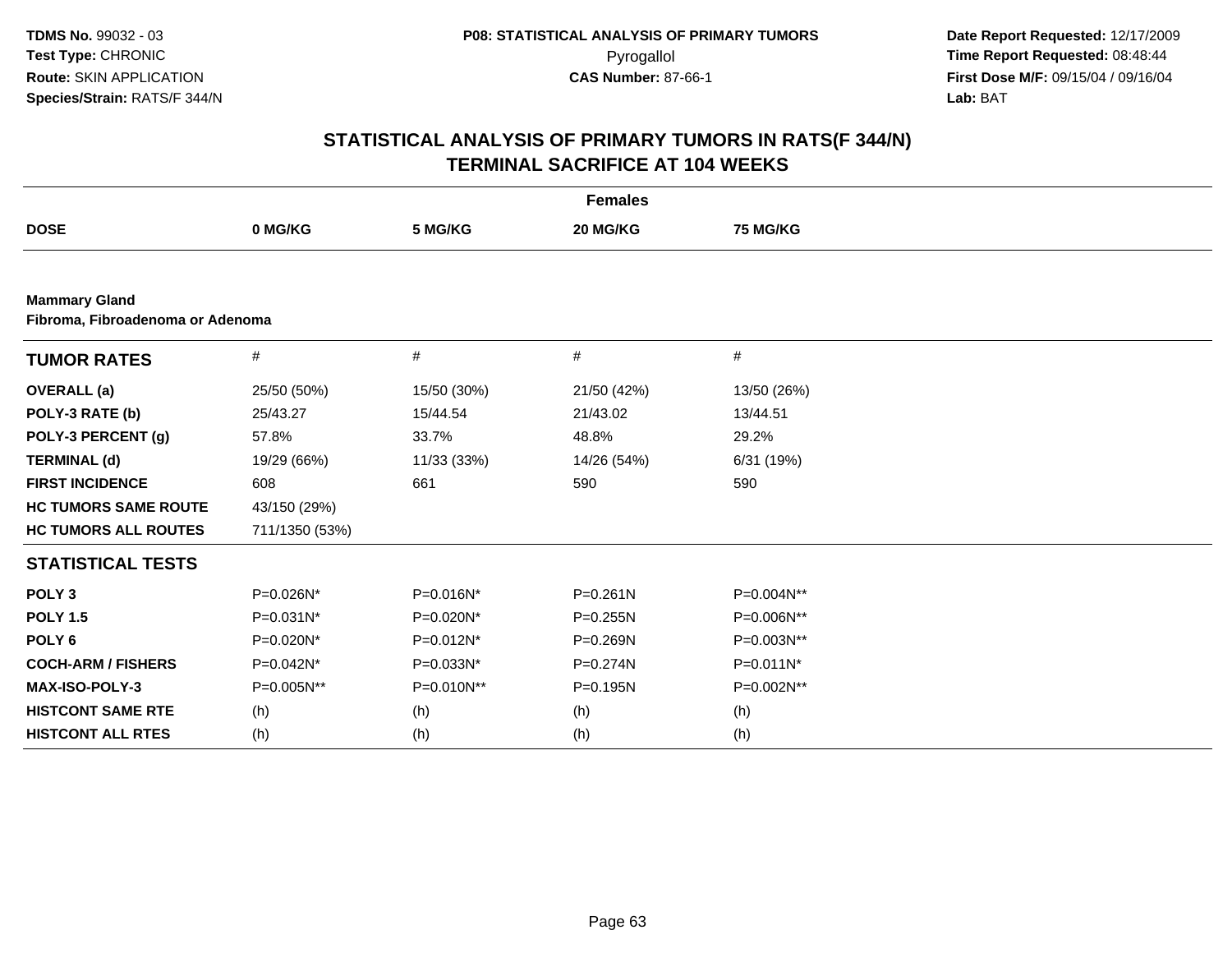|                                                                      | <b>Females</b> |             |              |                 |  |  |  |  |
|----------------------------------------------------------------------|----------------|-------------|--------------|-----------------|--|--|--|--|
| <b>DOSE</b>                                                          | 0 MG/KG        | 5 MG/KG     | 20 MG/KG     | <b>75 MG/KG</b> |  |  |  |  |
|                                                                      |                |             |              |                 |  |  |  |  |
| <b>Mammary Gland</b><br>Fibroma, Fibroadenoma, Carcinoma, or Adenoma |                |             |              |                 |  |  |  |  |
| <b>TUMOR RATES</b>                                                   | #              | #           | $\#$         | #               |  |  |  |  |
| <b>OVERALL</b> (a)                                                   | 26/50 (52%)    | 16/50 (32%) | 21/50 (42%)  | 15/50 (30%)     |  |  |  |  |
| POLY-3 RATE (b)                                                      | 26/43.51       | 16/44.54    | 21/43.02     | 15/45.02        |  |  |  |  |
| POLY-3 PERCENT (g)                                                   | 59.8%          | 35.9%       | 48.8%        | 33.3%           |  |  |  |  |
| <b>TERMINAL (d)</b>                                                  | 19/29 (66%)    | 12/33 (36%) | 14/26 (54%)  | 7/31 (23%)      |  |  |  |  |
| <b>FIRST INCIDENCE</b>                                               | 608            | 661         | 590          | 574             |  |  |  |  |
| <b>HC TUMORS SAME ROUTE</b>                                          | 48/150 (32%)   |             |              |                 |  |  |  |  |
| <b>HC TUMORS ALL ROUTES</b>                                          | 748/1350 (55%) |             |              |                 |  |  |  |  |
| <b>STATISTICAL TESTS</b>                                             |                |             |              |                 |  |  |  |  |
| POLY <sub>3</sub>                                                    | P=0.046N*      | P=0.017N*   | P=0.202N     | P=0.009N**      |  |  |  |  |
| <b>POLY 1.5</b>                                                      | P=0.056N       | P=0.021N*   | P=0.194N     | P=0.012N*       |  |  |  |  |
| POLY <sub>6</sub>                                                    | P=0.034N*      | P=0.014N*   | $P = 0.214N$ | P=0.006N**      |  |  |  |  |
| <b>COCH-ARM / FISHERS</b>                                            | P=0.074N       | P=0.034N*   | P=0.212N     | P=0.021N*       |  |  |  |  |
| MAX-ISO-POLY-3                                                       | P=0.009N**     | P=0.010N**  | $P = 0.146N$ | P=0.005N**      |  |  |  |  |
| <b>HISTCONT SAME RTE</b>                                             | (h)            | (h)         | (h)          | (h)             |  |  |  |  |
| <b>HISTCONT ALL RTES</b>                                             | (h)            | (h)         | (h)          | (h)             |  |  |  |  |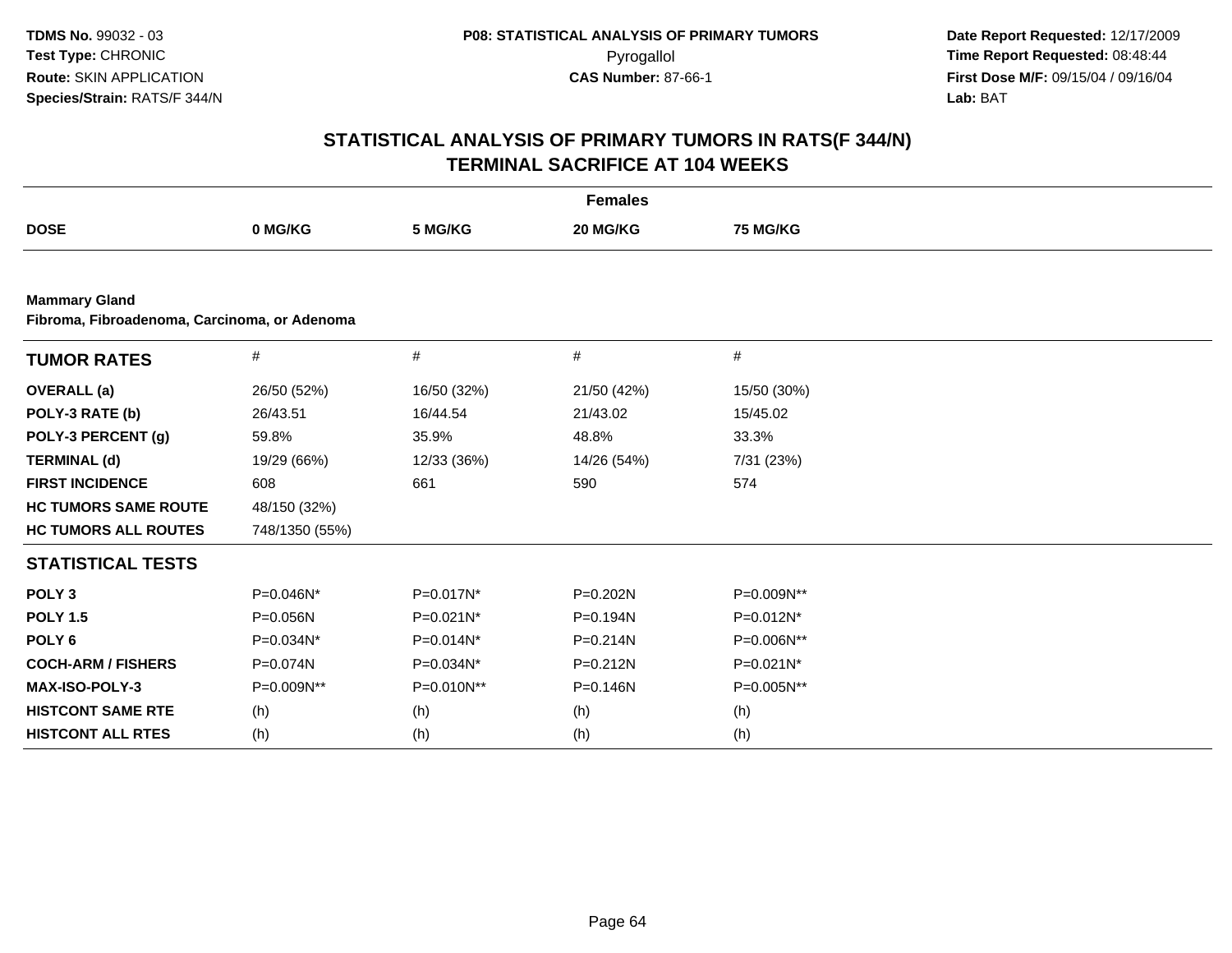|                                                 |              |              | <b>Females</b> |                 |  |
|-------------------------------------------------|--------------|--------------|----------------|-----------------|--|
| <b>DOSE</b>                                     | 0 MG/KG      | 5 MG/KG      | 20 MG/KG       | <b>75 MG/KG</b> |  |
|                                                 |              |              |                |                 |  |
| <b>Mesentery</b><br><b>Schwannoma Malignant</b> |              |              |                |                 |  |
| <b>TUMOR RATES</b>                              | #            | #            | $\#$           | #               |  |
| <b>OVERALL</b> (a)                              | 2/50(4%)     | 0/50(0%)     | 0/50(0%)       | 0/50(0%)        |  |
| POLY-3 RATE (b)                                 | 2/42.06      | 0/43.98      | 0/41.13        | 0/42.83         |  |
| POLY-3 PERCENT (g)                              | 4.8%         | 0%           | 0%             | 0%              |  |
| <b>TERMINAL (d)</b>                             | 0/29(0%)     | 0/33(0%)     | 0/26(0%)       | 0/31(0%)        |  |
| <b>FIRST INCIDENCE</b>                          | 664          | ---          | ---            | ---             |  |
| <b>HC TUMORS SAME ROUTE</b>                     | 0/150(0%)    |              |                |                 |  |
| <b>HC TUMORS ALL ROUTES</b>                     | 0/1350(0%)   |              |                |                 |  |
| <b>STATISTICAL TESTS</b>                        |              |              |                |                 |  |
| POLY <sub>3</sub>                               | P=0.300N     | P=0.227N     | $P = 0.242N$   | P=0.233N        |  |
| <b>POLY 1.5</b>                                 | P=0.299N     | P=0.230N     | P=0.238N       | P=0.234N        |  |
| POLY <sub>6</sub>                               | $P = 0.302N$ | P=0.222N     | $P = 0.247N$   | P=0.230N        |  |
| <b>COCH-ARM / FISHERS</b>                       | P=0.296N     | $P = 0.247N$ | $P = 0.247N$   | $P = 0.247N$    |  |
| MAX-ISO-POLY-3                                  | P=0.035N*    | P=0.076N     | P=0.080N       | P=0.076N        |  |
| <b>HISTCONT SAME RTE</b>                        | (h)          | (h)          | (h)            | (h)             |  |
| <b>HISTCONT ALL RTES</b>                        | (h)          | (h)          | (h)            | (h)             |  |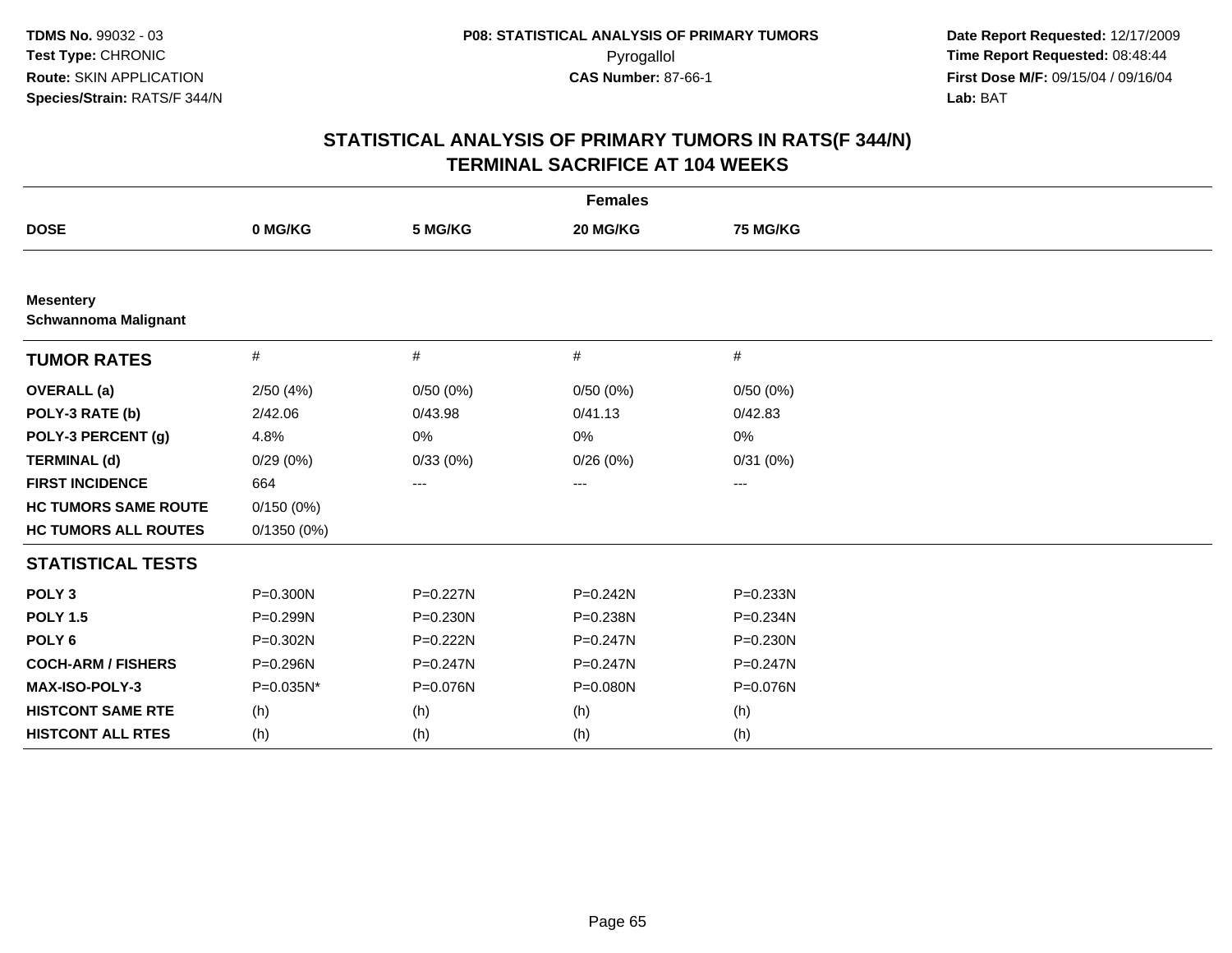|                                                                      |                |             | <b>Females</b> |                 |  |  |  |  |
|----------------------------------------------------------------------|----------------|-------------|----------------|-----------------|--|--|--|--|
| <b>DOSE</b>                                                          | 0 MG/KG        | 5 MG/KG     | 20 MG/KG       | <b>75 MG/KG</b> |  |  |  |  |
|                                                                      |                |             |                |                 |  |  |  |  |
| <b>Pituitary Gland: Pars Distalis or Unspecified Site</b><br>Adenoma |                |             |                |                 |  |  |  |  |
| <b>TUMOR RATES</b>                                                   |                |             |                |                 |  |  |  |  |
| <b>OVERALL</b> (a)                                                   | 25/50 (50%)    | 29/50 (58%) | 28/50 (56%)    | 27/50 (54%)     |  |  |  |  |
| POLY-3 RATE (b)                                                      | 25/46.25       | 29/48.05    | 28/45.17       | 27/44.19        |  |  |  |  |
| POLY-3 PERCENT (g)                                                   | 54.1%          | 60.4%       | 62%            | 61.1%           |  |  |  |  |
| <b>TERMINAL (d)</b>                                                  | 11/29 (38%)    | 17/33 (52%) | 18/26 (69%)    | 20/31 (65%)     |  |  |  |  |
| <b>FIRST INCIDENCE</b>                                               | 530            | 439         | 414            | 594             |  |  |  |  |
| <b>HC TUMORS SAME ROUTE</b>                                          | 90/150 (60%)   |             |                |                 |  |  |  |  |
| <b>HC TUMORS ALL ROUTES</b>                                          | 744/1344 (55%) |             |                |                 |  |  |  |  |
| <b>STATISTICAL TESTS</b>                                             |                |             |                |                 |  |  |  |  |
| POLY <sub>3</sub>                                                    | $P = 0.384$    | $P = 0.340$ | $P = 0.285$    | $P = 0.318$     |  |  |  |  |
| <b>POLY 1.5</b>                                                      | $P = 0.450$    | $P = 0.324$ | $P = 0.331$    | $P = 0.367$     |  |  |  |  |
| POLY <sub>6</sub>                                                    | $P = 0.305$    | $P = 0.357$ | $P = 0.218$    | $P = 0.260$     |  |  |  |  |
| <b>COCH-ARM / FISHERS</b>                                            | $P = 0.543$    | $P=0.274$   | $P = 0.344$    | $P=0.421$       |  |  |  |  |
| <b>MAX-ISO-POLY-3</b>                                                | $P = 0.386$    | $P = 0.271$ | $P = 0.220$    | $P=0.251$       |  |  |  |  |
| <b>HISTCONT SAME RTE</b>                                             | $P = 0.484$    | $P = 0.366$ | $P = 0.295$    | $P = 0.337$     |  |  |  |  |
| <b>HISTCONT ALL RTES</b>                                             | $P = 0.451$    | $P = 0.338$ | $P = 0.270$    | $P = 0.310$     |  |  |  |  |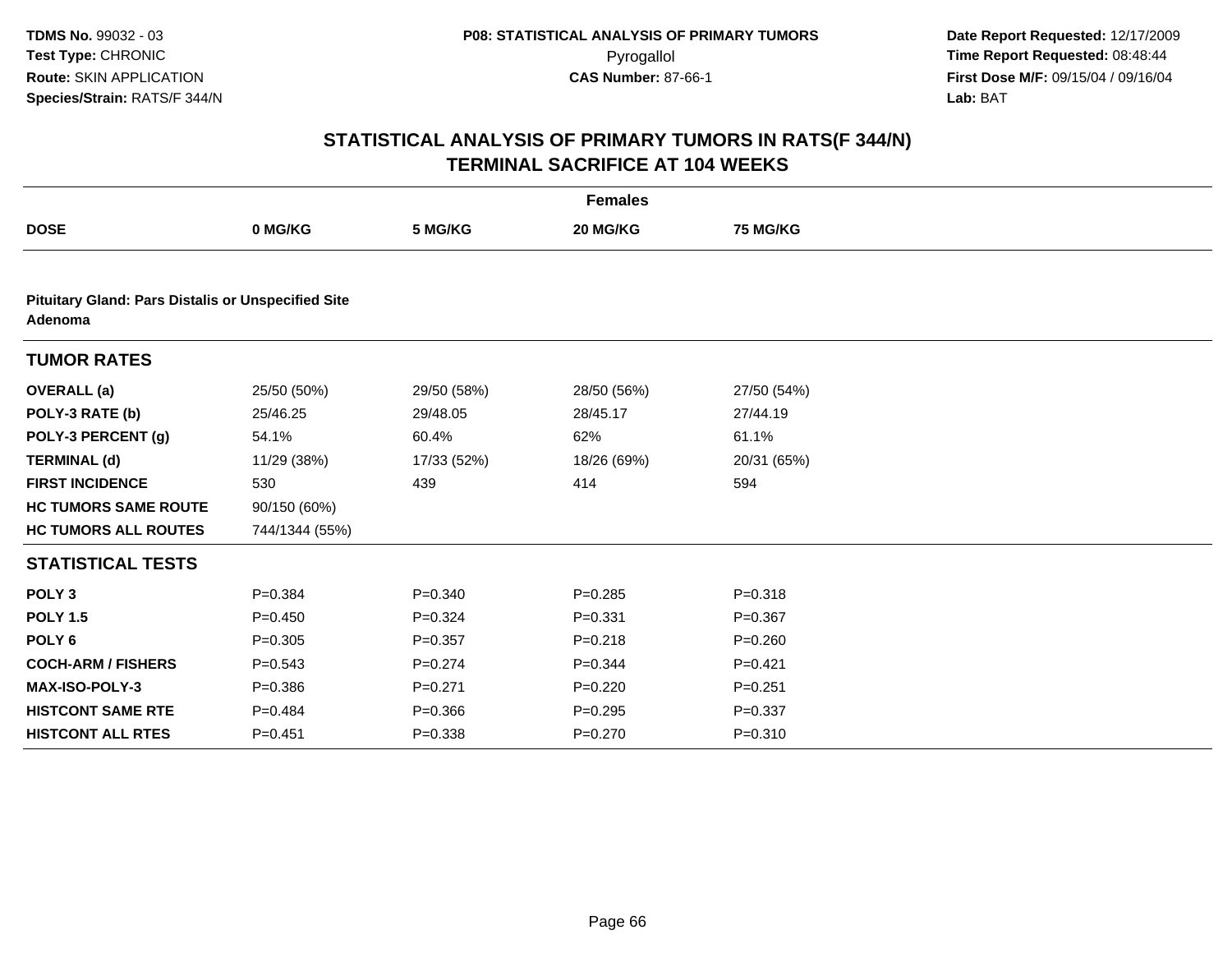|                                                                                          |                |             | <b>Females</b> |             |  |  |  |  |
|------------------------------------------------------------------------------------------|----------------|-------------|----------------|-------------|--|--|--|--|
| <b>DOSE</b>                                                                              | 0 MG/KG        | 5 MG/KG     | 20 MG/KG       | 75 MG/KG    |  |  |  |  |
|                                                                                          |                |             |                |             |  |  |  |  |
| <b>Pituitary Gland: Pars Distalis or Unspecified Site</b><br><b>Carcinoma or Adenoma</b> |                |             |                |             |  |  |  |  |
| <b>TUMOR RATES</b>                                                                       |                |             |                |             |  |  |  |  |
| <b>OVERALL</b> (a)                                                                       | 25/50 (50%)    | 29/50 (58%) | 29/50 (58%)    | 27/50 (54%) |  |  |  |  |
| POLY-3 RATE (b)                                                                          | 25/46.25       | 29/48.05    | 29/45.20       | 27/44.19    |  |  |  |  |
| POLY-3 PERCENT (g)                                                                       | 54.1%          | 60.4%       | 64.2%          | 61.1%       |  |  |  |  |
| <b>TERMINAL (d)</b>                                                                      | 11/29 (38%)    | 17/33 (52%) | 18/26 (69%)    | 20/31 (65%) |  |  |  |  |
| <b>FIRST INCIDENCE</b>                                                                   | 530            | 439         | 414            | 594         |  |  |  |  |
| <b>HC TUMORS SAME ROUTE</b>                                                              | 93/150 (62%)   |             |                |             |  |  |  |  |
| <b>HC TUMORS ALL ROUTES</b>                                                              | 758/1344 (56%) |             |                |             |  |  |  |  |
| <b>STATISTICAL TESTS</b>                                                                 |                |             |                |             |  |  |  |  |
| POLY <sub>3</sub>                                                                        | $P = 0.390$    | $P = 0.340$ | $P = 0.216$    | $P = 0.318$ |  |  |  |  |
| <b>POLY 1.5</b>                                                                          | $P=0.459$      | $P = 0.324$ | $P = 0.258$    | $P = 0.367$ |  |  |  |  |
| POLY <sub>6</sub>                                                                        | $P = 0.310$    | $P = 0.357$ | $P=0.157$      | $P = 0.260$ |  |  |  |  |
| <b>COCH-ARM / FISHERS</b>                                                                | $P = 0.552N$   | $P=0.274$   | $P=0.274$      | $P=0.421$   |  |  |  |  |
| MAX-ISO-POLY-3                                                                           | $P = 0.335$    | $P = 0.271$ | $P = 0.160$    | $P = 0.251$ |  |  |  |  |
| <b>HISTCONT SAME RTE</b>                                                                 | $P=0.421$      | $P = 0.366$ | $P = 0.214$    | $P = 0.337$ |  |  |  |  |
| <b>HISTCONT ALL RTES</b>                                                                 | $P = 0.390$    | $P = 0.338$ | $P = 0.191$    | $P = 0.310$ |  |  |  |  |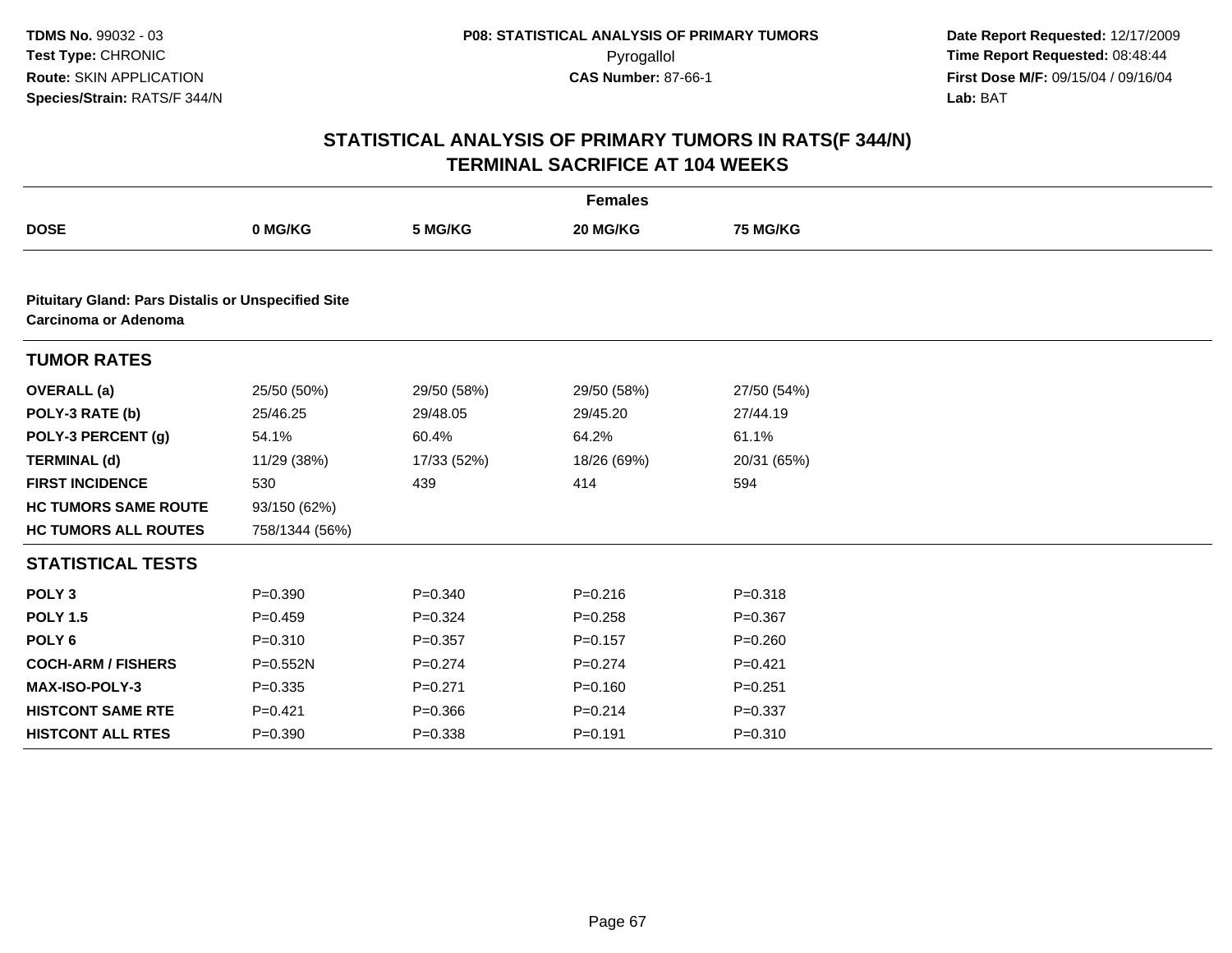## **STATISTICAL ANALYSIS OF PRIMARY TUMORS IN RATS(F 344/N)TERMINAL SACRIFICE AT 104 WEEKS**

|             |         |         | Females  |                 |
|-------------|---------|---------|----------|-----------------|
| <b>DOSE</b> | າ MG/KG | 5 MG/KG | 20 MG/KG | <b>75 MG/KG</b> |

**Skin**

**Basal or Sq. Cell Carcinoma, Carcinoma, Basosq. Tumor (M or B), Basal Cell Adenoma, Adenoma, Papilloma, Sq Papilloma, Keratoacanthoma, Trichoepithelioma**

| <b>TUMOR RATES</b>          | #            | #            | #            | #            |
|-----------------------------|--------------|--------------|--------------|--------------|
| <b>OVERALL</b> (a)          | 1/50(2%)     | 0/50(0%)     | 0/50(0%)     | 1/50(2%)     |
| POLY-3 RATE (b)             | 1/41.70      | 0/43.98      | 0/41.13      | 1/42.83      |
| POLY-3 PERCENT (g)          | 2.4%         | 0%           | 0%           | 2.3%         |
| <b>TERMINAL (d)</b>         | 0/29(0%)     | 0/33(0%)     | 0/26(0%)     | 1/31(3%)     |
| <b>FIRST INCIDENCE</b>      | 705          | ---          | ---          | 728 (T)      |
| <b>HC TUMORS SAME ROUTE</b> | 2/150(1%)    |              |              |              |
| <b>HC TUMORS ALL ROUTES</b> | 24/1350 (2%) |              |              |              |
| <b>STATISTICAL TESTS</b>    |              |              |              |              |
| POLY <sub>3</sub>           | $P = 0.519$  | $P = 0.489N$ | $P = 0.503N$ | $P=0.755N$   |
| <b>POLY 1.5</b>             | $P = 0.521$  | $P = 0.493N$ | $P = 0.500N$ | $P=0.757N$   |
| POLY <sub>6</sub>           | $P = 0.518$  | $P = 0.484N$ | $P = 0.506N$ | $P = 0.751N$ |
| <b>COCH-ARM / FISHERS</b>   | $P=0.524$    | $P = 0.500N$ | $P = 0.500N$ | $P = 0.753N$ |
| <b>MAX-ISO-POLY-3</b>       | $P=0.405N$   | $P = 0.158N$ | P=0.162N     | $P=0.492N$   |
| <b>HISTCONT SAME RTE</b>    | (e)          | (e)          | (e)          | (e)          |
| <b>HISTCONT ALL RTES</b>    | (e)          | (e)          | (e)          | (e)          |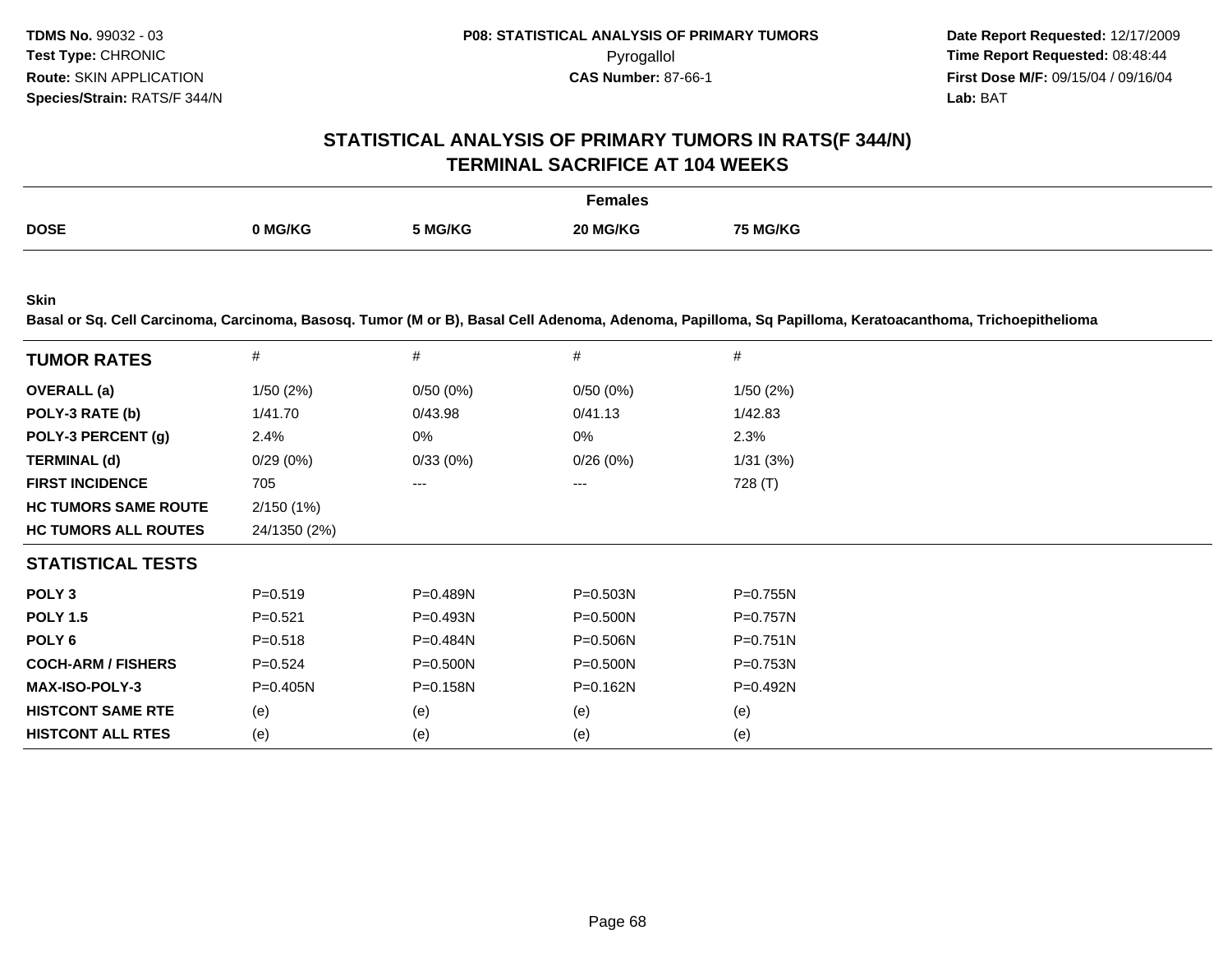| <b>Females</b>              |              |          |              |                   |  |  |
|-----------------------------|--------------|----------|--------------|-------------------|--|--|
| <b>DOSE</b>                 | 0 MG/KG      | 5 MG/KG  | 20 MG/KG     | 75 MG/KG          |  |  |
|                             |              |          |              |                   |  |  |
| <b>Skin</b><br>Fibroma      |              |          |              |                   |  |  |
| <b>TUMOR RATES</b>          | $\#$         | #        | #            | #                 |  |  |
| <b>OVERALL</b> (a)          | 1/50(2%)     | 0/50(0%) | 0/50(0%)     | 0/50(0%)          |  |  |
| POLY-3 RATE (b)             | 1/41.61      | 0/43.98  | 0/41.13      | 0/42.83           |  |  |
| POLY-3 PERCENT (g)          | 2.4%         | 0%       | 0%           | 0%                |  |  |
| <b>TERMINAL (d)</b>         | 1/29(3%)     | 0/33(0%) | 0/26(0%)     | 0/31(0%)          |  |  |
| <b>FIRST INCIDENCE</b>      | 728 (T)      | ---      | ---          | $\qquad \qquad -$ |  |  |
| <b>HC TUMORS SAME ROUTE</b> | 2/150(1%)    |          |              |                   |  |  |
| <b>HC TUMORS ALL ROUTES</b> | 25/1350 (2%) |          |              |                   |  |  |
| <b>STATISTICAL TESTS</b>    |              |          |              |                   |  |  |
| POLY <sub>3</sub>           | P=0.539N     | P=0.489N | $P = 0.502N$ | P=0.494N          |  |  |
| <b>POLY 1.5</b>             | P=0.538N     | P=0.493N | $P = 0.500N$ | P=0.496N          |  |  |
| POLY <sub>6</sub>           | P=0.542N     | P=0.483N | $P = 0.505N$ | $P = 0.490N$      |  |  |
| <b>COCH-ARM / FISHERS</b>   | P=0.534N     | P=0.500N | P=0.500N     | P=0.500N          |  |  |
| <b>MAX-ISO-POLY-3</b>       | P=0.128N     | P=0.158N | $P = 0.161N$ | P=0.158N          |  |  |
| <b>HISTCONT SAME RTE</b>    | (h)          | (h)      | (h)          | (h)               |  |  |
| <b>HISTCONT ALL RTES</b>    | (h)          | (h)      | (h)          | (h)               |  |  |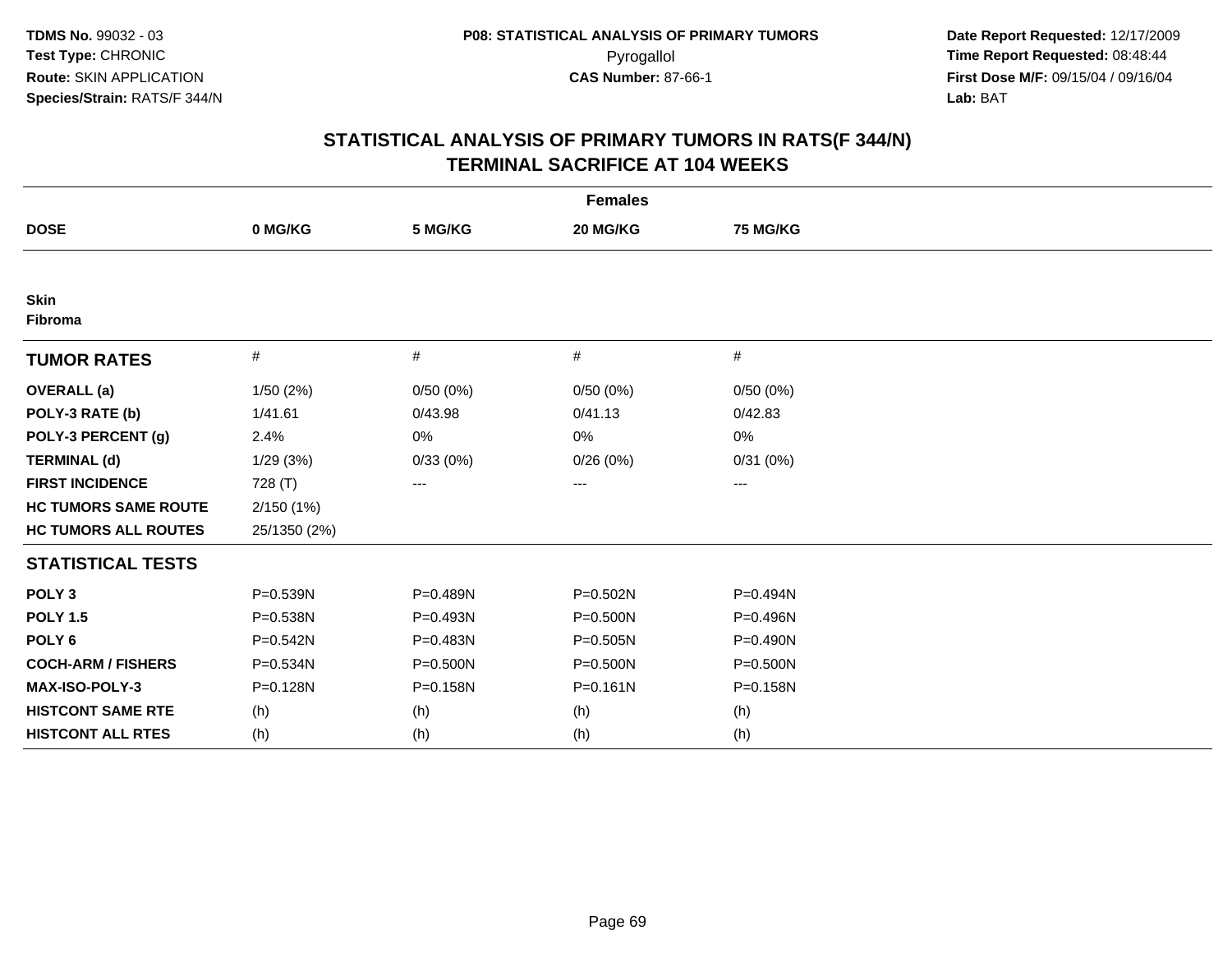# **STATISTICAL ANALYSIS OF PRIMARY TUMORS IN RATS(F 344/N)TERMINAL SACRIFICE AT 104 WEEKS**

|             |       |         | Females              |         |
|-------------|-------|---------|----------------------|---------|
| <b>DOSE</b> | MG/KG | 5 MG/KG | <b>IG/KC</b><br>ንበ ኢ | i MG/KG |

**Skin**

**Fibroma, Fibrosarcoma, Sarcoma, Myxoma, Myxosarcoma, or Fibrous Histiocytoma**

| <b>TUMOR RATES</b>          | #            | $\#$         | $\#$         | #            |
|-----------------------------|--------------|--------------|--------------|--------------|
| <b>OVERALL</b> (a)          | 1/50(2%)     | 0/50(0%)     | 1/50(2%)     | 0/50(0%)     |
| POLY-3 RATE (b)             | 1/41.61      | 0/43.98      | 1/41.60      | 0/42.83      |
| POLY-3 PERCENT (g)          | 2.4%         | 0%           | 2.4%         | 0%           |
| <b>TERMINAL (d)</b>         | 1/29(3%)     | 0/33(0%)     | 0/26(0%)     | 0/31(0%)     |
| <b>FIRST INCIDENCE</b>      | 728 (T)      | ---          | 590          | $\cdots$     |
| <b>HC TUMORS SAME ROUTE</b> | 2/150(1%)    |              |              |              |
| <b>HC TUMORS ALL ROUTES</b> | 32/1350 (2%) |              |              |              |
| <b>STATISTICAL TESTS</b>    |              |              |              |              |
| POLY <sub>3</sub>           | $P = 0.481N$ | $P = 0.489N$ | $P=0.761$    | $P=0.494N$   |
| <b>POLY 1.5</b>             | $P = 0.480N$ | $P = 0.493N$ | $P = 0.759N$ | $P = 0.496N$ |
| POLY 6                      | P=0.483N     | P=0.483N     | $P = 0.760$  | P=0.490N     |
| <b>COCH-ARM / FISHERS</b>   | $P = 0.476N$ | P=0.500N     | P=0.753N     | P=0.500N     |
| <b>MAX-ISO-POLY-3</b>       | P=0.259N     | P=0.158N     | $P=0.499$    | $P = 0.158N$ |
| <b>HISTCONT SAME RTE</b>    | (h)          | (h)          | (h)          | (h)          |
| <b>HISTCONT ALL RTES</b>    | (h)          | (h)          | (h)          | (h)          |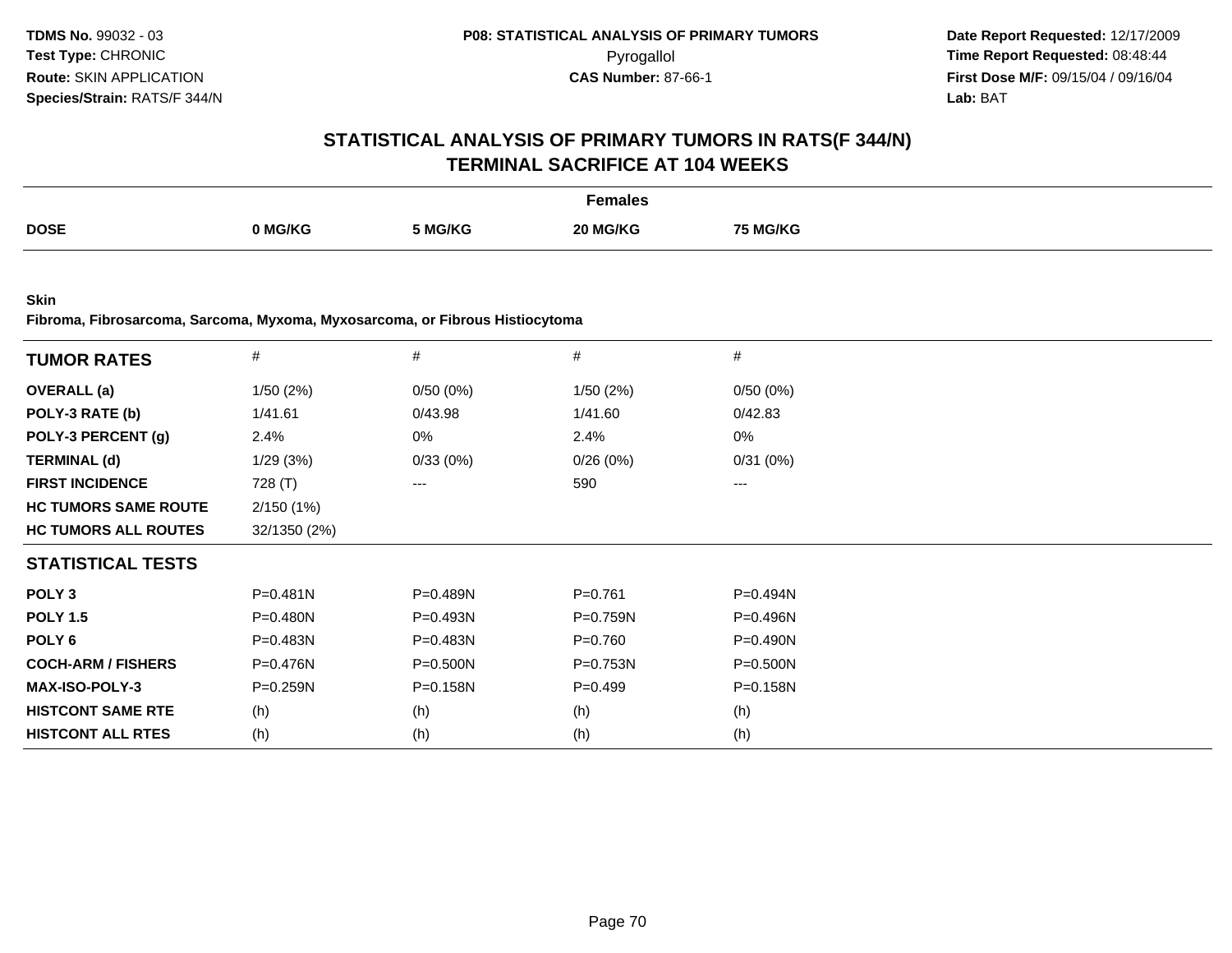| <b>Females</b>                                                             |                        |                   |             |          |  |  |  |  |  |
|----------------------------------------------------------------------------|------------------------|-------------------|-------------|----------|--|--|--|--|--|
| <b>DOSE</b>                                                                | 0 MG/KG                | 5 MG/KG           | 20 MG/KG    | 75 MG/KG |  |  |  |  |  |
|                                                                            |                        |                   |             |          |  |  |  |  |  |
| <b>Skin</b><br>Fibrosarcoma, Sarcoma, Myxosarcoma, or Fibrous Histiocytoma |                        |                   |             |          |  |  |  |  |  |
| <b>TUMOR RATES</b>                                                         | $\#$                   | $\#$              | $\#$        | $\#$     |  |  |  |  |  |
| <b>OVERALL</b> (a)                                                         | 0/50(0%)               | 0/50(0%)          | 1/50(2%)    | 0/50(0%) |  |  |  |  |  |
| POLY-3 RATE (b)                                                            | 0/41.61                | 0/43.98           | 1/41.60     | 0/42.83  |  |  |  |  |  |
| POLY-3 PERCENT (g)                                                         | 0%                     | 0%                | 2.4%        | 0%       |  |  |  |  |  |
| <b>TERMINAL (d)</b>                                                        | 0/29(0%)               | 0/33(0%)          | 0/26(0%)    | 0/31(0%) |  |  |  |  |  |
| <b>FIRST INCIDENCE</b>                                                     | $\qquad \qquad \cdots$ | $\qquad \qquad -$ | 590         | ---      |  |  |  |  |  |
| <b>HC TUMORS SAME ROUTE</b>                                                | 0/150(0%)              |                   |             |          |  |  |  |  |  |
| <b>HC TUMORS ALL ROUTES</b>                                                | 8/1350 (1%)            |                   |             |          |  |  |  |  |  |
| <b>STATISTICAL TESTS</b>                                                   |                        |                   |             |          |  |  |  |  |  |
| POLY <sub>3</sub>                                                          | P=0.775N               | (e)               | $P = 0.500$ | (e)      |  |  |  |  |  |
| <b>POLY 1.5</b>                                                            | $P=0.775N$             | (e)               | $P = 0.501$ | (e)      |  |  |  |  |  |
| POLY <sub>6</sub>                                                          | P=0.774N               | (e)               | $P=0.499$   | (e)      |  |  |  |  |  |
| <b>COCH-ARM / FISHERS</b>                                                  | P=0.776N               | (e)               | $P = 0.500$ | (e)      |  |  |  |  |  |
| MAX-ISO-POLY-3                                                             | $P = 0.394$            | (e)               | $P = 0.158$ | (e)      |  |  |  |  |  |
| <b>HISTCONT SAME RTE</b>                                                   | (h)                    | (e)               | (h)         | (e)      |  |  |  |  |  |
| <b>HISTCONT ALL RTES</b>                                                   | (h)                    | (e)               | (h)         | (e)      |  |  |  |  |  |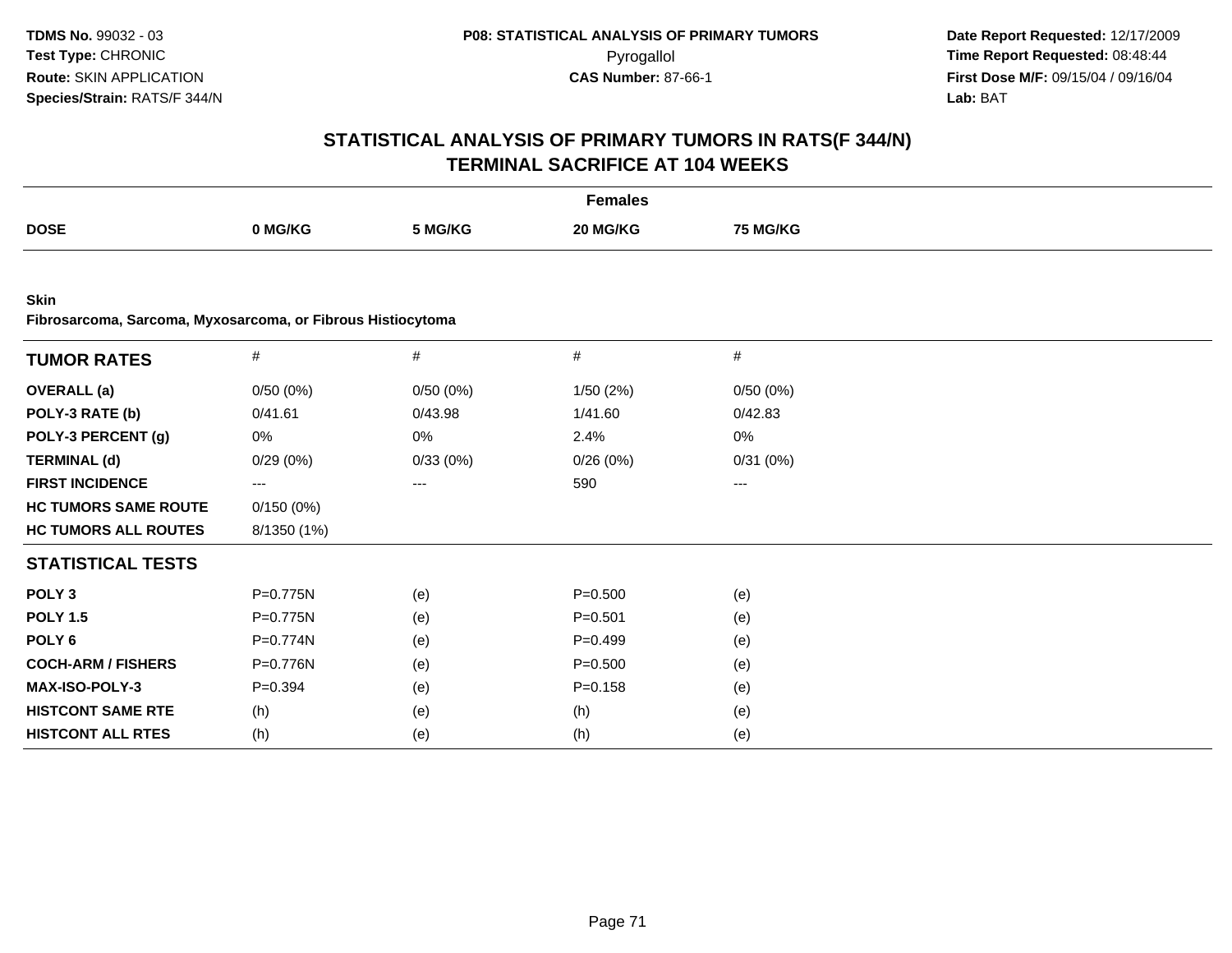| <b>Females</b>                 |             |          |          |             |  |  |  |  |  |
|--------------------------------|-------------|----------|----------|-------------|--|--|--|--|--|
| <b>DOSE</b>                    | 0 MG/KG     | 5 MG/KG  | 20 MG/KG | 75 MG/KG    |  |  |  |  |  |
|                                |             |          |          |             |  |  |  |  |  |
| <b>Skin</b><br>Keratoacanthoma |             |          |          |             |  |  |  |  |  |
| <b>TUMOR RATES</b>             | #           | #        | #        | #           |  |  |  |  |  |
| <b>OVERALL</b> (a)             | 0/50(0%)    | 0/50(0%) | 0/50(0%) | 1/50(2%)    |  |  |  |  |  |
| POLY-3 RATE (b)                | 0/41.61     | 0/43.98  | 0/41.13  | 1/42.83     |  |  |  |  |  |
| POLY-3 PERCENT (g)             | 0%          | 0%       | 0%       | 2.3%        |  |  |  |  |  |
| <b>TERMINAL (d)</b>            | 0/29(0%)    | 0/33(0%) | 0/26(0%) | 1/31(3%)    |  |  |  |  |  |
| <b>FIRST INCIDENCE</b>         | ---         | $---$    | ---      | 728 (T)     |  |  |  |  |  |
| <b>HC TUMORS SAME ROUTE</b>    | 1/150(1%)   |          |          |             |  |  |  |  |  |
| <b>HC TUMORS ALL ROUTES</b>    | 8/1350 (1%) |          |          |             |  |  |  |  |  |
| <b>STATISTICAL TESTS</b>       |             |          |          |             |  |  |  |  |  |
| POLY <sub>3</sub>              | $P=0.225$   | (e)      | (e)      | $P = 0.506$ |  |  |  |  |  |
| <b>POLY 1.5</b>                | $P = 0.225$ | (e)      | (e)      | $P = 0.504$ |  |  |  |  |  |
| POLY <sub>6</sub>              | $P = 0.226$ | (e)      | (e)      | $P = 0.510$ |  |  |  |  |  |
| <b>COCH-ARM / FISHERS</b>      | $P=0.224$   | (e)      | (e)      | $P = 0.500$ |  |  |  |  |  |
| MAX-ISO-POLY-3                 | $P = 0.138$ | (e)      | (e)      | $P = 0.166$ |  |  |  |  |  |
| <b>HISTCONT SAME RTE</b>       | (e)         | (e)      | (e)      | (e)         |  |  |  |  |  |
| <b>HISTCONT ALL RTES</b>       | (e)         | (e)      | (e)      | (e)         |  |  |  |  |  |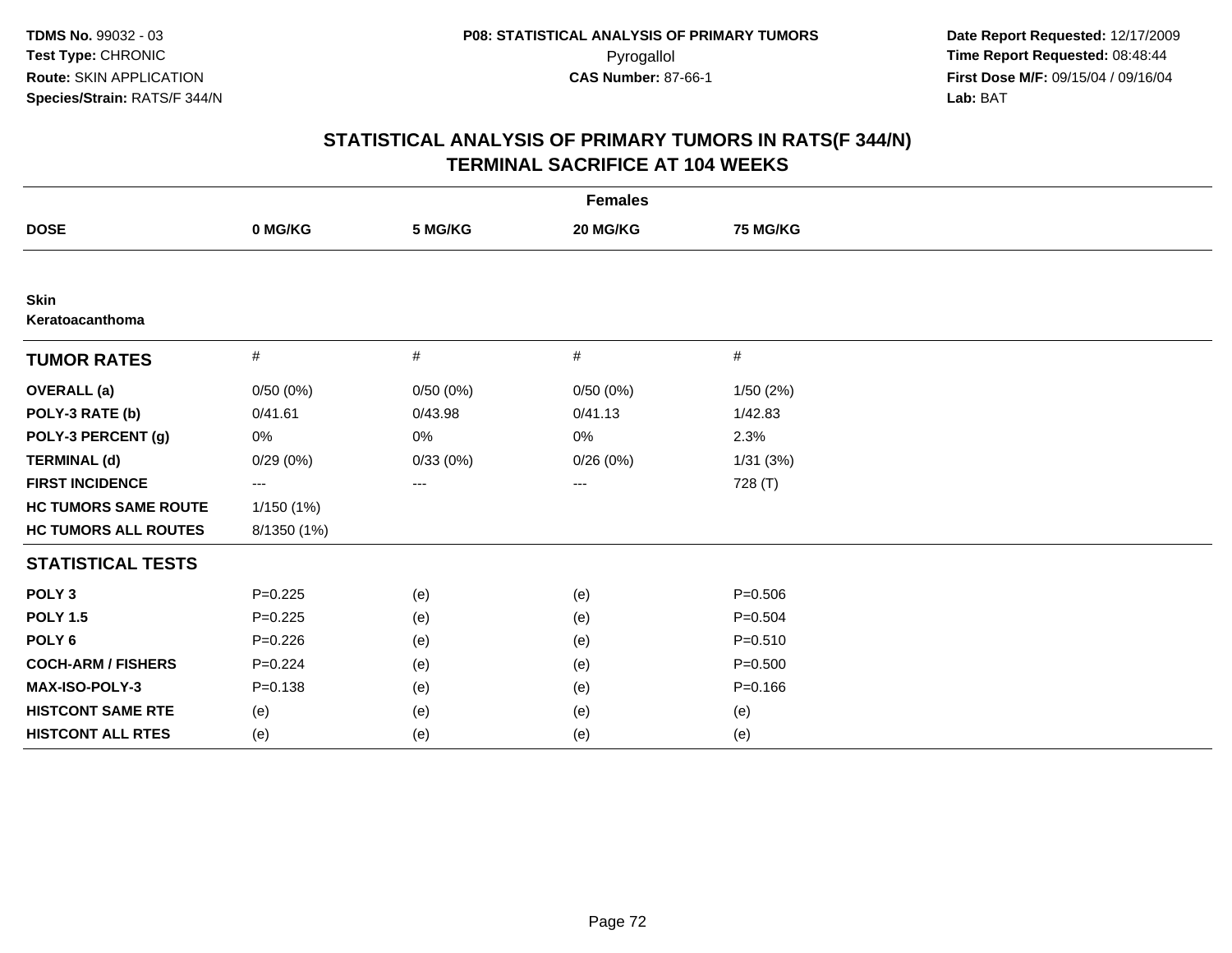|                                                                           | <b>Females</b> |          |              |             |  |  |  |
|---------------------------------------------------------------------------|----------------|----------|--------------|-------------|--|--|--|
| <b>DOSE</b>                                                               | 0 MG/KG        | 5 MG/KG  | 20 MG/KG     | 75 MG/KG    |  |  |  |
| <b>Skin</b>                                                               |                |          |              |             |  |  |  |
| Neurofibrosarcoma, Neurofibroma, or Schwannoma (benign, malignant or NOS) |                |          |              |             |  |  |  |
| <b>TUMOR RATES</b>                                                        | $\#$           | $\#$     | $\#$         | $\#$        |  |  |  |
| <b>OVERALL</b> (a)                                                        | 1/50(2%)       | 0/50(0%) | 0/50(0%)     | 2/50(4%)    |  |  |  |
| POLY-3 RATE (b)                                                           | 1/41.61        | 0/43.98  | 0/41.13      | 2/42.83     |  |  |  |
| POLY-3 PERCENT (g)                                                        | 2.4%           | 0%       | 0%           | 4.7%        |  |  |  |
| <b>TERMINAL (d)</b>                                                       | 1/29(3%)       | 0/33(0%) | 0/26(0%)     | 2/31(7%)    |  |  |  |
| <b>FIRST INCIDENCE</b>                                                    | 728 (T)        | $\cdots$ | ---          | 728 (T)     |  |  |  |
| <b>HC TUMORS SAME ROUTE</b>                                               | 2/150 (1%)     |          |              |             |  |  |  |
| <b>HC TUMORS ALL ROUTES</b>                                               | 3/1350 (0%)    |          |              |             |  |  |  |
| <b>STATISTICAL TESTS</b>                                                  |                |          |              |             |  |  |  |
| POLY <sub>3</sub>                                                         | $P = 0.175$    | P=0.489N | P=0.502N     | $P = 0.510$ |  |  |  |
| <b>POLY 1.5</b>                                                           | $P=0.175$      | P=0.493N | $P = 0.500N$ | $P = 0.506$ |  |  |  |
| POLY <sub>6</sub>                                                         | $P = 0.174$    | P=0.483N | $P = 0.505N$ | $P = 0.518$ |  |  |  |
| <b>COCH-ARM / FISHERS</b>                                                 | $P = 0.177$    | P=0.500N | $P = 0.500N$ | $P = 0.500$ |  |  |  |
| <b>MAX-ISO-POLY-3</b>                                                     | $P=0.150$      | P=0.158N | $P = 0.161N$ | $P = 0.291$ |  |  |  |
| <b>HISTCONT SAME RTE</b>                                                  | $P=0.189$      | (e)      | (e)          | $P = 0.230$ |  |  |  |
| <b>HISTCONT ALL RTES</b>                                                  | P=0.009**      | (e)      | (e)          | P=0.009**   |  |  |  |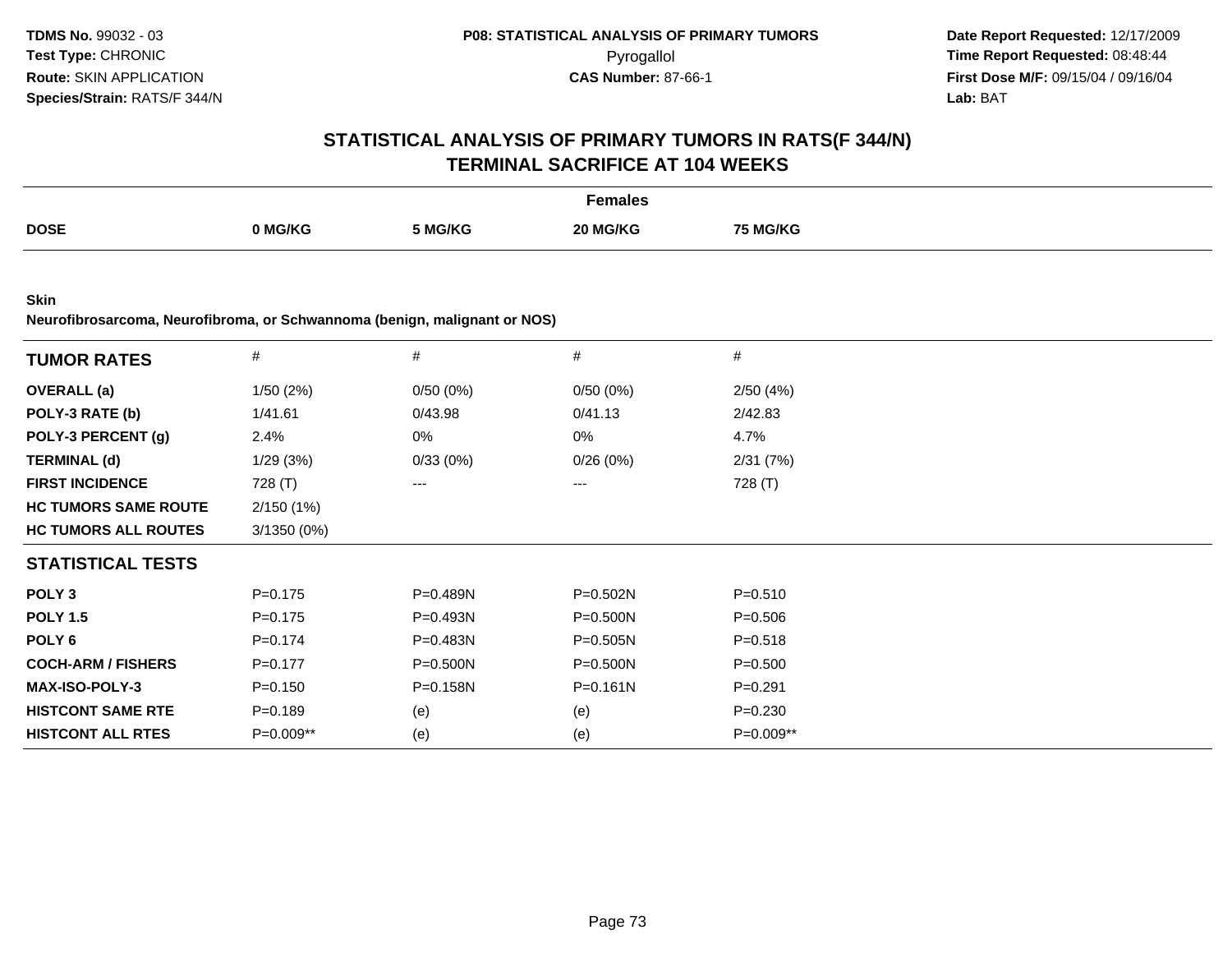| <b>Females</b>                             |             |              |              |                 |  |  |  |
|--------------------------------------------|-------------|--------------|--------------|-----------------|--|--|--|
| <b>DOSE</b>                                | 0 MG/KG     | 5 MG/KG      | 20 MG/KG     | <b>75 MG/KG</b> |  |  |  |
|                                            |             |              |              |                 |  |  |  |
| <b>Skin</b><br><b>Schwannoma Malignant</b> |             |              |              |                 |  |  |  |
| <b>TUMOR RATES</b>                         | $\#$        | $\#$         | #            | $\#$            |  |  |  |
| <b>OVERALL</b> (a)                         | 1/50(2%)    | 0/50(0%)     | 0/50(0%)     | 1/50(2%)        |  |  |  |
| POLY-3 RATE (b)                            | 1/41.61     | 0/43.98      | 0/41.13      | 1/42.83         |  |  |  |
| POLY-3 PERCENT (g)                         | 2.4%        | 0%           | 0%           | 2.3%            |  |  |  |
| <b>TERMINAL (d)</b>                        | 1/29(3%)    | 0/33(0%)     | 0/26(0%)     | 1/31(3%)        |  |  |  |
| <b>FIRST INCIDENCE</b>                     | 728 (T)     | ---          | ---          | 728 (T)         |  |  |  |
| <b>HC TUMORS SAME ROUTE</b>                | 2/150(1%)   |              |              |                 |  |  |  |
| <b>HC TUMORS ALL ROUTES</b>                | 3/1350 (0%) |              |              |                 |  |  |  |
| <b>STATISTICAL TESTS</b>                   |             |              |              |                 |  |  |  |
| POLY <sub>3</sub>                          | $P = 0.519$ | P=0.489N     | $P = 0.502N$ | P=0.754N        |  |  |  |
| <b>POLY 1.5</b>                            | $P = 0.521$ | P=0.493N     | $P = 0.500N$ | P=0.757N        |  |  |  |
| POLY <sub>6</sub>                          | $P = 0.518$ | P=0.483N     | P=0.505N     | P=0.750N        |  |  |  |
| <b>COCH-ARM / FISHERS</b>                  | $P=0.524$   | $P = 0.500N$ | $P = 0.500N$ | P=0.753N        |  |  |  |
| MAX-ISO-POLY-3                             | P=0.405N    | P=0.158N     | $P = 0.161N$ | P=0.491N        |  |  |  |
| <b>HISTCONT SAME RTE</b>                   | (e)         | (e)          | (e)          | (e)             |  |  |  |
| <b>HISTCONT ALL RTES</b>                   | (e)         | (e)          | (e)          | (e)             |  |  |  |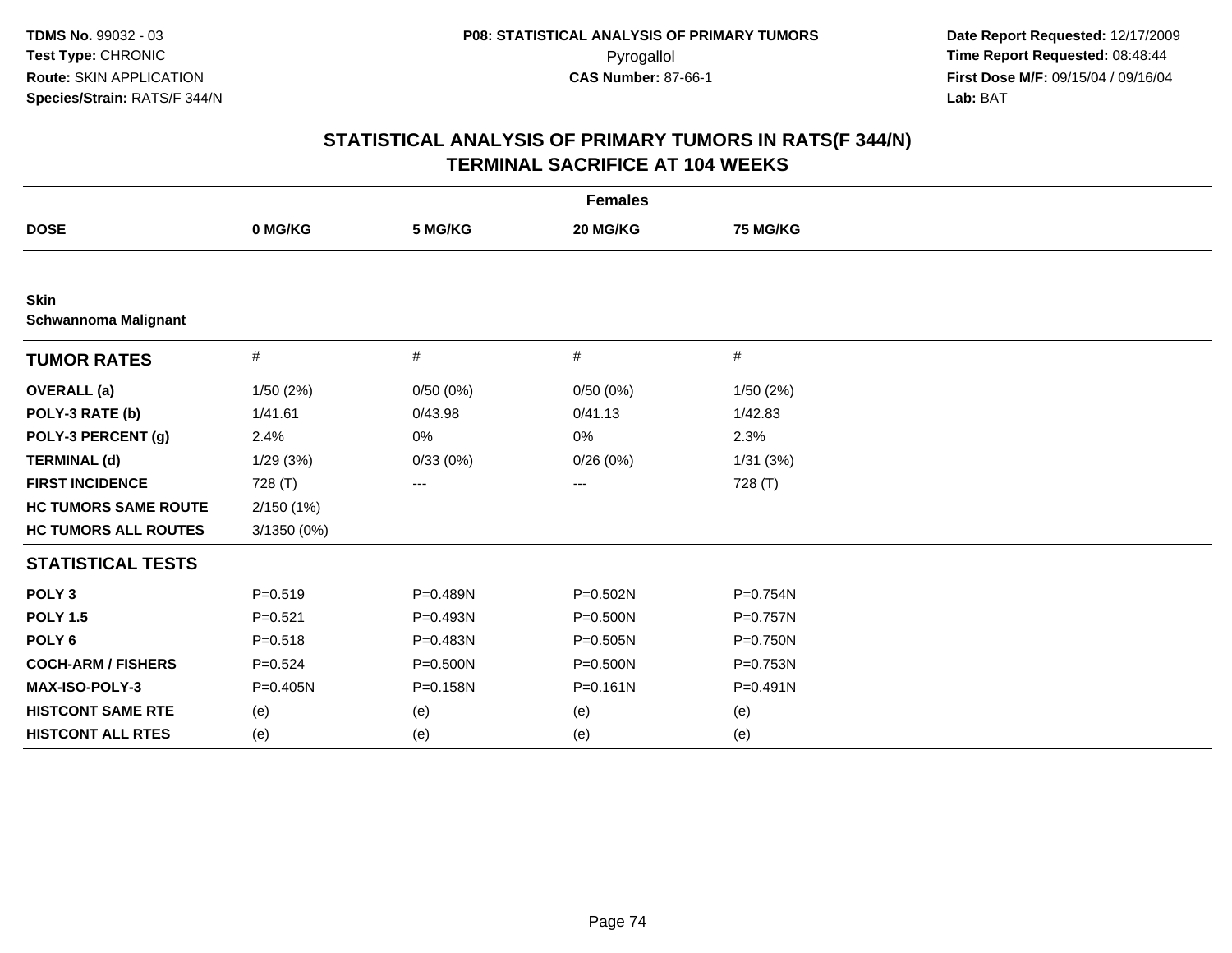| <b>Females</b>                                |             |          |          |                 |  |  |  |
|-----------------------------------------------|-------------|----------|----------|-----------------|--|--|--|
| <b>DOSE</b>                                   | 0 MG/KG     | 5 MG/KG  | 20 MG/KG | <b>75 MG/KG</b> |  |  |  |
|                                               |             |          |          |                 |  |  |  |
| <b>Skin</b><br><b>Squamous Cell Papilloma</b> |             |          |          |                 |  |  |  |
| <b>TUMOR RATES</b>                            | $\#$        | $\#$     | $\#$     | #               |  |  |  |
| <b>OVERALL</b> (a)                            | 0/50(0%)    | 0/50(0%) | 0/50(0%) | 0/50(0%)        |  |  |  |
| POLY-3 RATE (b)                               | 0/41.61     | 0/43.98  | 0/41.13  | 0/42.83         |  |  |  |
| POLY-3 PERCENT (g)                            | $0\%$       | 0%       | $0\%$    | 0%              |  |  |  |
| <b>TERMINAL (d)</b>                           | 0/29(0%)    | 0/33(0%) | 0/26(0%) | 0/31(0%)        |  |  |  |
| <b>FIRST INCIDENCE</b>                        | ---         | ---      | $---$    | $\cdots$        |  |  |  |
| <b>HC TUMORS SAME ROUTE</b>                   | 0/150(0%)   |          |          |                 |  |  |  |
| <b>HC TUMORS ALL ROUTES</b>                   | 5/1350 (0%) |          |          |                 |  |  |  |
| <b>STATISTICAL TESTS</b>                      |             |          |          |                 |  |  |  |
| POLY <sub>3</sub>                             | (e)         | (e)      | (e)      | (e)             |  |  |  |
| <b>POLY 1.5</b>                               | (e)         | (e)      | (e)      | (e)             |  |  |  |
| POLY <sub>6</sub>                             | (e)         | (e)      | (e)      | (e)             |  |  |  |
| <b>COCH-ARM / FISHERS</b>                     | (e)         | (e)      | (e)      | (e)             |  |  |  |
| MAX-ISO-POLY-3                                | (e)         | (e)      | (e)      | (e)             |  |  |  |
| <b>HISTCONT SAME RTE</b>                      | (e)         | (e)      | (e)      | (e)             |  |  |  |
| <b>HISTCONT ALL RTES</b>                      | (e)         | (e)      | (e)      | (e)             |  |  |  |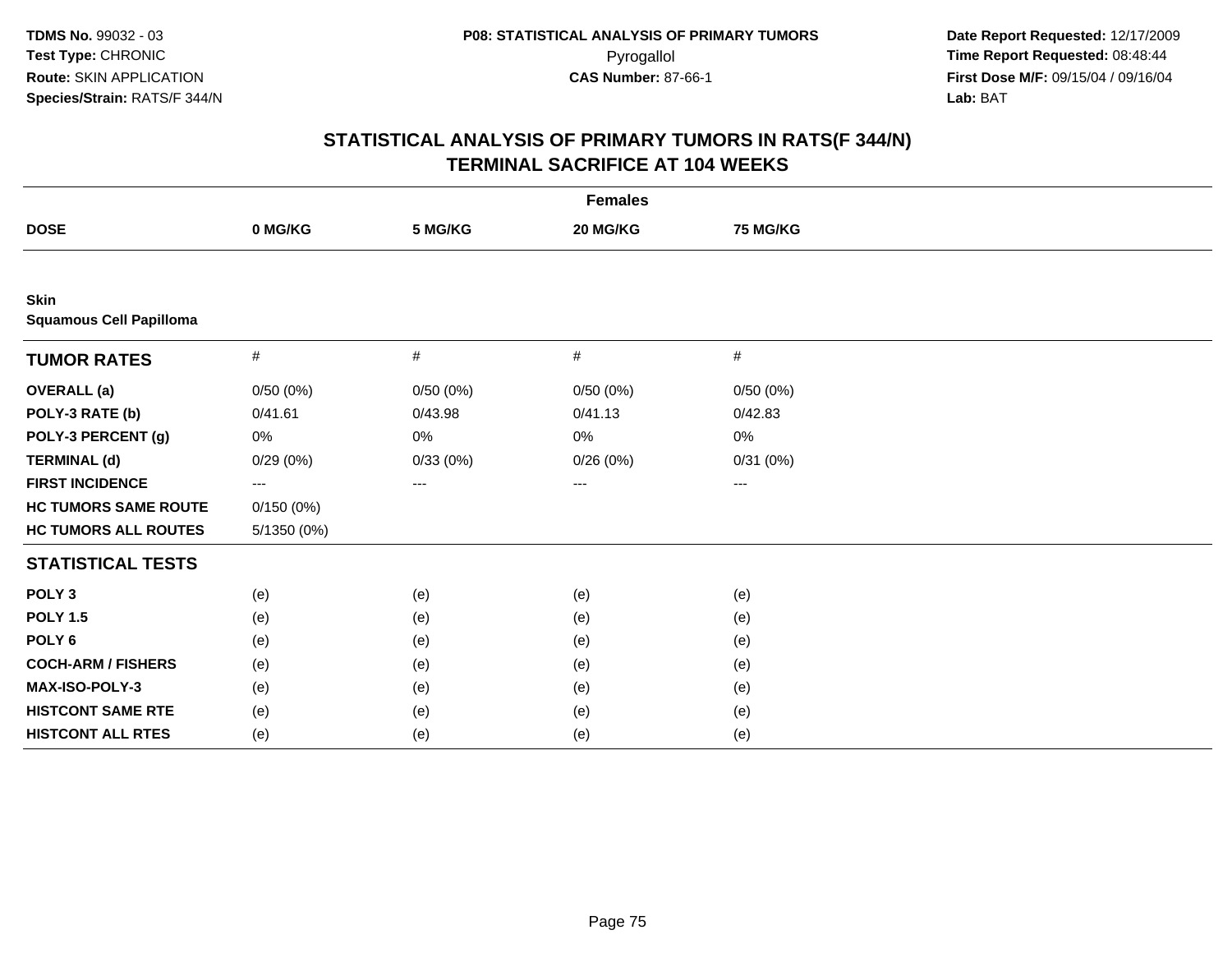## **STATISTICAL ANALYSIS OF PRIMARY TUMORS IN RATS(F 344/N)TERMINAL SACRIFICE AT 104 WEEKS**

|             |                    |         | Females              |          |
|-------------|--------------------|---------|----------------------|----------|
| <b>DOSE</b> | NG/KG <sup>√</sup> | 5 MG/KG | <b>IG/KC</b><br>ንበ ⊾ | 75 MG/KG |

**Skin**

**Squamous Cell Papilloma, Papilloma, Squamous Cell Carcinoma or Keratoacanthoma**

| <b>TUMOR RATES</b>          | $\#$         | $\#$     | $\#$     | #           |
|-----------------------------|--------------|----------|----------|-------------|
| <b>OVERALL</b> (a)          | 0/50(0%)     | 0/50(0%) | 0/50(0%) | 1/50(2%)    |
| POLY-3 RATE (b)             | 0/41.61      | 0/43.98  | 0/41.13  | 1/42.83     |
| POLY-3 PERCENT (g)          | 0%           | 0%       | 0%       | 2.3%        |
| <b>TERMINAL (d)</b>         | 0/29(0%)     | 0/33(0%) | 0/26(0%) | 1/31(3%)    |
| <b>FIRST INCIDENCE</b>      | $---$        | $---$    | $---$    | 728 (T)     |
| <b>HC TUMORS SAME ROUTE</b> | 2/150(1%)    |          |          |             |
| <b>HC TUMORS ALL ROUTES</b> | 16/1350 (1%) |          |          |             |
| <b>STATISTICAL TESTS</b>    |              |          |          |             |
| POLY <sub>3</sub>           | $P=0.225$    | (e)      | (e)      | $P = 0.506$ |
| <b>POLY 1.5</b>             | $P=0.225$    | (e)      | (e)      | $P = 0.504$ |
| POLY 6                      | $P=0.226$    | (e)      | (e)      | $P = 0.510$ |
| <b>COCH-ARM / FISHERS</b>   | $P=0.224$    | (e)      | (e)      | $P = 0.500$ |
| <b>MAX-ISO-POLY-3</b>       | $P = 0.138$  | (e)      | (e)      | $P = 0.166$ |
| <b>HISTCONT SAME RTE</b>    | (e)          | (e)      | (e)      | (e)         |
| <b>HISTCONT ALL RTES</b>    | (e)          | (e)      | (e)      | (e)         |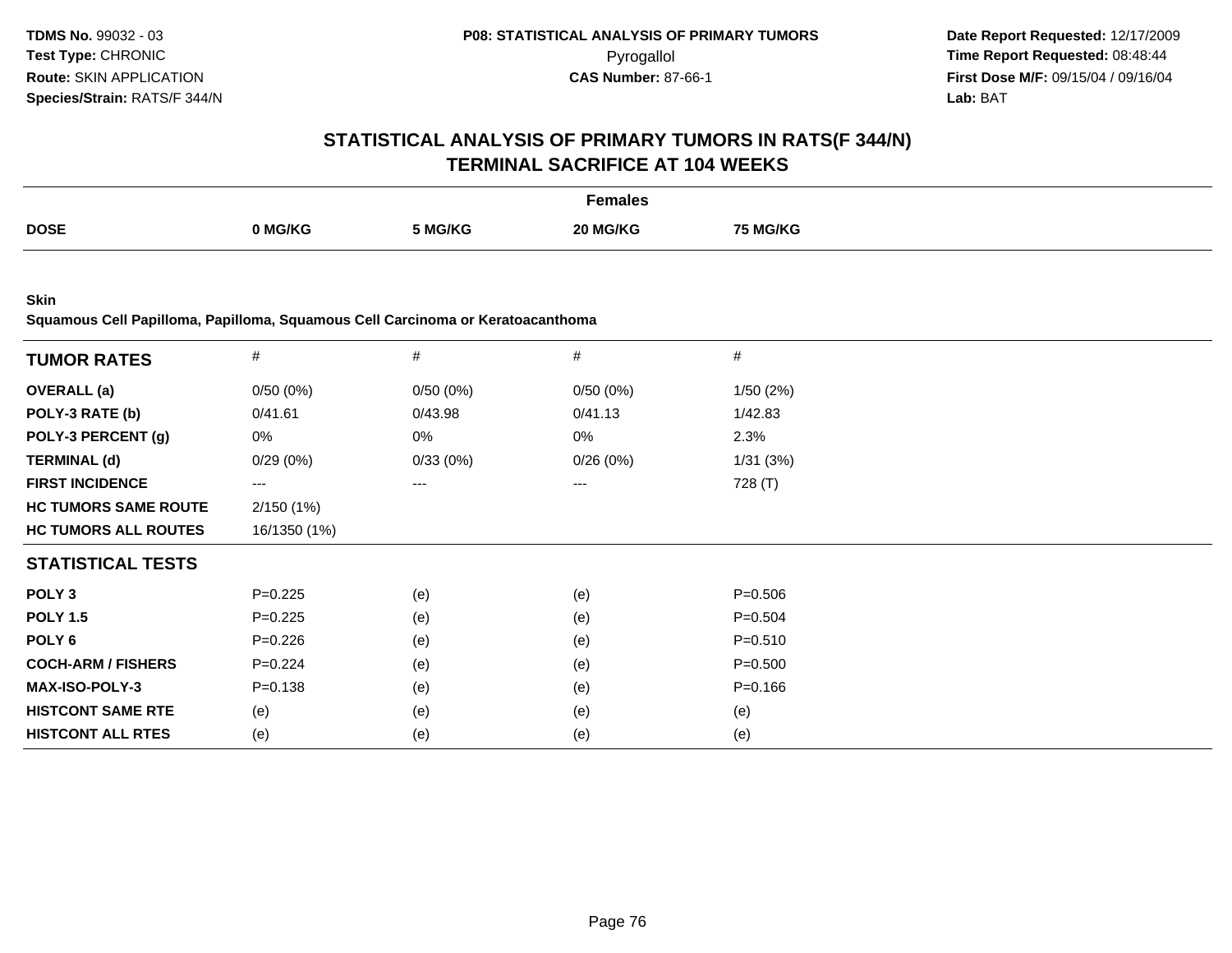|                                                                |              |          | <b>Females</b> |                 |  |
|----------------------------------------------------------------|--------------|----------|----------------|-----------------|--|
| <b>DOSE</b>                                                    | 0 MG/KG      | 5 MG/KG  | 20 MG/KG       | <b>75 MG/KG</b> |  |
|                                                                |              |          |                |                 |  |
| Skin<br>Squamous Cell Papilloma, Papilloma, or Keratoacanthoma |              |          |                |                 |  |
| <b>TUMOR RATES</b>                                             | $\#$         | $\#$     | $\#$           | $\#$            |  |
| <b>OVERALL</b> (a)                                             | 0/50(0%)     | 0/50(0%) | 0/50(0%)       | 1/50(2%)        |  |
| POLY-3 RATE (b)                                                | 0/41.61      | 0/43.98  | 0/41.13        | 1/42.83         |  |
| POLY-3 PERCENT (g)                                             | 0%           | 0%       | 0%             | 2.3%            |  |
| <b>TERMINAL (d)</b>                                            | 0/29(0%)     | 0/33(0%) | 0/26(0%)       | 1/31(3%)        |  |
| <b>FIRST INCIDENCE</b>                                         | ---          | ---      | ---            | 728 (T)         |  |
| <b>HC TUMORS SAME ROUTE</b>                                    | 1/150(1%)    |          |                |                 |  |
| <b>HC TUMORS ALL ROUTES</b>                                    | 13/1350 (1%) |          |                |                 |  |
| <b>STATISTICAL TESTS</b>                                       |              |          |                |                 |  |
| POLY <sub>3</sub>                                              | $P=0.225$    | (e)      | (e)            | $P = 0.506$     |  |
| <b>POLY 1.5</b>                                                | $P=0.225$    | (e)      | (e)            | $P = 0.504$     |  |
| POLY <sub>6</sub>                                              | $P=0.226$    | (e)      | (e)            | $P = 0.510$     |  |
| <b>COCH-ARM / FISHERS</b>                                      | $P=0.224$    | (e)      | (e)            | $P = 0.500$     |  |
| MAX-ISO-POLY-3                                                 | $P = 0.138$  | (e)      | (e)            | $P = 0.166$     |  |
| <b>HISTCONT SAME RTE</b>                                       | (e)          | (e)      | (e)            | (e)             |  |
| <b>HISTCONT ALL RTES</b>                                       | (e)          | (e)      | (e)            | (e)             |  |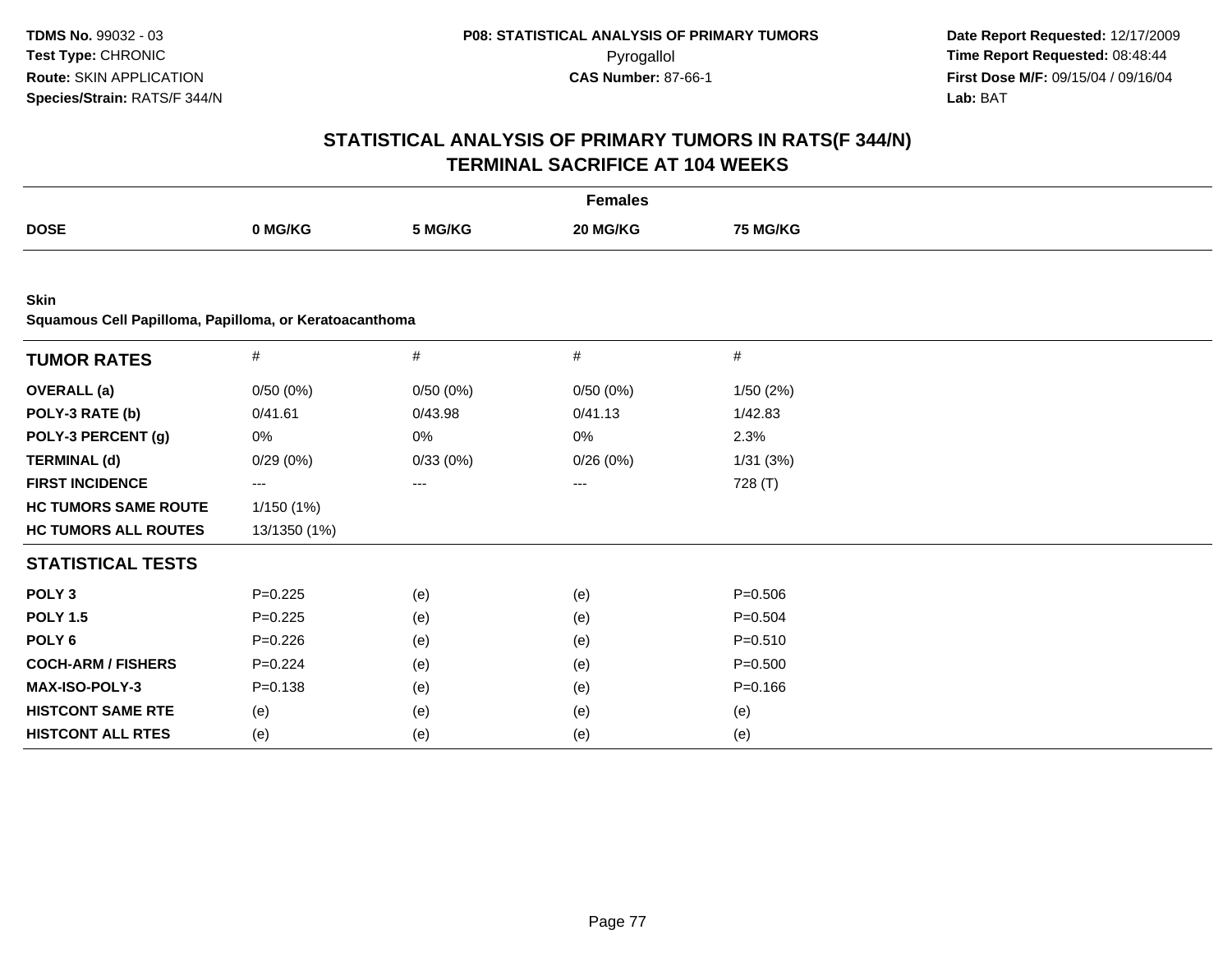| <b>Females</b>                          |                |              |              |                 |  |  |  |
|-----------------------------------------|----------------|--------------|--------------|-----------------|--|--|--|
| <b>DOSE</b>                             | 0 MG/KG        | 5 MG/KG      | 20 MG/KG     | <b>75 MG/KG</b> |  |  |  |
|                                         |                |              |              |                 |  |  |  |
| <b>Thyroid Gland: C-Cell</b><br>Adenoma |                |              |              |                 |  |  |  |
| <b>TUMOR RATES</b>                      |                |              |              |                 |  |  |  |
| <b>OVERALL</b> (a)                      | 7/50 (14%)     | 6/50 (12%)   | 6/50 (12%)   | 7/50 (14%)      |  |  |  |
| POLY-3 RATE (b)                         | 7/41.81        | 6/43.98      | 6/41.68      | 7/42.90         |  |  |  |
| POLY-3 PERCENT (g)                      | 16.7%          | 13.6%        | 14.4%        | 16.3%           |  |  |  |
| <b>TERMINAL (d)</b>                     | 6/29 (21%)     | 6/33(18%)    | 3/26(12%)    | 6/31 (19%)      |  |  |  |
| <b>FIRST INCIDENCE</b>                  | 674            | 728 (T)      | 617          | 712             |  |  |  |
| <b>HC TUMORS SAME ROUTE</b>             | 17/150 (11%)   |              |              |                 |  |  |  |
| <b>HC TUMORS ALL ROUTES</b>             | 141/1338 (11%) |              |              |                 |  |  |  |
| <b>STATISTICAL TESTS</b>                |                |              |              |                 |  |  |  |
| POLY <sub>3</sub>                       | $P = 0.510$    | $P = 0.461N$ | P=0.502N     | $P = 0.595N$    |  |  |  |
| <b>POLY 1.5</b>                         | $P=0.507$      | P=0.474N     | P=0.496N     | $P = 0.602N$    |  |  |  |
| POLY <sub>6</sub>                       | $P = 0.515$    | $P = 0.440N$ | P=0.508N     | $P = 0.581N$    |  |  |  |
| <b>COCH-ARM / FISHERS</b>               | $P = 0.507$    | P=0.500N     | $P = 0.500N$ | P=0.613N        |  |  |  |
| MAX-ISO-POLY-3                          | $P = 0.627N$   | P=0.348N     | P=0.383N     | P=0.478N        |  |  |  |
| <b>HISTCONT SAME RTE</b>                | $P = 0.594$    | $P = 1.000$  | $P = 0.596$  | $P=0.446$       |  |  |  |
| <b>HISTCONT ALL RTES</b>                | $P = 0.441$    | $P = 0.520$  | $P = 0.478$  | $P = 0.355$     |  |  |  |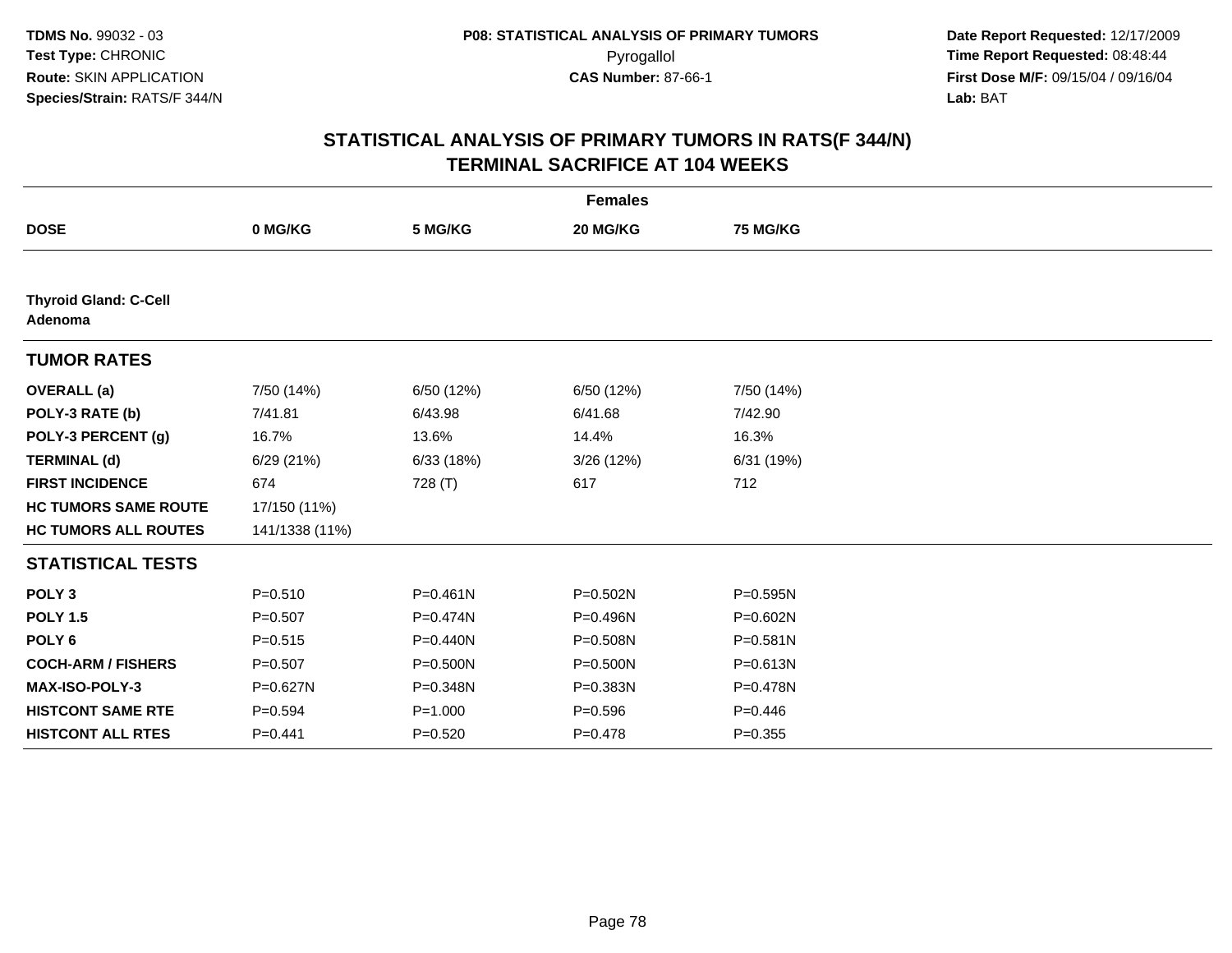|                                                      |                |              | <b>Females</b> |              |
|------------------------------------------------------|----------------|--------------|----------------|--------------|
| <b>DOSE</b>                                          | 0 MG/KG        | 5 MG/KG      | 20 MG/KG       | 75 MG/KG     |
|                                                      |                |              |                |              |
| <b>Thyroid Gland: C-Cell</b><br>Carcinoma or Adenoma |                |              |                |              |
| <b>TUMOR RATES</b>                                   |                |              |                |              |
| <b>OVERALL</b> (a)                                   | 7/50 (14%)     | 6/50 (12%)   | 6/50 (12%)     | 7/50 (14%)   |
| POLY-3 RATE (b)                                      | 7/41.81        | 6/43.98      | 6/41.68        | 7/42.90      |
| POLY-3 PERCENT (g)                                   | 16.7%          | 13.6%        | 14.4%          | 16.3%        |
| <b>TERMINAL (d)</b>                                  | 6/29(21%)      | 6/33(18%)    | 3/26 (12%)     | 6/31 (19%)   |
| <b>FIRST INCIDENCE</b>                               | 674            | 728 (T)      | 617            | 712          |
| <b>HC TUMORS SAME ROUTE</b>                          | 19/150 (13%)   |              |                |              |
| <b>HC TUMORS ALL ROUTES</b>                          | 157/1338 (12%) |              |                |              |
| <b>STATISTICAL TESTS</b>                             |                |              |                |              |
| POLY <sub>3</sub>                                    | $P = 0.510$    | $P = 0.461N$ | $P = 0.502N$   | $P = 0.595N$ |
| <b>POLY 1.5</b>                                      | $P = 0.507$    | P=0.474N     | P=0.496N       | P=0.602N     |
| POLY <sub>6</sub>                                    | $P = 0.515$    | $P = 0.440N$ | P=0.508N       | $P = 0.581N$ |
| <b>COCH-ARM / FISHERS</b>                            | $P = 0.507$    | P=0.500N     | P=0.500N       | P=0.613N     |
| MAX-ISO-POLY-3                                       | $P = 0.627N$   | P=0.348N     | P=0.383N       | P=0.478N     |
| <b>HISTCONT SAME RTE</b>                             | $P = 0.594$    | $P = 1.000$  | $P = 1.000$    | $P = 0.501$  |
| <b>HISTCONT ALL RTES</b>                             | $P = 0.634$    | $P = 0.610$  | $P = 0.565$    | $P=0.443$    |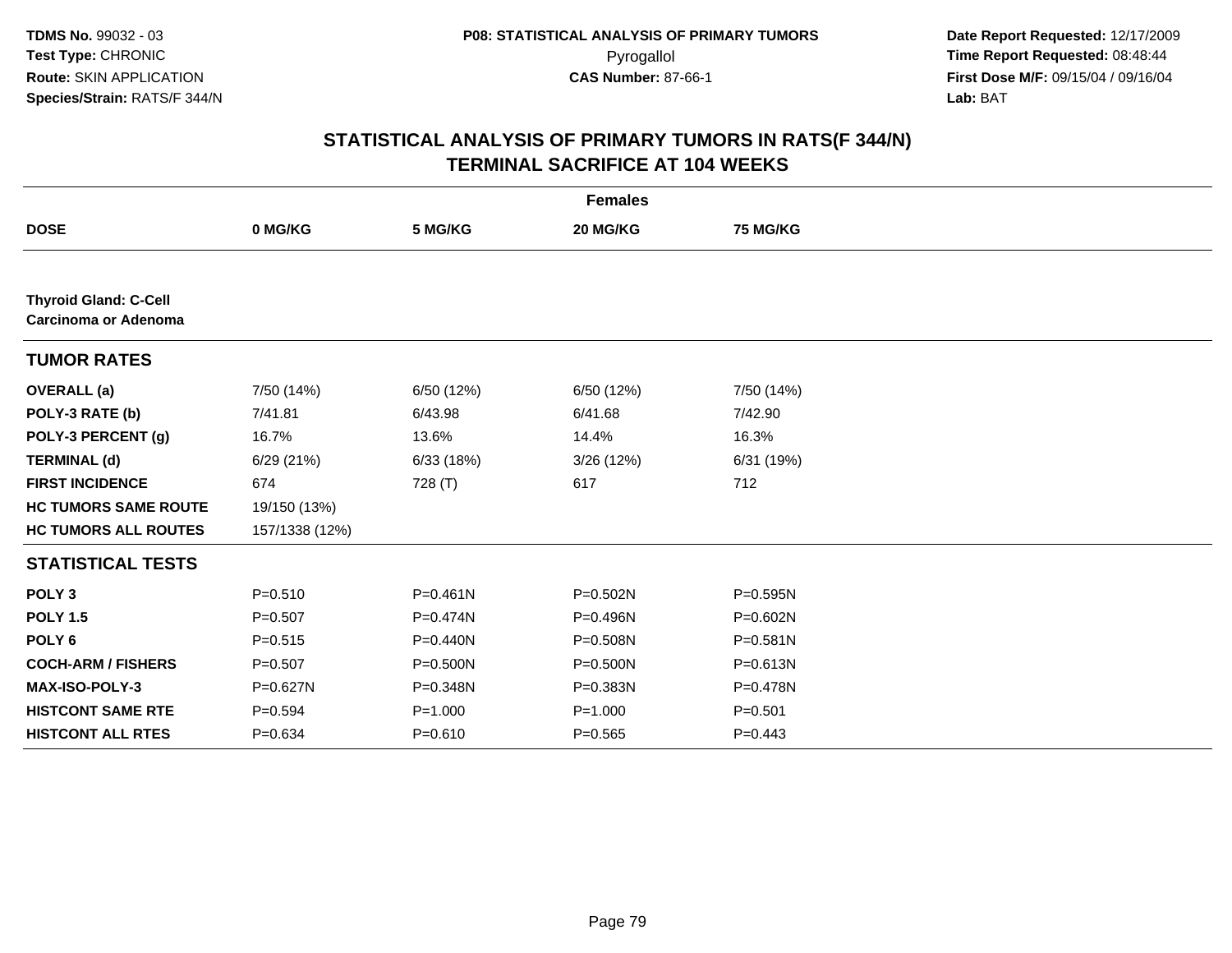|                                                               |              |             | <b>Females</b> |              |  |
|---------------------------------------------------------------|--------------|-------------|----------------|--------------|--|
| <b>DOSE</b>                                                   | 0 MG/KG      | 5 MG/KG     | 20 MG/KG       | 75 MG/KG     |  |
|                                                               |              |             |                |              |  |
| <b>Thyroid Gland: Follicular Cell</b><br>Carcinoma or Adenoma |              |             |                |              |  |
| <b>TUMOR RATES</b>                                            |              |             |                |              |  |
| <b>OVERALL</b> (a)                                            | 1/50 (2%)    | 1/50(2%)    | 0/50(0%)       | 1/50(2%)     |  |
| POLY-3 RATE (b)                                               | 1/41.61      | 1/44.05     | 0/41.13        | 1/42.83      |  |
| POLY-3 PERCENT (g)                                            | 2.4%         | 2.3%        | 0%             | 2.3%         |  |
| <b>TERMINAL (d)</b>                                           | 1/29(3%)     | 0/33(0%)    | 0/26(0%)       | 1/31(3%)     |  |
| <b>FIRST INCIDENCE</b>                                        | 728 (T)      | 712         | ---            | 728 (T)      |  |
| <b>HC TUMORS SAME ROUTE</b>                                   | 3/150(2%)    |             |                |              |  |
| <b>HC TUMORS ALL ROUTES</b>                                   | 12/1338 (1%) |             |                |              |  |
| <b>STATISTICAL TESTS</b>                                      |              |             |                |              |  |
| POLY <sub>3</sub>                                             | $P = 0.671$  | P=0.748N    | P=0.502N       | P=0.754N     |  |
| <b>POLY 1.5</b>                                               | $P = 0.670$  | P=0.752N    | $P = 0.500N$   | P=0.757N     |  |
| POLY <sub>6</sub>                                             | $P=0.673$    | $P=0.741N$  | P=0.505N       | P=0.750N     |  |
| <b>COCH-ARM / FISHERS</b>                                     | $P = 0.670$  | P=0.753N    | P=0.500N       | P=0.753N     |  |
| <b>MAX-ISO-POLY-3</b>                                         | $P = 0.539N$ | P=0.484N    | $P = 0.161N$   | $P = 0.491N$ |  |
| <b>HISTCONT SAME RTE</b>                                      | $P = 0.748$  | $P = 1.000$ | (e)            | $P = 1.000$  |  |
| <b>HISTCONT ALL RTES</b>                                      | $P = 0.531$  | $P=0.362$   | (e)            | $P = 0.356$  |  |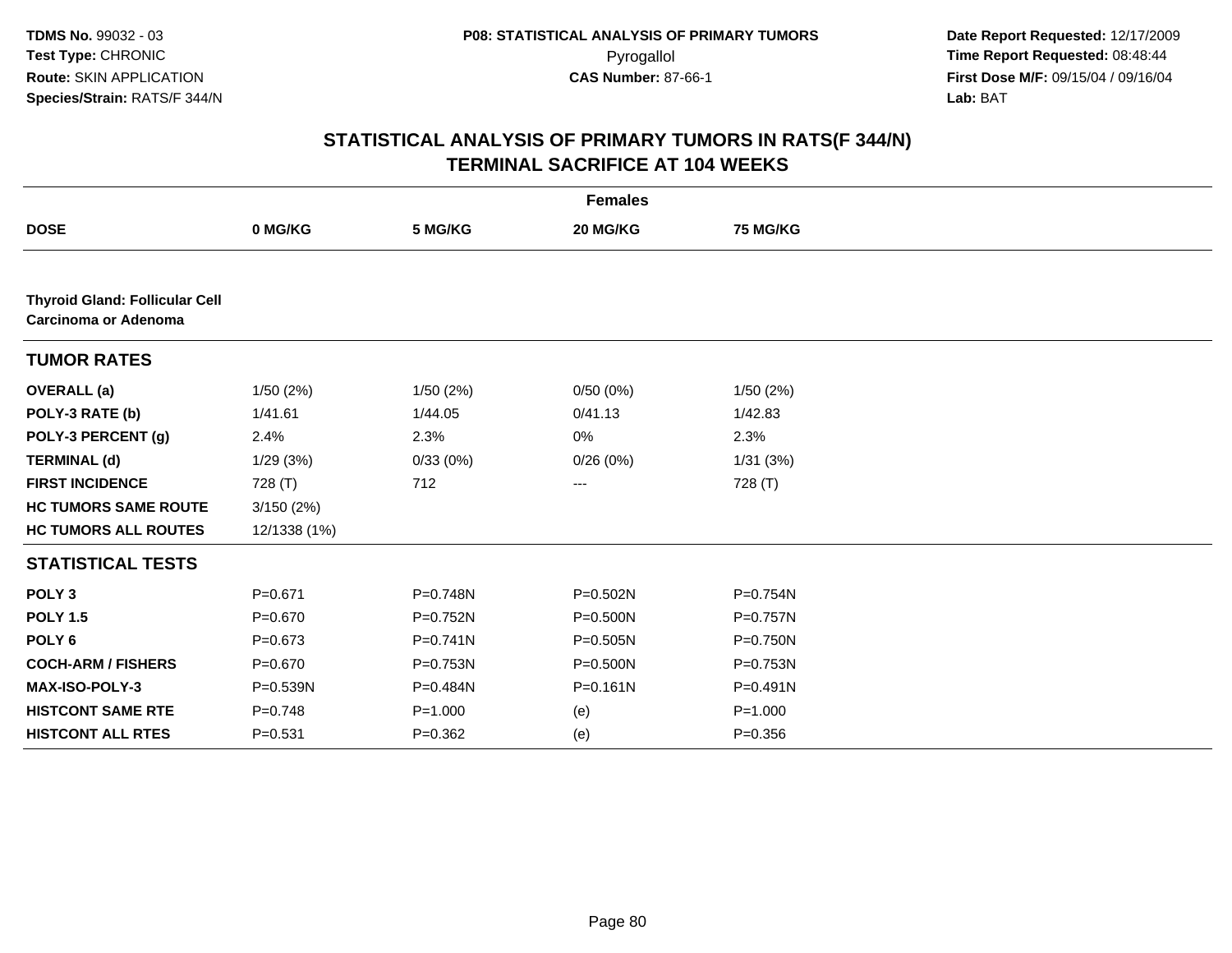| <b>Females</b>                        |                |              |            |                 |  |  |  |
|---------------------------------------|----------------|--------------|------------|-----------------|--|--|--|
| <b>DOSE</b>                           | 0 MG/KG        | 5 MG/KG      | 20 MG/KG   | <b>75 MG/KG</b> |  |  |  |
|                                       |                |              |            |                 |  |  |  |
| <b>Uterus</b><br><b>Polyp Stromal</b> |                |              |            |                 |  |  |  |
| <b>TUMOR RATES</b>                    | $\#$           | #            | #          | #               |  |  |  |
| <b>OVERALL</b> (a)                    | 7/50 (14%)     | 7/50 (14%)   | 5/50 (10%) | 3/50(6%)        |  |  |  |
| POLY-3 RATE (b)                       | 7/41.61        | 7/43.98      | 5/42.39    | 3/42.86         |  |  |  |
| POLY-3 PERCENT (g)                    | 16.8%          | 15.9%        | 11.8%      | 7%              |  |  |  |
| <b>TERMINAL (d)</b>                   | 7/29 (24%)     | 7/33 (21%)   | 2/26(8%)   | 2/31(7%)        |  |  |  |
| <b>FIRST INCIDENCE</b>                | 728 (T)        | 728 (T)      | 574        | 721             |  |  |  |
| <b>HC TUMORS SAME ROUTE</b>           | 17/150 (11%)   |              |            |                 |  |  |  |
| <b>HC TUMORS ALL ROUTES</b>           | 241/1350 (18%) |              |            |                 |  |  |  |
| <b>STATISTICAL TESTS</b>              |                |              |            |                 |  |  |  |
| POLY <sub>3</sub>                     | $P = 0.104N$   | $P = 0.571N$ | P=0.365N   | $P = 0.143N$    |  |  |  |
| <b>POLY 1.5</b>                       | P=0.107N       | P=0.586N     | P=0.367N   | P=0.149N        |  |  |  |
| POLY <sub>6</sub>                     | P=0.100N       | P=0.546N     | P=0.357N   | P=0.133N        |  |  |  |
| <b>COCH-ARM / FISHERS</b>             | P=0.109N       | P=0.613N     | P=0.380N   | P=0.159N        |  |  |  |
| <b>MAX-ISO-POLY-3</b>                 | $P = 0.152N$   | P=0.455N     | P=0.258N   | P=0.083N        |  |  |  |
| <b>HISTCONT SAME RTE</b>              | (h)            | (h)          | (h)        | (h)             |  |  |  |
| <b>HISTCONT ALL RTES</b>              | (h)            | (h)          | (h)        | (h)             |  |  |  |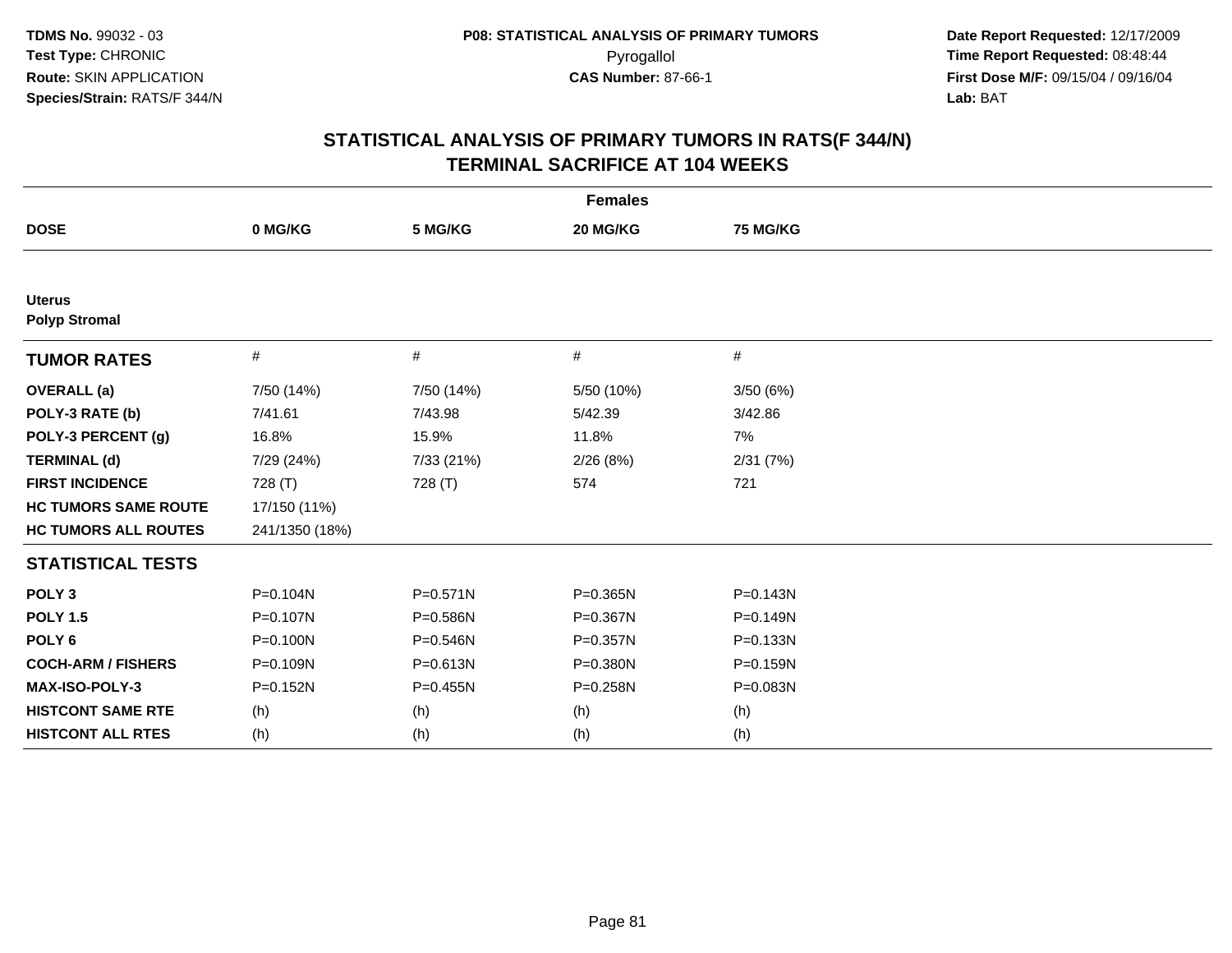| <b>Females</b>                                           |                |              |              |              |  |  |
|----------------------------------------------------------|----------------|--------------|--------------|--------------|--|--|
| <b>DOSE</b>                                              | 0 MG/KG        | 5 MG/KG      | 20 MG/KG     | 75 MG/KG     |  |  |
|                                                          |                |              |              |              |  |  |
| <b>Uterus</b><br><b>Sarcoma Stromal or Polyp Stromal</b> |                |              |              |              |  |  |
| <b>TUMOR RATES</b>                                       | $\#$           | $\#$         | $\#$         | #            |  |  |
| <b>OVERALL</b> (a)                                       | 7/50 (14%)     | 7/50 (14%)   | 6/50 (12%)   | 3/50 (6%)    |  |  |
| POLY-3 RATE (b)                                          | 7/41.61        | 7/43.98      | 6/42.86      | 3/42.86      |  |  |
| POLY-3 PERCENT (g)                                       | 16.8%          | 15.9%        | 14%          | 7%           |  |  |
| <b>TERMINAL (d)</b>                                      | 7/29 (24%)     | 7/33 (21%)   | 2/26(8%)     | 2/31(7%)     |  |  |
| <b>FIRST INCIDENCE</b>                                   | 728 (T)        | 728 (T)      | 574          | 721          |  |  |
| <b>HC TUMORS SAME ROUTE</b>                              | 19/150 (13%)   |              |              |              |  |  |
| <b>HC TUMORS ALL ROUTES</b>                              | 250/1350 (19%) |              |              |              |  |  |
| <b>STATISTICAL TESTS</b>                                 |                |              |              |              |  |  |
| POLY <sub>3</sub>                                        | P=0.102N       | $P = 0.571N$ | P=0.477N     | $P = 0.143N$ |  |  |
| <b>POLY 1.5</b>                                          | P=0.105N       | P=0.586N     | P=0.483N     | $P = 0.149N$ |  |  |
| POLY <sub>6</sub>                                        | P=0.098N       | P=0.546N     | P=0.464N     | P=0.133N     |  |  |
| <b>COCH-ARM / FISHERS</b>                                | P=0.106N       | P=0.613N     | P=0.500N     | P=0.159N     |  |  |
| MAX-ISO-POLY-3                                           | P=0.159N       | $P = 0.455N$ | $P = 0.361N$ | P=0.083N     |  |  |
| <b>HISTCONT SAME RTE</b>                                 | (h)            | (h)          | (h)          | (h)          |  |  |
| <b>HISTCONT ALL RTES</b>                                 | (h)            | (h)          | (h)          | (h)          |  |  |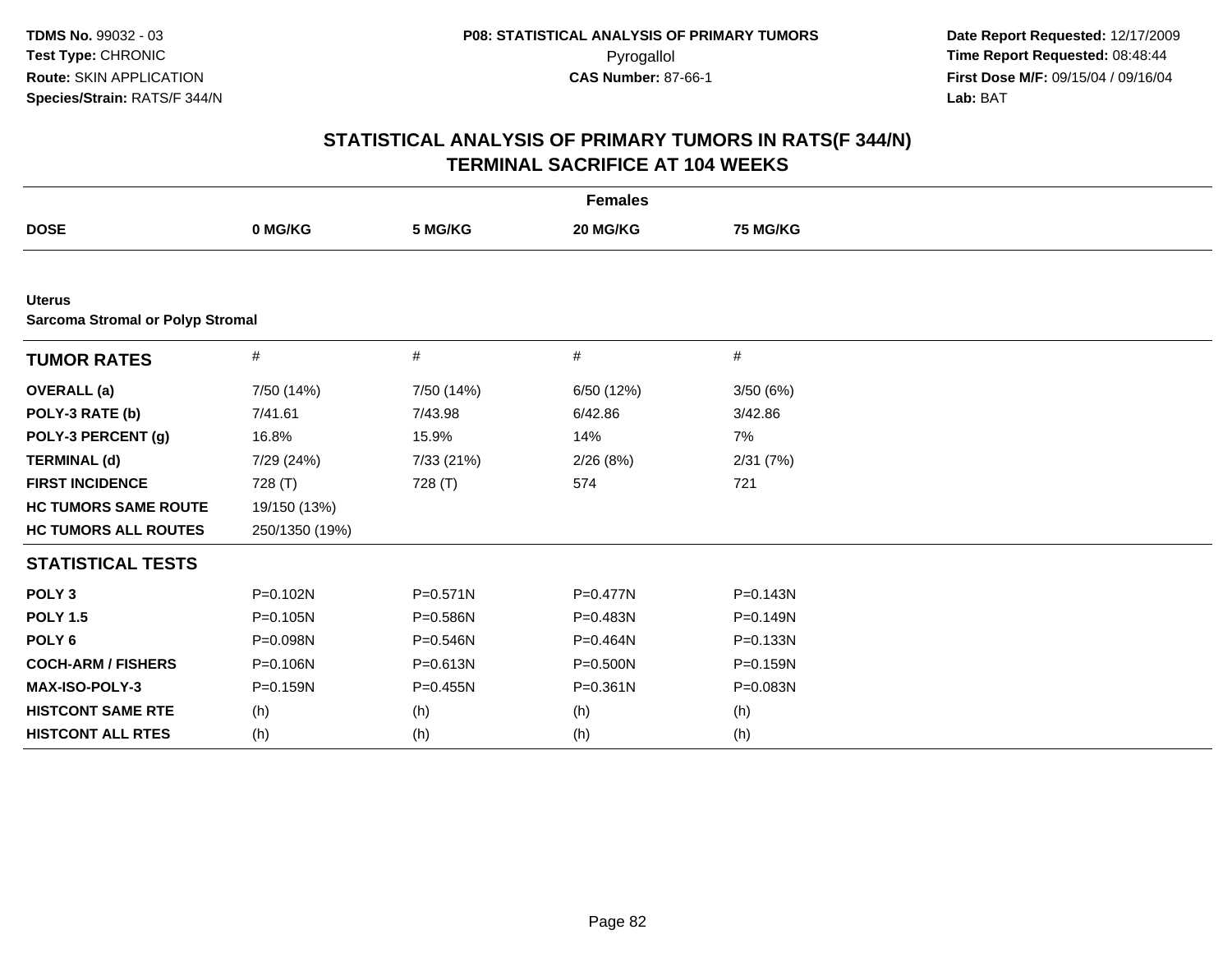|                                                                                         |                |             | <b>Females</b> |             |  |
|-----------------------------------------------------------------------------------------|----------------|-------------|----------------|-------------|--|
| <b>DOSE</b>                                                                             | 0 MG/KG        | 5 MG/KG     | 20 MG/KG       | 75 MG/KG    |  |
|                                                                                         |                |             |                |             |  |
| <b>All Organs</b><br>Leukemia: Lymphocytic, Monocytic, Mononuclear, or Undifferentiated |                |             |                |             |  |
| <b>TUMOR RATES</b>                                                                      | $\#$           | $\#$        | $\#$           | $\#$        |  |
| <b>OVERALL</b> (a)                                                                      | 8/50 (16%)     | 9/50 (18%)  | 17/50 (34%)    | 11/50 (22%) |  |
| POLY-3 RATE (b)                                                                         | 8/42.05        | 9/44.30     | 17/44.50       | 11/44.99    |  |
| POLY-3 PERCENT (g)                                                                      | 19%            | 20.3%       | 38.2%          | 24.5%       |  |
| <b>TERMINAL (d)</b>                                                                     | 6/29 (21%)     | 7/33 (21%)  | 7/26 (27%)     | 6/31 (19%)  |  |
| <b>FIRST INCIDENCE</b>                                                                  | 646            | 661         | 495            | 449         |  |
| <b>HC TUMORS SAME ROUTE</b>                                                             | 31/150 (21%)   |             |                |             |  |
| <b>HC TUMORS ALL ROUTES</b>                                                             | 288/1350 (21%) |             |                |             |  |
| <b>STATISTICAL TESTS</b>                                                                |                |             |                |             |  |
| POLY <sub>3</sub>                                                                       | $P = 0.430$    | $P = 0.548$ | $P=0.038*$     | $P = 0.362$ |  |
| <b>POLY 1.5</b>                                                                         | $P=0.405$      | $P = 0.531$ | $P=0.036*$     | $P = 0.340$ |  |
| POLY <sub>6</sub>                                                                       | $P=0.463$      | $P=0.574$   | $P=0.044*$     | $P = 0.395$ |  |
| <b>COCH-ARM / FISHERS</b>                                                               | $P=0.372$      | $P = 0.500$ | $P=0.032*$     | $P = 0.306$ |  |
| <b>MAX-ISO-POLY-3</b>                                                                   | $P=0.165$      | $P=0.440$   | $P=0.025*$     | $P=0.277$   |  |
| <b>HISTCONT SAME RTE</b>                                                                | $P = 0.208$    | $P = 0.580$ | $P=0.030*$     | $P = 0.373$ |  |
| <b>HISTCONT ALL RTES</b>                                                                | $P = 0.189$    | $P = 0.557$ | $P=0.025*$     | $P = 0.345$ |  |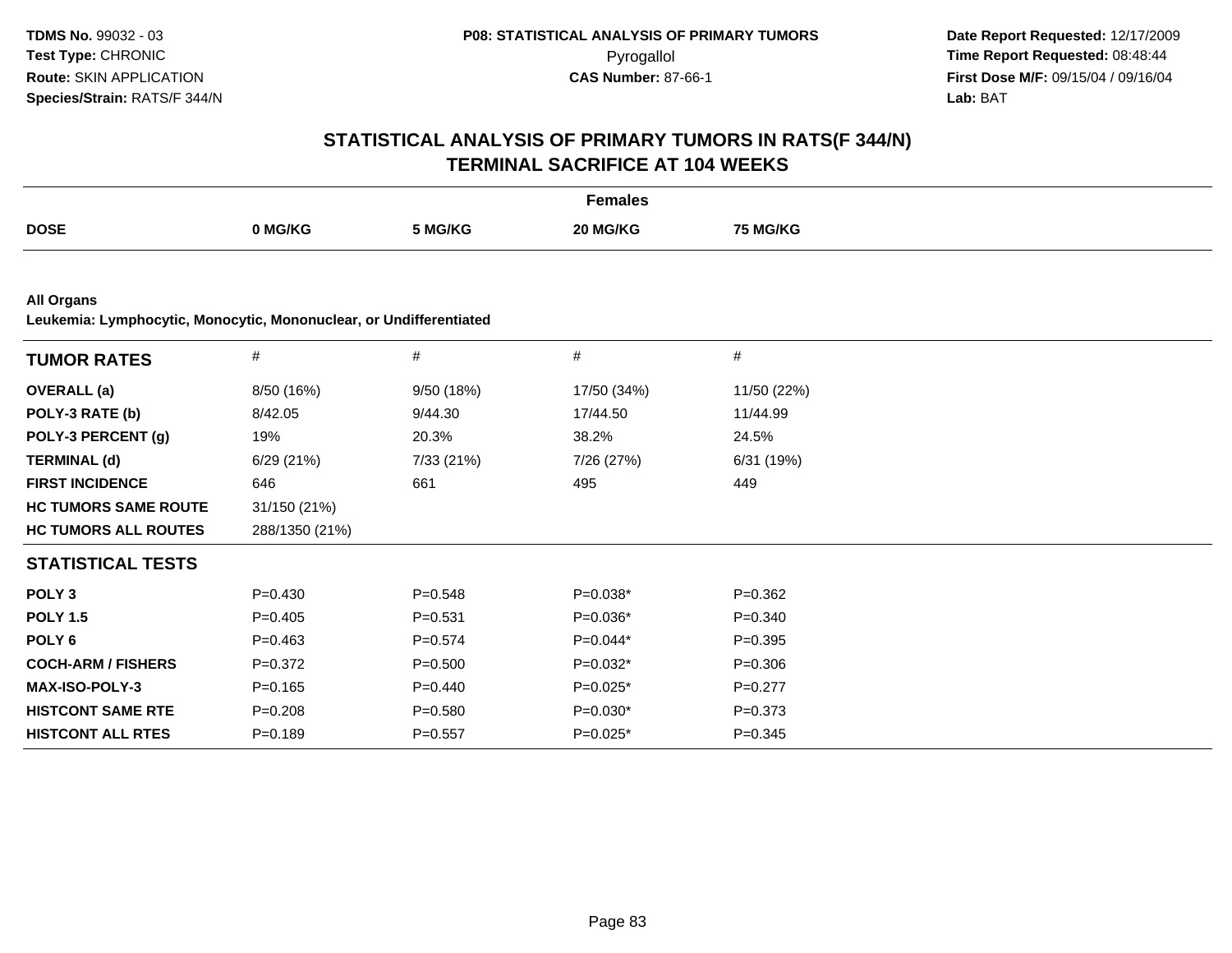| <b>Females</b>              |                                      |          |          |          |  |
|-----------------------------|--------------------------------------|----------|----------|----------|--|
| <b>DOSE</b>                 | 0 MG/KG                              | 5 MG/KG  | 20 MG/KG | 75 MG/KG |  |
|                             |                                      |          |          |          |  |
| <b>All Organs</b>           | Mesothelioma: Benign, Malignant, NOS |          |          |          |  |
| <b>TUMOR RATES</b>          | $\#$                                 | $\#$     | $\#$     | $\#$     |  |
| <b>OVERALL</b> (a)          | 0/50(0%)                             | 0/50(0%) | 0/50(0%) | 0/50(0%) |  |
| POLY-3 RATE (b)             | 0/41.61                              | 0/43.98  | 0/41.13  | 0/42.83  |  |
| POLY-3 PERCENT (g)          | 0%                                   | 0%       | 0%       | 0%       |  |
| <b>TERMINAL (d)</b>         | 0/29(0%)                             | 0/33(0%) | 0/26(0%) | 0/31(0%) |  |
| <b>FIRST INCIDENCE</b>      | ---                                  | ---      | ---      | ---      |  |
| <b>HC TUMORS SAME ROUTE</b> | 0/150(0%)                            |          |          |          |  |
| <b>HC TUMORS ALL ROUTES</b> | 5/1350 (0%)                          |          |          |          |  |
| <b>STATISTICAL TESTS</b>    |                                      |          |          |          |  |
| POLY <sub>3</sub>           | (e)                                  | (e)      | (e)      | (e)      |  |
| <b>POLY 1.5</b>             | (e)                                  | (e)      | (e)      | (e)      |  |
| POLY <sub>6</sub>           | (e)                                  | (e)      | (e)      | (e)      |  |
| <b>COCH-ARM / FISHERS</b>   | (e)                                  | (e)      | (e)      | (e)      |  |
| <b>MAX-ISO-POLY-3</b>       | (e)                                  | (e)      | (e)      | (e)      |  |
| <b>HISTCONT SAME RTE</b>    | (e)                                  | (e)      | (e)      | (e)      |  |
| <b>HISTCONT ALL RTES</b>    | (e)                                  | (e)      | (e)      | (e)      |  |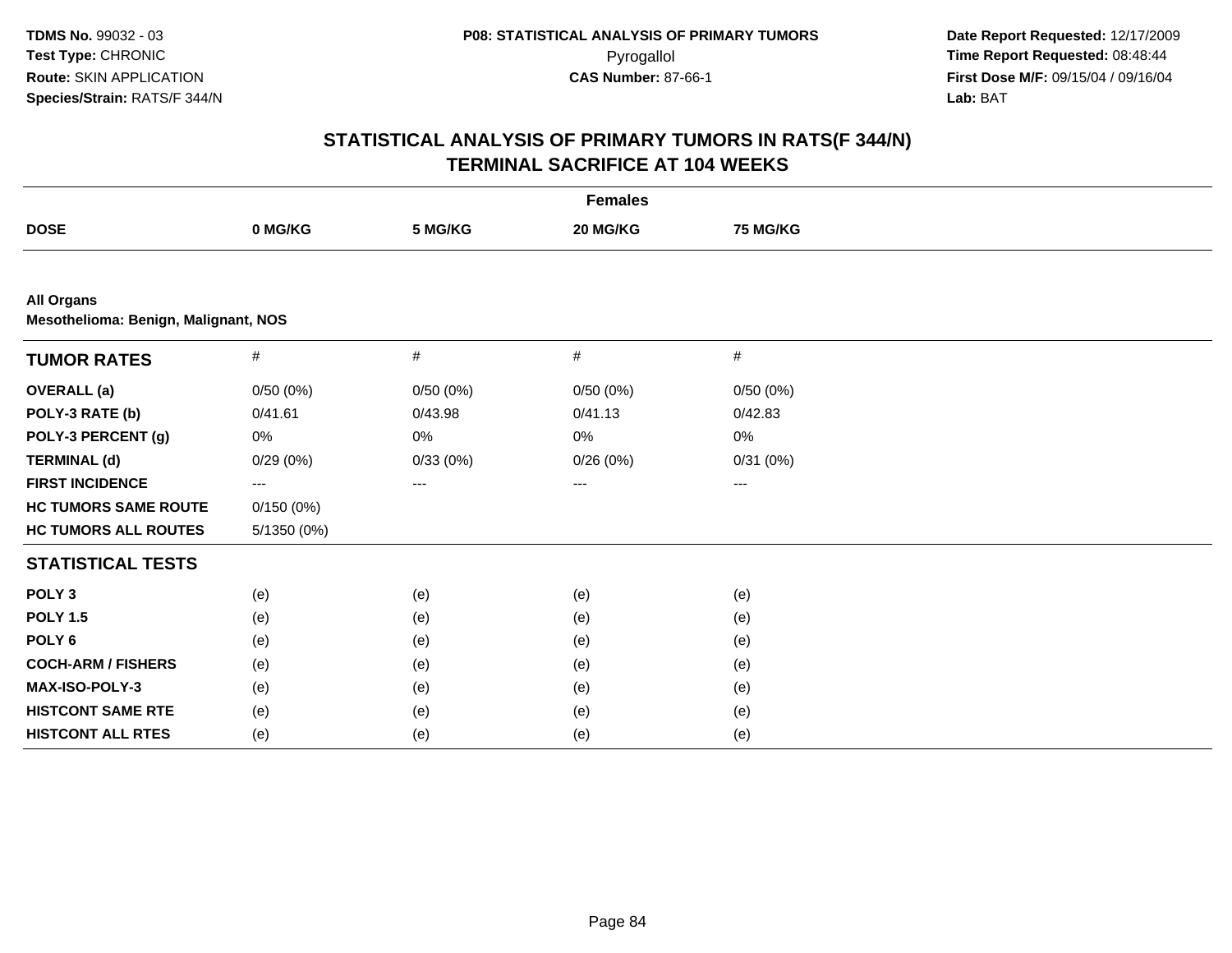| <b>Females</b>                                      |             |          |          |                   |  |
|-----------------------------------------------------|-------------|----------|----------|-------------------|--|
| <b>DOSE</b>                                         | 0 MG/KG     | 5 MG/KG  | 20 MG/KG | 75 MG/KG          |  |
|                                                     |             |          |          |                   |  |
| <b>All Organs</b><br><b>Mesothelioma: Malignant</b> |             |          |          |                   |  |
| <b>TUMOR RATES</b>                                  | #           | $\#$     | $\#$     | $\#$              |  |
| <b>OVERALL (a)</b>                                  | 0/50(0%)    | 0/50(0%) | 0/50(0%) | 0/50(0%)          |  |
| POLY-3 RATE (b)                                     | 0/41.61     | 0/43.98  | 0/41.13  | 0/42.83           |  |
| POLY-3 PERCENT (g)                                  | 0%          | 0%       | 0%       | 0%                |  |
| <b>TERMINAL (d)</b>                                 | 0/29(0%)    | 0/33(0%) | 0/26(0%) | 0/31(0%)          |  |
| <b>FIRST INCIDENCE</b>                              | ---         | ---      | ---      | $\qquad \qquad -$ |  |
| <b>HC TUMORS SAME ROUTE</b>                         | 0/150(0%)   |          |          |                   |  |
| <b>HC TUMORS ALL ROUTES</b>                         | 4/1350 (0%) |          |          |                   |  |
| <b>STATISTICAL TESTS</b>                            |             |          |          |                   |  |
| POLY <sub>3</sub>                                   | (e)         | (e)      | (e)      | (e)               |  |
| <b>POLY 1.5</b>                                     | (e)         | (e)      | (e)      | (e)               |  |
| POLY <sub>6</sub>                                   | (e)         | (e)      | (e)      | (e)               |  |
| <b>COCH-ARM / FISHERS</b>                           | (e)         | (e)      | (e)      | (e)               |  |
| MAX-ISO-POLY-3                                      | (e)         | (e)      | (e)      | (e)               |  |
| <b>HISTCONT SAME RTE</b>                            | (e)         | (e)      | (e)      | (e)               |  |
| <b>HISTCONT ALL RTES</b>                            | (e)         | (e)      | (e)      | (e)               |  |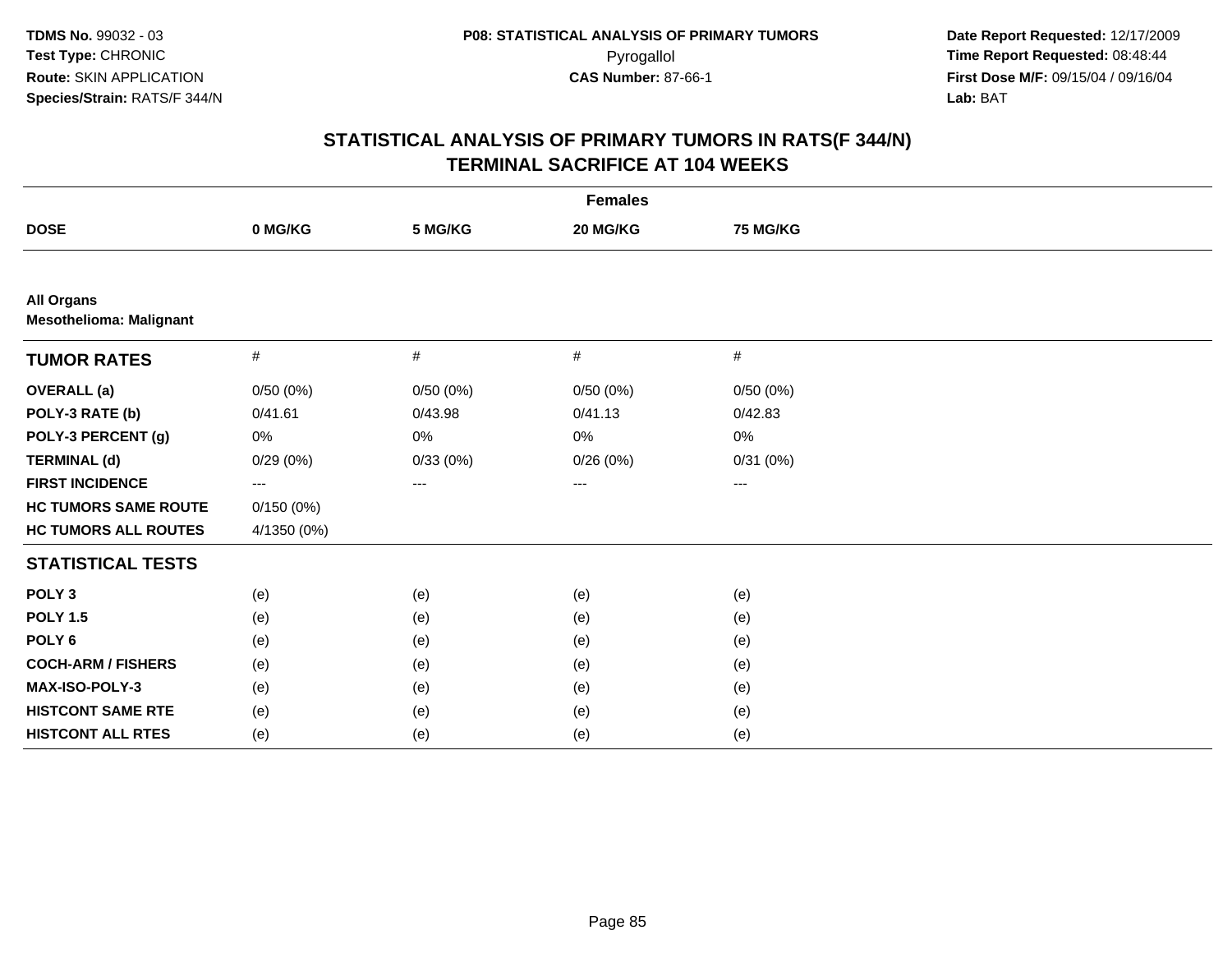| <b>Females</b>                            |                 |             |              |             |  |
|-------------------------------------------|-----------------|-------------|--------------|-------------|--|
| <b>DOSE</b>                               | 0 MG/KG         | 5 MG/KG     | 20 MG/KG     | 75 MG/KG    |  |
|                                           |                 |             |              |             |  |
| <b>All Organs</b><br><b>Benign Tumors</b> |                 |             |              |             |  |
| <b>TUMOR RATES</b>                        | #               | #           | #            | #           |  |
| <b>OVERALL</b> (a)                        | 43/50 (86%)     | 40/50 (80%) | 42/50 (84%)  | 34/50 (68%) |  |
| POLY-3 RATE (b)                           | 43/47.97        | 40/48.12    | 42/47.52     | 34/45.31    |  |
| POLY-3 PERCENT (g)                        | 89.6%           | 83.1%       | 88.4%        | 75%         |  |
| <b>TERMINAL (d)</b>                       | 26/29 (90%)     | 27/33 (82%) | 24/26 (92%)  | 24/31 (77%) |  |
| <b>FIRST INCIDENCE</b>                    | 230             | 439         | 414          | 590         |  |
| <b>HC TUMORS SAME ROUTE</b>               | 127/150 (85%)   |             |              |             |  |
| <b>HC TUMORS ALL ROUTES</b>               | 1176/1350 (87%) |             |              |             |  |
| <b>STATISTICAL TESTS</b>                  |                 |             |              |             |  |
| POLY <sub>3</sub>                         | P=0.042N*       | P=0.256N    | $P = 0.555N$ | P=0.046N*   |  |
| <b>POLY 1.5</b>                           | P=0.029N*       | P=0.260N    | $P = 0.507N$ | P=0.034N*   |  |
| POLY <sub>6</sub>                         | P=0.063N        | P=0.253N    | P=0.625N     | P=0.064N    |  |
| <b>COCH-ARM / FISHERS</b>                 | P=0.018N*       | P=0.298N    | P=0.500N     | P=0.028N*   |  |
| MAX-ISO-POLY-3                            | P=0.039N*       | P=0.169N    | $P = 0.415N$ | P=0.027N*   |  |
| <b>HISTCONT SAME RTE</b>                  | (h)             | (h)         | (h)          | (h)         |  |
| <b>HISTCONT ALL RTES</b>                  | (h)             | (h)         | (h)          | (h)         |  |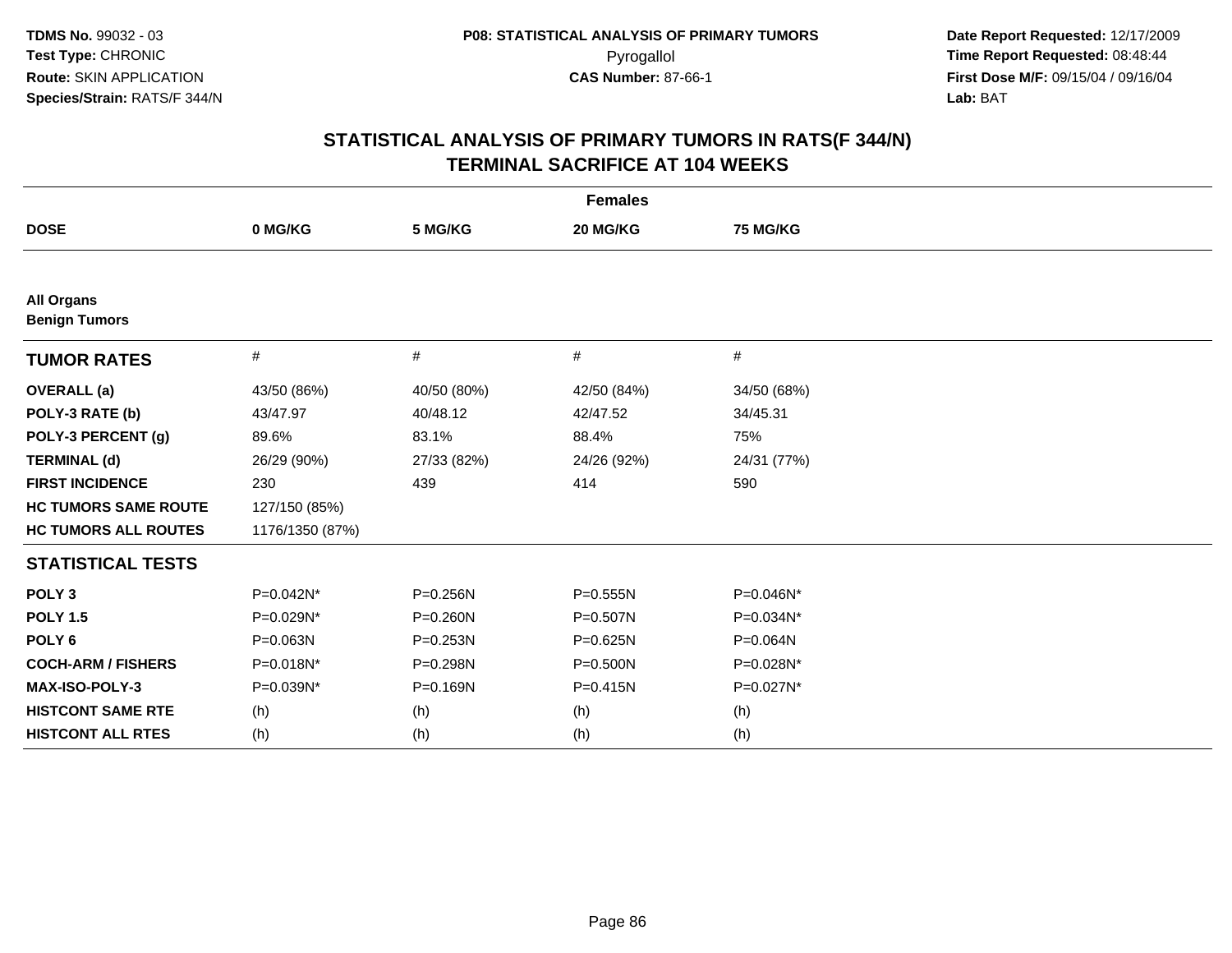| <b>Females</b>                               |                |             |             |             |
|----------------------------------------------|----------------|-------------|-------------|-------------|
| <b>DOSE</b>                                  | 0 MG/KG        | 5 MG/KG     | 20 MG/KG    | 75 MG/KG    |
|                                              |                |             |             |             |
| <b>All Organs</b><br><b>Malignant Tumors</b> |                |             |             |             |
| <b>TUMOR RATES</b>                           | #              | #           | #           | #           |
| <b>OVERALL</b> (a)                           | 12/50 (24%)    | 17/50 (34%) | 20/50 (40%) | 18/50 (36%) |
| POLY-3 RATE (b)                              | 12/42.88       | 17/44.94    | 20/45.39    | 18/45.71    |
| POLY-3 PERCENT (g)                           | 28%            | 37.8%       | 44.1%       | 39.4%       |
| <b>TERMINAL (d)</b>                          | 6/29(21%)      | 13/33 (39%) | 7/26 (27%)  | 11/31 (36%) |
| <b>FIRST INCIDENCE</b>                       | 646            | 572         | 495         | 449         |
| <b>HC TUMORS SAME ROUTE</b>                  | 56/150 (37%)   |             |             |             |
| <b>HC TUMORS ALL ROUTES</b>                  | 491/1350 (36%) |             |             |             |
| <b>STATISTICAL TESTS</b>                     |                |             |             |             |
| POLY <sub>3</sub>                            | $P = 0.310$    | $P = 0.224$ | $P = 0.085$ | $P = 0.180$ |
| <b>POLY 1.5</b>                              | $P = 0.286$    | $P = 0.213$ | $P = 0.079$ | $P = 0.163$ |
| POLY <sub>6</sub>                            | $P = 0.340$    | $P = 0.240$ | $P = 0.096$ | $P = 0.203$ |
| <b>COCH-ARM / FISHERS</b>                    | $P = 0.253$    | $P = 0.189$ | $P = 0.066$ | $P = 0.138$ |
| <b>MAX-ISO-POLY-3</b>                        | $P = 0.158$    | $P=0.167$   | $P=0.060$   | $P = 0.134$ |
| <b>HISTCONT SAME RTE</b>                     | $P = 0.200$    | $P=0.223$   | $P=0.076$   | $P = 0.178$ |
| <b>HISTCONT ALL RTES</b>                     | $P=0.182$      | $P=0.199$   | $P = 0.066$ | $P = 0.158$ |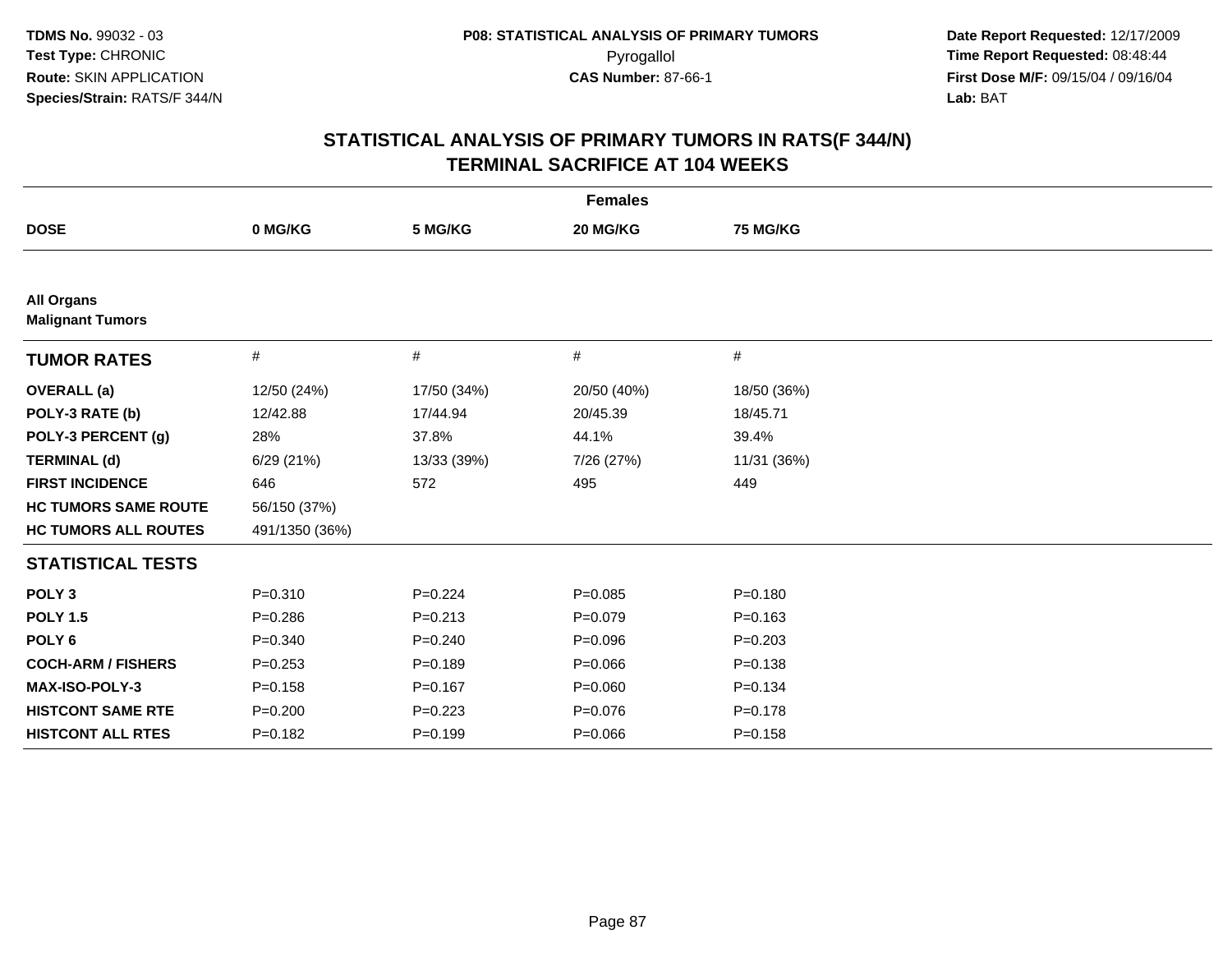| <b>Females</b>                                          |                 |              |             |              |  |
|---------------------------------------------------------|-----------------|--------------|-------------|--------------|--|
| <b>DOSE</b>                                             | 0 MG/KG         | 5 MG/KG      | 20 MG/KG    | 75 MG/KG     |  |
|                                                         |                 |              |             |              |  |
| <b>All Organs</b><br><b>Malignant and Benign Tumors</b> |                 |              |             |              |  |
| <b>TUMOR RATES</b>                                      | $\#$            | $\#$         | $\#$        | $\#$         |  |
| <b>OVERALL</b> (a)                                      | 45/50 (90%)     | 42/50 (84%)  | 47/50 (94%) | 44/50 (88%)  |  |
| POLY-3 RATE (b)                                         | 45/48.35        | 42/48.63     | 47/49.18    | 44/47.98     |  |
| POLY-3 PERCENT (g)                                      | 93.1%           | 86.4%        | 95.6%       | 91.7%        |  |
| <b>TERMINAL (d)</b>                                     | 26/29 (90%)     | 28/33 (85%)  | 24/26 (92%) | 28/31 (90%)  |  |
| <b>FIRST INCIDENCE</b>                                  | 230             | 439          | 414         | 449          |  |
| <b>HC TUMORS SAME ROUTE</b>                             | 140/150 (93%)   |              |             |              |  |
| <b>HC TUMORS ALL ROUTES</b>                             | 1271/1350 (94%) |              |             |              |  |
| <b>STATISTICAL TESTS</b>                                |                 |              |             |              |  |
| POLY <sub>3</sub>                                       | $P = 0.504$     | $P = 0.221N$ | $P = 0.461$ | $P = 0.555N$ |  |
| <b>POLY 1.5</b>                                         | $P=0.522$       | $P = 0.225N$ | $P=0.442$   | $P = 0.537N$ |  |
| POLY <sub>6</sub>                                       | $P=0.491$       | $P=0.227N$   | $P=0.477$   | $P = 0.573N$ |  |
| <b>COCH-ARM / FISHERS</b>                               | P=0.583N        | $P = 0.277N$ | $P = 0.357$ | $P = 0.500N$ |  |
| <b>MAX-ISO-POLY-3</b>                                   | $P = 0.384$     | P=0.134N     | $P=0.294$   | $P = 0.397N$ |  |
| <b>HISTCONT SAME RTE</b>                                | $P=0.482$       | $P = 1.000$  | $P = 0.396$ | $P = 1.000$  |  |
| <b>HISTCONT ALL RTES</b>                                | $P=0.447$       | $P = 1.000$  | $P = 0.368$ | $P = 1.000$  |  |